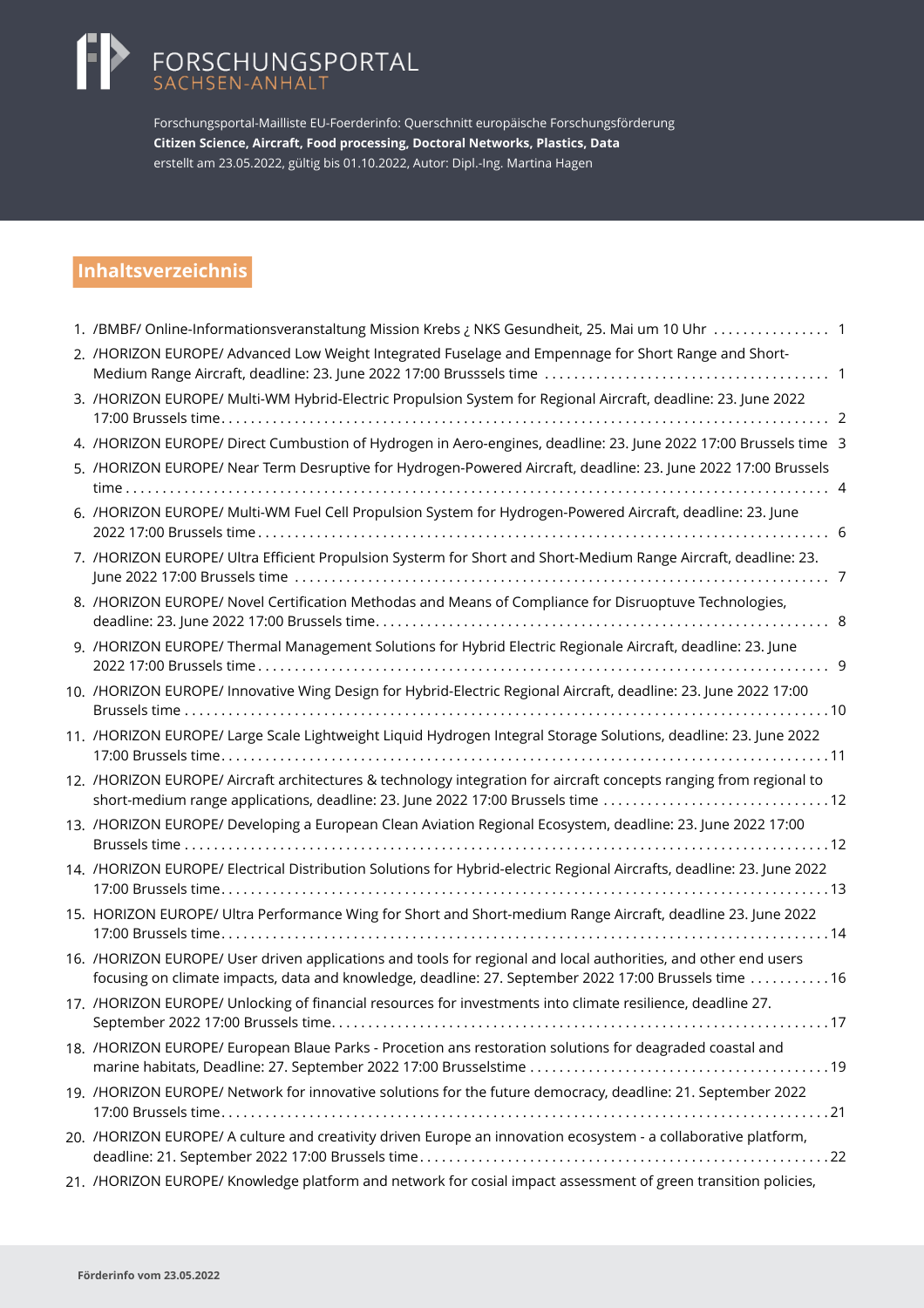| 22. /HORIZON EUROPE/ Prevent and eliminate litter, plastics and microplastics: Innovative solutions for waste-free                                                                                                          |  |
|-----------------------------------------------------------------------------------------------------------------------------------------------------------------------------------------------------------------------------|--|
| 23. /HORIZON EUROPE/ Danube river basin lighthouse - Protection and restoration of wetlands, flood plains, coastal<br>wetlands and salt marshes and their biodiversity, deadline: 27. September 2022 17:00 Brussels time 26 |  |
| 24. /HORIZON EUROPE/ Marine litter and pollution - Smart and low environmental impact fishing gears, deadline: 27.                                                                                                          |  |
| 25. /HORIZON EUROPE/ Testing and demonstrating transformative solutions on climate resilience, mainstreaming<br>nature based solutions in the systemic transformation, deadline: 27. September 2022 17:00 Brussels time29   |  |
| 26. /HORIZON EUROPE/ A European Social Innovation Catalyst Fund to Advance EU Mission Objectives by Replicating<br>and Scaling-up Existing, Demonstrably Successful Social Innovations, deadline: 21. September 2022 17:00  |  |
| 27. /HORIZON EUROPE/ Building the mission's knowledge repository and advancing the European Soil Observatory,                                                                                                               |  |
| 28. /HORIZON EUROPE/ Monitoring, reporting and verification of soil carbon and greenhouse gases balance,                                                                                                                    |  |
| 29. /HORIZON EUROPE/ Network on carbon farming for agricultural and forest soils, deadline: 27. September 2022                                                                                                              |  |
| 30. /HORIZON EUROPE/ Foster soil education across society, deadline: 27. September 2022 17:00 Brussels time 35                                                                                                              |  |
| 31. /HORIZON EUROPE/ Mediterranean sea basin lighthouse - Actions to prevent, minimise and remediate chemical                                                                                                               |  |
| 32. /HORIZON EUROPE/ Mission Climate adaptation and Mission Ocean and waters - Joint demonstration for coastal<br>resilience in the Arctic and Atlantic sea basin, deadline: 27. September 2022 17:00 Brussels time37       |  |
| 33. /HORIZON EUROPE/ Best practices on and piloting insurance solutions for climate adaptation in EU regions and                                                                                                            |  |
| 34. /HORIZON EUROPE/ Lighthouse in the Baltic and the North Sea basins - bringing sustainable algae-based                                                                                                                   |  |
| 35. /HORIZON EUROPE/ Student and school activities for the promotion of education on 'blue' sustainability and the<br>protection of marine and freshwater ecosystems, deadline: 27. September 2022 17:00 Brussels time41    |  |
| 36. /HORIZON EUROPE/ Towards local community-driven business models: regenerative ocean farming, deadline: 27.                                                                                                              |  |
| 37. /HORIZON EUROPE/ Citizen science for soil health, deadline: 27. September 2022 17:00 Brussels time44                                                                                                                    |  |
| 38. /HORIZON EUROPE/ MSCA Doctoral Networks 2022, deadline: 15. November 2022 17:00 Brussels time 45                                                                                                                        |  |
| 39. /HORIZON EUROPE/ Towards a European e-DNA library of marine and freshwater species, deadline: 27.                                                                                                                       |  |
| 40. /HORIZON EUROPE/ Improving food systems sustainability and soil health with food processing residues,                                                                                                                   |  |
| 41. /HORIZON EUROPE/ Soil biodiversity and its contribution to ecosystem services, deadline: 27. September 2022                                                                                                             |  |
| 42. /HORIZON EUROPE/ Boost the sponge function of landscape as a way to improve climate-resilience to water                                                                                                                 |  |
| 43. /HORIZON EUROPE/ Integration of biodiversity monitoring data into the Digital Twin Ocean, deadline: 27.                                                                                                                 |  |
| 44. /HORIZON EUROPE/ Transformation of regional economic systems for climate resilience and sustainability,                                                                                                                 |  |

45.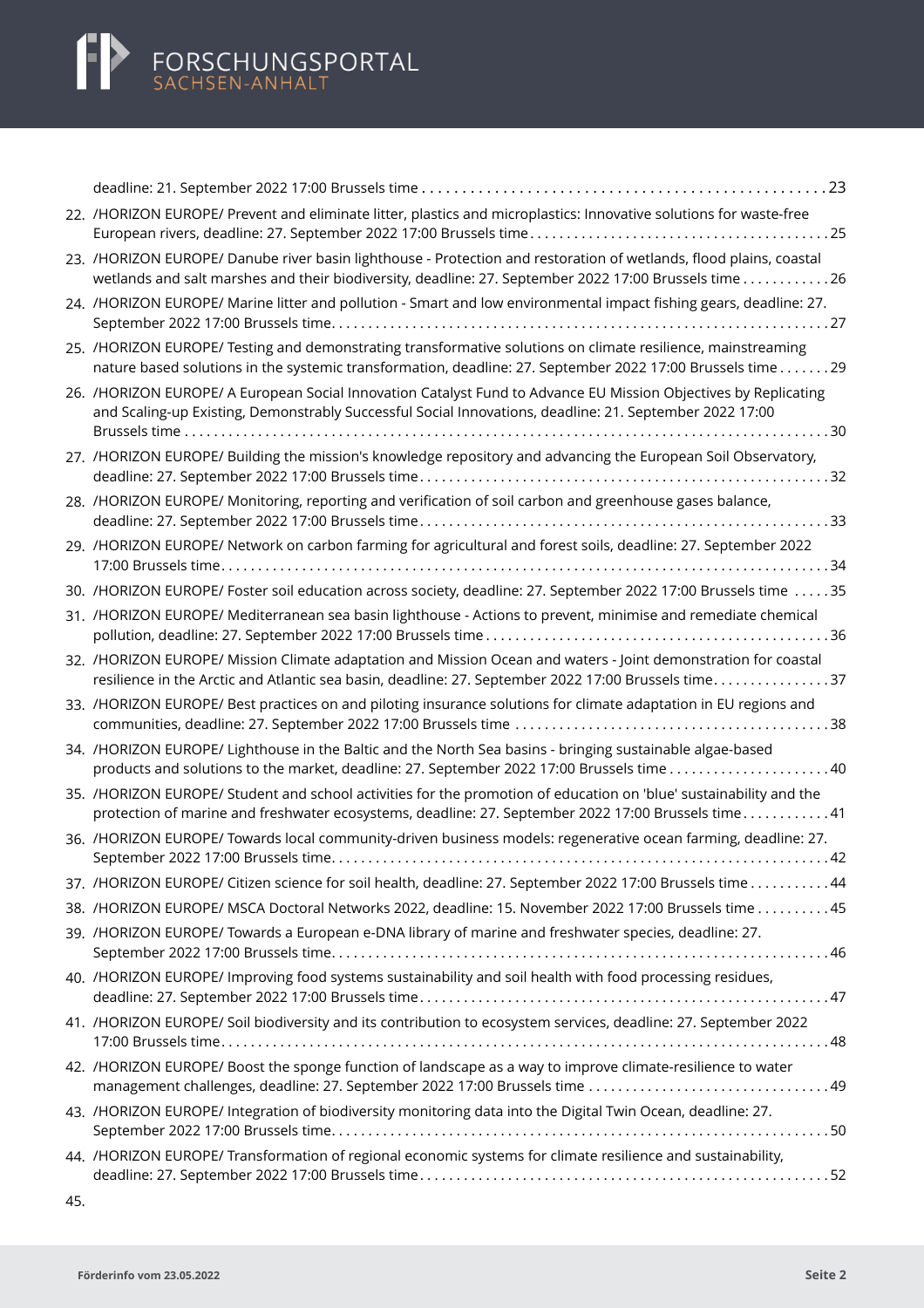| /HORIZON EUROPE/ Remediation strategies, methods and financial models for decontamination and reuse of<br>land in urban and rural areas, deadline: 27. September 2022 17:00 Brussels time53 |
|---------------------------------------------------------------------------------------------------------------------------------------------------------------------------------------------|
| 46. /HORIZON EUROPE/ Innovations for soil improvement from bio-waste, deadline: 27. September 2022 17:00                                                                                    |
|                                                                                                                                                                                             |
| 47. /HORIZON EUROPE/ MSCA Postdoctoral Fellowship 2022, deadline: 14. September 2022 17:00 Brussels time 56                                                                                 |
| 48. /AvH/ Humboldt-Forschungsstipendium für Postdocs und erfahrene Wissenschaftler*innen 57                                                                                                 |
| 49. JSPS/ Postdoctoral Fellowships for Research in Japan - Short-term Program, deadline: 30. September 2022 59                                                                              |
| 59. . DAAD/ JSPS ¿ Forschungskurzstipendien für Doktoranden und Postdoktoranden nach Japan, Frist: 31. Juli 2022                                                                            |
|                                                                                                                                                                                             |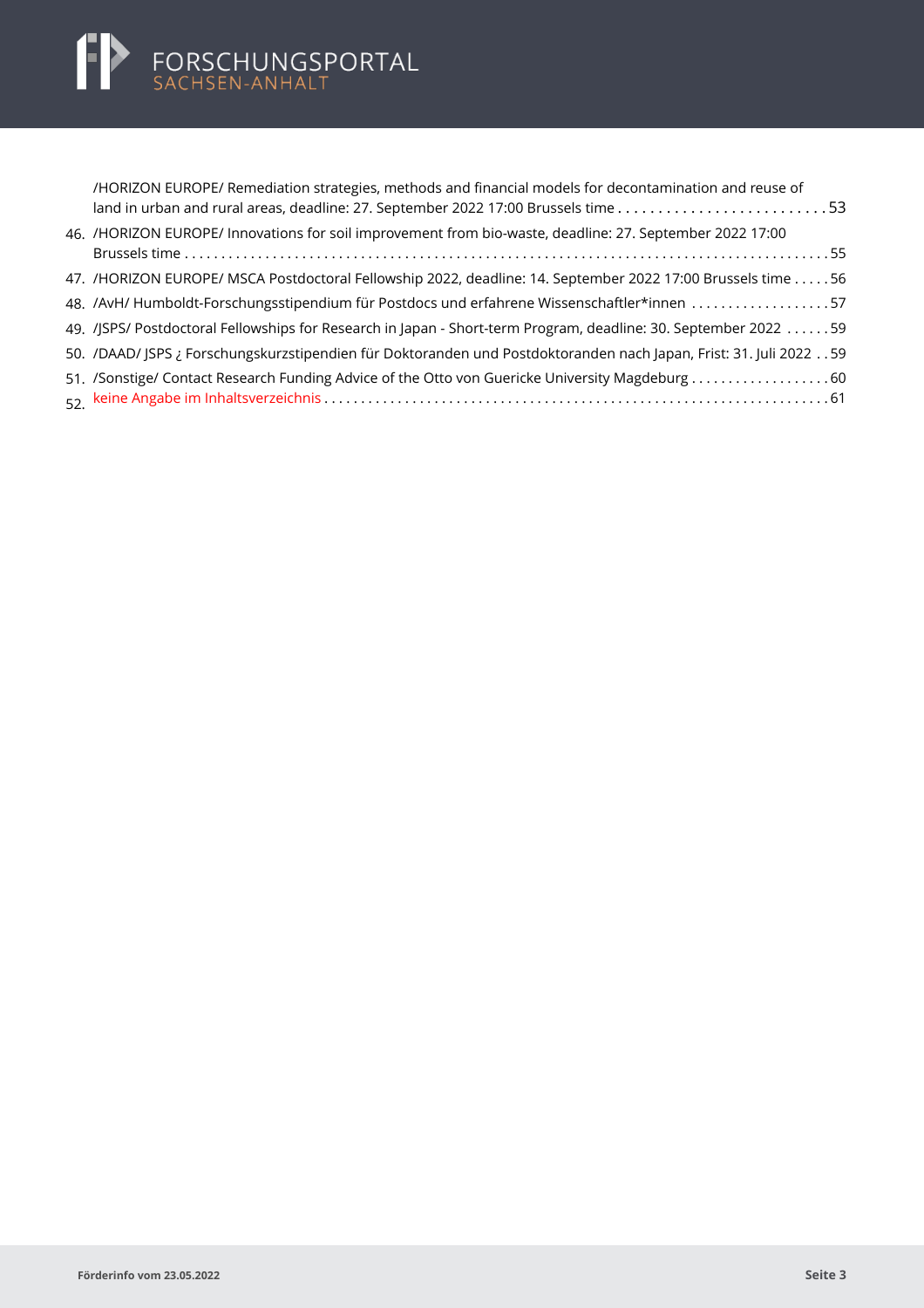<span id="page-3-0"></span>

# **Inhalte**

# **1. /BMBF/ Online-Informationsveranstaltung Mission Krebs ¿ NKS Gesundheit, 25. Mai um 10 Uhr**

In den fünf Europäischen Missionen zu den Themen Krebs, Klimaanpassung, Gewässer, Städte und Böden werden in Kürze neue Ausschreibungen veröffentlicht.

In mehreren thematischen Online-Informationsveranstaltungen präsentieren Ihnen die jeweils beratenden Nationalen Kontaktstellen (NKS) vom 29. April - 25. Mai 2022 Informationen zu folgenden Fragen:

- Was sind die Missionen in Horizont Europa?

- Welche europäischen Herausforderungen sollen mit ihnen gelöst werden?

- Welche Ausschreibungsthemen gibt es in den verschiedenen Missionen? Alle Veranstaltungen finden vormittags ab 10:00 Uhr statt:

- 29.04.2022 Einführung in die Missionen ¿ NKS Bioökonomie und Umwelt

- 11.05.2022 Mission Städte ¿ NKS Klima, Energie und Mobilität

- 12.05.2022 Mission Böden ¿ NKS Bioökonomie und Umwelt

- 19.05.2022 Mission Gewässer ¿ NKS Bioökonomie und Umwelt

- 20.05.2022 Mission Klimaanpassung ¿ NKS Klima, Energie und Mobilität

- 25.05.2022 Mission Krebs ¿ NKS Gesundheit (10:00 Uhr bis ca. 11:00 Uhr)

Die Teilnahme ist kostenfrei.

Für die Veranstaltung müssen Sie sich bis zum 23. Mai 2022 anmelden. Weitere Informationen:

[https://www.nksgesundheit.de/de/Missionen-in-Horizont-Europa-Ihre-Fordermoglichkeiten-in-der-Krebs](https://www.nksgesundheit.de/de/Missionen-in-Horizont-Europa-Ihre-Fordermoglichkeiten-in-der-Krebsmission-2769.html) mission-2769.html

### **2. /HORIZON EUROPE/ Advanced Low Weight Integrated Fuselage and Empennage for Short Range and Short-Medium Range Aircraft, deadline: 23. June 2022 17:00 Brusssels time**

With the greater attention to environmental aspects (even with stringent regulations) and higher market demand, the mid-2030s are expected to see the entry of a new generation of SR/SMR aircraft (with a capacity of up to 250 seats) aiming towards sustainable climate-neutral flight. While hybrid/electric energy architectures are considered to pave the way towards climate-neutral aviation on routes shorter than 1000 km, aircraft for classical short and medium-range distances, i.e. from 1000

km up to 3700 km, will rely on ultra-efficient aircraft designs and ultra-efficient thermal energy-based propulsion technologies using sustainable drop-in and non-drop-in fuels.

A novel fuselage and empennage design is one of the key enablers for the successful realization of hydrogen-powered SR/SMR aircraft with a targeted energy consumption reduction of minimum 15%127. - The assumptions relative to the aircraft operating envelope, to the flight mission profile, to the aircraft range, to the aircraft cruise speed, to the aircraft seating capacities and to the main aircraft sizing parameters in general, shall be fully consistent with those applicable in the SR/SMR aircraft architectures128.

- Consistent fuselage and empennage requirements shall be derived accordingly from the SR/SMR aircraft architectures129. Any deviation from these references as a result of different configuration effects (e.g., for technical feasibility, project viability reasons, or for optimizing the project outcome) should be identified and substantiated.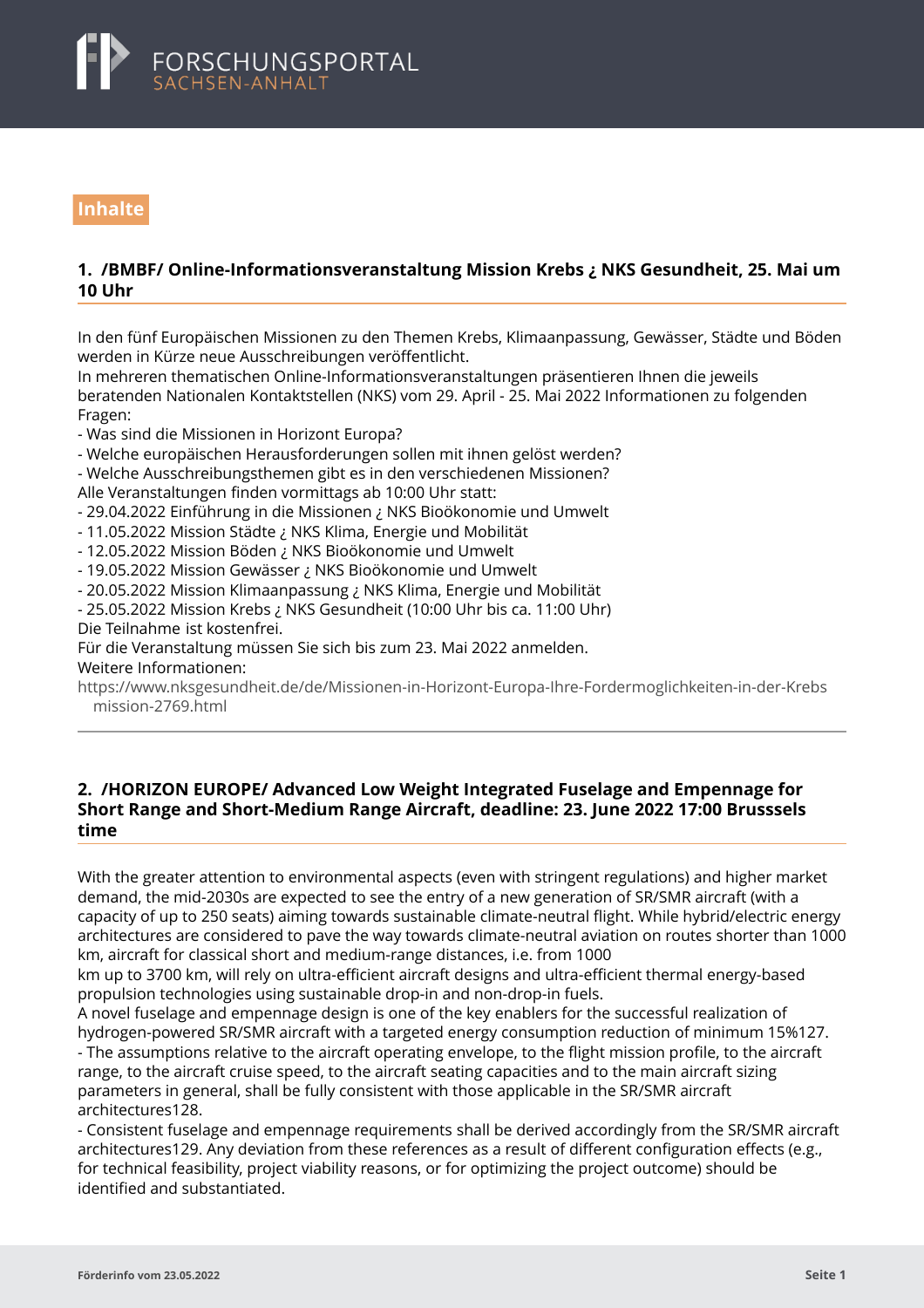<span id="page-4-0"></span>

The scope of this topic is to deliver a design of a minimum environmental impact fuselage and empennage including the relevant technology bricks expected to meet TRL 4 at integrated fuselage level and TRL 4 at integrated empennage level at project completion and compatible with SR/SMR hydrogen-powered aircraft concept(s) selected at the end of 2025 as well.

The hydrogen-powered propulsion system will come with challenges in system integration and in aircraft integration. Therefore, a fuselage and empennage design and the enabling technologies need to be developed and validated in close connection with solutions and choices at aircraft, system and component level, and taking into account interdependencies.

The future potential use of hydrogen as energy source requires the development and demonstration of compatible technologies and sub-systems that will have an impact on the fuselage and empennage, as well as on the aircraft architecture. Inputs from relevant hydrogen technology developments (e.g. H2 distribution system), as well as from the propulsion system will be delivered by separated projects launched under Clean Aviation.

The goal is to achieve is TRL 4 at integrated fuselage level and TRL 4 at integrated empennage level at project completion duly supported by component and subsystem ground tests at appropriate scale at project completion, so that the selected fuselage and empennage designs can be further matured in the Clean Aviation Programme and embedded and integrated in a specified architecture for (flight) demonstration. Scalability to other applications is an opportunity to be pursued. Life cycle aspects should be considered in the overall environmental impact.

#### Further Information:

https://ec.europa.eu/info/funding-tenders/opportunities/portal/screen/opportunities/topic-details

[/horizon-ju-clean-aviation-2022-01-smr-03;callCode=null;freeTextSearchKeyword=;matchWholeText=true;](https://ec.europa.eu/info/funding-tenders/opportunities/portal/screen/opportunities/topic-details/horizon-ju-clean-aviation-2022-01-smr-03;callCode=null;freeTextSearchKeyword=;matchWholeText=true;typeCodes=1;statusCodes=31094502;programmePeriod=2021%20-%202027;programCcm2Id=43108390;programDivisionCode=null;focusAreaCode=null;destination=null;mission=null;geographicalZonesCode=null;programmeDivisionProspect=null;startDateLte=null;startDateGte=null;crossCuttingPriorityCode=null;cpvCode=null;performanceOfDelivery=null;sortQuery=startDate;orderBy=asc;onlyTenders=false;topicListKey=topicSearchTablePageState)typeCodes e;typeCodes=1;statusCodes=31094502;programmePeriod=2021%20-%202027;programCcm2Id=43108390;program DivisionCode=null;focusAreaCode=null;destination=null;mission=null;geographicalZonesCode=null;programmeDivi: grammeDivisionProspect=null;startDateLte=null;startDateGte=null;crossCuttingPriorityCode=null;cpvCode=null;per Code=null;performanceOfDelivery=null;sortQuery=startDate;orderBy=asc;onlyTenders=false;topicListKey=topicSear ey=topicSearchTablePageState

# **3. /HORIZON EUROPE/ Multi-WM Hybrid-Electric Propulsion System for Regional Aircraft, deadline: 23. June 2022 17:00 Brussels time**

Today, three different propulsion system concepts have the potential to achieve the emissions reduction objective. All concepts will drive propellers to maximize propulsive efficiency as required in the given typical regional mission and range. The propulsion concepts are associated each to a reference aircraft configuration and size and scalability potential and limits shall be analyzed both quantitatively and qualitatively:

- Electric motors on wing + LH2 fuel cells (full electric) (up to 50 passengers range)

- Electric motors on wing + turbogenerator + batteries or fuel cells (serial hybrid) (50<passengers< 85)
- gas turbines on wing + motor/generator + batteries or fuel cells (parallel hybrid) (50<passengers< 85)
- H2 burning gas turbines on wing (> 85 passengers)

- H2 burning gas turbines on wing + motor/generator + batteries or H2 fuel cells (H2 parallel hybrid) (> 85 passengers)

Proposed solutions shall explore critical ground situations linked to sizing or off-design conditions such as little or no relative cooling flow in hot & high conditions during taxiing within HER typical operative range on ground and in flight.

The project shall provide relevant data to the other relevant project(s) on aircraft architecture 42 in order to estimate performance elements such as aircraft noise, cabin noise and comfort, acquisition and operating costs, and overall system maintenance and reliability. Results should be provided in a comparative way for different configurations that will be studied, highlighting the advantages and drawbacks, finally proposing / substantiating the optimal selection (s). Each project is encouraged to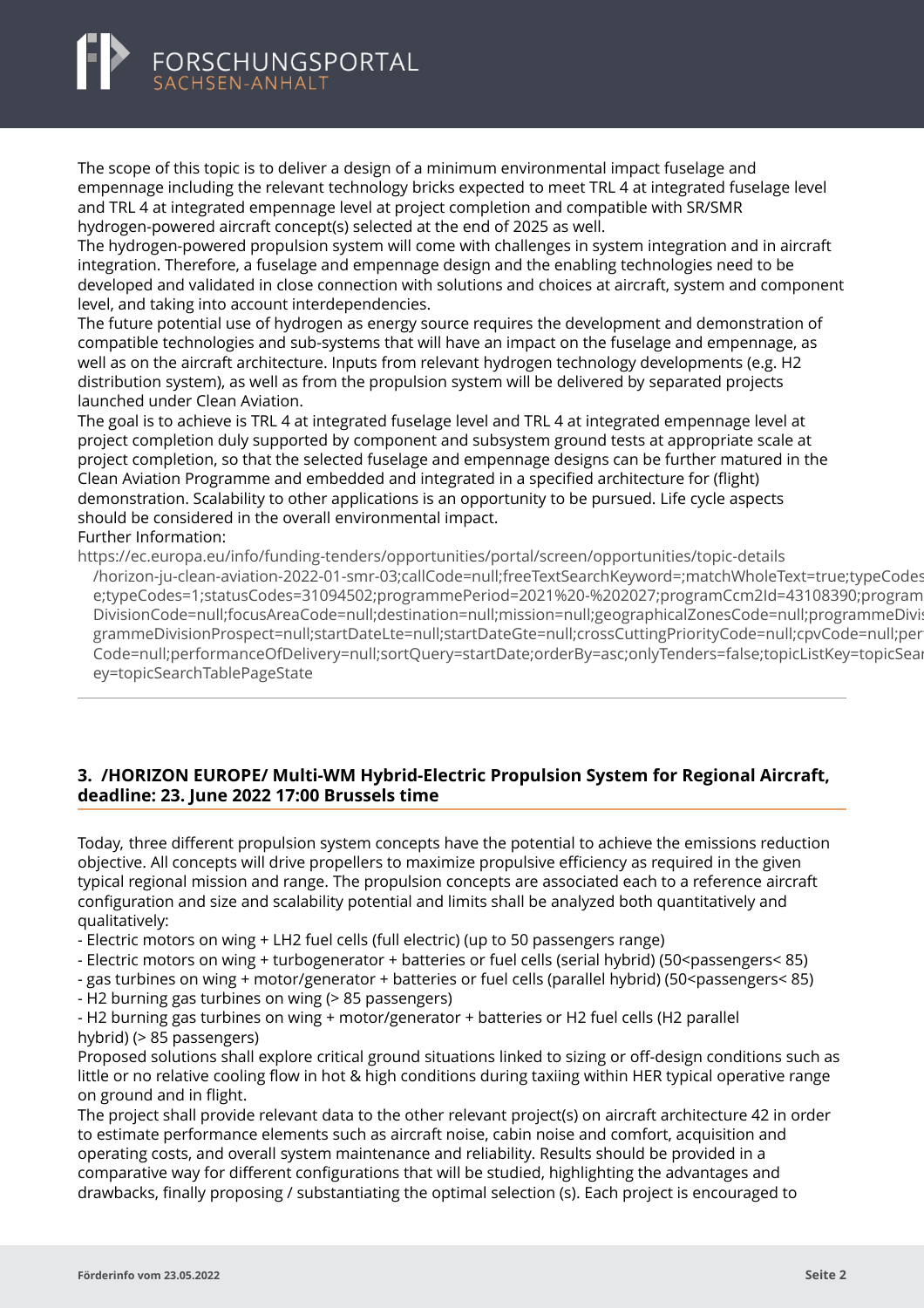<span id="page-5-0"></span>

exploit the involvement and expertise of EASA to de-risk and secure the certification process of novel hybrid-electric propulsion technologies.

The project shall take into account:

- the specifications for propulsive and non-propulsive energy requirements at a/c level from the targeted a/c concept

- the potential engine architectures selected for the targeted a/c concept

- the targeted operating envelope / mission (profile), to be consistent with the one assumed in the corresponding HER aircraft architecture and configuration topic.

- The research and further development of components where relevant and validation of the following sub-systems up to TRL5 (ground demonstration) at the 2 to 5 MW power level, in 2025:

- Development of electrical components such as but not limited to electric motors, motor/generators, turbogenerators, etc. The maturity target is TRL 5, to be achieved by subsystem tests

- Propellers, including folding propellers, and its integration into the overall hybrid powerplant system, including pitch control system development and its integration into powerplant control system and monitoring.

- Hybrid System enablers such as but not limited to batteries, fuel cells, power distribution. The maturity target is TRL 5, to be achieved by subsystem tests.

- Advanced Thermal Engine optimization (including hybridization) and related integration with electrical system, nacelle systems cooling/ventilation etc. The maturity target is TRL 5, to be achieved by subsystem tests with appropriate sizing and performance, may be not at real scale and operating environment but assuring their scalability to the HER requirements.

- The propulsion system efficiency improvement targets shall be transformed into appropriate metrics, such as cruise specific fuel consumption (fuel to mechanical shaft power) for clarity and comparisons capability.

- Quantified reduction potential in CO2 and all other relevant GHG emissions (see performance targets section below) are expected to be derived from the project (both in terms of actual demonstrated and potential performance impact); further reduction potential beyond the arget in one or several of the known GHG emissions related to aviation propulsion will receive strong consideration within the evaluation of proposals

#### Further Information:

https://ec.europa.eu/info/funding-tenders/opportunities/portal/screen/opportunities/topic-details

[/horizon-ju-clean-aviation-2022-01-her-01;callCode=null;freeTextSearchKeyword=;matchWholeText=true;t](https://ec.europa.eu/info/funding-tenders/opportunities/portal/screen/opportunities/topic-details/horizon-ju-clean-aviation-2022-01-her-01;callCode=null;freeTextSearchKeyword=;matchWholeText=true;typeCodes=1;statusCodes=31094502;programmePeriod=2021%20-%202027;programCcm2Id=43108390;programDivisionCode=null;focusAreaCode=null;destination=null;mission=null;geographicalZonesCode=null;programmeDivisionProspect=null;startDateLte=null;startDateGte=null;crossCuttingPriorityCode=null;cpvCode=null;performanceOfDelivery=null;sortQuery=startDate;orderBy=asc;onlyTenders=false;topicListKey=topicSearchTablePageState)ypeCodes e;typeCodes=1;statusCodes=31094502;programmePeriod=2021%20-%202027;programCcm2Id=43108390;program DivisionCode=null;focusAreaCode=null;destination=null;mission=null;geographicalZonesCode=null;programmeDivi: grammeDivisionProspect=null;startDateLte=null;startDateGte=null;crossCuttingPriorityCode=null;cpvCode=null;per Code=null;performanceOfDelivery=null;sortQuery=startDate;orderBy=asc;onlyTenders=false;topicListKey=topicSear ey=topicSearchTablePageState

# **4. /HORIZON EUROPE/ Direct Cumbustion of Hydrogen in Aero-engines, deadline: 23. June 2022 17:00 Brussels time**

Hydrogen can be considered as a potential energy source for aviation as shown in a recent independent study, jointly commissioned by the Clean Sky 2 and Fuel Cells & Hydrogen 2 Joint Undertakings. Hydrogen can be used as a fuel for aircraft when it is burned in an H2-fuelled engine or reacted in a fuel cell powering electric motors. Hydrogen combustion allows for the complete elimination of CO2 and most of the non-volatile Particulate Matter (nvPM) at the exhaust, leaving water vapour and nitrogen oxides (NOx) as main combustion emissions. In time, hydrogen fuel may also be generated carbon-free - resulting in absolute zero-CO2 emissions over the entire fuel life cycle. In time, NOx emissions from H2 direct combustion may be substantially reduced by novel combustion technologies (advanced lean-mixture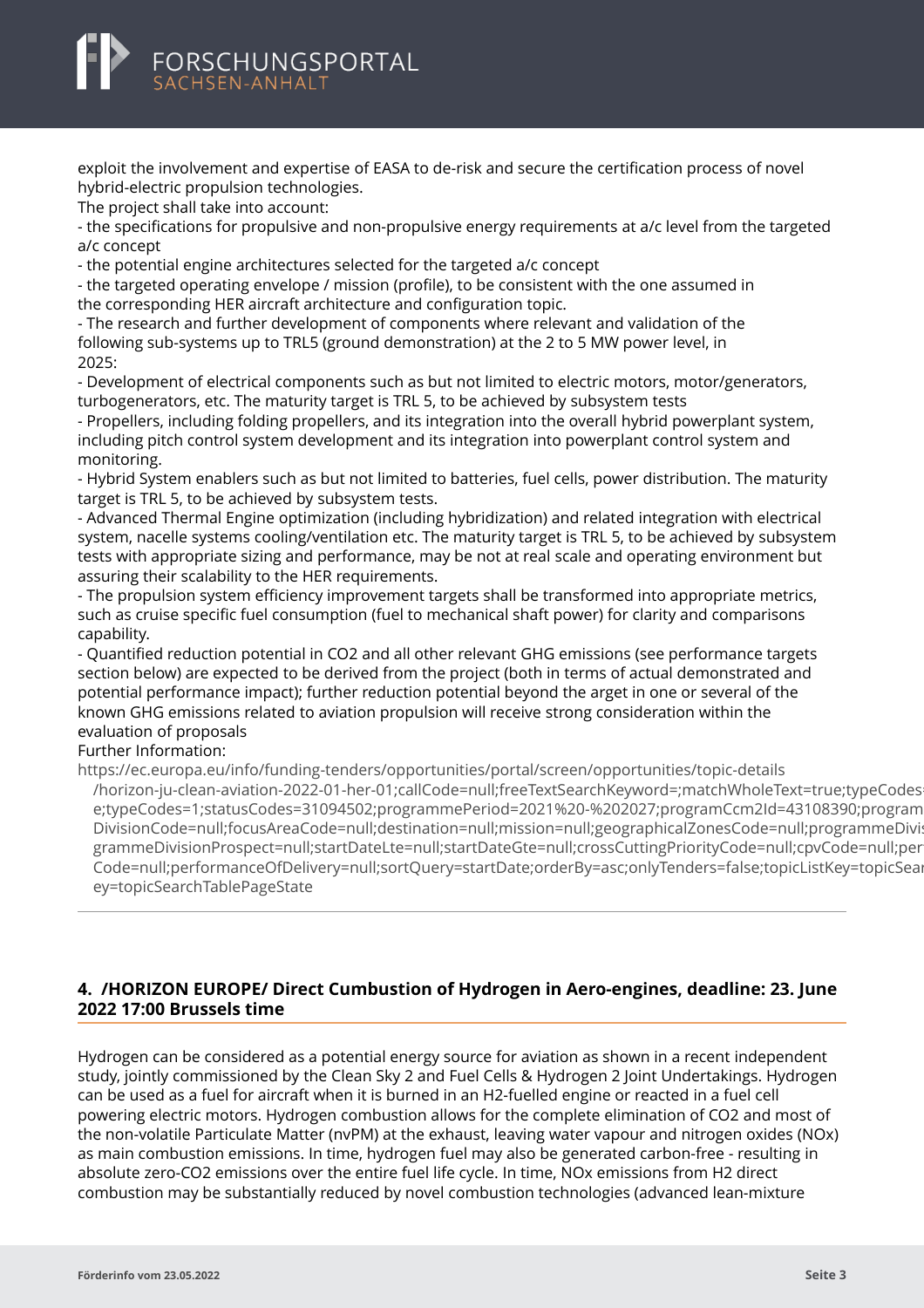#### <span id="page-6-0"></span>concepts, "micromix" type

combustors, etc.) without significant impact on combustion efficiency.

Why direct combustion? Roughly half of today's kerosene consumption - which directly correlates with CO2 emissions - comes from flights operated in the 1000-3000 km range aircraft. Regional and short-medium range aircraft offer a unique introduction opportunity for hydrogen (given their typical mission against the aircraft size and capability), but they will need to rely on H2 "direct burn", as the power density of fuel cell systems is still likely to be insufficient for such high-power applications.

The topic aims to demonstrate the technical feasibility of direct combustion of hydrogen in a gas turbine (donor engine). The following key issues are within the scope of the topics and should be taken into consideration:

- Safety: at least equivalent or even bettersafety levels must be achieved for an H2 Direct Combustion propulsion system versus the well-proven conventional jet-fuel technology.

- Technological challenges at system and sub-system level, in particular the fuel injection system and associated H2 combustion chamber sizing and design, and the fuel delivery systems.

Although not requested as a mandatory outcome of the topic, the following challenges, towards accelerating the introduction of H2 Direct Combustion Propulsion Systems, are also considered to be within the scope of this topic and may be covered in a proposal:

- H2 distribution and conditioning.

- H2 injection and combustion.

- The achievement of "Ultra-low" NOx emission levels with similar combustion efficiencies and satisfactory stability characteristics.

- The management of system packaging (volume, weight) and complexity.

- Improved overall efficiency at engine level to enable acceptable tank size for airframe integration.

- Exploration of dual-fuel operation

The H2 Direct Combustion early Demo Engine power/thrust class will be aligned to one of the two following target power/thrust class scenarios in relation with the HER and/or SR/SMR aircraft concepts: - Turboprop option: 5000 shp at MTO sea level static

- Turbofan option: 20,000 lbf thrust at sea level static, Mn 0.25, ISA +15K

Phase 2 is expected to target a turboprop engine with more than 5,000 shp or a turbofan engine with at least 20,000 lbf (all sea level static) as a minimum requirement for future SMR integrated propulsion system. Final requirements, for the second phase, are expected to be defined during Phase 1, in accordance with the Airframer, to properly support the substantiation of H2 Direct Combustion Aircraft EIS by 2035.

The climate impact assessment of hydrogen direct combustion at altitude is not within the scope of this topic which is limited to ground tests, up to permit-to-fly. GHG emissions at altitude and climate impact assessment will be addressed in a subsequent dedicated topic in a later call for proposals for flight tests. owever, analytical or virtual flight test predictions (for a typical mission) are highly desirable. Further Information:

https://ec.europa.eu/info/funding-tenders/opportunities/portal/screen/opportunities/topic-details

[/horizon-ju-clean-aviation-2022-01-hpa-01;callCode=null;freeTextSearchKeyword=;matchWholeText=true;](https://ec.europa.eu/info/funding-tenders/opportunities/portal/screen/opportunities/topic-details/horizon-ju-clean-aviation-2022-01-hpa-01;callCode=null;freeTextSearchKeyword=;matchWholeText=true;typeCodes=1;statusCodes=31094502;programmePeriod=2021%20-%202027;programCcm2Id=43108390;programDivisionCode=null;focusAreaCode=null;destination=null;mission=null;geographicalZonesCode=null;programmeDivisionProspect=null;startDateLte=null;startDateGte=null;crossCuttingPriorityCode=null;cpvCode=null;performanceOfDelivery=null;sortQuery=startDate;orderBy=asc;onlyTenders=false;topicListKey=topicSearchTablePageState)typeCodes e;typeCodes=1;statusCodes=31094502;programmePeriod=2021%20-%202027;programCcm2Id=43108390;program DivisionCode=null;focusAreaCode=null;destination=null;mission=null;geographicalZonesCode=null;programmeDivi: grammeDivisionProspect=null;startDateLte=null;startDateGte=null;crossCuttingPriorityCode=null;cpvCode=null;per Code=null;performanceOfDelivery=null;sortQuery=startDate;orderBy=asc;onlyTenders=false;topicListKey=topicSearchTablePageState ey=topicSearchTablePageState

# **5. /HORIZON EUROPE/ Near Term Desruptive for Hydrogen-Powered Aircraft, deadline: 23. June 2022 17:00 Brussels time**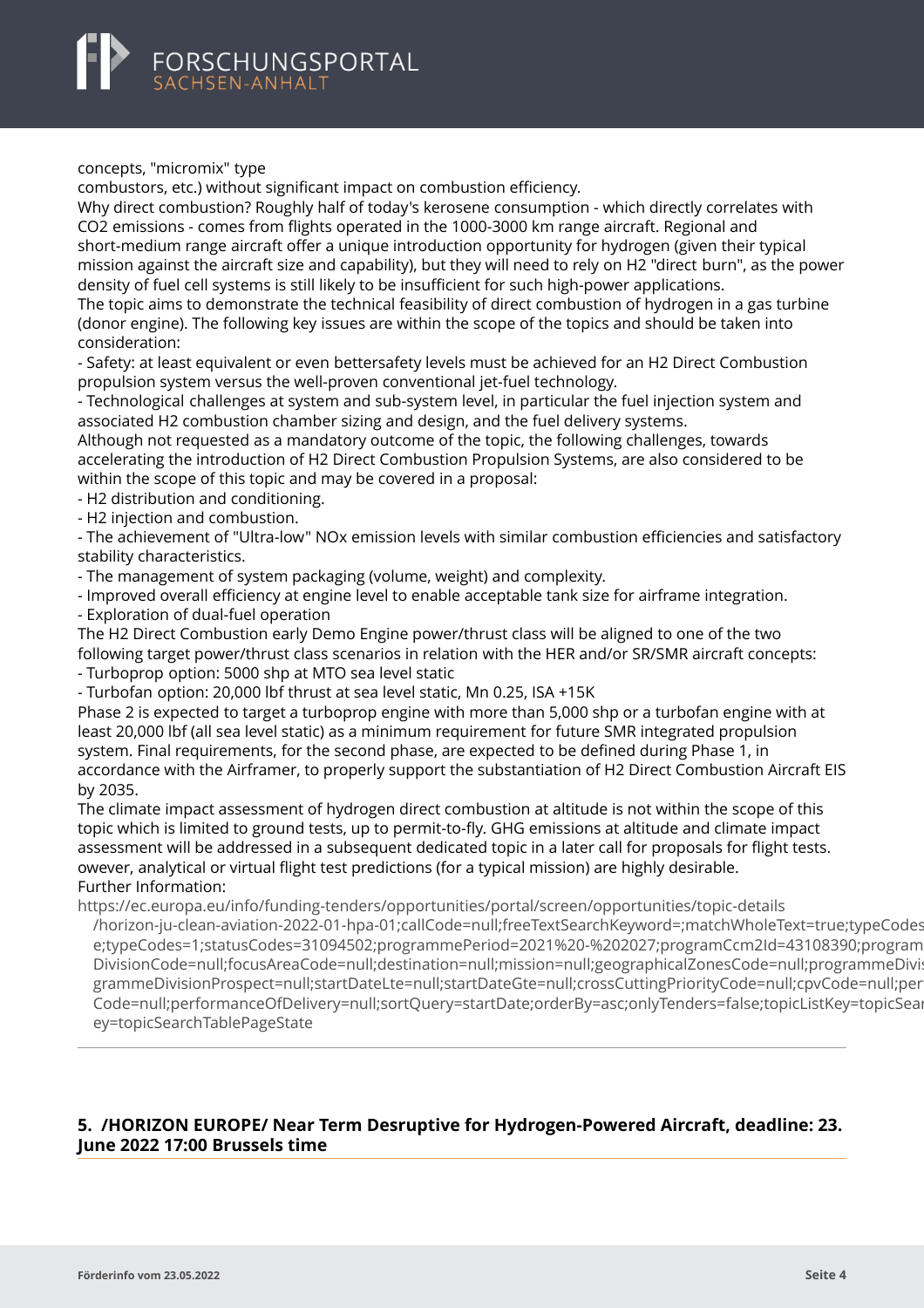

The primary objective of this topic is twofold:

- Ground Test (flight ready testbed) of a Small Scale Fuel Cell HIPS (Hydrogen Integrated Propulsion System)

- Flight Test of a Small Scale LH2 Integral Tank

For the HIPS Ground Test, the goal is to achieve TRL 5 at overall propulsion system level at project completion duly supported by component and subsystem ground tests at appropriate scale at project completion, so that the selected propulsion concept can be further matured in the Clean Aviation Programme and embedded and integrated in a specified architecture for (flight) demonstration. Scalability to other applications is the main opportunity to be pursued.

For the Tank Flight Tests, the goal is to achieve TRL 5 at storage system level at project completion duly supported by component and subsystem ground tests at appropriate scale at project completion, so that the selected storage concept can be further matured in the Clean Aviation Programme and embedded and integrated in a specified architecture. Scalability to other applications is the main opportunity to be pursued. Consideration should be given to aspects such as, but not limited to, refilling operations, considering the coupling and control interface, as well as the safety and reliability issues required to allow aircraft refuelling according to the performance targets in all the possible vessel state conditions (cold, warm, level, pressure) and according to a/c regulations.

The project shall also deliver digital twins of the components, subsystems and the full propulsion system compatible with the reference aircraft digital framework and requirements, in order to regularly assess the contribution to the overall aircraft performance in the context of the impact monitoring framework. These models shall be continuously validated and updated at each TRL loop. The topic aims to:

- de-risk the development of disruptive LH2 storage solutions and Fuel Cell based power train architectures;

- validate and verify these solutions on a smaller scale demonstrator with the opportunity for disruptive quick market implementation;

- facilitate their implementation in the HER and SR/SMR aircraft concepts.

Both SMR and HER thrusts in Clean Aviation are relying on technology development, maturation and validation of key technologies within the H2 pillar. Rapidly maturing these technologies with an agile and iterative approach on lower risk certification classes will enable Clean Aviation to follow the ambitious timeline and shorten the time to bring new products to market and into service while maintaining European leadership and competitiveness.

The Fuel Cell HIPS system to be ground tested is expected to be based on State-of-the-Art components simulating a complete drive train system: LH2 storage tank, fuel distribution system, FC including Balance of Plant and thermal management, high voltage electrical distribution network and power conversion (potentially including batteries or super-capacitors), and loads (propulsive and non-propulsive, i.e. electric motor(s) with propeller, ECS, etc.).

Aircraft level demonstrations of fuel delivery and boil-off management must showcase compatibility not only with aircraft energy storage function but also with the envisioned concepts of operation (considering also power and trajectory management during flight).

The storage structure to be flight-tested in the cargo deck (of a freight transport aircraft for example) is expected to be a state-of-the-art vacuum insulated integral tank (metallic/composite nonconformal/cylindrical inner tank with outer composite shell as external load bearing structural part) including boil-off management, gas leak detection system, venting, metering and health monitoring. The project should focus in a first step on manufacturing such an integral tank including relevant instrumentation for flight test, targeting a flight test campaign in a second step. Flight tests are expected to be completed within the 36 month project period.

Further Infomation: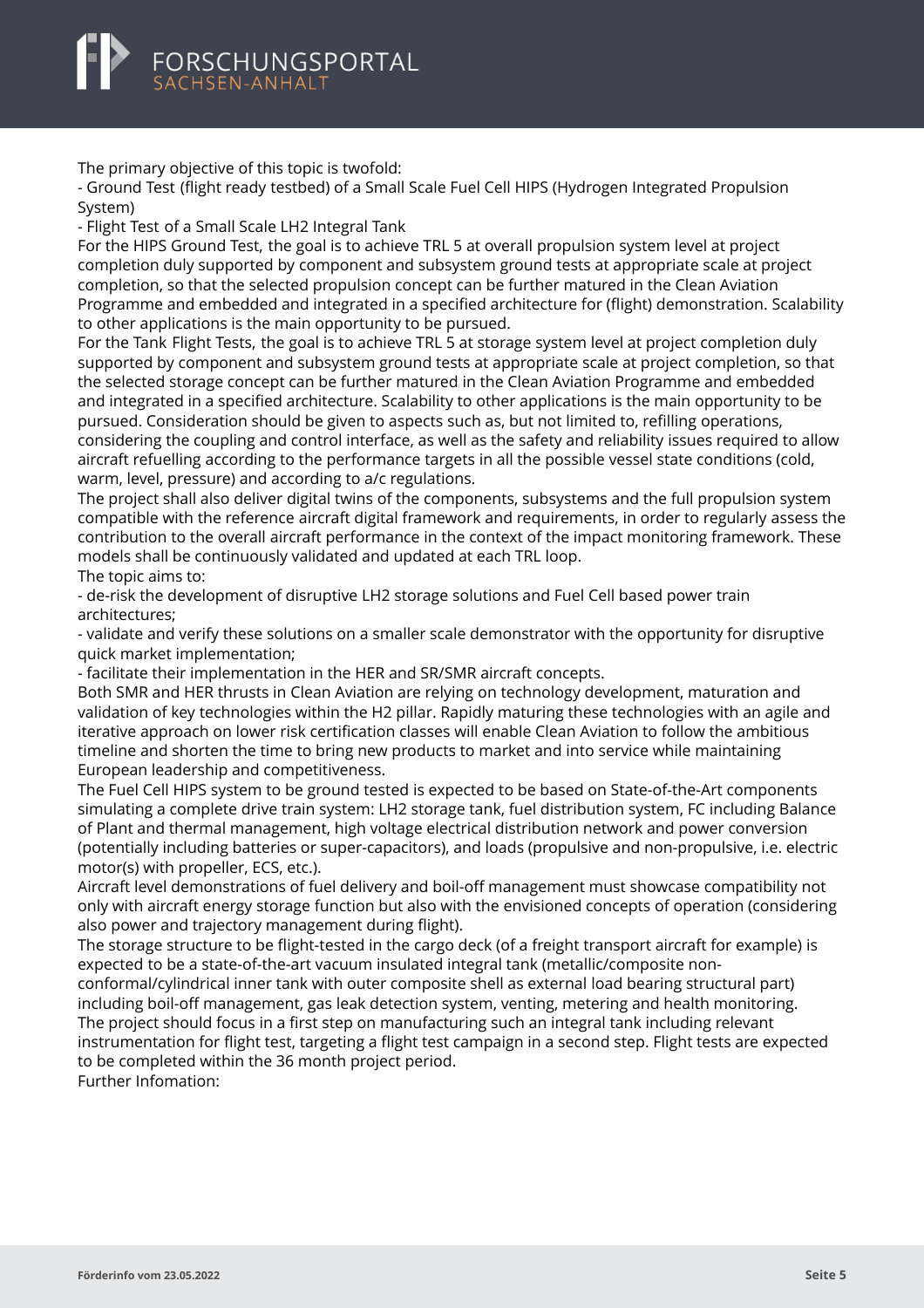<span id="page-8-0"></span>

https://ec.europa.eu/info/funding-tenders/opportunities/portal/screen/opportunities/topic-details [/horizon-ju-clean-aviation-2022-01-hpa-04;callCode=null;freeTextSearchKeyword=;matchWholeText=true;](https://ec.europa.eu/info/funding-tenders/opportunities/portal/screen/opportunities/topic-details/horizon-ju-clean-aviation-2022-01-hpa-04;callCode=null;freeTextSearchKeyword=;matchWholeText=true;typeCodes=1;statusCodes=31094502;programmePeriod=2021%20-%202027;programCcm2Id=43108390;programDivisionCode=null;focusAreaCode=null;destination=null;mission=null;geographicalZonesCode=null;programmeDivisionProspect=null;startDateLte=null;startDateGte=null;crossCuttingPriorityCode=null;cpvCode=null;performanceOfDelivery=null;sortQuery=startDate;orderBy=asc;onlyTenders=false;topicListKey=topicSearchTablePageState)typeCodes e;typeCodes=1;statusCodes=31094502;programmePeriod=2021%20-%202027;programCcm2Id=43108390;program DivisionCode=null;focusAreaCode=null;destination=null;mission=null;geographicalZonesCode=null;programmeDivi: grammeDivisionProspect=null;startDateLte=null;startDateGte=null;crossCuttingPriorityCode=null;cpvCode=null;per Code=null;performanceOfDelivery=null;sortQuery=startDate;orderBy=asc;onlyTenders=false;topicListKey=topicSear ey=topicSearchTablePageState

### **6. /HORIZON EUROPE/ Multi-WM Fuel Cell Propulsion System for Hydrogen-Powered Aircraft, deadline: 23. June 2022 17:00 Brussels time**

Hydrogen can be considered as a potential source of energy for aviation as shown in a recent independent study14, jointly commissioned by the Clean Sky 2 and Fuel Cells & Hydrogen 2 Joint Undertakings. Hydrogen can be used as a "fuel" for aircraft when it is burnt in an H2 fuelled engine or reacted in a fuel cell, powering electric motors. While Hydrogen combustion allows for the elimination of CO2 and most of the non-volatile Particulate Matter (nvPM) at the exhaust, its emissions leave an increased amount of water vapour, as well as nitrogen oxides (NOx), although there is longer term potential to reduce those by new combustor technologies.

Hydrogen Fuel Cells, on the other hand, are probably the cleanest power generation source that may be envisaged for aircraft propulsion, as they produce no CO2, no NOx, and no particulates; only water and heat as by-products of the reaction of Hydrogen with Oxygen.

The topic aims to demonstrate the technical feasibility of a multi-MW Fuel Cell Propulsion System for Hydrogen-Powered Aircraft. In terms of propulsion system or complete drive train, in principle, three different concepts have the potential to achieve the GHG emissions reduction objective of -30%(at aircraft level) for regional aircraft applications. All concepts will drive propellers to maximize propulsive efficiency as required for the given typical regional mission and range. The propulsion concepts are associated each to a reference aircraft configuration, size, scalability potential and limits:

- Electric motors on wing + LH2 Fuel Cells (full electric) (~ 50 passengers range)

- Electric motors on wing + Turbo-generator + Batteries or Fuel Cells (serial hybrid) (50<passengers< 85)

- Gas Turbines on wing + Motor/Generator + Batteries or Fuel Cells (parallel hybrid) (50<passengers< 85)

- H2 burning Gas Turbines on wing (> 85 passengers<100)

- H2 burning Gas Turbines on wing + Motor/Generator + Batteries or H2 Fuel Cells (H2 parallel hybrid) (> 85 passengers<100)

While propulsion concepts no. 2a) and 2b) as well as technology bricks for electric motors, motor/generators, turbogenerators, batteries and hybrid turboprop engines will be developed in the HER thrust16 of the Clean Aviation partnership, the benchmark and trade-off analyses to achieve a propulsion architecture suitable to HER will be performed under the HER architecture / platform project in close coordination with the H2 Thrust.

Technologies other than PEM (Polymer Electrolyte Membrane) Fuel Cells are considered not mature enough to have concrete application and/or demonstration within the Clean Aviation timeframe. Therefore, such technologies are not in-scope of this topic. Their maturation shall be performed in other dedicated research programmes.

The coordination with the HER aircraft architecture and propulsion systems related projects, as well as with relevant activities performed outside of Clean Aviation will be key to ensure consistency at all levels CA JU-GB-2022-03-16 Annex Call 1 topics descriptions 18 (concept, configuration, programmatic, timing, objectives, orientations, etc.) and overall work

optimization/efficiency relative to the whole aircraft, systems, sub-systems and components, in anticipation of future work subsequent to this project.

Further Infomation: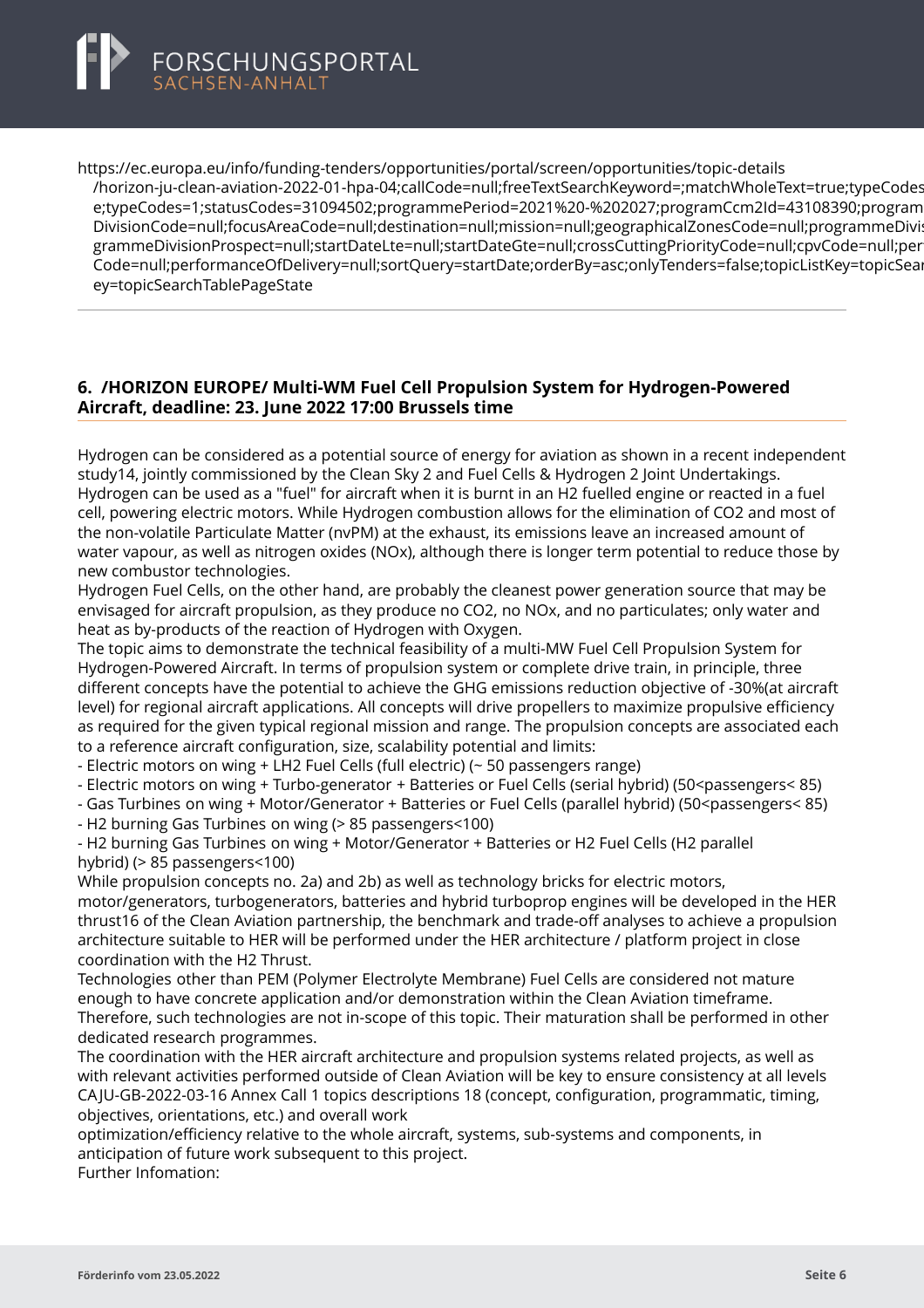<span id="page-9-0"></span>

https://ec.europa.eu/info/funding-tenders/opportunities/portal/screen/opportunities/topic-details [/horizon-ju-clean-aviation-2022-01-hpa-02;callCode=null;freeTextSearchKeyword=;matchWholeText=true;](https://ec.europa.eu/info/funding-tenders/opportunities/portal/screen/opportunities/topic-details/horizon-ju-clean-aviation-2022-01-hpa-02;callCode=null;freeTextSearchKeyword=;matchWholeText=true;typeCodes=1;statusCodes=31094502;programmePeriod=2021%20-%202027;programCcm2Id=43108390;programDivisionCode=null;focusAreaCode=null;destination=null;mission=null;geographicalZonesCode=null;programmeDivisionProspect=null;startDateLte=null;startDateGte=null;crossCuttingPriorityCode=null;cpvCode=null;performanceOfDelivery=null;sortQuery=startDate;orderBy=asc;onlyTenders=false;topicListKey=topicSearchTablePageState)typeCodes e;typeCodes=1;statusCodes=31094502;programmePeriod=2021%20-%202027;programCcm2Id=43108390;program DivisionCode=null:focusAreaCode=null:destination=null:mission=null:geographicalZonesCode=null:programmeDivi grammeDivisionProspect=null;startDateLte=null;startDateGte=null;crossCuttingPriorityCode=null;cpvCode=null;per Code=null;performanceOfDelivery=null;sortQuery=startDate;orderBy=asc;onlyTenders=false;topicListKey=topicSearchTablePageState ey=topicSearchTablePageState

# **7. /HORIZON EUROPE/ Ultra Efficient Propulsion Systerm for Short and Short-Medium Range Aircraft, deadline: 23. June 2022 17:00 Brussels time**

With the greater attention to environmental aspects (even with stringent regulations) and higher market demand, the mid-2030s are expected to see the entry of a new generation of SR/SMR aircraft (with a capacity of up to 250 seats) aiming towards sustainable climate-neutral flight. While hybrid/electric energy architectures are considered to pave the way towards climate-neutral aviation on routes shorter than 1000 km, aircraft for classical short and medium-range distances, i.e. from 1000 km up to 3700 km, will rely on ultra-efficient aircraft designs and ultra-efficient thermal energy-based propulsion technologies using sustainable drop-in and non-drop-in fuels.

Propulsion represents a major challenge for the successful realization of the SR/SMR aircraft with a targeted fuel burn reduction of minimum 20%92 at overall engine / propulsion system level, supporting a fuel burn reduction of 30%93 at aircraft level.

- The assumptions relative to the aircraft operating envelope, to the flight mission profile, to the aircraft range, to the aircraft cruise speed, to the aircraft seating capacities and to the main aircraft sizing parameters in general, shall be fully consistent with those applicable in the SR/SMR aircraft architectures94.

- Consistent propulsion power requirements shall be derived accordingly from the SR/SMR aircraft architectures95. Any deviation from these references as a result of different configuration effects (e.g., for technical feasibility, project viability reasons, or for optimizing the project outcome) should be identified and substantiated.

This topic is intended to deliver a novel engine architecture expected to meet, by project completion, a technology maturity levels at TRL5 for Configurations 1 and 2, and TRL4 for Configuration 3, and to be compatible with the SR/SMR aircraft concepts selected at that time. Engine integration activities are addressed within a separate topic dedicated to aircraft architecture concepts.

Novel propulsion technologies will bring challenges in system integration as well as in aircraft integration. Therefore, they need to be developed and validated in close connection with solutions and choices at aircraft, system and component level, while taking into account interdependencies.

The future potential use of hydrogen as energy source requires the development and demonstration of compatible technologies (e.g. hydrogen burning engines) and sub-systems that will have an impact on the propulsion system architecture, as well as on the aircraft architecture. Inputs from relevant hydrogen technology developments (e.g. hydrogen-burn technologies) will be delivered by a separate project launched under the hydrogen dedicated part of Clean Aviation programmes.

Proposed concepts will build on, adapt, complement and add to DO 160, DO 178 and CS-25 and other regulations to highlight any gaps and maximize the impact potential, and to enable new certification standards, while maintaining or enhancing safety levels. The project shall propose a qualification and certification plan suitable to SR/SMR aircraft. It shall support Clean Aviation initiatives to define new certification or qualification rules as well new standardisation efforts concerning the areas of the project and others related to them. Any specific safety or certification issue should be highlighted, and mitigation action should be proposed.

Each project is encouraged to exploit the involvement and expertise of EASA to de-risk and secure thecertification of novel engine technologies.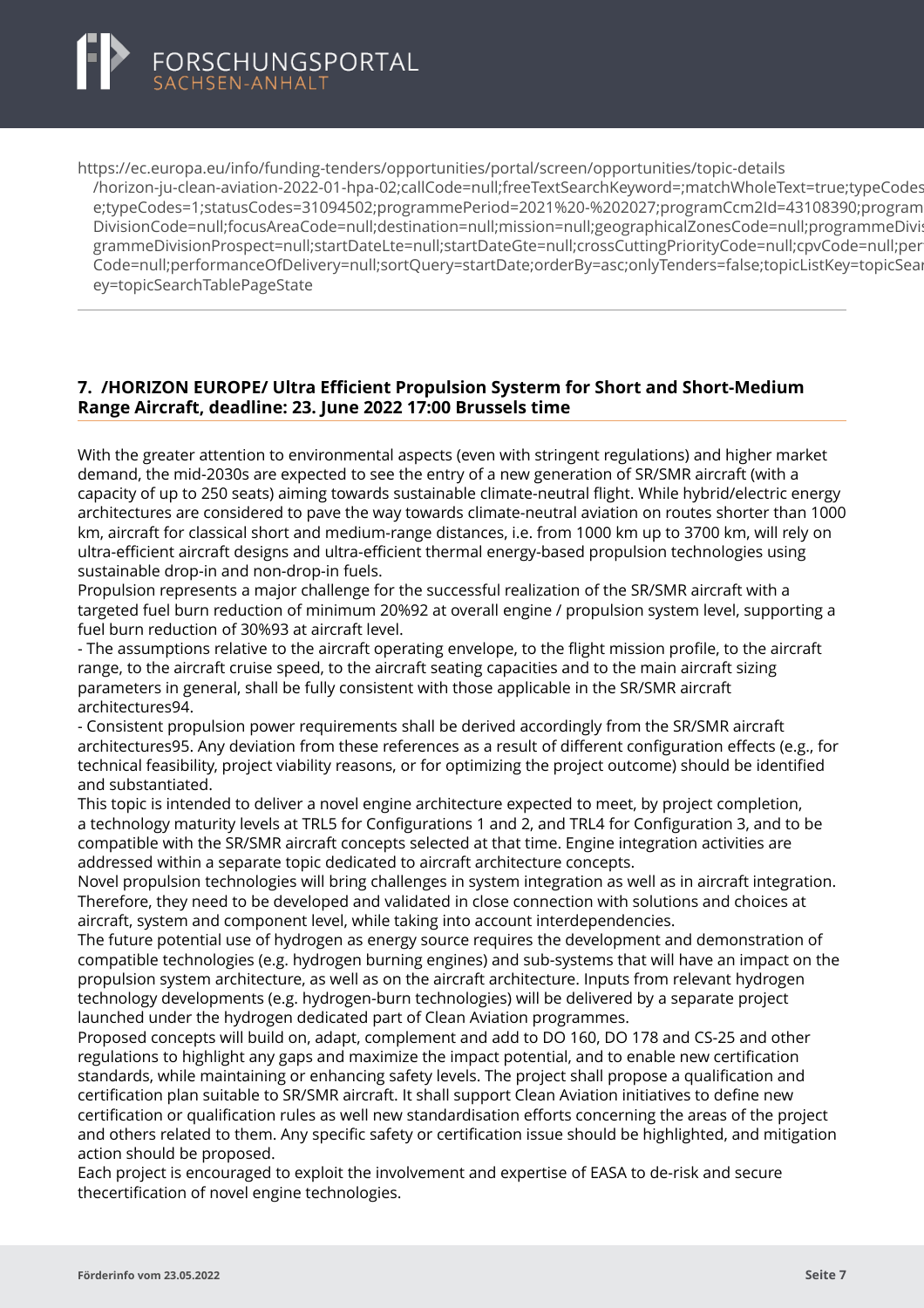# <span id="page-10-0"></span>FORSCHUNGSPORTAL<br>SACHSEN-ANHALT

#### Further Information:

https://ec.europa.eu/info/funding-tenders/opportunities/portal/screen/opportunities/topic-details [/horizon-ju-clean-aviation-2022-01-smr-01;callCode=null;freeTextSearchKeyword=;matchWholeText=true;](https://ec.europa.eu/info/funding-tenders/opportunities/portal/screen/opportunities/topic-details/horizon-ju-clean-aviation-2022-01-smr-01;callCode=null;freeTextSearchKeyword=;matchWholeText=true;typeCodes=1;statusCodes=31094502;programmePeriod=2021%20-%202027;programCcm2Id=43108390;programDivisionCode=null;focusAreaCode=null;destination=null;mission=null;geographicalZonesCode=null;programmeDivisionProspect=null;startDateLte=null;startDateGte=null;crossCuttingPriorityCode=null;cpvCode=null;performanceOfDelivery=null;sortQuery=startDate;orderBy=asc;onlyTenders=false;topicListKey=topicSearchTablePageState)typeCodes e;typeCodes=1;statusCodes=31094502;programmePeriod=2021%20-%202027;programCcm2Id=43108390;program DivisionCode=null;focusAreaCode=null;destination=null;mission=null;geographicalZonesCode=null;programmeDivi: grammeDivisionProspect=null;startDateLte=null;startDateGte=null;crossCuttingPriorityCode=null;cpyCode=null;per Code=null;performanceOfDelivery=null;sortQuery=startDate;orderBy=asc;onlyTenders=false;topicListKey=topicSear ey=topicSearchTablePageState

# **8. /HORIZON EUROPE/ Novel Certification Methodas and Means of Compliance for Disruoptuve Technologies, deadline: 23. June 2022 17:00 Brussels time**

With the greater attention to environmental aspects (even with stringent regulations) and higher market demand, the mid-2030s are expected to see a change of scenario of air mobility in the regional range, i.e. with a sizing mission of around 1000 km and a typical sector distance flown of around 400- 500 km, and the entry of a new generation aircraft for the short and short-medium-range, i.e. with typical mission range from 1000 Km and up to 3700 km, aiming towards sustainable climate-neutral flight. While hybrid/electric energy architectures are considered to pave the way towards climate- neutral regional aircraft (with a capacity of up to 100 seats), SR/SMR aircraft (with a capacity of up to 250 seats) are expected to rely on ultra-efficient aircraft designs and ultra-efficient thermal energy- based propulsion technologies using sustainable drop-in and non-drop-in fuels.

Certification is a major challenge for the successful realization of the HER and SR/SMR aircraft 163 with a targeted fuel burn reduction of minimum 50% and 30%, respectively, and compatible with Entry into Service (EIS) 2035. In order to identify the critical areas and regulatory gaps linked to the disruptive technologies and concepts of operation, it is essential to analyse the risks of existing regulations, such as but not limited to CS23/FAR23, CS25/FAR25 and CS-E.

This topic is intended to deliver a novel framework for certification enabling the compliance of innovative and disruptive technologies, systems and architectures with certification requirements and a safe integration of these new sustainable concepts, and compatible with the HER and SR/SMR aircraft concepts and systems selected at the end of phase 1. The project should be built on two main streams of activities (closely connected with all the projects of the three main thrusts166) focusing on process and methods development and means of compliance set up and optimisation.

More robust processes and methods are mandatory to guarantee the compliance of innovative and disruptive technologies (e.g. hydrogen technologies) and architectures with certification requirements and a safe integration of these new sustainable concepts. In this context, defining key inputs/dispositions on process and methods for draft certification conditions is an essential step to future certification basis and the implementation of new regulations and potential new rulemaking.

Each project is encouraged to exploit the involvement and expertise of EASA to de-risk and secure the certification of novel technologies. Proposals shall include a detailed project plan with key milestones and deliverables together.

# Further Infomation:

https://ec.europa.eu/info/funding-tenders/opportunities/portal/screen/opportunities/topic-details

/horizon-ju-clean-aviation-2022-01-tra-02;callCode=null;freeTextSearchKeyword=;matchWholeText=true;typeCodes= e;typeCodes=1;statusCodes=31094502;programmePeriod=2021%20-%202027;programCcm2Id=43108390;program DivisionCode=null;focusAreaCode=null;destination=null;mission=null;geographicalZonesCode=null;programmeDivi: [grammeDivisionProspect=null;startDateLte=null;startDateGte=null;crossCuttingPriorityCode=null;cpvCod](https://ec.europa.eu/info/funding-tenders/opportunities/portal/screen/opportunities/topic-details/horizon-ju-clean-aviation-2022-01-tra-02;callCode=null;freeTextSearchKeyword=;matchWholeText=true;typeCodes=1;statusCodes=31094502;programmePeriod=2021%20-%202027;programCcm2Id=43108390;programDivisionCode=null;focusAreaCode=null;destination=null;mission=null;geographicalZonesCode=null;programmeDivisionProspect=null;startDateLte=null;startDateGte=null;crossCuttingPriorityCode=null;cpvCode=null;performanceOfDelivery=null;sortQuery=startDate;orderBy=asc;onlyTenders=false;topicListKey=topicSearchTablePageState)e=null;per Code=null;performanceOfDelivery=null;sortOuery=startDate;orderBy=asc;onlyTenders=false;topicListKey=topicSear ey=topicSearchTablePageState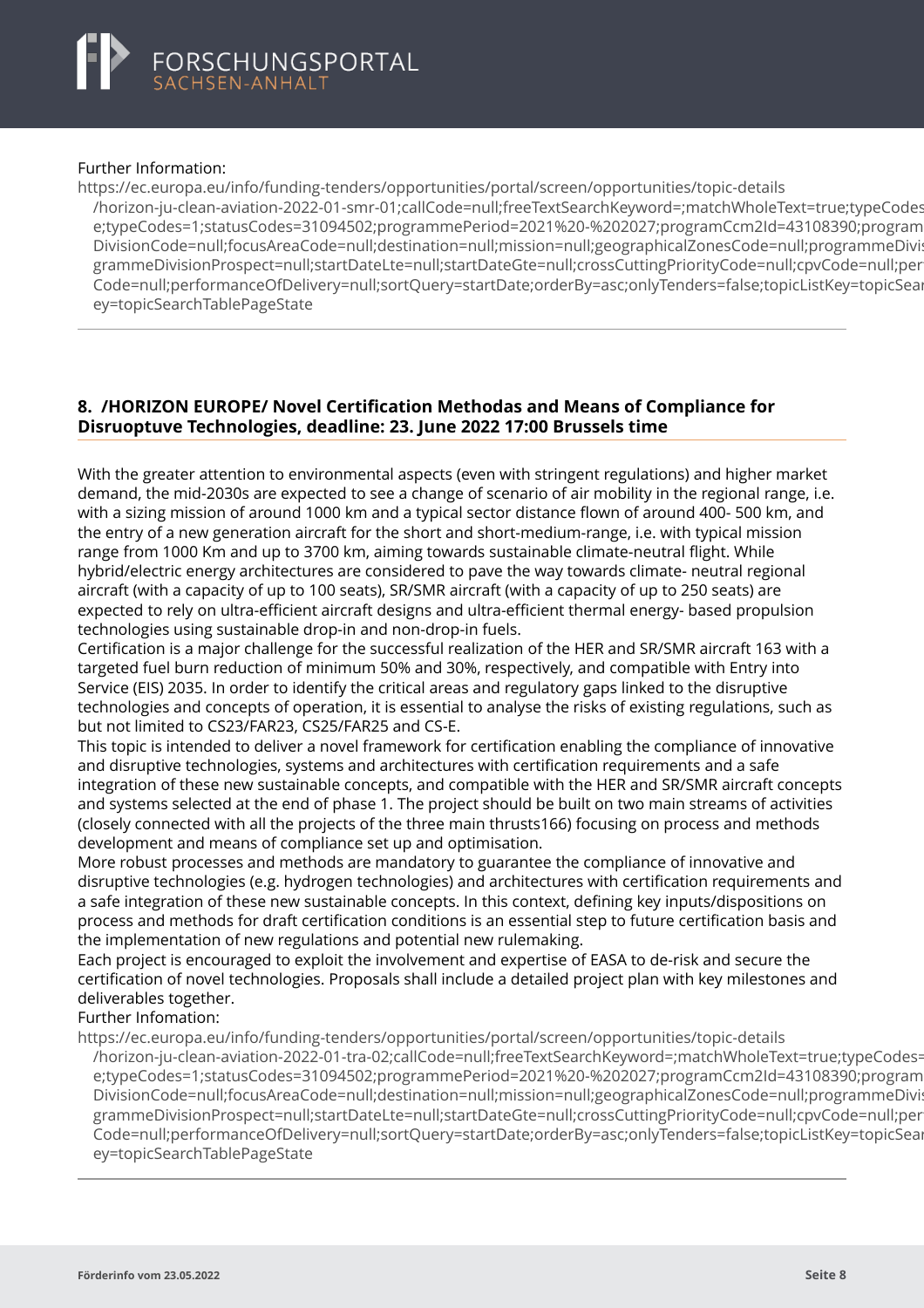# <span id="page-11-0"></span>FORSCHUNGSPORTAL<br>SACHSEN-ANHALT

### **9. /HORIZON EUROPE/ Thermal Management Solutions for Hybrid Electric Regionale Aircraft, deadline: 23. June 2022 17:00 Brussels time**

Greater attention to environmental aspects (even with stringent regulations) and higher market demand are changing the scenario of air mobility in the short range, centred on 500 km and up to 1000 km. Air vehicles (as defined in CS25/FAR25) operating in this range and operational environment (including regional aircraft with a capacity of up to 100 seats) are considered the first application in the scheduled air transport system that will adopt hybrid-electric propulsion technologies and associated complementary solutions for reducing the environmental footprint, toward climate-neutral aviation. Air vehicles operating at smaller distances or on thinner routes will also benefit from electric propulsion solutions tested on regional aircraft testbeds, by sharing the development of power modules and making use of different approaches to air vehicle integration.

Thermal management is one of the key challenges for the successful realization of the Hybrid-Electric Regional aircraft (HER) with a targeted fuel burn reduction of minimum 50% at aircraft level. The reference HER aircraft shall have a seating capacity up to 100 passengers in a standard configuration, with a sizing mission of around 1000 km and a typical sector distance flown of around 400-500 km.

- Any deviation from these references as a result of different configuration effects (e.g., for technical feasibility, project viability reasons, or for optimizing the project outcome) should be identified and substantiated.

- The thermal management performance requirements shall be dependent on the targeted HER aircraft architecture configuration(s)51also considering the thermal management of the hybrid- electric propulsion system52, which both will be delivered by one or more separate projects launched under Clean Aviation.

The scope of this topic is to deliver a thermal management concept including all relevant key enabling technologies matured to TRL 5 at system level at project completion, compatible with HER aircraft concept(s) selected at the end of 2025.

The project may explore different configurations, which shall be described in detail (justification, targeted advantages, anticipated drawbacks, anticipated challenges, possible adaptations, risks, etc.) and compared in terms of potential and the most promising option selected.

The hybrid-electric architecture will be challenging in terms of thermal management to match the systems architecture cooling requirements. Therefore, a suitable thermal management concept at aircraft level needs to be developed and validated in close connection with solutions at component and system levels which take this interrelationship into account.

Regarding the future potential use of liquid hydrogen tanks for fuel cells or direct burn in a gas turbine engine, this will have an impact on the thermal management architecture and may provide novel cooling solution opportunities. Inputs from relevant H2 technology developments (e.g. Liquid Hydrogen (LH2) heat exchangers or LH2 fuel systems) will be delivered by another relevant project launched under the Clean Aviation programme.

Proposed concepts will build on, adapt, complement and add to DO 160, DO 178, CS-25 and any other relevant regulations, to highlight any gaps and maximize the impact potential, and to enable new certification standards, while maintaining or enhancing safety levels. The project shall propose a qualification and certification plan suitable to HER aircraft. It shall support Clean Aviation init iatives to define new certification or qualification rules as well new standardisation efforts, as necessary, concerning the areas of the project and others related to them.

Proposed solutions shall explore critical ground situations linked to sizing or off-design conditions such as little or no relative cooling flow in hot & high conditions during taxiing within HER typical operative range on ground and in flight.

Each project is encouraged to exploit the involvement and expertise of EASA to de-risk and secure the certification process of novel hybrid-electric propulsion technologies.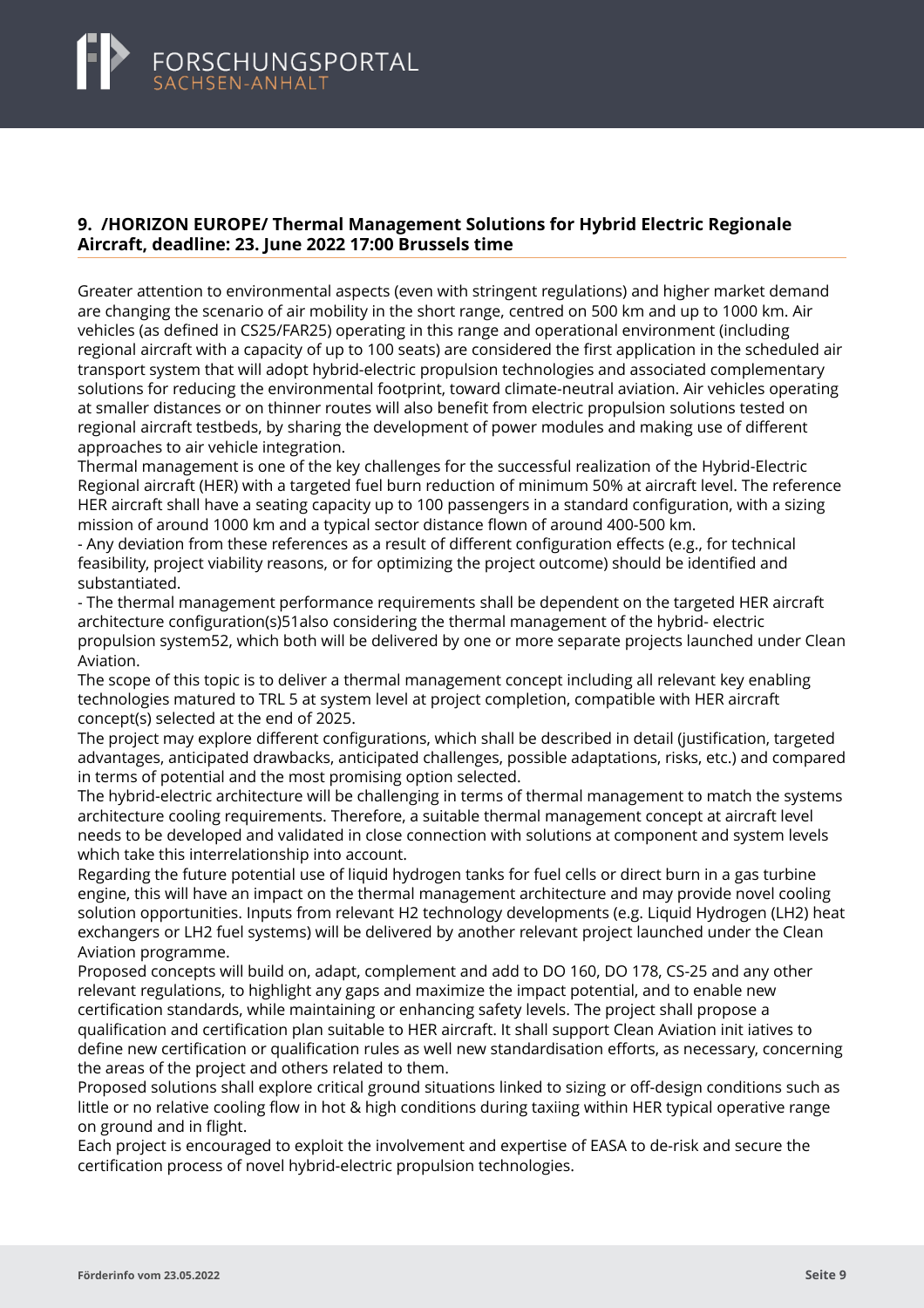<span id="page-12-0"></span>Scalability (down and up) to other applications is an opportunity to be pursued, in particular versus the Short and Short-Medium Range (SR/SMR) class, given the fact that the HER and SR/SMR classes are today adjacent, if not overlapping. This requires an effective coordination to establish collaboration with the other relevant projects.

#### Further Information:

https://ec.europa.eu/info/funding-tenders/opportunities/portal/screen/opportunities/topic-details [/horizon-ju-clean-aviation-2022-01-her-02;callCode=null;freeTextSearchKeyword=;matchWholeText=true;t](https://ec.europa.eu/info/funding-tenders/opportunities/portal/screen/opportunities/topic-details/horizon-ju-clean-aviation-2022-01-her-02;callCode=null;freeTextSearchKeyword=;matchWholeText=true;typeCodes=1;statusCodes=31094502;programmePeriod=2021%20-%202027;programCcm2Id=43108390;programDivisionCode=null;focusAreaCode=null;destination=null;mission=null;geographicalZonesCode=null;programmeDivisionProspect=null;startDateLte=null;startDateGte=null;crossCuttingPriorityCode=null;cpvCode=null;performanceOfDelivery=null;sortQuery=startDate;orderBy=asc;onlyTenders=false;topicListKey=topicSearchTablePageState)ypeCodes e;typeCodes=1;statusCodes=31094502;programmePeriod=2021%20-%202027;programCcm2Id=43108390;program DivisionCode=null;focusAreaCode=null;destination=null;mission=null;geographicalZonesCode=null;programmeDivi: grammeDivisionProspect=null;startDateLte=null;startDateGte=null;crossCuttingPriorityCode=null;cpvCode=null;per Code=null;performanceOfDelivery=null;sortQuery=startDate;orderBy=asc;onlyTenders=false;topicListKey=topicSear ey=topicSearchTablePageState

# **10. /HORIZON EUROPE/ Innovative Wing Design for Hybrid-Electric Regional Aircraft, deadline: 23. June 2022 17:00 Brussels time**

Greater attention to environmental aspects (even with stringent regulations) and higher market demand are changing the scenario of air mobility in the short range, centred on 500 km and up to 1000 km. Air vehicles (as defined in CS25/FAR25) operating in this range and operational environment (including regional aircraft with a capacity of up to 100 seats) are considered the first application in the scheduled air transport system that will adopt hybrid-electric propulsion technologies and associated complementary solutions for reducing the environmental footprint, toward climate-neutral aviation. Air vehicles operating at smaller distances or on thinner routes will also benefit from electric propulsion solutions tested on regional aircraft testbeds, by sharing the development of power modules and making use of different approaches to air vehicle integration.

A novel wing design is one of the key enablers for the successful realization of the Hybrid-Electric Regional aircraft (HER) with a targeted fuel burn reduction of minimum 50% at aircraft level. The reference HER aircraft shall have a seat capacity up to 100 passengers in a standard configuration, with a sizing mission of around 1000 km and a typical sector distance flown of around 400-500 km. The necessary overall aircraft power shall be in the range of 4 to 10 MW.

- Any deviation from these references as a result of different configuration effects (e.g. for project viability reasons, or for optimizing the project outcome) should be identified and substantiated.

- The wing performance requirements shall be dependent on the targeted HER aircraft architecture configuration(s)80 including the selected hybrid-electric propulsion system, which both will be delivered by one or more separate projects launched under Clean Aviation.

The scope of this topic is to deliver an innovative wing design including the relevant technolog y bricks expected to meet TRL 5 at wing system level at project completion and compatible with HER aircraft concept(s) selected at the end of 2025.

The hybrid-electric propulsion system will come with challenges in system integration (e.g. wing- engine, controls, energy distribution) and in aircraft integration. Therefore, a wing design and the enabling technologies need to be developed and validated in close connection with solutions and choices at aircraft, system and component level, and taking into account interdependencies. The future potential use of hydrogen as energy source requires the development and demonstration of compatible technologies and sub-systems that will have an impact on the wing system, as well as on the aircraft architecture. Inputs from relevant hydrogen technology developments (e.g. H2 distribution system), as well as from the propulsion system and fuselage will be delivered by separated projects launched under Clean Aviation. The project shall also investigate the impact and features of the proposed concept(s) on operations and systems (e.g. flight control systems, anti-icing, etc.). Life cycle aspects should be considered in the overall environmental impact. A quantitative and qualitative estimation of future potential performance, identifying issues and potential solutions should be provided.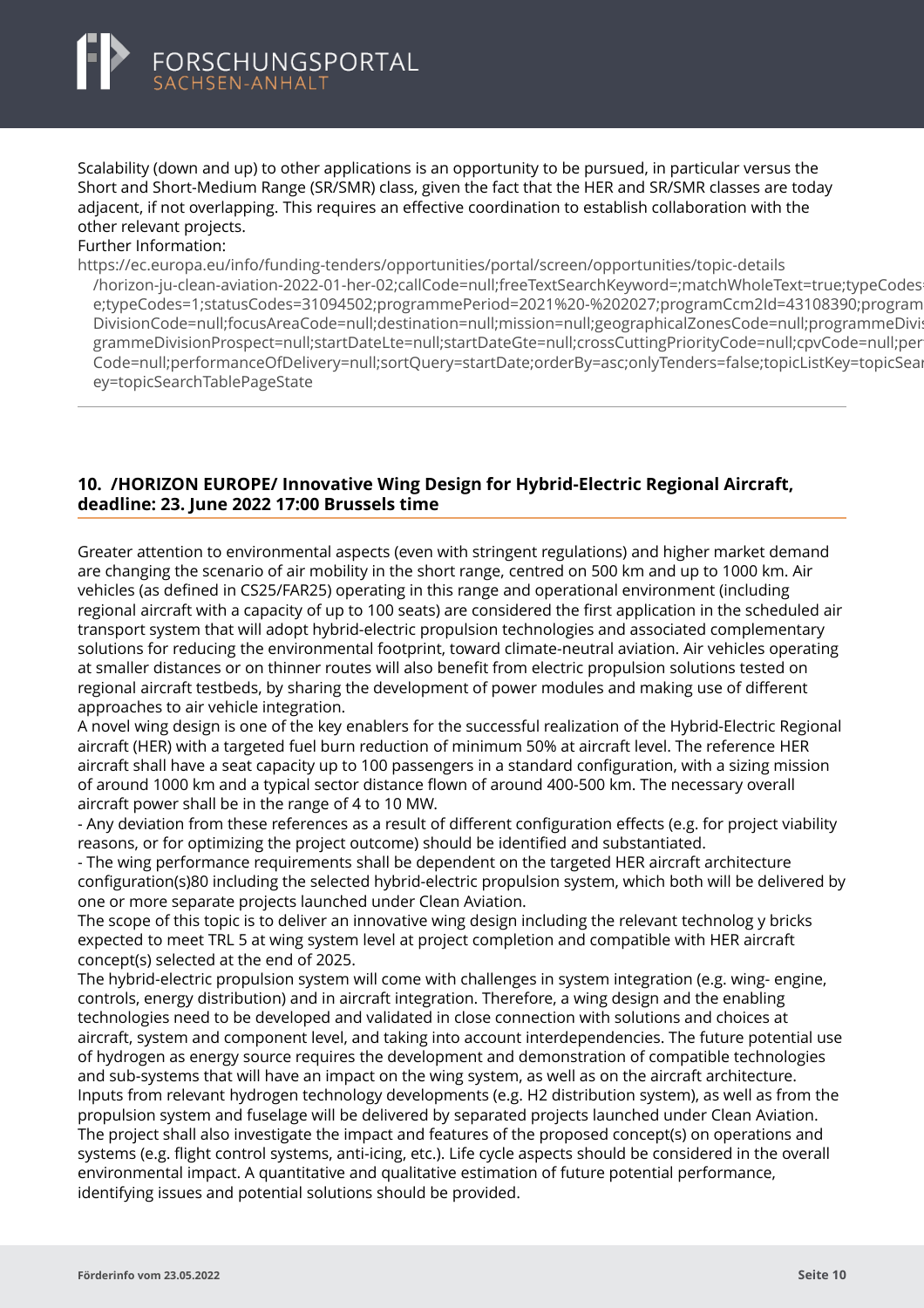<span id="page-13-0"></span>

Proposed designs will build on, adapt, complement and add to DO 160, DO 178, CS-25 and any other relevant regulations, to highlight any gaps and maximize the impact potential, and to enable new certification standards, while maintaining or enhancing safety levels. It shall support Clean Aviation initiatives to define new certification or qualification rules as well new standardisation efforts concerning the areas of the project and others related to them. Any specific safety or certification issue should be highlighted.

Each project is encouraged to exploit the involvement and expertise of EASA to de-risk and secure the certification process of novel wing technologies. Scalability (down and up) to other applications is an opportunity to be pursued, in particular versus the Short and Short-Medium Range (SR/SMR) class, given the fact that the HER and SR/SMR classes are today adjacent, if not overlapping. This requires an effective coordination to establish collaboration with the other relevant projects. Further Information:

https://ec.europa.eu/info/funding-tenders/opportunities/portal/screen/opportunities/topic-details

[/horizon-ju-clean-aviation-2022-01-her-04;callCode=null;freeTextSearchKeyword=;matchWholeText=true;t](https://ec.europa.eu/info/funding-tenders/opportunities/portal/screen/opportunities/topic-details/horizon-ju-clean-aviation-2022-01-her-04;callCode=null;freeTextSearchKeyword=;matchWholeText=true;typeCodes=1;statusCodes=31094502;programmePeriod=2021%20-%202027;programCcm2Id=43108390;programDivisionCode=null;focusAreaCode=null;destination=null;mission=null;geographicalZonesCode=null;programmeDivisionProspect=null;startDateLte=null;startDateGte=null;crossCuttingPriorityCode=null;cpvCode=null;performanceOfDelivery=null;sortQuery=startDate;orderBy=asc;onlyTenders=false;topicListKey=topicSearchTablePageState)ypeCodes e;typeCodes=1;statusCodes=31094502;programmePeriod=2021%20-%202027;programCcm2Id=43108390;program DivisionCode=null;focusAreaCode=null;destination=null;mission=null;geographicalZonesCode=null;programmeDivi: grammeDivisionProspect=null;startDateLte=null;startDateGte=null;crossCuttingPriorityCode=null;cpvCode=null;per Code=null;performanceOfDelivery=null;sortQuery=startDate;orderBy=asc;onlyTenders=false;topicListKey=topicSear ey=topicSearchTablePageState

# **11. /HORIZON EUROPE/ Large Scale Lightweight Liquid Hydrogen Integral Storage Solutions, deadline: 23. June 2022 17:00 Brussels time**

Liquid hydrogen storage in aircraft implies challenges in several disciplines due to:

- exceptionally low energy content per unit of volume. As an example, an integral fuselage tank for equivalent energy could mean increasing fuselage length as much as 10 m for current single aisle aircraft, and over 20m for wide bodies.

- the need to adapt LH2 storage solutions for a/c environment, particular challenges on:

- Safety concerns for H2 management in a/c environment. Beyond the implicit associated with the storage conditions, safety is very relevant in relation to H2 leakage and materials behaviour at cryogenic conditions. This implies a specific development of certification means. The design should consider all critical safety requirements / analyses and certification requirements pertaining to the aircraft application targeted, including, but not limited to, potential critical structural cases, such as acceleration characteristics under crash landing and gust conditions.

- Solve the non-integral tank issue. In principle, H2 tanks are considered independent from the functional aircraft structure which creates a high weight impact compared current solutions in which the fuel tanks are integral.

- Solve the non-conformal tank issue. Today, most of the gas or liquid storage tanks are spherical or cylindrical. Enabling the tank shape to be conformal to the volume shape where it is integrated would result in a much better optimization of the volume occupancy, hence storage capacity Further Information:

https://ec.europa.eu/info/funding-tenders/opportunities/portal/screen/opportunities/topic-details

/horizon-ju-clean-aviation-2022-01-hpa-03;callCode=null;freeTextSearchKeyword=;matchWholeText=true;typeCodes e;typeCodes=1;statusCodes=31094502;programmePeriod=2021%20-%202027;programCcm2Id=43108390;program DivisionCode=null;focusAreaCode=null;destination=null;mission=null;geographicalZonesCode=null;programmeDivi: [grammeDivisionProspect=null;startDateLte=null;startDateGte=null;crossCuttingPriorityCode=null;cpvCod](https://ec.europa.eu/info/funding-tenders/opportunities/portal/screen/opportunities/topic-details/horizon-ju-clean-aviation-2022-01-hpa-03;callCode=null;freeTextSearchKeyword=;matchWholeText=true;typeCodes=1;statusCodes=31094502;programmePeriod=2021%20-%202027;programCcm2Id=43108390;programDivisionCode=null;focusAreaCode=null;destination=null;mission=null;geographicalZonesCode=null;programmeDivisionProspect=null;startDateLte=null;startDateGte=null;crossCuttingPriorityCode=null;cpvCode=null;performanceOfDelivery=null;sortQuery=startDate;orderBy=asc;onlyTenders=false;topicListKey=topicSearchTablePageState)e=null;per Code=null;performanceOfDelivery=null;sortOuery=startDate;orderBy=asc;onlyTenders=false;topicListKey=topicSear ey=topicSearchTablePageState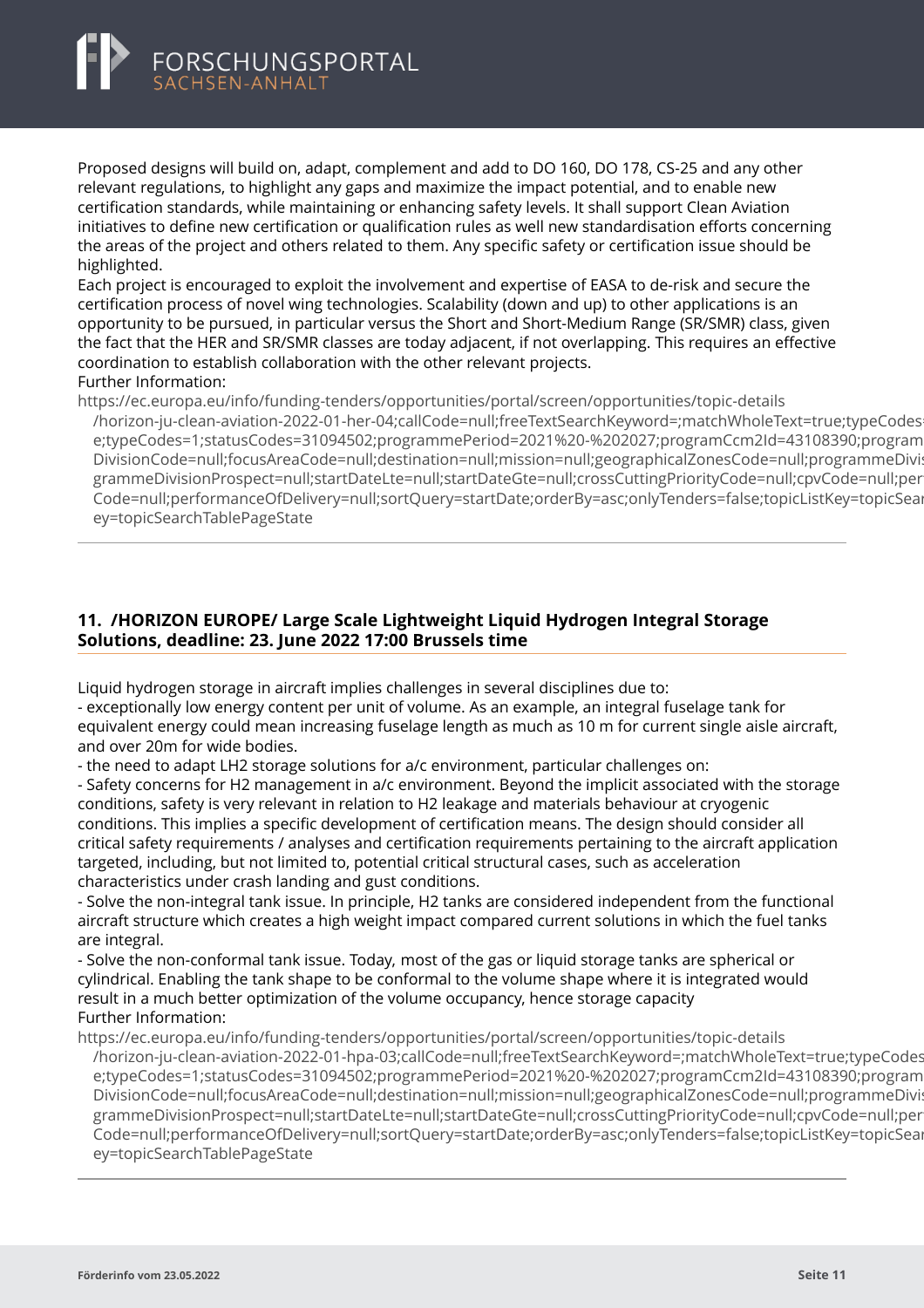### <span id="page-14-0"></span>**12. /HORIZON EUROPE/ Aircraft architectures & technology integration for aircraft concepts ranging from regional to short-medium range applications, deadline: 23. June 2022 17:00 Brussels time**

With the greater attention to environmental aspects (even with stringent regulations) and higher market demand, the mid-2030s are expected to see a change of scenario of air mobility in the regional range, i.e. with a sizing mission of around 1000 km and a typical sector distance flown of around 400- 500 km, and the entry of a new generation aircraft for the short and short-medium-range, i.e. with typical mission range from 1000 km and up to 3700 km, aiming towards sustainable climate-neutral flight. Hence mission profiles that minimize greenhouse gas emissions at aircraft level should be considered. While hybrid/electric energy architectures are considered to pave the way towards climate-neutral regional aircraft (with a capacity of up to 100 seats), SR/SMR aircraft (with a capacity of up to 250 seats) are expected to rely on ultra-efficient aircraft designs and ultra-efficient thermal energy-based propulsion technologies using sustainable drop-in and non-drop-in fuels.

Proposals are requested to cover the spectrum of payload/capacity and design range of regional, shorthaul and short/medium range aircraft that collectively represent at least 90% of the air transport system operations typically flown with these aircraft types. While not limitative and prescriptive, applicants are expected to focus on aircraft ranging from a 'regional' capacity of around 50 seats up to a maximum 'single aisle' capacity of 250 seats, and with design range (at full payload) from no less than 900 km for disruptive zero emissions regional concepts up to 3700 km for an ultra-advanced short/medium range aircraft.

A successful development of the Ultra-Efficient regional, short and short/medium range aircraft described in the ambition of the Clean Aviation SRIA144 requires that R&I activities for all contributing key technologies follow a coherent approach based on an aircraft concept and (digital) development platform providing the required top level aircraft requirements. This will include certification aspects, eco design and sustainability requirements. The aircraft concept projects resulting from this topic will provide a common virtual (digital) platform to integrate the contributing technologies under investigation and development across the various projects to which these projects will be linked (see Special Conditions). In order to work within a common aircraft development plan, projects selected will therefore provide through a collaborative framework all required information, tools, design methods and digital platforms enabling a continuous link between all Research and Technology activities relevant to the aircraft concepts in question, in order to deliver solutions meeting the high level goals as stated in the SRIA.

# Each project is encouraged to exploit the involvement and expertise of EASA to de-risk and secure the certification of novel designs and architectures.

Further Information:

https://ec.europa.eu/info/funding-tenders/opportunities/portal/screen/opportunities/topic-details [/horizon-ju-clean-aviation-2022-01-tra-01;callCode=null;freeTextSearchKeyword=;matchWholeText=true;t](https://ec.europa.eu/info/funding-tenders/opportunities/portal/screen/opportunities/topic-details/horizon-ju-clean-aviation-2022-01-tra-01;callCode=null;freeTextSearchKeyword=;matchWholeText=true;typeCodes=1;statusCodes=31094502;programmePeriod=2021%20-%202027;programCcm2Id=43108390;programDivisionCode=null;focusAreaCode=null;destination=null;mission=null;geographicalZonesCode=null;programmeDivisionProspect=null;startDateLte=null;startDateGte=null;crossCuttingPriorityCode=null;cpvCode=null;performanceOfDelivery=null;sortQuery=startDate;orderBy=asc;onlyTenders=false;topicListKey=topicSearchTablePageState)ypeCodes= e:typeCodes=1:statusCodes=31094502;programmePeriod=2021%20-%202027;programCcm2Id=43108390;program DivisionCode=null;focusAreaCode=null;destination=null;mission=null;geographicalZonesCode=null;programmeDivi: grammeDivisionProspect=null;startDateLte=null;startDateGte=null;crossCuttingPriorityCode=null;cpvCode=null;per Code=null;performanceOfDelivery=null;sortQuery=startDate;orderBy=asc;onlyTenders=false;topicListKey=topicSear ey=topicSearchTablePageState

# **13. /HORIZON EUROPE/ Developing a European Clean Aviation Regional Ecosystem, deadline: 23. June 2022 17:00 Brussels time**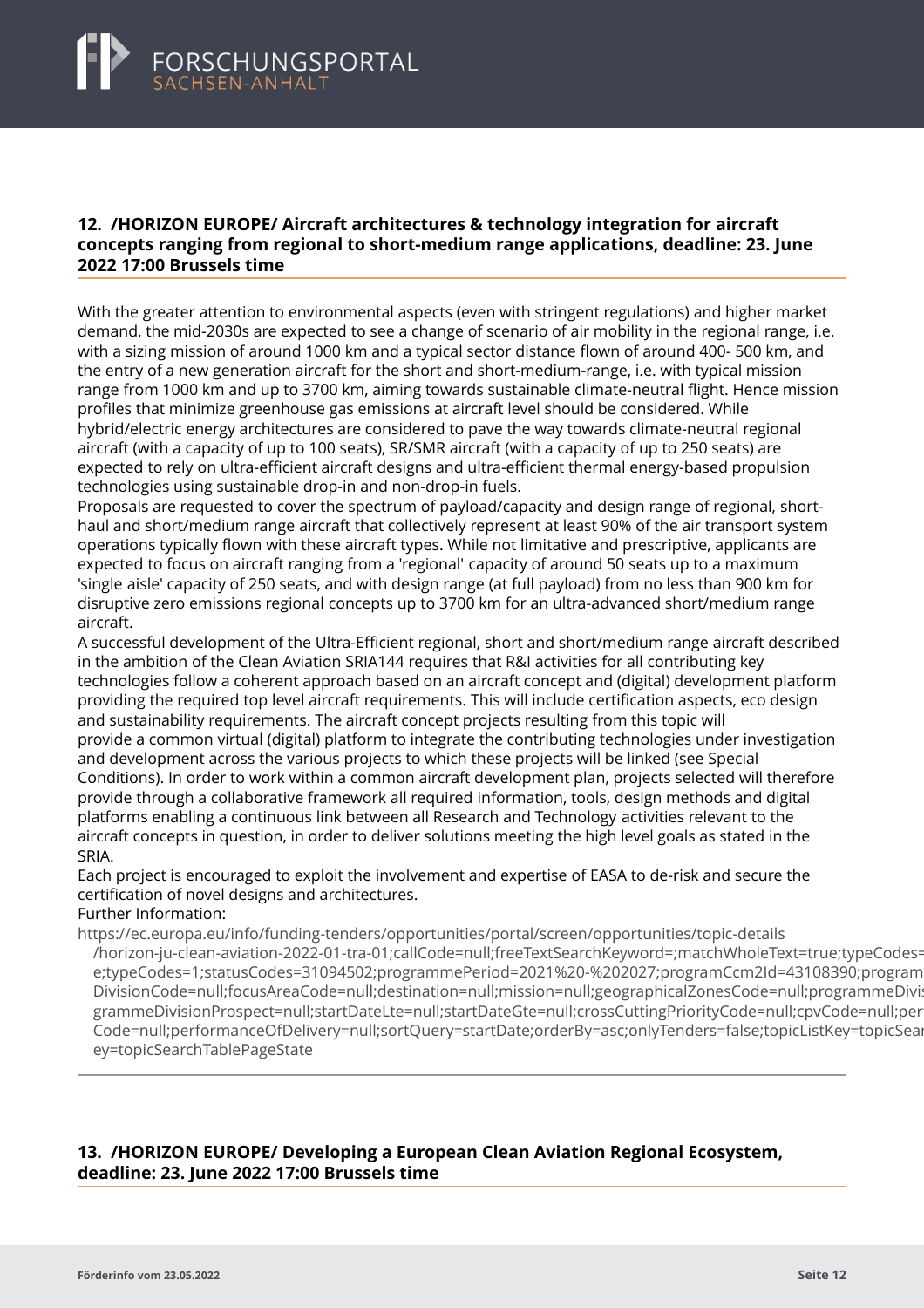<span id="page-15-0"></span>The objective of this CSA is to establish a Clean Aviation regional ecosystem and develop further the synergies between Clean Aviation programmes/projects and the regional or national authorities implementing the European Regional Development Funds (ERDF), and/or other national/regional R&I initiatives and programmes. It will result in the establishment of a networking platform that will facilitate the interaction between the national and regional stakeholders (including clusters), support and coordinate the national and regional activities with the Clean Aviation programme and identify specific measures aimed at increasing the involvement of SMEs and other stakeholders in Clean Aviation programme. This CSA also aims to increase interaction and better planning and programming between the Clean Aviation and National/Regional programmes.

In line with these objectives, all the following aspects should be addressed:

- Strengthening the strategic cooperation between Clean Aviation and Member States/regions/clusters and facilitating the synergies with ERDF and other national/regional programmes for the interested regions and countries;

- Fostering of the links between Clean Aviation and national/regional programmes and activities for aviation research and innovation and supporting coordination of activities with Member States and regions.

- Investigation of plans and implementation of suitable tools and mechanisms to foster the communication and collaboration between the participating countries/regions/clusters, to increase the awareness of Clean Aviation activities and to promote the synergies and investments from EU funds; - Organisation of events, conferences, workshops and dissemination activities to present and discuss the Clean Aviation results, exchange experience and foster innovation aspects of aviation research and innovation;

- Setting up a digital platform that will facilitate the exchanges between the members, and the described mission of the platform;

The networking activities will also aim to strengthening the interregional cooperation on aeronautics R&I between participating regions and build joint R&I plans complementary to Clean Aviation programme objectives eligible for ERDF or other regional/national funding. Where appropriate, the networking activities should establish close links or build on the existing networks (e.g., networks of aeronautic clusters such as the European Aerospace Cluster Partnership (EACP).

#### Further Information:

https://ec.europa.eu/info/funding-tenders/opportunities/portal/screen/opportunities/topic-details [/horizon-ju-clean-aviation-2022-01-csa-01;callCode=null;freeTextSearchKeyword=;matchWholeText=true;t](https://ec.europa.eu/info/funding-tenders/opportunities/portal/screen/opportunities/topic-details/horizon-ju-clean-aviation-2022-01-csa-01;callCode=null;freeTextSearchKeyword=;matchWholeText=true;typeCodes=1;statusCodes=31094502;programmePeriod=2021%20-%202027;programCcm2Id=43108390;programDivisionCode=null;focusAreaCode=null;destination=null;mission=null;geographicalZonesCode=null;programmeDivisionProspect=null;startDateLte=null;startDateGte=null;crossCuttingPriorityCode=null;cpvCode=null;performanceOfDelivery=null;sortQuery=startDate;orderBy=asc;onlyTenders=false;topicListKey=topicSearchTablePageState)ypeCodes e;typeCodes=1;statusCodes=31094502;programmePeriod=2021%20-%202027;programCcm2Id=43108390;program DivisionCode=null;focusAreaCode=null;destination=null;mission=null;geographicalZonesCode=null;programmeDivi: grammeDivisionProspect=null;startDateLte=null;startDateGte=null;crossCuttingPriorityCode=null;cpvCode=null;per Code=null;performanceOfDelivery=null;sortQuery=startDate;orderBy=asc;onlyTenders=false;topicListKey=topicSear ey=topicSearchTablePageState

# **14. /HORIZON EUROPE/ Electrical Distribution Solutions for Hybrid-electric Regional Aircrafts, deadline: 23. June 2022 17:00 Brussels time**

Greater attention to environmental aspects (even with stringent regulations) and higher market demand are changing the scenario of air mobility in the short range, centred on 500 km and up to 1000 km. Air vehicles (as defined in CS25/FAR25) operating in this range and operational environment (including regional aircraft with a capacity of up to 100 seats) are considered the first application in the scheduled air transport system that will adopt hybrid-electric propulsion technologies and associated complementary solutions for reducing the environmental footprint, toward climate-neutral aviation. Air vehicles operating at smaller distances or on thinner routes will also benefit from electric propulsion solutions tested on regional aircraft testbeds, by sharing the development of power modules and making use of different approaches to air vehicle integration.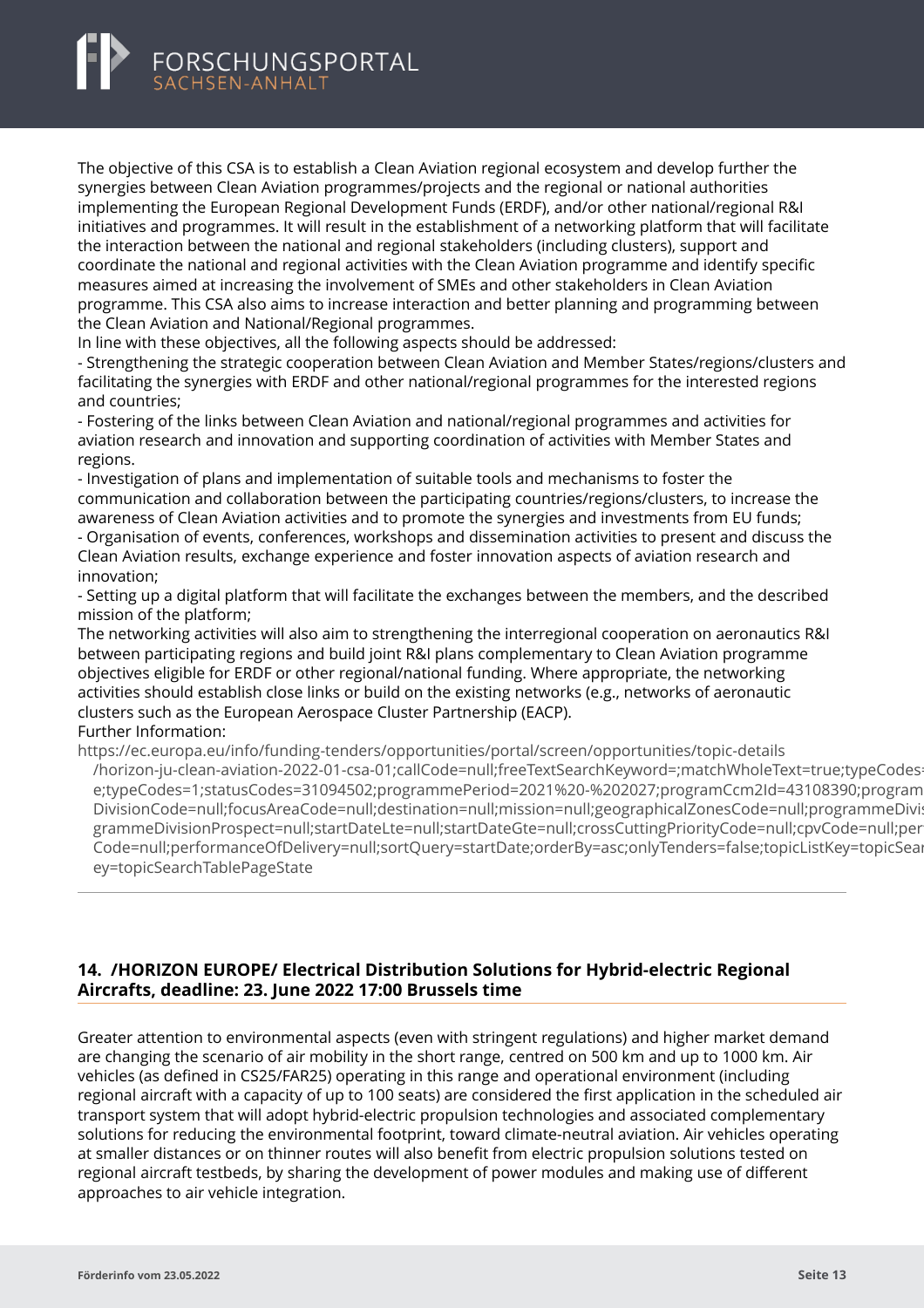<span id="page-16-0"></span>The Advanced Electrical Distribution network is one of the key enablers for the successful realization of the Hybrid-Electric Regional aircraft (HER) with a targeted fuel burn reduction of minimum 50% at aircraft level.

The reference HER aircraft shall have a seating capacity up to 100 passengers in a standard configuration, with a sizing mission of around 1000 km and a typical sector distance flown of a round 400-500 km. - Any deviation from these references as a result of different configuration effects (e.g., for technical feasibility, project viability reasons, or for optimizing the project outcome) should be identified and substantiated.

- The electrical distribution performance requirements shall be dependent on the targeted HE aircraft architecture configuration(s) including the selected hybrid-electric propulsion system, which both will be delivered by one or more separate projects launched under Clean Aviation.

The scope of this topic is to deliver an advanced electrical distribution concept including all relevant key enabling technologies at TRL 5 at system level at project completion, compatible with HER aircraft concept(s) selected at the end of 2025.

The project may explore different configurations, which shall be described in detail (justification, targeted advantages, anticipated drawbacks, anticipated challenges, possible adaptations, risks, etc.) and compared in terms of potential and the most promising option selected.

New hybrid-electric propulsion concepts and the associated introduction of their electrical architecture and technologies require innovative and disruptive solutions to reduce the electrical distribution network weight and volume while complying with functional and safety requirements. Depending on the sizing and degree of hybridization, total power of the hybrid-electric propulsion concept is expected to range from 4 to 10 MW. Any single electrical channel shall manage an electric power (for propulsive system and other systems) of 500 kW - 1 MW minimum with a specific power management to address safety and certification requirements. All these conditions have important implications at the aircraft level:

- The electrical distribution system must be robust with respect to the different adverse physical phenomena associated with severe environmental conditions (such as partial discharges, arcing and lightning effects at high voltages and low pressures or in non-pressurized areas).

- New electrical energy storage devices (batteries and/or fuel cells) will raise new challenges to the aircraft electrical systems in terms of networking, safety and performance. Transitioning to high voltage electrical network will require in particular new solutions and approaches.

- The electrical control system must be able to respond to the aircraft mission profile needs and performance, including power up and down of systems and propulsion. The aggregated energy management system must be optimized in terms of sizing and operation in order to achieve reduced weight and fuel consumption in regard of the defined flight mission, while addressing situations involving power reduction / shedding, requiring system flexibility, reconfiguration capability and proper handling of any failure modes.

Life cycle aspects should be considered in the overall environmental impact. Further Information:

https://ec.europa.eu/info/funding-tenders/opportunities/portal/screen/opportunities/topic-details [/horizon-ju-clean-aviation-2022-01-her-03;callCode=null;freeTextSearchKeyword=;matchWholeText=true;t](https://ec.europa.eu/info/funding-tenders/opportunities/portal/screen/opportunities/topic-details/horizon-ju-clean-aviation-2022-01-her-03;callCode=null;freeTextSearchKeyword=;matchWholeText=true;typeCodes=1;statusCodes=31094502;programmePeriod=2021%20-%202027;programCcm2Id=43108390;programDivisionCode=null;focusAreaCode=null;destination=null;mission=null;geographicalZonesCode=null;programmeDivisionProspect=null;startDateLte=null;startDateGte=null;crossCuttingPriorityCode=null;cpvCode=null;performanceOfDelivery=null;sortQuery=startDate;orderBy=asc;onlyTenders=false;topicListKey=topicSearchTablePageState)ypeCodes e;typeCodes=1;statusCodes=31094502;programmePeriod=2021%20-%202027;programCcm2Id=43108390;program DivisionCode=null;focusAreaCode=null;destination=null;mission=null;geographicalZonesCode=null;programmeDivi: grammeDivisionProspect=null;startDateLte=null;startDateGte=null;crossCuttingPriorityCode=null;cpvCode=null;per Code=null;performanceOfDelivery=null;sortQuery=startDate;orderBy=asc;onlyTenders=false;topicListKey=topicSearchTablePageState ey=topicSearchTablePageState

# **15. /HORIZON EUROPE/ Ultra Performance Wing for Short and Short-medium Range Aircraft, deadline 23. June 2022 17:00 Brussels time**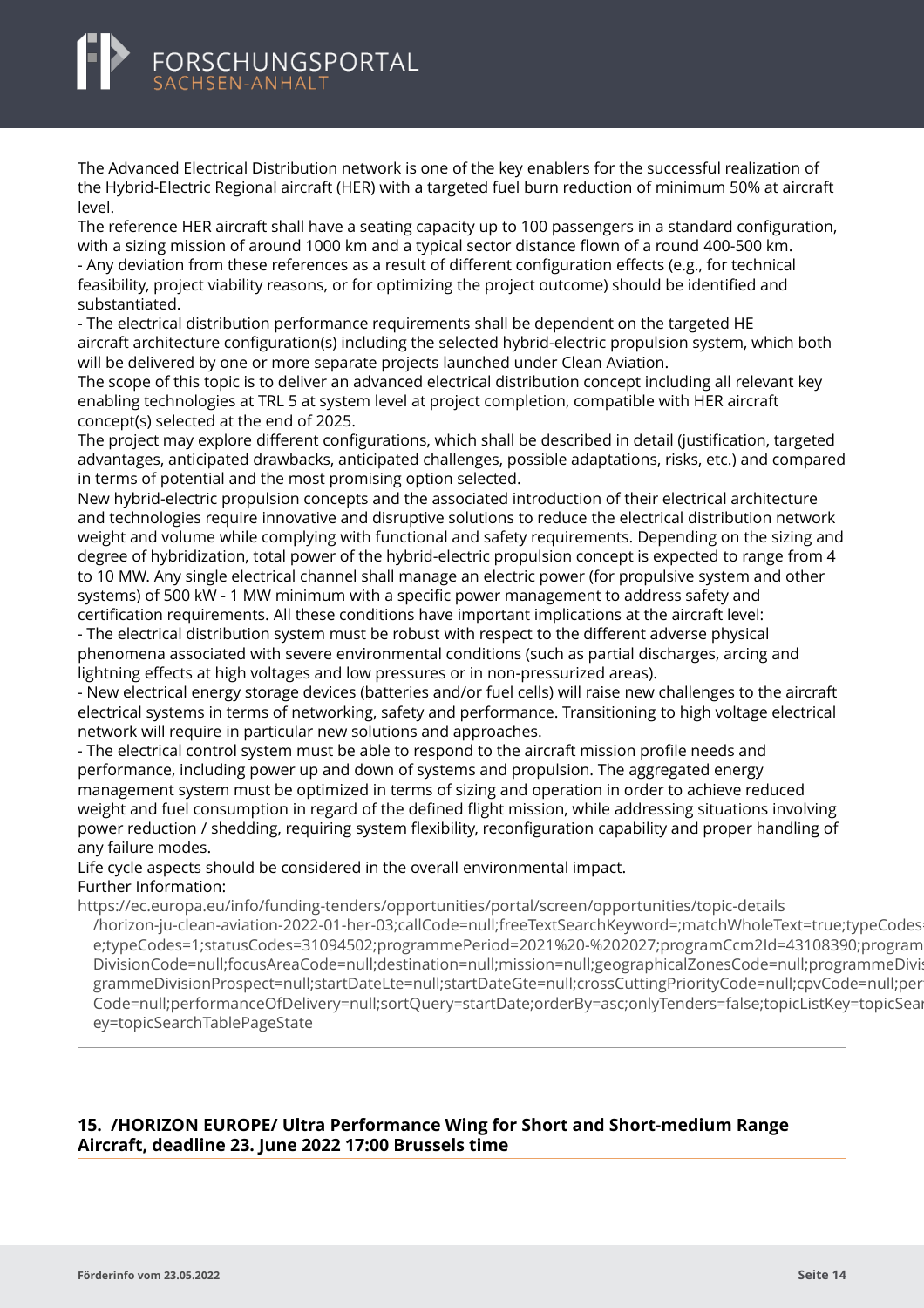With the greater attention to environmental aspects (even with stringent regulations) and higher market demand, the mid-2030s are expected to see the entry of a new generation of SR/SMR aircraft (with a capacity of up to 250 seats) aiming towards sustainable climate-neutral flight. While hybrid/electric energy architectures are considered to pave the way towards climate-neutral aviation on routes shorter than 1000 km, aircraft for classical short and medium-range distances, i.e. from 1000 km up to 3700 km, will rely on ultra-efficient aircraft designs and ultra-efficient thermal energy-based propulsion technologies using sustainable drop-in and non-drop-in fuels.

With its large impact on aircraft's total drag and weight, developing an ultra-high performance wing is a key element for the successful realization of the SR/SMR aircraft with a targeted fuel burn reduction of minimum 30% at aircraft level.

- The assumptions relative to the aircraft operating envelope, to the flight mission profile, to the aircraft range, to the aircraft cruise speed, to the aircraft seating capacities and to the main aircraft sizing parameters in general, shall be fully consistent with those applicable in the SR/SMR aircraft architectures.

- Consistent wing system requirements shall be derived accordingly from the SR/SMR aircraft architectures. Any deviation from these references as a result of different configuration effects (e.g., for technical feasibility, project viability reasons, or for optimizing the project outcome) should be identified and substantiated.

Novel ultra-performing technologies will bring challenges and opportunities to minimize drag, optimize flight control devices, high lift and control surfaces, and reduce weight and noise, as well as in system integration (e.g. wing-pylon-engine and wing-fuselage integration) and the overall aircraft integration. Therefore, these technologies need to be developed and validated in close connection with solutions and choices adopted at aircraft, system and component level, taking into account constraints, requirements and interdependencies.

The future potential use of hydrogen as energy source requires the development and demonstration of compatible technologies and sub-systems that will have an impact on the wing system, as well as on the aircraft architecture. Inputs from relevant hydrogen technology developments (e.g. H2 distribution system), as well as from the propulsion system and fuselage characteristics will be delivered by separate projects launched under the Clean Aviation programme.

The project shall also investigate the impact and features of the proposed concept(s) on operations and systems (e.g. Flight Control Systems, anti-icing) including maintenance, repair, availability, fault tolerance, reliability, and safety. Life cycle aspects should be considered in the overall environmental impact. A quantitative and qualitative estimation of future potential performance, identifying issues and potential solutions should be provided.

Proposed designs will build on, adapt, complement and add to CS-25 and any other relevant regulations to highlight any gaps and maximize the impact potential, and to enable new certification standards, while maintaining or enhancing safety levels. The project shall propose a qualification and certification plan suitable to SR/SMR aircraft and it shall support to Clean Aviation initiatives to define new certification or qualification rules as well as new standardisation efforts concerning the areas of the project and others related to them. Any specific safety or certification issue should be highlighted.

Each project is encouraged to exploit the involvement and expertise of EASA to de-risk and secure the certification of novel wing technologies.

Further Information:

https://ec.europa.eu/info/funding-tenders/opportunities/portal/screen/opportunities/topic-details

[/horizon-ju-clean-aviation-2022-01-smr-02;callCode=null;freeTextSearchKeyword=;matchWholeText=true;](https://ec.europa.eu/info/funding-tenders/opportunities/portal/screen/opportunities/topic-details/horizon-ju-clean-aviation-2022-01-smr-02;callCode=null;freeTextSearchKeyword=;matchWholeText=true;typeCodes=1;statusCodes=31094502;programmePeriod=2021%20-%202027;programCcm2Id=43108390;programDivisionCode=null;focusAreaCode=null;destination=null;mission=null;geographicalZonesCode=null;programmeDivisionProspect=null;startDateLte=null;startDateGte=null;crossCuttingPriorityCode=null;cpvCode=null;performanceOfDelivery=null;sortQuery=startDate;orderBy=asc;onlyTenders=false;topicListKey=topicSearchTablePageState)typeCodes e;typeCodes=1;statusCodes=31094502;programmePeriod=2021%20-%202027;programCcm2Id=43108390;program DivisionCode=null;focusAreaCode=null;destination=null;mission=null;geographicalZonesCode=null;programmeDivi: grammeDivisionProspect=null;startDateLte=null;startDateGte=null;crossCuttingPriorityCode=null;cpvCode=null;per Code=null;performanceOfDelivery=null;sortQuery=startDate;orderBy=asc;onlyTenders=false;topicListKey=topicSear ey=topicSearchTablePageState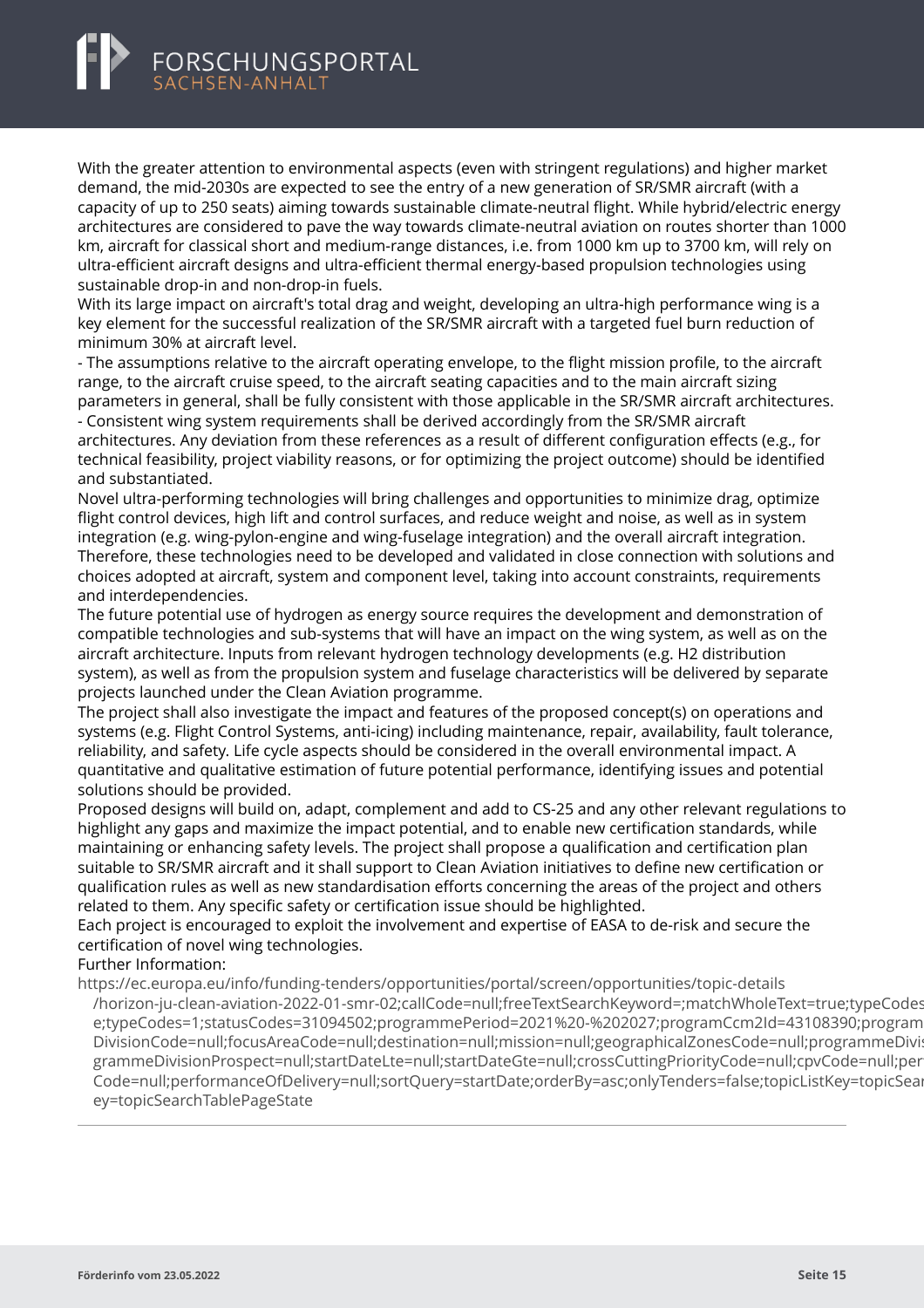# <span id="page-18-0"></span>**16. /HORIZON EUROPE/ Integration of biodiversity monitoring data into the Digital Twin Ocean, deadline: 27. September 2022 17:00 Brussels time**

Proposals should expand the collection of ocean datasets related to biodiversity (species, habitats, ecological interactions, human activities, and their impacts), possibly using the cascading grant scheme, putting in place agreements with owners of previously inaccessible or neglected data including biodiversity, fisheries, international programmes (e.g.: ICOS, OBIS, MBON, ARGOS, (marine GEO BON), Nature Directives and MSFD reports, citizen science, national monitoring programmes, as well as ocean weather data, observations related to blue carbon, etc. Proposals should collect, process or reformat as necessary, and feed existing ocean and future datasets into the DTO infrastructure.

Proposals should address all activities and tasks as described below, in cooperation and complementarity with the linked actions and other relevant actions.

- Increasing flow of relevant biodiversity data based on literature, evaluations of EU regulations and results of relevant EU projects and studies and data collected by industry for regulatory purposes (Environmental Impact Assessment Directives):

- Identify existing, but restricted or hard to access, data on marine biodiversity and pressures;

- List and assess efforts to define biodiversity monitoring priorities, their effectiveness and their follow-up; - Assess the impact of missing data on the ability of digital solutions (biodiversity / ecosystem models and applications) to represent reality and forecast future scenarios;

- Unlock existing identified barriers and opportunities to ensure a sustained access to new sources of biodiversity data and its further integration and use specially in the mission and EU policies implementation;

- Assess innovative cost-effective technologies (e.g. High-throughput DNA sequencing), automatic recognition of electromagnetic or acoustic images) for large scale monitoring of biodiversity changes in key habitats. This is not aiming in developing new technologies or testing sensors, but assessing the potential of cost-effective technologies to provide large scale monitoring, by test casing them and achieving substantial data contributions.

- Development of the biodiversity digital component and its integration in the DTO architecture:

- Consolidate data standards, near-real time data quality control procedures, communication protocols between data centres for instant data access, create new standards if necessary;

- Place agreements with data owners to Integrate more biodiversity data sources into the DTO architecture and environment with focus on data that presently are not available under FAIR principles identified in point 1.

- Extract and harmonise those data to feed the DTO data repository and allowing the flow of data to continue and remain sustained after the end of the project;

- Develop to the extent possible data models to facilitate their future automatic integration/assimilation, allowing the flow of data to continue and remain sustained after the end of the project;

- Develop and improve the data ingestion and assimilation mechanisms to feed into

biodiversity/ecosystem models.

- Case-studies:

- Demonstrate the end-to-end approach for biodiversity monitoring based on the digital environment provided by the DTO and the proposed biodiversity data sources by:

- Integrating and assimilating new data sources into existing models and artificial intelligence algorithms, assessing the outcomes, and implementing required quality control. It should help assess the overall easiness, identify levels of improvement, etc. and map the additional biodiversity data needs to be prioritised. The end-to-end approach could address fishing practices to reduce by-catches or habitat damage, adaptation to climate change, species migrations, impact of human activities (e.g.: tourism, transportation, renewable energy, etc.), development and monitoring of marine protected areas, adapting human activities to migrations of cetaceans and birds, etc.

- Develop digital tools and services (e.g. through AI, socio-ecological modelling, etc.) to support policy-making and to be integrated in DTO environment.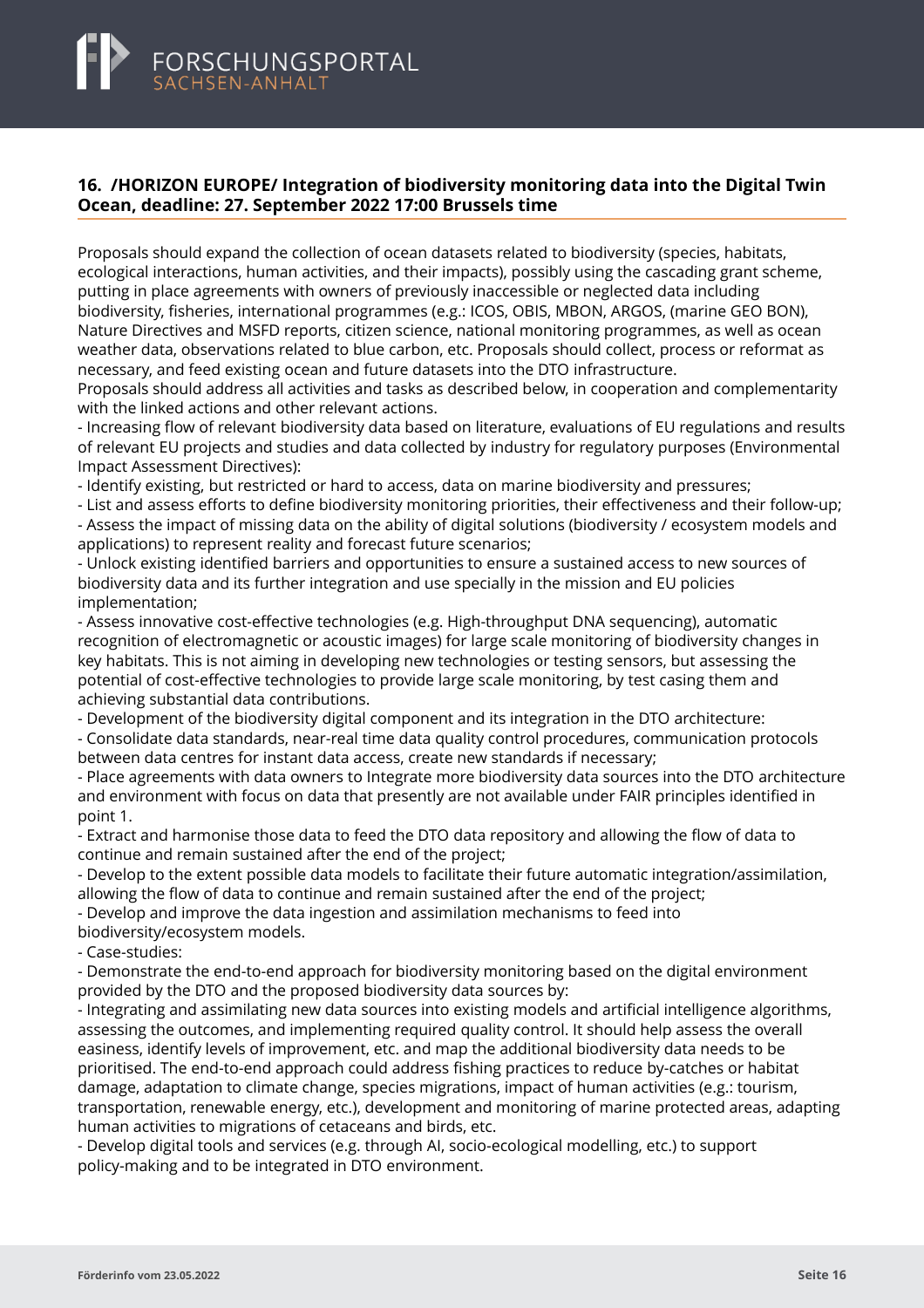<span id="page-19-0"></span>

- Open calls (cascading grants to data holders (international networks, citizen science networks, universities ¿under specific conditions- favouring providers from data-poor regions, covering important data gaps) to facilitate sustained and long-term ingestion of locked data (indicate conditions). - Define performance indicators to measure the success of the project and define achievable targets

regarding increasing biodiversity data flows into the DTO by 2030. Further Information:

https://ec.europa.eu/info/funding-tenders/opportunities/portal/screen/opportunities/topic-details

[/horizon-miss-2022-ocean-01-07;callCode=null;freeTextSearchKeyword=;matchWholeText=true;typeCode](https://ec.europa.eu/info/funding-tenders/opportunities/portal/screen/opportunities/topic-details/horizon-miss-2022-ocean-01-07;callCode=null;freeTextSearchKeyword=;matchWholeText=true;typeCodes=1;statusCodes=31094502;programmePeriod=2021%20-%202027;programCcm2Id=43108390;programDivisionCode=null;focusAreaCode=null;destination=null;mission=null;geographicalZonesCode=null;programmeDivisionProspect=null;startDateLte=null;startDateGte=null;crossCuttingPriorityCode=null;cpvCode=null;performanceOfDelivery=null;sortQuery=startDate;orderBy=asc;onlyTenders=false;topicListKey=topicSearchTablePageState)s=1;status =1;statusCodes=31094502;programmePeriod=2021%20-%202027;programCcm2Id=43108390;programDivisionCode e=null;focusAreaCode=null;destination=null;mission=null;geographicalZonesCode=null;programmeDivisionProspec ionProspect=null;startDateLte=null;startDateGte=null;crossCuttingPriorityCode=null;cpvCode=null;performanceOfD erformanceOfDelivery=null;sortQuery=startDate;orderBy=asc;onlyTenders=false;topicListKey=topicSearchTablePage rchTablePageState

### **17. /HORIZON EUROPE/ User driven applications and tools for regional and local authorities, and other end users focusing on climate impacts, data and knowledge, deadline: 27. September 2022 17:00 Brussels time**

This topic relates to the Mission's first and second objective: i) preparing and planning for climate resilience and the need for a better understanding of climate change related risks and ii) supporting at least 150 European regions and communities in developing their vision of a climate-resilient future and innovation pathways to reach it.

The successful proposal will develop new technologies addressing access to key climate data and information services; such technologies will use improved user-defined and user-friendly tools tailored to regional and community level applications for adaptation to climate change able to build climate resilience in all sectors/services involved; the focus will be on case-specific climatological and physical conditions critical for the areas mentioned in the Mission Implementation Plan.

Therefore, proposals should address all of the following:

- Set forth improved user-defined data manipulation tools that can be used, reused and further developed, thereby contributing to an ecosystem of readily available tools and integrated information services. The tools developed should be designed as a component of decision support tool for public authorities integrating socio-economic aspects and allowing them to assess risk-reduction benefits of various adaptation solutions across several regions.

- Consider impacts of climate change on key community systems highlighted in the Mission Implementation Plan[, across several climate regions and how their functioning might be affected by climate change induced risks.

- Develop a gap-analysis of accessibility, usability, customization and adaptability of existing European relevant information (including climate, socio-economic, demographic information) services with respect to user needs at regional and community levels. Prepare and implement training and capacity building, adapted for non-experts local end-users (beyond the 5 regions where the tools are demonstrated) to support them in using or tailoring the tools developed by the project.

- Identify data availability and data accessibility gaps, and overcome barriers and limitations of existing approaches. In particular, proposals are encouraged to take into account:

- Consistency in the definition of climate risk indicators in view of the Mission objectives and projects addressing climate change risks;

- Socio-economic data at the local level and integrating it to the tools and services developed or improved for regional and local end-users;

- The experience from the Sectoral Information System demonstrators of the Copernicus Climate Change Service and from relevant Horizon 2020 projects;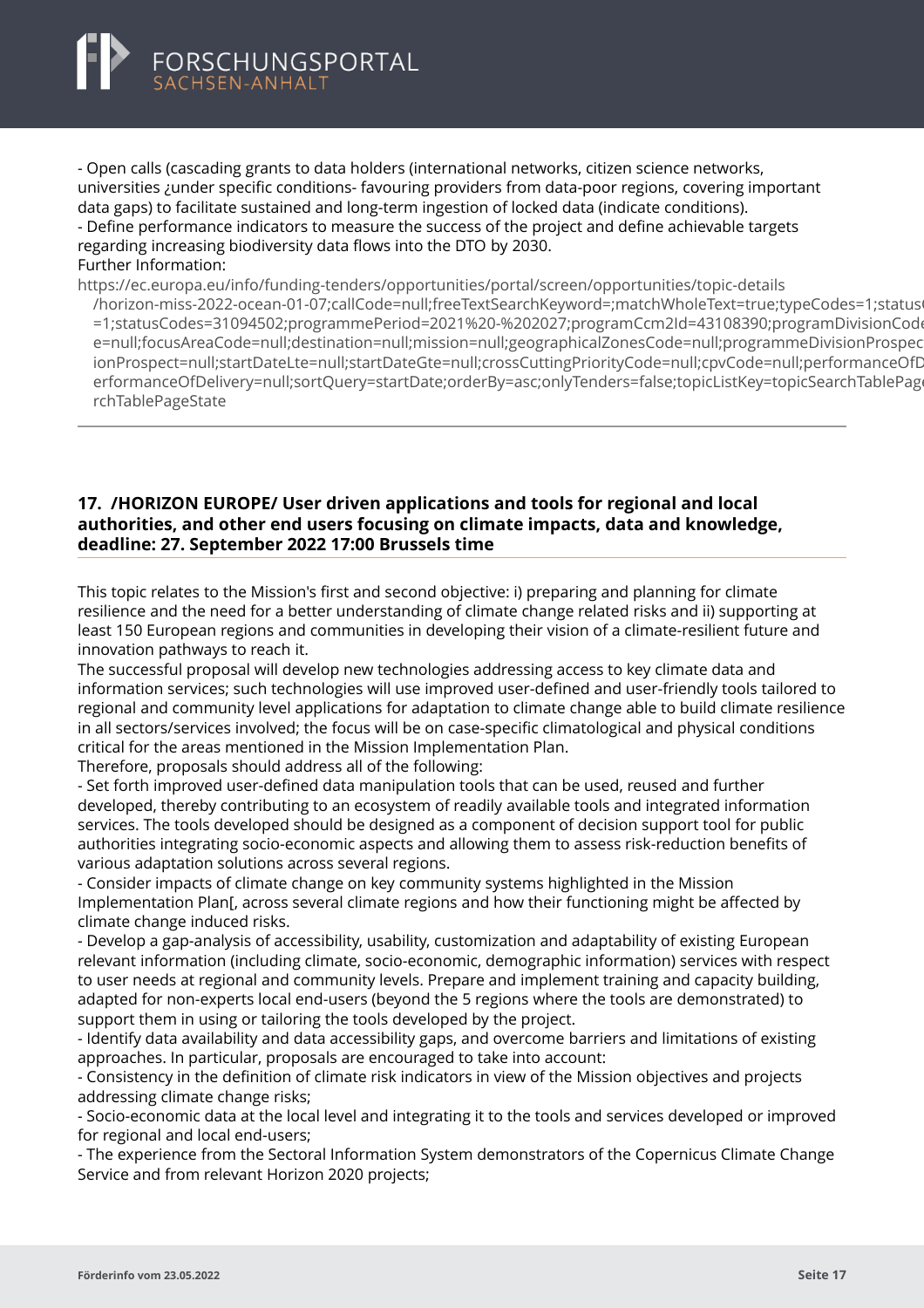

- Access to EU digital infrastructures;

- Destination Earth, European Open Science Cloud, Copernicus DIAS and GEOSS.

- Address the provision of user-relevant climate change indicators linked to socio-economic and demographic data to public authorities and Mission end users.

- Factor in the effect of multiple hazards (including complex, cascading and compound disasters) in support of the activities set out in the topic focused on the "Development of climate change risk assessments in European regions and communities based on a transparent and harmonised Climate Risk Assessment approach (HORIZON-MISS-2021-CLIMA-02-01)."

- Give due regard to the Commission technical guidance on the climate proofing of infrastructure in the period 2021-2027, notably as regards climate resilience, the climate vulnerability and risk assessment, as well as the identification, economic and technical appraisal, and implementation of relevant adaptation measures.

- Provide coordination between the targeted regions/communities with respect to their climate data needs, to identify overlaps, synergies and cost-sharing opportunities.

- Ensure the solutions' long-term viability through integration within the toolbox of the Climate Data Store and/or other operationally supported technical infrastructures.

- Discuss with and engage local communities and all relevant stakeholders (e.g., experts, policy-makers etc.) in a given region, in knowledge-sharing and production, testing the technology itself and making sure all knowledge, relevant to climate resilience, is represented.

Priority should be given to regions or communities with high vulnerability], limited resources and/or low adaptive capacity to climate change impacts. Demand for this type of services could be higher than what can be supplied within the limits of this action. Therefore proposals to this call should present the process and criteria how the target regions and communities are identified. These criteria will ensure that a variety of locations are represented, in as many countries as possible, reflecting the diversity in climatic risks in Europe, as well as differences in socio-economic and demographic conditions, and in approaches to mitigating such risks. Such criteria should also take into account the characteristics of the populations concerned and the vulnerability of the locations, as well as the priority attributed by national and regional governments. Consultation of national and regional governments in selecting the regions and communities is recommended (for example, by providing a letter of support by the relevant authorities as an annex to the proposal).

Dedicated activities should be included for facilitating replication in further regions/communities. In line with the overall principles of the Mission, proposals should take in full consideration the local dimension of climate change and climate adaptation strategies, clarify how they would ensure a meaningful engagement with local communities as well as stakeholders to ensure, among others, the mobilization of local knowledge, and outline how they would contribute to achieving a just transition to climate resilience

This topic requires the effective contribution of Social Science and Humanities (SSH) disciplines and the involvement of SSH experts, institutions as well as the inclusion of relevant SSH expertise, in order to produce meaningful and significant effects enhancing the societal impact of the related research activities. The European Commission intends to establish a network and coordination activities amongst all the projects funded for the implementation of the Climate adaptation Mission, under the Horizon 2020 European Green Deal call and under Horizon Europe relevant for adaptation, and that will be coordinated by the soon to be established Mission Implementation Platform. These networking and joint activities could, for example, involve the participation in joint workshops, the exchange of knowledge, the development and adoption of best practices, or joint communication activities. The project under this topic will be requested to contribute to this effort. Applicants should acknowledge this request and already account for these obligations in their proposal, making adequate provisions in terms of resources and budget to engage and collaborate with the Mission governance. Further Information: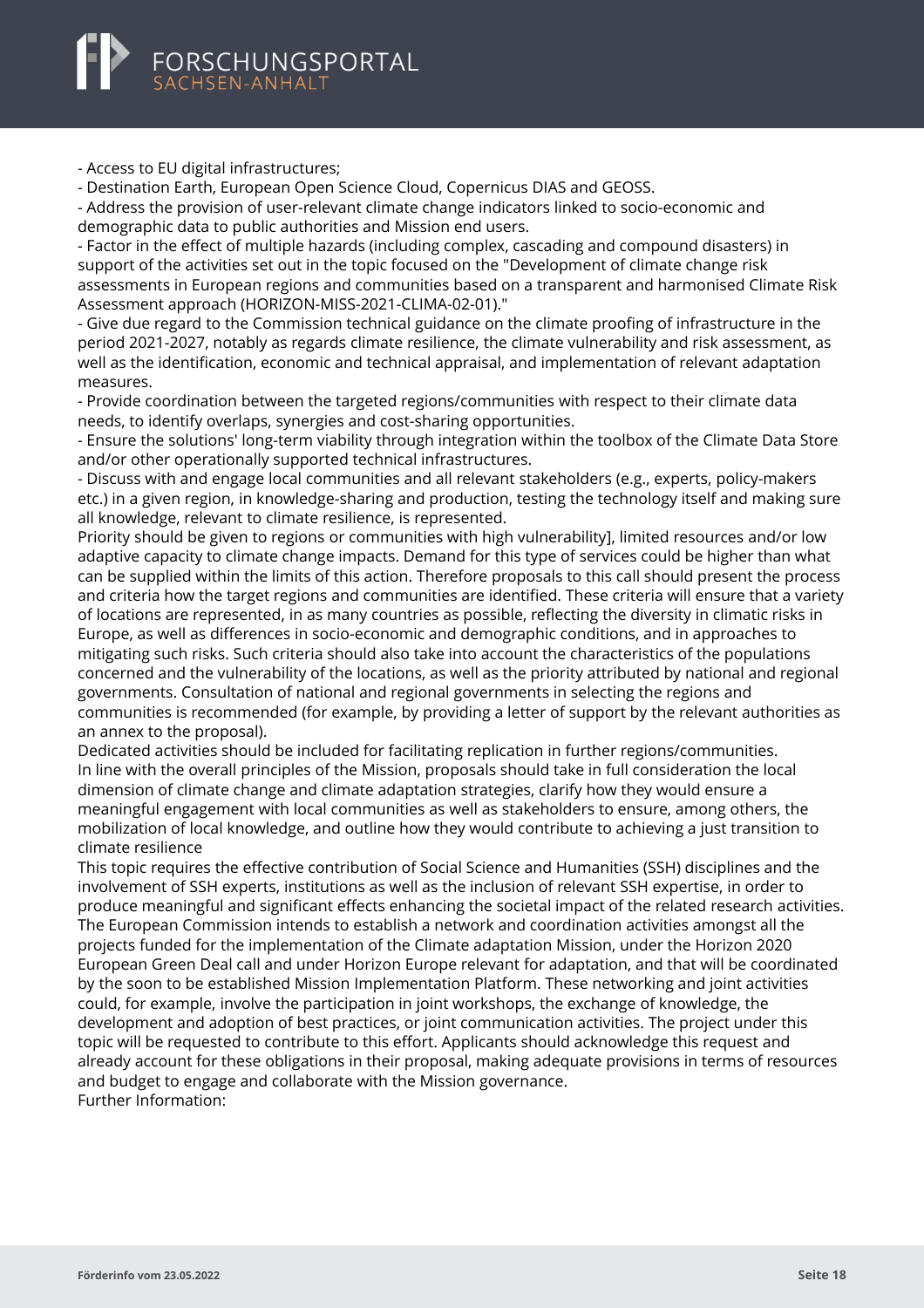<span id="page-21-0"></span>

https://ec.europa.eu/info/funding-tenders/opportunities/portal/screen/opportunities/topic-details

[/horizon-miss-2022-clima-01-01;callCode=null;freeTextSearchKeyword=;matchWholeText=true;typeCodes](https://ec.europa.eu/info/funding-tenders/opportunities/portal/screen/opportunities/topic-details/horizon-miss-2022-clima-01-01;callCode=null;freeTextSearchKeyword=;matchWholeText=true;typeCodes=1;statusCodes=31094502;programmePeriod=2021%20-%202027;programCcm2Id=43108390;programDivisionCode=null;focusAreaCode=null;destination=null;mission=null;geographicalZonesCode=null;programmeDivisionProspect=null;startDateLte=null;startDateGte=null;crossCuttingPriorityCode=null;cpvCode=null;performanceOfDelivery=null;sortQuery=startDate;orderBy=asc;onlyTenders=false;topicListKey=topicSearchTablePageState)=1;statusC =1;statusCodes=31094502;programmePeriod=2021%20-%202027;programCcm2Id=43108390;programDivisionCod e=null:focusAreaCode=null:destination=null;mission=null;geographicalZonesCode=null;programmeDivisionProspec ionProspect=null;startDateLte=null;startDateGte=null;crossCuttingPriorityCode=null;cpvCode=null;performanceOfD erformanceOfDelivery=null;sortQuery=startDate;orderBy=asc;onlyTenders=false;topicListKey=topicSearchTablePage rchTablePageState

### **18. /HORIZON EUROPE/ Unlocking of financial resources for investments into climate resilience, deadline 27. September 2022 17:00 Brussels time**

This topic contributes to the three objective of the Mission and corresponds to one of the thematic research and innovation areas described in the Mission Implementation Plan aiming to mobilise and improve the articulation of funding and financing from various public and private sources at different levels (EU, national, regional and local).

This topic is expected to support regions and communities participating in the Mission with developing investment strategies, including identifying, innovating and, to the extent possible testing, solutions that help to mobilise financing and resources, throughout their transformational journey to climate resilience. The applied research and the experimentation with innovative solutions as further outlined below should be at the centre of the project.

The mobilisation of significant financial resources is key in addressing the climate resilience challenge. The economic case for investing in climate adaptation is powerful, with cost-benefit ratios ranging from 1:2 to 1:10 whereas early action on adaptation brings a "triple dividend" of avoided losses, economic and socio-environmental benefits. Yet, the investment gap in climate adaptation, with investment needs in the EU estimated to range between EUR 35 billion and 500 billion annually, is reportedly one of the most important barriers to further progress towards climate resilience. Reasons for this include large upfront costs, difficulties with internalising benefits and insufficient incentives to attract private investors under the existing market architecture where short-term mind-set makes investing for the future difficult, as well as a lack of capacity to identify, combine, apply for and negotiate the various financing streams at local and regional levels.

To address these challenges, the proposal is expected to:

- Provide direct pragmatic, hands-on advisory support to the regions and communities on how to mobilise, access and combine in practice various financing sources for climate resilience.

- Undertake research and test innovative financing solutions using the activities ongoing in the regions and communities as case studies to better understand their success factors and boundary conditions and to explore and experiment with new innovative ways of mobilising and financing for climate resilience, feeding this information back to all regions and communities.

- While undertaking the above, to ensure synergies between the Mission and other relevant programmes and initiatives engaged in mobilisation and articulation of finances for climate resilience transformations at local, national, and European level and to share relevant knowledge and experience made in the Mission more broadly.

Regarding the provision of direct support to the regions and communities, and the Mission's aim to help facilitate the translation of adaptation strategies into investments on the ground, the proposal should cover a broad range of financing approaches, mechanisms and initiatives, from different governmental levels and private sources, covering as much as possible all innovation areas of the Mission, including but not limited to:

- Develop, for and with at least 20 EU regions or communities, innovative investment strategies covering identification of a potential project pipeline, financial, economic, legal and governance analysis and design of the process to launch investments;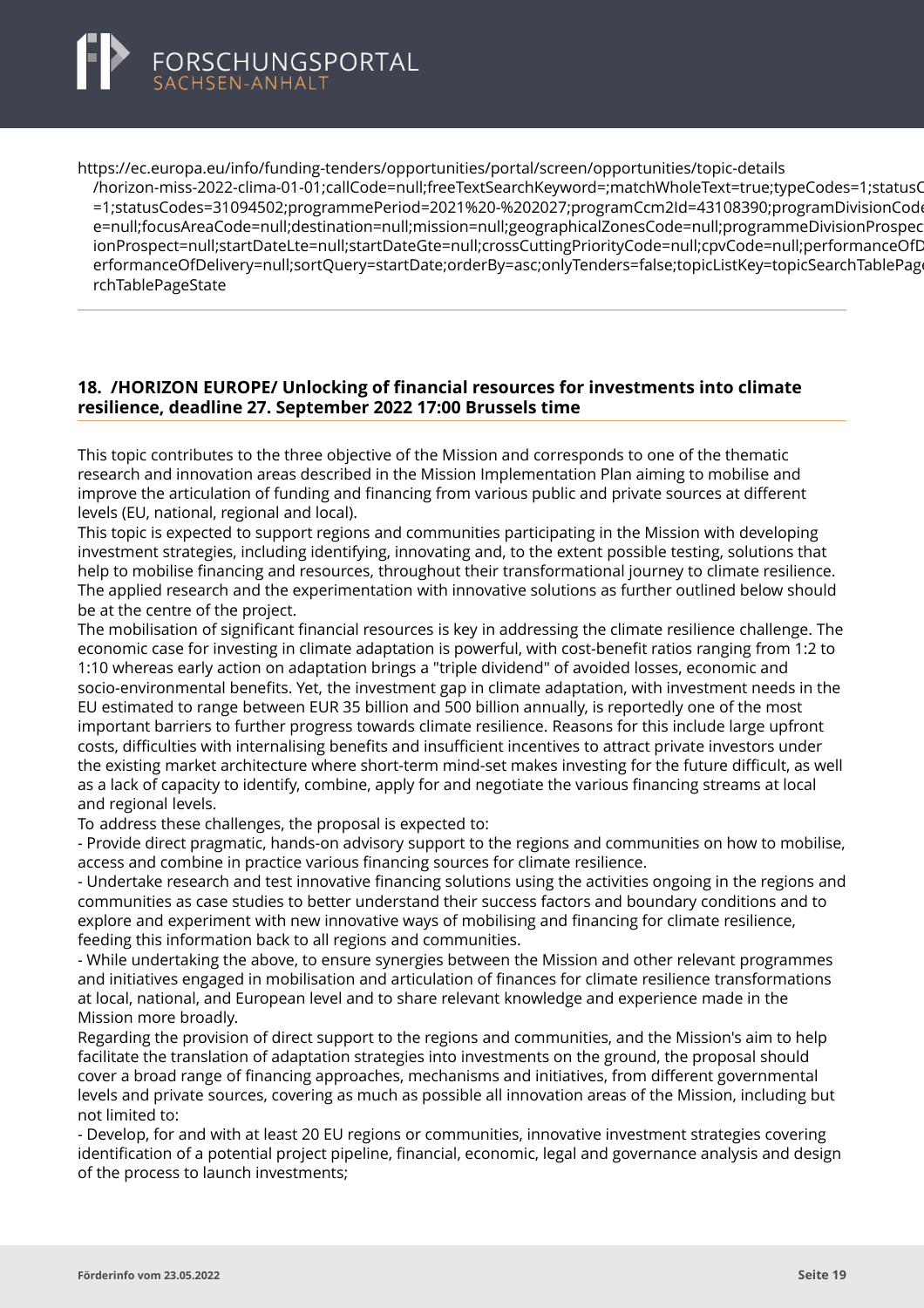- Provide hands-on technical and financial expertise, inspired by best practices across Europe to deliver at least 10 credible and scalable investment plans, from the above 20 regions or communities;

- Build the capacity of at least 20 public authority staff (one in each of the regions or communities) to design, develop and implement bankable projects on climate resilience, and provide them with the necessary tools (e.g. models, data), knowledge and networking opportunities;

- Hold at least 4 webinars addressed to regions and communities all over Europe (as many as possible should participate), on how to design bankable projects and to identify, apply for and negotiate various financing streams, and provide them with tools, networking and knowledge transfer.

Regarding the undertaking of research and testing of innovative solutions, the proposal should use the opportunities offered by the Mission's endeavour and its activities ongoing in the regions and communities as test bed and should use activities related to the mobilisation of resources across the Mission's geographical scope as case-studies to:

- Understand how best to employ the various approaches of financing in different geographical, cultural, social, political, economic, and environmental contexts.

- Identify barriers to the mobilisation of financing for climate resilience, carry out research into those and develop recommendations on how best to address them.

- To the extent possible, test and experiment with innovative finance solutions.

- Explore mechanisms that would accelerate the transformation of the economic system and financial sector to internalise and reward climate resilient investments. This should involve cooperation with the financial sector.

- Test the above (recommendations to address barriers, mechanisms and integration of the macroeconomic impacts into models and tools) with at least 3 banks/financial services providers over at least 3 regions or communities, and explore innovative credit/financial scoring with the aim of integrating climate resilience perspective into assessment criteria.

Regarding the synergies between the Mission and other relevant initiatives aiming at the mobilisation of finances and resources for climate adaptation and resilience, the proposal should:

- Establish links and build on the various other relevant programmes and initiatives, such as the EU taxonomy for sustainable activities and the European Cities Facility (EUCF).

- Build synergies in particular with the EIB's announced Climate Adaptation Investment Advisory platform (ADAPT) that is to provide advisory services that have the potential to strengthen climate resilience of cities, infrastructure networks, coastal areas and river basins, farming practices and other vulnerable activities.

- Support the Mission Implementation Platform in making accessible the different potential funding sources for climate resilience related activities and possible financial designs for climate resilience portfolios.

- Learn from and complement the efforts of the projects related to the Mission funded under the Green Deal Call and the call HORIZON-MISS-2021-CLIMA-01, as well as to relevant projects and structures of other Missions, such as the NetZeroCities project and the Cities Mission Platform.

The main sources of funding to be considered in the context of this topic include (i) governmental sources, mostly grants including EU funding instruments, national, regional and local budgets; (ii) banks and other financial institutions providing loans and guarantees, either directly or in partnership with local retail banks; and (iii) private stakeholders, including foundations, real estate developers, companies, individuals (e.g. via crowdfunding or as house owners).

In line with the overall principles of the Mission, proposals should take in full consideration the local dimension of climate change and climate adaptation strategies, clarify how they would ensure a meaningful engagement with local communities as well as stakeholders to ensure, among others, the mobilization of local knowledge, and outline how they would contribute to achieving a just transition to climate resilience.

Proposals should include a process and criteria for how to identify the regions and communities most relevant to become test beds for the proposed solutions, starting from those where Mission relevant activities are already ongoing. Priority should be given to regions or communities with high vulnerability, limited resources and/or low adaptive capacity to climate change impacts. These criteria will ensure that a variety of locations are represented, in as many countries as possible, reflecting the diversity in climatic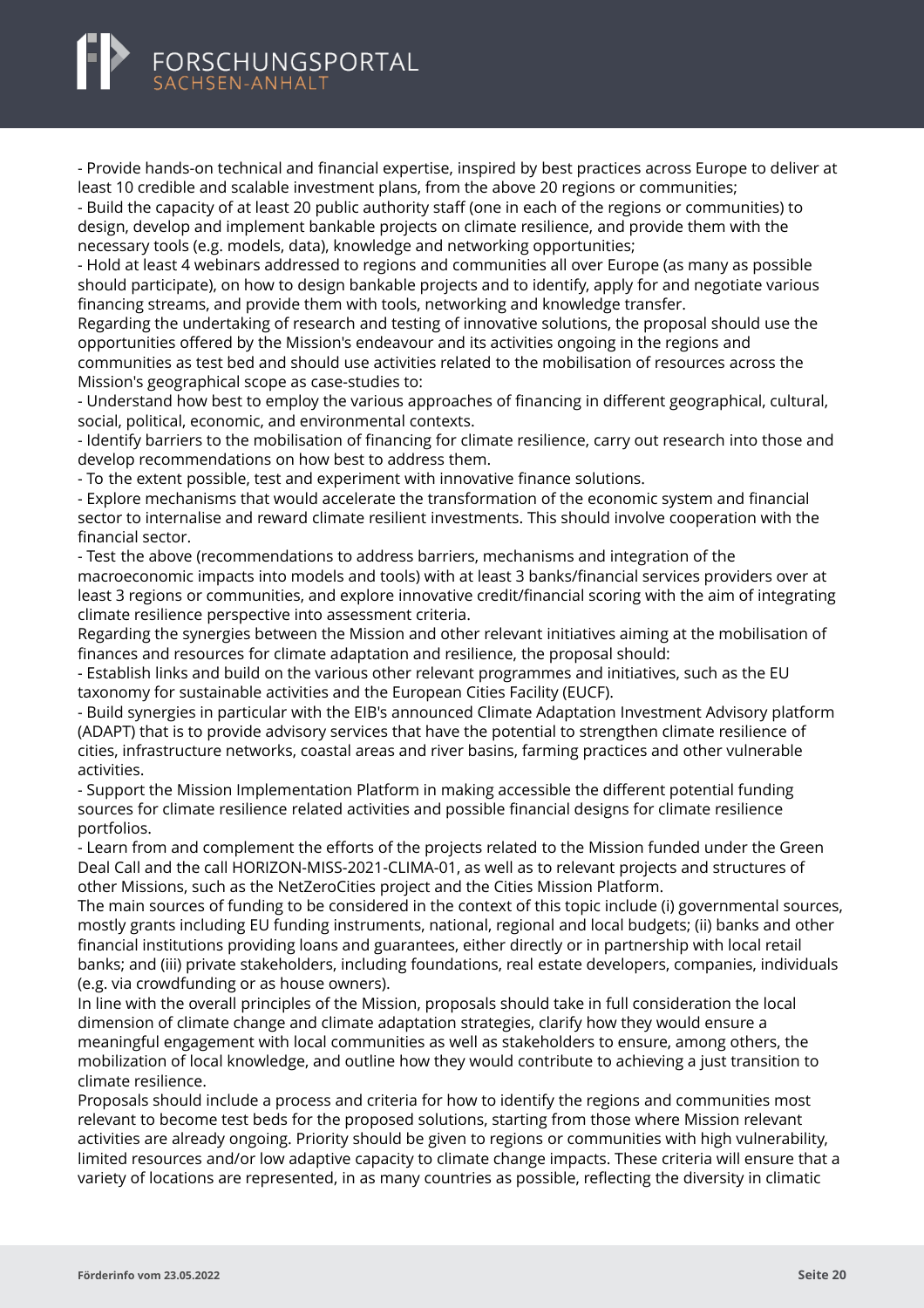<span id="page-23-0"></span>

risks in Europe, as well as differences in socio-economic and demographic conditions, and in approaches to mitigating such risks. Such criteria should also take into account the characteristics of the populations concerned and the vulnerability of the locations, as well as the priority attributed by the national and regional governments. Consultation of national and/or regional governments in selecting the regions and communities is recommended (for example, by providing a letter of support by the relevant authorities as an annex to the proposal).

The European Commission intends to establish a network and coordination activities amongst all the projects funded for the implementation of the Climate adaptation Mission, under the Horizon 2020 European Green Deal call and under Horizon Europe relevant for adaptation, and that will be coordinated by the soon to be established Mission Implementation Platform. These networking and joint activities could, for example, involve the participation in joint workshops, the exchange of knowledge, the development and adoption of best practices, or joint communication activities. The project under this topic will be requested to contribute to this effort. Applicants should acknowledge this request and already account for these obligations in their proposal, making adequate provisions in terms of resources and budget to engage and collaborate with the Mission governance.

Further Information:

https://ec.europa.eu/info/funding-tenders/opportunities/portal/screen/opportunities/topic-details

[/horizon-miss-2022-clima-01-02;callCode=null;freeTextSearchKeyword=;matchWholeText=true;typeCodes](https://ec.europa.eu/info/funding-tenders/opportunities/portal/screen/opportunities/topic-details/horizon-miss-2022-clima-01-02;callCode=null;freeTextSearchKeyword=;matchWholeText=true;typeCodes=1;statusCodes=31094502;programmePeriod=2021%20-%202027;programCcm2Id=43108390;programDivisionCode=null;focusAreaCode=null;destination=null;mission=null;geographicalZonesCode=null;programmeDivisionProspect=null;startDateLte=null;startDateGte=null;crossCuttingPriorityCode=null;cpvCode=null;performanceOfDelivery=null;sortQuery=startDate;orderBy=asc;onlyTenders=false;topicListKey=topicSearchTablePageState)=1;statusCodes=31094502;programmePeriod=2021%20-%202027;programCcm2Id=43108390;programDivisionCod =1;statusCodes=31094502;programmePeriod=2021%20-%202027;programCcm2Id=43108390;programDivisionCode e=null;focusAreaCode=null;destination=null;mission=null;geographicalZonesCode=null;programmeDivisionProspec ionProspect=null;startDateLte=null;startDateGte=null;crossCuttingPriorityCode=null;cpvCode=null;performanceOfD erformanceOfDelivery=null;sortQuery=startDate;orderBy=asc;onlyTenders=false;topicListKey=topicSearchTablePage rchTablePageState

# **19. /HORIZON EUROPE/ European Blaue Parks - Procetion ans restoration solutions for deagraded coastal and marine habitats. Deadline: 27. September 2022 17:00 Brusselstime**

Proposals under this topic will address the degradation of coastal and marine habitats, including degraded seabed habitats and will develop and demonstrate protection and restoration solutions to upgrade and enhance the EU's blue natural capital.

Innovation actions have to show the potential to be up-scaled and reproduced at European level and beyond.

Proposals are expected to duly address the connection between marine ecosystems, including seabed habitats, and their biodiversity. Nevertheless, in exceptional cases, proposals may address either specific vulnerable species or habitats that are under strong pressures or that have the most potential to capture and store carbon. Proposals should be site-specific and the scale and range of the sites for demonstration activities has to be ecologically relevant and impactful and show a significant replication potential. When identifying and restoring degraded areas, particular attention needs to be paid to ensuring that ecosystem services these areas can provide, are resilient to climate change.

The proposals should also address the creation and long term maintenance of adequate conditions for habitats and/or for the movement of species and more generally, for increasing nature's capacity to adapt to climate change.

The proposed innovation actions for the Blue Parks will seek the most effective and efficient protection and restoration measures, tailored to the specific biogeographical area or marine region. Activities leading to the creation of protected areas should concentrate on areas of high biodiversity value or potential and be consistent with the EU Guidance to Members States on the designation of additional protected or strictly protected areas.

Proposals must cover a wide range of ecosystem functions and services using a coherent and systemic approach and avoid the risk of trade-offs of focusing on one or very few ecosystem services at the expense of others. In this respect, seabed protection and restoration should be integrated, including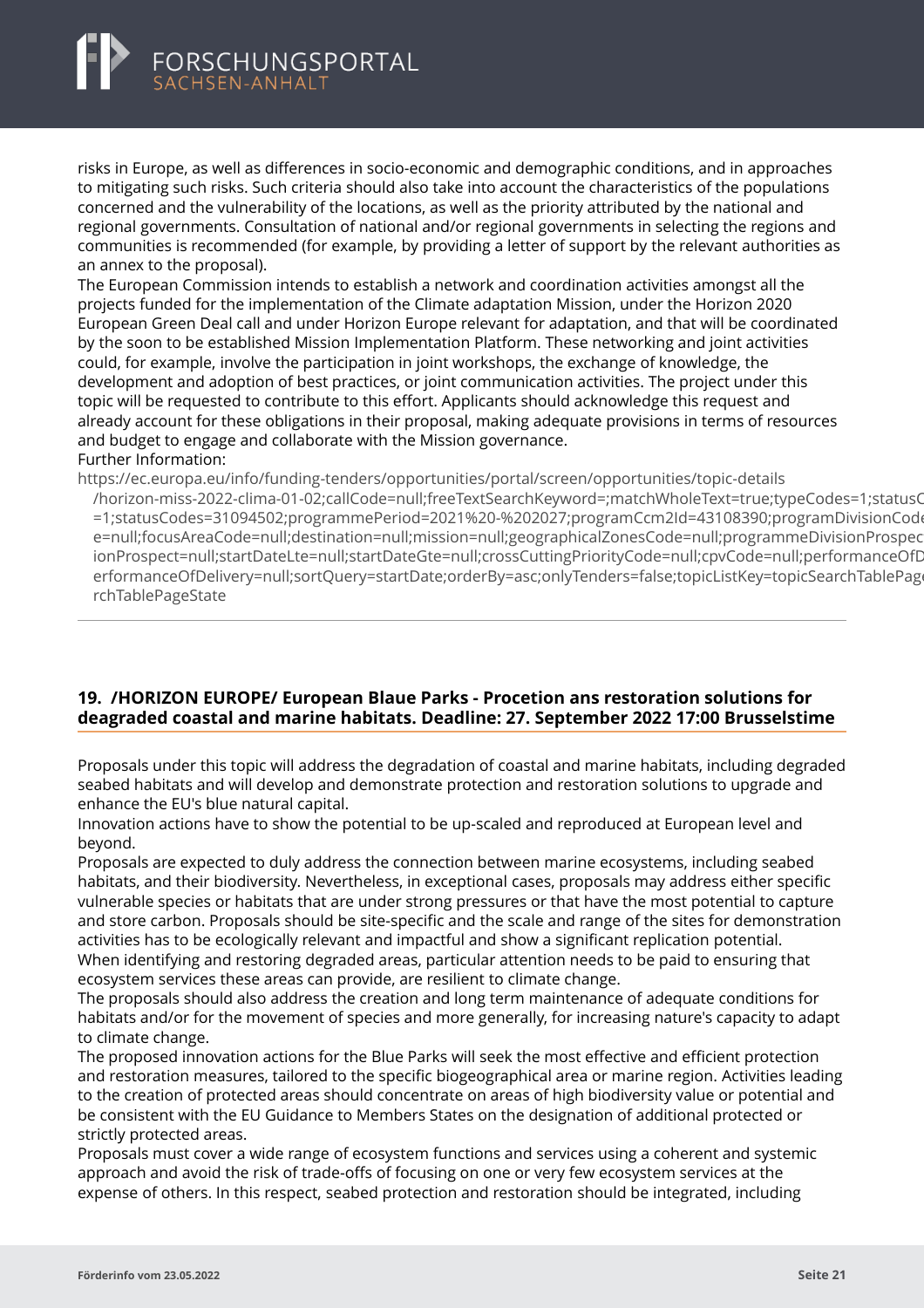#### <span id="page-24-0"></span>preservation of seabed carbon sequestration capacity.

The involvement of national and local authorities and coastal communities will be required in order to ensure that the solutions designed are best suited, co-created and with the necessary ownership for their successful implementation. Citizen engagement is a pillar concept for the Mission and a key element in relation to conservation and restoration actions. Activities should, therefore, use innovative co-creation management practices and awareness-raising actions to promote a proactive involvement of local communities including land and sea use planners, Marine Protected Area managers, and other stakeholders, in order to allowing for co-creation of solutions. Awareness raising actions to inspire and generate co-ownership for protection of local habitat and biodiversity should be included as well as partnerships and coalitions with existing initiatives. Proposals could include blue reforestation activities with suitable aquatic plants in degraded habitats. Citizen engagement related activities should also be gender-responsive and socially inclusive.

Proposals are expected to contribute to the implementation of the existing legislation, notably in relation to Marine Protected Areas, identifying limiting factors and gaps as well as recommendations addressing environmental or anthropogenic pressures.

Proposals should build links with the Mission implementation monitoring system that will be part of the Mission Implementation Support Platform and with the Blue Parks technical support platform for reporting, monitoring and coordination of all relevant implementation activities. In this regard, projects should cooperate closely with projects funded under Mission Ocean topic

HORIZON-MISS-2021-OCEAN-02-01: European Blue Parks.

Proposals will build upon existing knowledge systems and upon the Mission Digital and Water Knowledge system for access to data, monitoring and forecasts and knowledge dissemination. The proposals should also build on research and innovation developed in the frame of related projects in the current and previous EU framework programmes, such as but not limited to Horizon 2020, LIFE, EMFF/EMFAF and national and regional programmes as well as the activities of the Sustainable Blue Economy Partnership and the Biodiversa+ Partnership.

#### Further Information:

https://ec.europa.eu/info/funding-tenders/opportunities/portal/screen/opportunities/topic-details

[/horizon-miss-2022-ocean-01-01;callCode=null;freeTextSearchKeyword=;matchWholeText=true;typeCode](https://ec.europa.eu/info/funding-tenders/opportunities/portal/screen/opportunities/topic-details/horizon-miss-2022-ocean-01-01;callCode=null;freeTextSearchKeyword=;matchWholeText=true;typeCodes=1;statusCodes=31094502;programmePeriod=2021%20-%202027;programCcm2Id=43108390;programDivisionCode=null;focusAreaCode=null;destination=null;mission=null;geographicalZonesCode=null;programmeDivisionProspect=null;startDateLte=null;startDateGte=null;crossCuttingPriorityCode=null;cpvCode=null;performanceOfDelivery=null;sortQuery=startDate;orderBy=asc;onlyTenders=false;topicListKey=topicSearchTablePageState)s=1;status =1;statusCodes=31094502;programmePeriod=2021%20-%202027;programCcm2ld=43108390;programDivisionCod e=null;focusAreaCode=null;destination=null;mission=null;geographicalZonesCode=null;programmeDivisionProspec ionProspect=null;startDateLte=null;startDateGte=null;crossCuttingPriorityCode=null;cpvCode=null;performanceOfD erformanceOfDelivery=null;sortQuery=startDate;orderBy=asc;onlyTenders=false;topicListKey=topicSearchTablePage rchTablePageState

# **20. /HORIZON EUROPE/ Network for innovative solutions for the future democracy, deadline: 21. September 2022 17:00 Brussels time**

Creating a network for researchers, policy makers and civil society organisations to collaborate together to formulate policy recommendations and to create knowledge-sharing opportunities is a necessary tool to strengthen and renew European democracy. EU bodies and services active in the field of research and innovation on and support for democracy should be associated to the network to avoid overlaps with other EU studies and initiatives and to facilitate the relevance of the activities and outputs of the network for EU policy development.

The basis of such a system is a strong network, with a commons-based approach, and a focus on policy support, which sparks cooperation across levels of the executive and legislative structures, democratic theorists, empirical researchers and practitioners. Such a system should produce strong network effects, through outreach with relevant EU-funded projects, and other relevant projects at the national, regional, and local levels.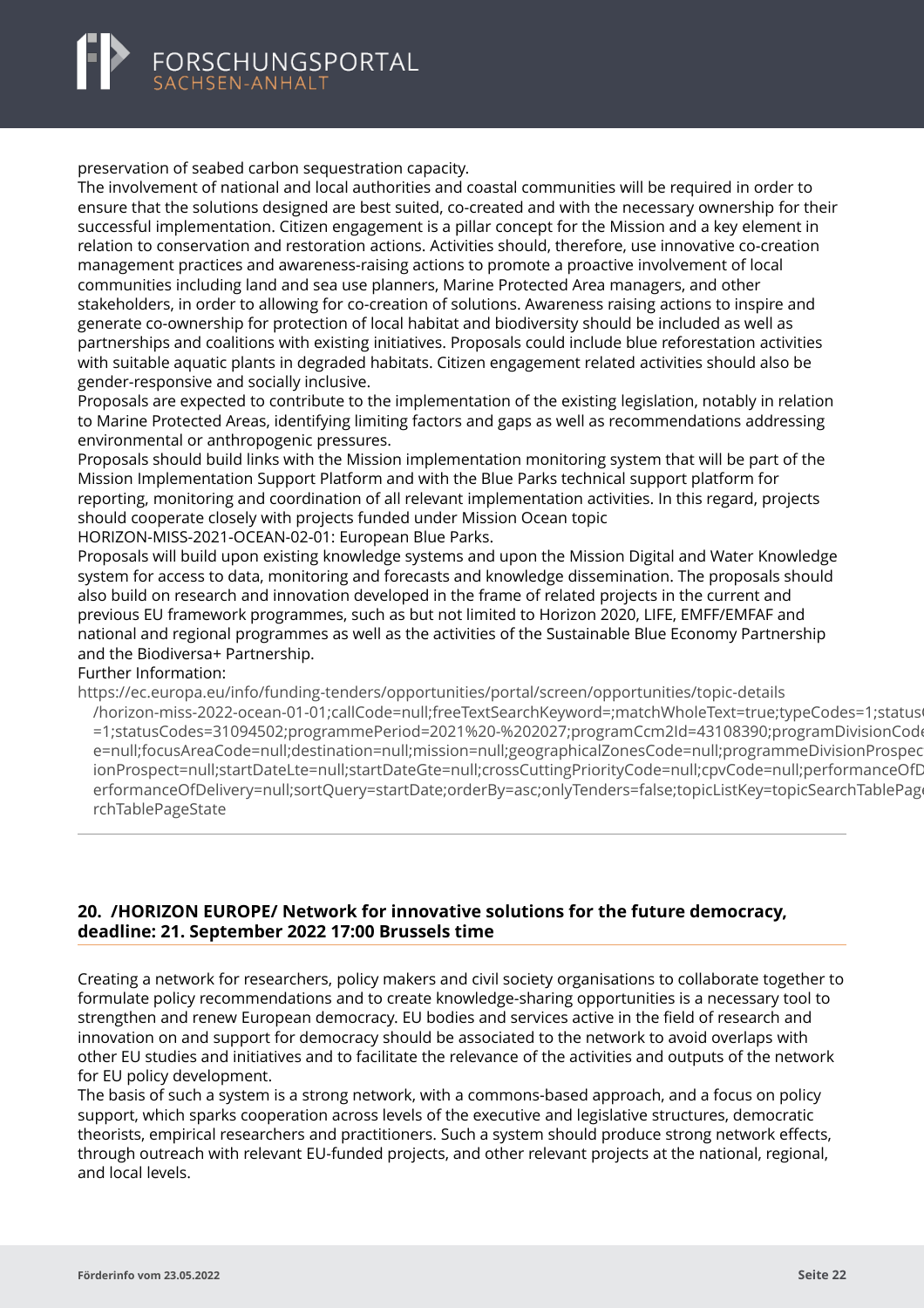

The challenge is to ensure that the most adapted policy actions and public sector innovations are recommended to European policy makers, in order to strengthen and renew their democratic practices to meet current challenges.

Proposals should establish an innovative network of democracy research organisations and practitioners of democratic innovation, which will:

- Connect the dots of the current fragmented landscape of research, platforms, databases, knowledge repositories and research infrastructures into new models and practices of democracy and suggested paths for innovation of democratic practices, assessing their impact to ensure a match with the needs of policy makers and facilitate broad dissemination of these models.

- Produce policy recommendations to strengthen and renew democracy in all governance levels and democratic debate in Europe, drawing on the existing body of knowledge. These recommendations must be accessible, publicly available, and well disseminated including through a central open access repository. - Analyse ex post the dynamics and patterns in terms of citizen participation in the Conference on the Future of Europe and evaluate how they could translate into an infrastructure for inclusive participatory and deliberative democracy in the EU24.

- Help policy makers in the EU and Associated Countries to design civic participation strategies for relevant policy areas, in conjunction with the European Commission's Competence Centre on Participatory and Deliberative Democracy.

- Organise 2 retreats per year for policy makers from EU Member States and Associated Countries and EU institutions, targeting high-level officials, to learn and exchange from experts and peers on democratic strengthening and renewal, and encourage exchange on emerging or persisting challenges and threats to democracy, participation and civic engagement.

- Design capacity building activities on inclusive participatory and deliberative forms of democracy at different governance levels, including training and knowledge sharing.

Proposals should also contribute to raise awareness of potential policy actions that they recommend to strengthen and renew democracy at all levels of the government and legislative bodies in Europe, through information and dissemination activities. When developing the activities, proposals should build on and further develop existing knowledge, activities, networks and structures, notably the ones funded by the European Union. Such activities, networks and structures may also draw on the ones developed in the course of the Conference on the Future of Europe but should not be limited to these.

Furthermore, proposals should establish links to and seek synergies with closely related actions, such as relevant R&I actions funded by Horizon Europe or Horizon 2020. Proposals are also invited to build links with global communities addressing democracy.

Further Information:

https://ec.europa.eu/info/funding-tenders/opportunities/portal/screen/opportunities/topic-detail

[s/horizon-cl2-2022-democracy-02-01;callCode=null;freeTextSearchKeyword=%20HORIZON-CL2-2022-DEM](https://ec.europa.eu/info/funding-tenders/opportunities/portal/screen/opportunities/topic-details/horizon-cl2-2022-democracy-02-01;callCode=null;freeTextSearchKeyword=%20HORIZON-CL2-2022-DEMOCRACY-02-01;matchWholeText=true;typeCodes=1;statusCodes=31094502,31094501,31094503;programmePeriod=2021%20-%202027;programCcm2Id=43108390;programDivisionCode=null;focusAreaCode=null;destination=null;mission=null;geographicalZonesCode=null;programmeDivisionProspect=null;startDateLte=null;startDateGte=null;crossCuttingPriorityCode=null;cpvCode=null;performanceOfDelivery=null;sortQuery=startDate;orderBy=asc;onlyTenders=false;topicListKey=topicSearchTablePageState)OCRACY-0 RACY-02-01:matchWholeText=true:typeCodes=1:statusCodes=31094502.31094501.31094503:programmePeriod=20 d=2021%20-%202027;programCcm2ld=43108390;programDivisionCode=null;focusAreaCode=null;destination=null; =null;mission=null;geographicalZonesCode=null;programmeDivisionProspect=null;startDateLte=null;startDateGte=i tartDateGte=null;crossCuttingPriorityCode=null;cpvCode=null;performanceOfDelivery=null;sortQuery=startDate;ord =startDate;orderBy=asc;onlyTenders=false;topicListKey=topicSearchTablePageState

# **21. /HORIZON EUROPE/ A culture and creativity driven Europe an innovation ecosystem a collaborative platform, deadline: 21. September 2022 17:00 Brussels time**

The goal is to facilitate the establishment of a culture and creativity driven European innovation ecosystem, with the cultural and creative industries (CCIs) at its heart. Such a system should contribute decisively to Europe's future prosperity, wellbeing, social and cultural cohesion as well as environmental sustainability.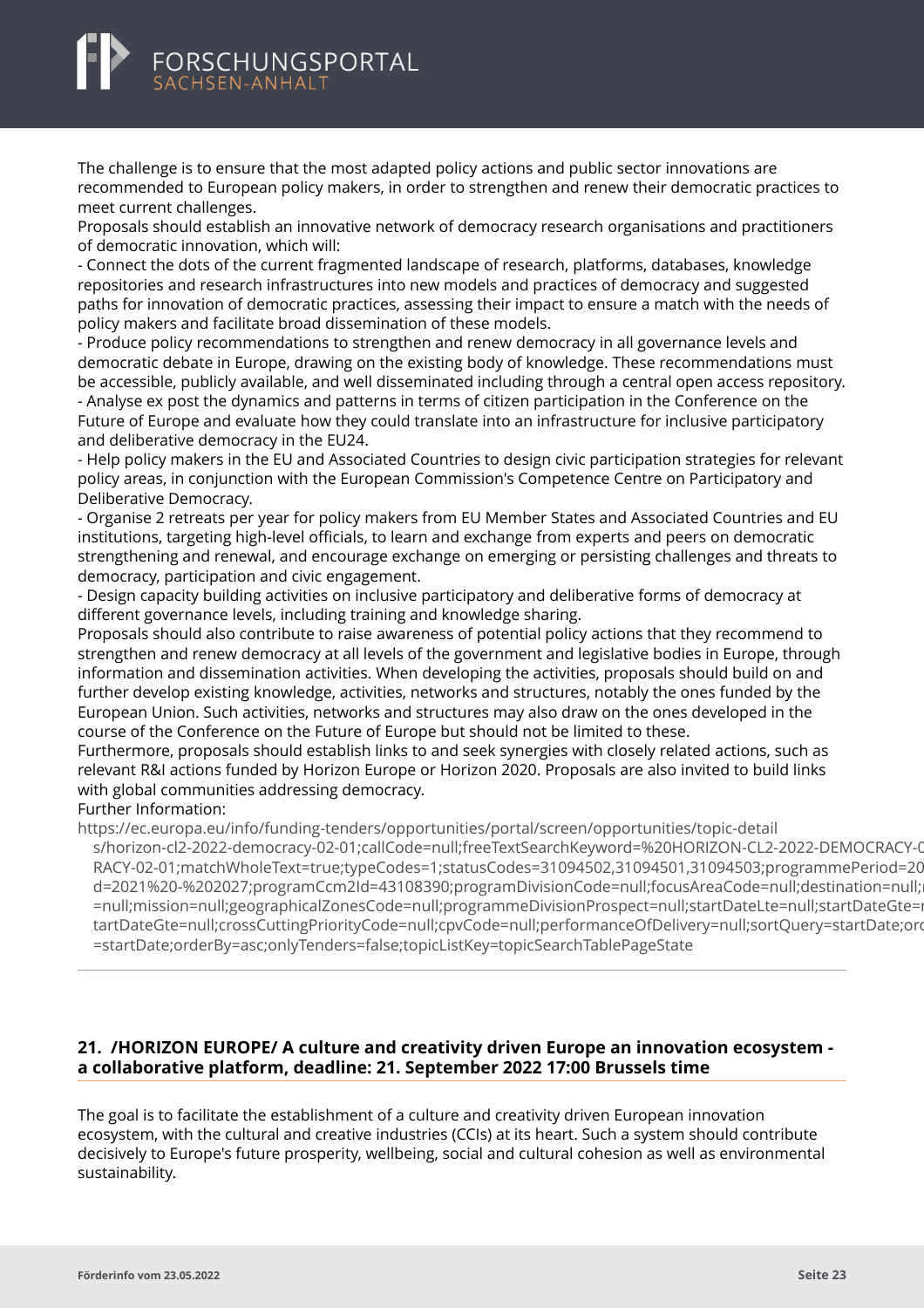<span id="page-26-0"></span>The CCIs are in themselves an important source of growth and job creation in the EU economy, as well as a strong contributor to exports. Many European CCIs can be considered global leaders, such as in fashion, high-end and luxury goods, design, games or publishing, among others, while in other CCIs the EU punches below its weight. The European tangible and intangible cultural heritage and arts constitute an important source of competitiveness for the sector.

Thus, favourable conditions for the competitiveness of European CCIs exist. With the right policy actions, the European CCIs should be able to flourish. If mobilised to form the heart of an emerging culture and creativity driven innovation ecosystem, thriving European CCIs can be the foundation of a unique and lasting source of competitive advantage, prosperity, wellbeing and sustainability for Europe.

The basis of such an ecosystem is strong networks, with a focus on R&I, that foment cooperation across the CCIs and between the CCIs and other economic sectors. Such a system will probably experience strong network effects, therefore interoperability and scale are important aspects at this stage.

The collaborative platform to be established should be the basis to build a strong CCI innovation ecosystem with all actors working together, also becoming active participants in EU R&I activities. The challenge is to contribute to the development of a dynamic culture and creativity driven innovation ecosystem in Europe. Proposals should show how projects will:

- Establish a strong, inclusive and representative network of and for the CCIs with a focus on research and innovation. The network should extend across CCI sectors at EU level, and establish connections to other important economic sectors. It should be an inclusive platform, which taps into the business potential of all CCI actors while supporting the green and digital transitions. The network should have the capacity to strengthen the innovation ecosystem, by facilitating cooperation, mutual learning and capacity building within R&I for and with the CCIs. Important aspects of the network include interoperability and scale. A collaborative platform should be used to this end.

- Contribute to the design and prioritisation of EU policy actions, particularly R&I policy actions, that will create favourable conditions for the growth of a dynamic and wellfunctioning CCI-driven innovation ecosystem. This should include at least the following:

- Assess needs for future R&I actions for the CCIs, and set up a priority list per sector and company size. - Map the needs of the CCIs in terms of technology investment, skills, policy and regulation, etc. to allow them to contribute to the EU's 2030 Green Deal goals as well as to the digital transition. Assess these needs at national & European levels and provide recommendations for EU level action.

- Identify and propose key policy actions, including suitable regulatory innovation frameworks, needed to foment the creation of a culture and creativity driven European innovation ecosystem.

Proposals should also show how projects will contribute to raise awareness of the social, economic and job creation capacity of the CCIs, for example by means of demonstrations of innovations or novelties, along with other information and dissemination activities.

When developing the activities, projects should, where possible, link to, build on and further develop existing knowledge, activities, networks and structures, notably the ones funded by the European Union or developed by the CCIs. Such activities, networks and structures may include initiatives funded by Creative Europe, Digital Europe or platforms such as "Creatives Unite".

Furthermore, proposals should show how projects will establish links to and seek synergies with closely related actions, such as relevant R&I actions funded by Horizon Europe or Horizon 2020. In particular, projects should establish links with the upcoming Knowledge and Innovation Community on cultural and creative sectors and industries.

Further Information:

https://ec.europa.eu/info/funding-tenders/opportunities/portal/screen/opportunities/topic-detail

[s/horizon-cl2-2022-heritage-02-01;callCode=null;freeTextSearchKeyword=HORIZON-CL2-2022-HERITAGE-0](https://ec.europa.eu/info/funding-tenders/opportunities/portal/screen/opportunities/topic-details/horizon-cl2-2022-heritage-02-01;callCode=null;freeTextSearchKeyword=HORIZON-CL2-2022-HERITAGE-02-01;matchWholeText=true;typeCodes=1;statusCodes=31094502,31094501,31094503;programmePeriod=2021%20-%202027;programCcm2Id=43108390;programDivisionCode=null;focusAreaCode=null;destination=null;mission=null;geographicalZonesCode=null;programmeDivisionProspect=null;startDateLte=null;startDateGte=null;crossCuttingPriorityCode=null;cpvCode=null;performanceOfDelivery=null;sortQuery=startDate;orderBy=asc;onlyTenders=false;topicListKey=topicSearchTablePageState)2-01;matc 02-01;matchWholeText=true;typeCodes=1;statusCodes=31094502,31094501,31094503;programmePeriod=2021%2 1%20-%202027:programCcm2Id=43108390:programDivisionCode=null:focusAreaCode=null:destination=null:missio ;mission=null;geographicalZonesCode=null;programmeDivisionProspect=null;startDateLte=null;startDateGte=null;c ateGte=null:crossCuttingPriorityCode=null:cpvCode=null:performanceOfDelivery=null:sortOuery=startDate:orderBy tDate;orderBy=asc;onlyTenders=false;topicListKey=topicSearchTablePageState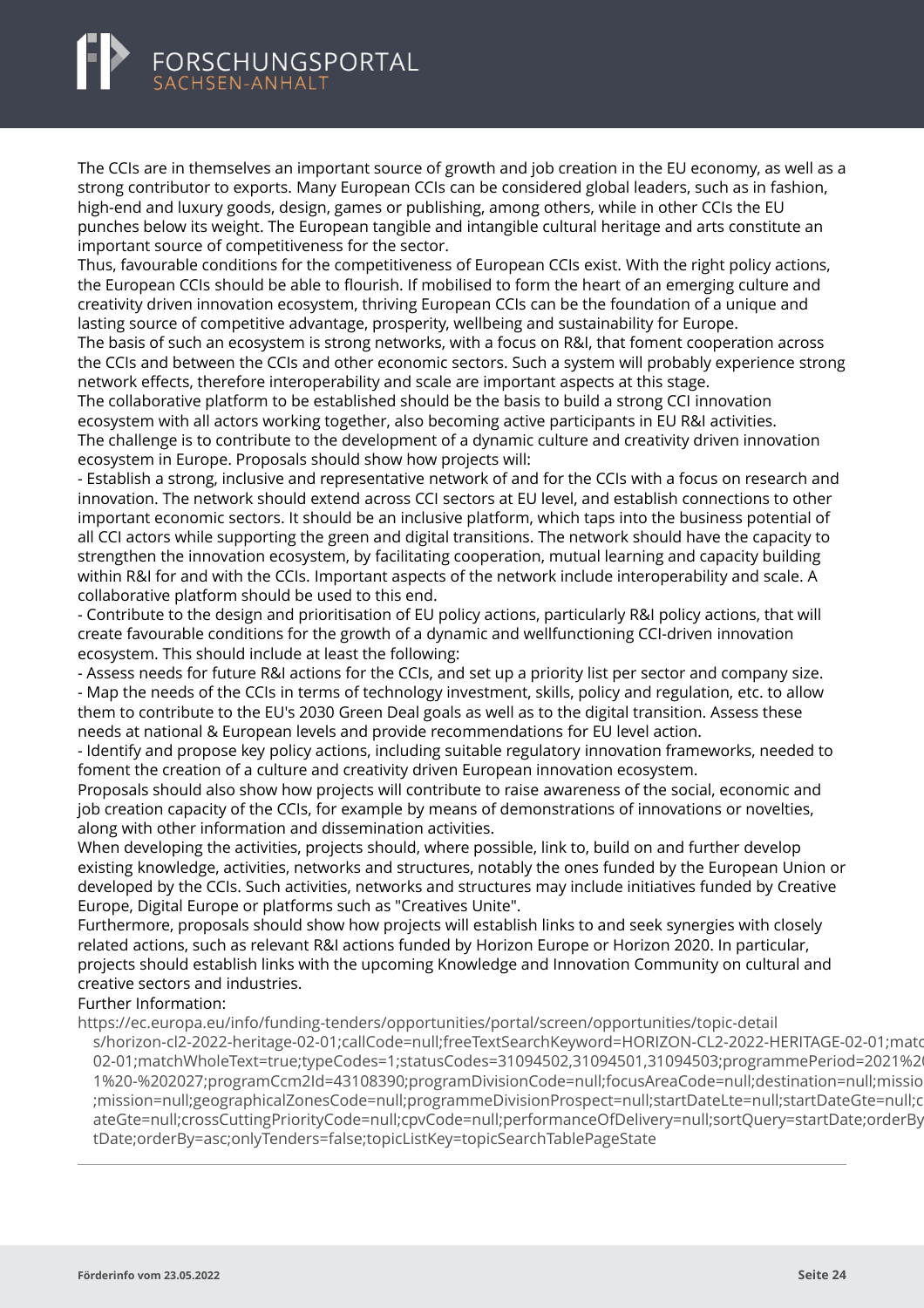### <span id="page-27-0"></span>**22. /HORIZON EUROPE/ Knowledge platform and network for cosial impact assessment of green transition policies, deadline: 21. September 2022 17:00 Brussels time**

Fairness is one of the key objectives of the European Green Deal, as well as a precondition for the green transition to gather the necessary support from businesses and citizens. Yet, there is a lack of common culture, practices, and agreed indicators or methodologies on how to best assess the social and distributional impacts of the transition (including on disadvantaged groups). To address this, the Commission recently put forward a proposal for a Council Recommendation addressing the social and labour aspects of a just transition towards climate neutrality, accompanying the Fit for 55 package. Proposals under this topic should:

- Contribute towards setting up a knowledge platform and network building on existing evidence from assessments of social and distributional impacts of the green transition in general, and of climate action, climate change policies and environmental policies more specifically.

- Propose theoretically founded practical and operational definitions of social impacts and develop social impact assessments/evaluations (covering at least employment, economic, distributional, generational, education, health, quality of life, gender and accessibility aspects) that are well suited to measure impacts of fair green transition policies both ex ante and ex post within and across countries.

The proposed platform should take stock of the existing methodologies to carry out social impact assessments and/or impact evaluations, and come forward with suitable, practical and easy to use, possibly new methodologies and indicators for such assessments and evaluations, which would inform policymakers and help them to gauge the effects of green transition policies (such as those inspired by the European Green Deal and the Fit for 55 package or those funded by the Just Transition Fund and the European Social Fund+). The proposed methodologies and indicators should cover relevant ranges of outcome variables, including financial and non-financial costs and benefits associated with different policies or policy options, as well as distributional (regressive or progressive) impacts and perceptions of fairness and impacts on different regions.

Proposals should also identify shortcomings regarding statistical data and methods for measuring and assessing environmental and social sustainability and societal value when appropriate in cooperation with Eurostat and national statistical institutes, relevant international organisations, networks and social research infrastructures, especially the European Social Survey. Awareness raising programmes for general public, national authorities and high interest target groups should be considered.

Furthermore, proposals should build a network of stakeholders from different contexts, including, but not limited to, researchers, policy makers (at both EU and national level), social partners and civil society. These should contribute to the activities of the project and collectively cover social themes, impact assessment and impact evaluation expertise, and knowledge of climate, energy and environmental policies. Such a network should include entities from at least 10 different EU Member States or Associated Countries representing different geographical areas, welfare models and/or transition challenges. Further Information:

https://ec.europa.eu/info/funding-tenders/opportunities/portal/screen/opportunities/topic-detail [s/horizon-cl2-2022-transformations-02-01;callCode=null;freeTextSearchKeyword=HORIZON-CL2-2022-TRA](https://ec.europa.eu/info/funding-tenders/opportunities/portal/screen/opportunities/topic-details/horizon-cl2-2022-transformations-02-01;callCode=null;freeTextSearchKeyword=HORIZON-CL2-2022-TRANSFORMATIONS-02-01;matchWholeText=true;typeCodes=1;statusCodes=31094502,31094501,31094503;programmePeriod=2021%20-%202027;programCcm2Id=43108390;programDivisionCode=null;focusAreaCode=null;destination=null;mission=null;geographicalZonesCode=null;programmeDivisionProspect=null;startDateLte=null;startDateGte=null;crossCuttingPriorityCode=null;cpvCode=null;performanceOfDelivery=null;sortQuery=startDate;orderBy=asc;onlyTenders=false;topicListKey=topicSearchTablePageState)NSFORMA ANSFORMATIONS-02-01;matchWholeText=true;typeCodes=1;statusCodes=31094502,31094501,31094503;programr ammePeriod=2021%20-%202027:programCcm2Id=43108390:programDivisionCode=null:focusAreaCode=null:destir stination=null;mission=null;geographicalZonesCode=null;programmeDivisionProspect=null;startDateLte=null;startD te=null;startDateGte=null;crossCuttingPriorityCode=null;cpvCode=null;performanceOfDelivery=null;sortOuery=star sortQuery=startDate;orderBy=asc;onlyTenders=false;topicListKey=topicSearchTablePageState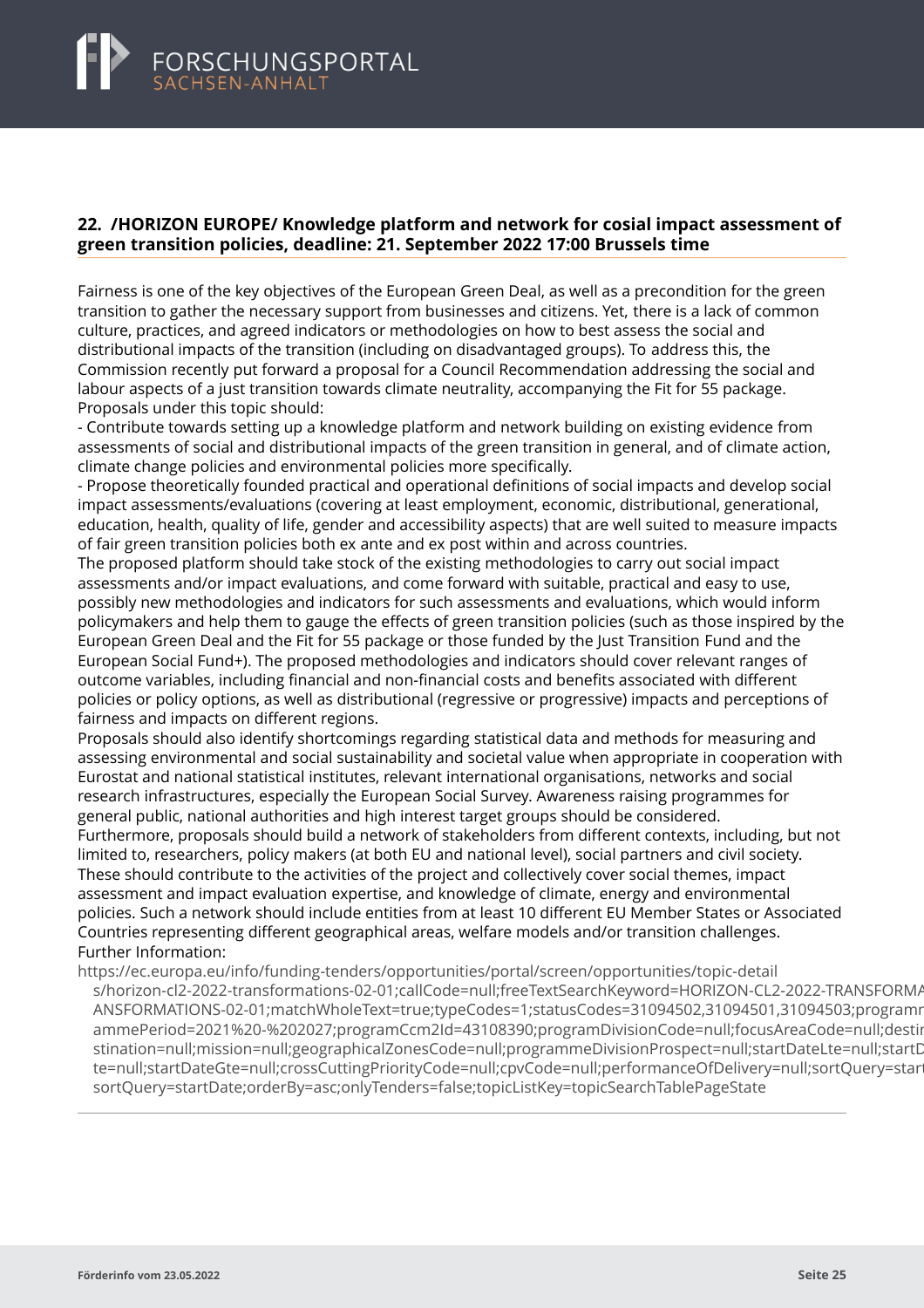#### <span id="page-28-0"></span>**23. /HORIZON EUROPE/ Prevent and eliminate litter, plastics and microplastics: Innovative solutions for waste-free European rivers, deadline: 27. September 2022 17:00 Brussels time**

In line with the EU Towards Zero Pollution Action Plan for Air, Water and Soil, proposals should demonstrate scalable breakthrough innovations (technological, business, social and governance) to prevent and minimize pollution from litter, plastics and microplastics in European rivers. Following the zero pollution hierarchy, proposals under this topic are expected to identify a set of innovative, cost-effective and sustainable solutions to be tested, validated and demonstrated to prevent and minimise pollution from litter, plastics and microplastics in major European rivers that flow out into the European seas and in their catchment areas, taking into consideration land-river interactions through measures, such as:

- Upstream prevention of pollution from litter, plastics and microplastics;

- Substitutes or alternative less polluting substances and materials for the most prevalent litter, plastics and microplastics found in rivers;

- Solutions to prevent or eliminate litter, plastics and microplastics from rivers.

The project will select and test at least five innovative and cost-effective solutions developed under EU, national, regional programmes or privately funded, for preventing and/or eliminating litter, plastics and microplastics from rivers for their effectiveness in preventing and eliminating this pollution in European rivers and for their scalability in other areas. The five solutions will include both solutions preventing as well as solutions eliminating litter, plastics and microplastics from rivers. At least 2 solutions should focus on elimination of microplastics from rivers.

Selected solutions for pollution prevention, elimination and remediation should not increase the level of anthropogenic underwater noise and air pollution. The selected solutions should be in line with the EU taxonomy regulation and delegated acts.

To address the impact-driven approach of the Mission and the nature of Innovation Actions, proposals are expected to work with and engage at least 5 'associated regions' to showcase the feasibility, replicability and scale up of the solutions developed within the projects in other areas. 'Associated regions' are understood as areas with ecosystems that can benefit from the demonstration activities (e.g. neighbouring regions and/or regions in a different sea basin) and/or less-developed regions, with the need to build capacity to implement the innovative solutions for waste-free rivers in the associated regions, addressing possible barriers and showing the feasibility of implementing innovative solutions. Proposals should ensure that the associated regions are located in Member States/Associated countries other than those that are part of the project consortium. An "associated region" shall benefit from the Financial Support to Third Parties provided under this topic within the duration of the project only once. The involvement of "associated regions" that have not yet participated in Mission projects is encouraged. The partners will proactively reach out to the associated regions to enable them to follow closely the project and its demonstration activities. The projects should continuously share their outcomes and knowledge with those 'associated regions' and provide them with technical assistance to build capacity and to implement in their territory that contribute to achieving the Mission objectives. The technical assistance to the 'associated regions' should include the provision of technical advisory services necessary to the prepare roadmaps, plans and projects for waste-free rivers in the associated regions addressing possible barriers and showing the feasibility of implementing innovative solutions.

The maximum amount of Financial Support to Third Parties is EUR 100,000 per 'associated region' for the entire duration of the action. Proposals should outline the selection process of the third parties to which financial support would be granted based on principles of transparency, objectivity and fairness. 'Associated regions' are understood as areas with ecosystems that can benefit from the scale up activities (e.g. neighbouring regions and/or regions in a different sea basin) and/or less-developed regions, with the need to build capacity to implement the innovative solutions to prevent, eliminate and remediate pollution in the associated regions addressing possible barriers and showing the feasibility of implementing innovative solutions.

The project funded under this topic will address all following issues: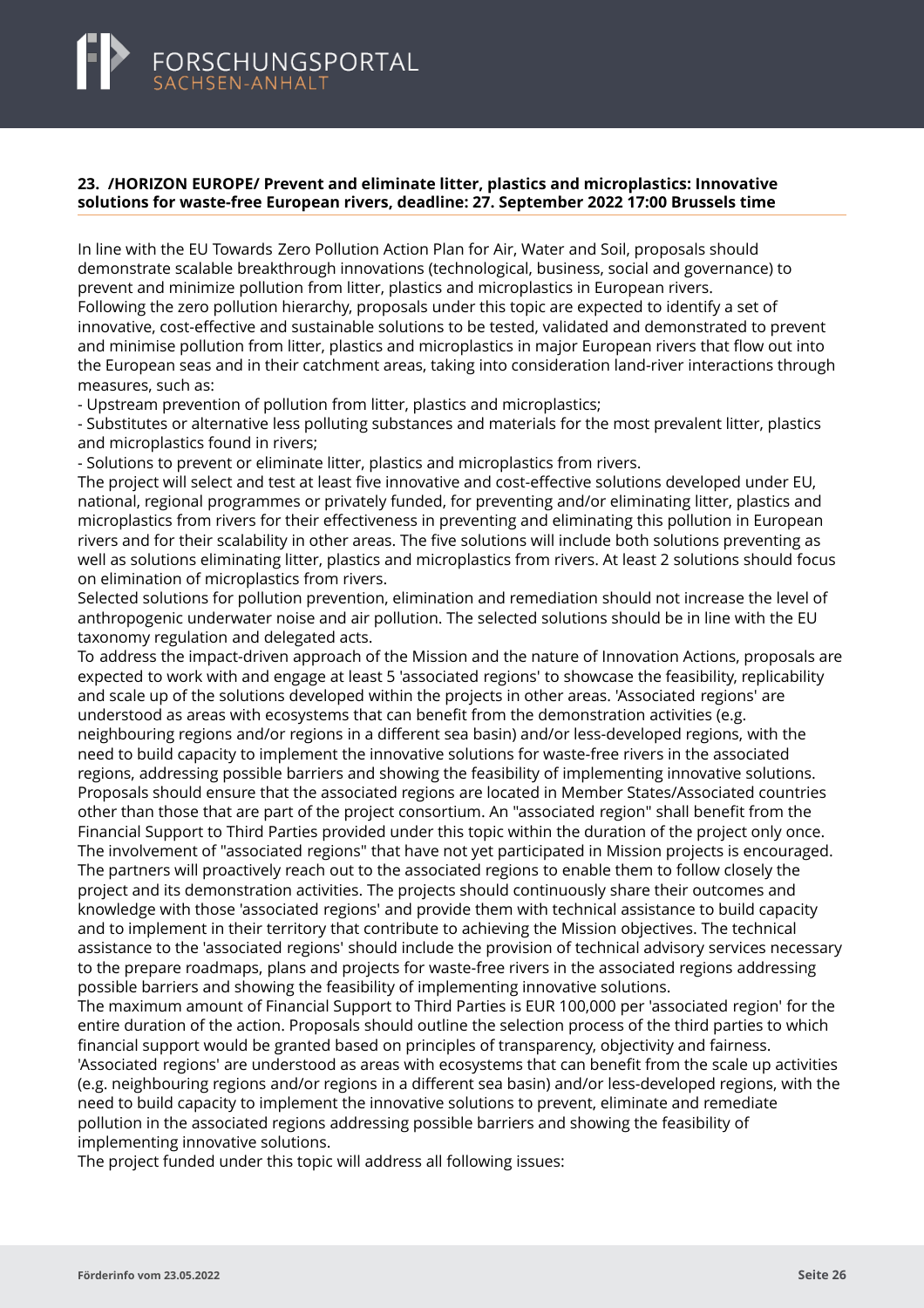

- build links with other Mission activities and other relevant activities within the lighthouse and its area to maximize synergies, as well as with the European Blue Parks, other Mission lighthouses;

- build links with the Mission implementation monitoring system that will be part of the Mission Implementation Support Platform and with the Mediterranean sea basin lighthouse support facility and platform, for reporting, monitoring and coordination of all relevant implementation activities in the lighthouse area as well as with the Blue Parks technical support platform;

- support the Ocean and water knowledge system, in particular by contributing to monitoring, modelling and knowledge creation and data.

Proposals should build on research and innovation developed in the frame of related projects in the current and previous EU framework programmes, such as but not limited to Horizon 2020, including the activities funded under the Green Deal 2020 call, LIFE and national and regional programmes on European rivers, as well as the activities of the European Rivers Network.

#### Further Information:

https://ec.europa.eu/info/funding-tenders/opportunities/portal/screen/opportunities/topic-details

[/horizon-miss-2022-ocean-01-04;callCode=null;freeTextSearchKeyword=;matchWholeText=true;typeCode](https://ec.europa.eu/info/funding-tenders/opportunities/portal/screen/opportunities/topic-details/horizon-miss-2022-ocean-01-04;callCode=null;freeTextSearchKeyword=;matchWholeText=true;typeCodes=1;statusCodes=31094502;programmePeriod=2021%20-%202027;programCcm2Id=43108390;programDivisionCode=null;focusAreaCode=null;destination=null;mission=null;geographicalZonesCode=null;programmeDivisionProspect=null;startDateLte=null;startDateGte=null;crossCuttingPriorityCode=null;cpvCode=null;performanceOfDelivery=null;sortQuery=startDate;orderBy=asc;onlyTenders=false;topicListKey=topicSearchTablePageState)s=1;statusCodes=31094502;programmePeriod=2021%20-%202027;programCcm2Id=43108390;programDivisionCod =1;statusCodes=31094502;programmePeriod=2021%20-%202027;programCcm2Id=43108390;programDivisionCode e=null;focusAreaCode=null;destination=null;mission=null;geographicalZonesCode=null;programmeDivisionProspec ionProspect=null;startDateLte=null;startDateGte=null;crossCuttingPriorityCode=null;cpvCode=null;performanceOfD erformanceOfDelivery=null;sortQuery=startDate;orderBy=asc;onlyTenders=false;topicListKey=topicSearchTablePage rchTablePageState

# **24. /HORIZON EUROPE/ Danube river basin lighthouse - Protection and restoration of wetlands, flood plains, coastal wetlands and salt marshes and their biodiversity, deadline: 27. September 2022 17:00 Brussels time**

Wetlands are ecosystems that are flooded by water, either permanently, for years or decades or seasonally (for weeks or months).

In the Danube river basin area and the Danube river delta more than 70% of its wetlands, flood plains, coastal wetlands such as salt marshes have been lost and/or disconnected and the remaining wetlands are under pressure from human activities, such as discharges of sewage and waste water, drainage for agricultural use and pollution. Yet, wetlands are among the most productive ecosystems and they are important hotspots of biodiversity. They provide key ecosystem services, such as water retention and purification, serve as a buffer in case of floods and droughts, remove excess nutrients and reduce of eutrophication as well as contribute to the management of riverine sediments. They have also a potential as carbon sinks reducing the input of greenhouse gas emissions in the future.

The proposals will focus on demonstration of active and passive restoration of wetlands, flood plains, coastal wetlands such as salt marshes including in the transitional waters of the Danube river delta at a large scale. The demonstration activities will combine measures to restore and protect wetlands, flood plains or coastal wetlands such as salt marshes, measures to re-connect wetlands, improvement of protection of communities against floods using nature based solutions involving wetlands, flood plains, coastal wetlands (e.g.: salt marshes) and mitigation of impacts of droughts on these ecosystems and on connected riverine ecosystems, together with reduction of impacts of pollution, in particular from adjacent agricultural and industrial activities and urban pollution in particular from discharges of waste waters. The demonstration activities should entail a holistic approach of returning the ecosystem to the conditions prior to its disturbance, including where appropriate, re-introduction of species, restoration of lateral connectivity to a river, removal of pressures as well as a long-term protection and monitoring. Proposals must:

- Carry out demonstration activities in 3 different Member States and/or Associated Countries of the Danube river basin, involving and including in the consortium entities from these three countries;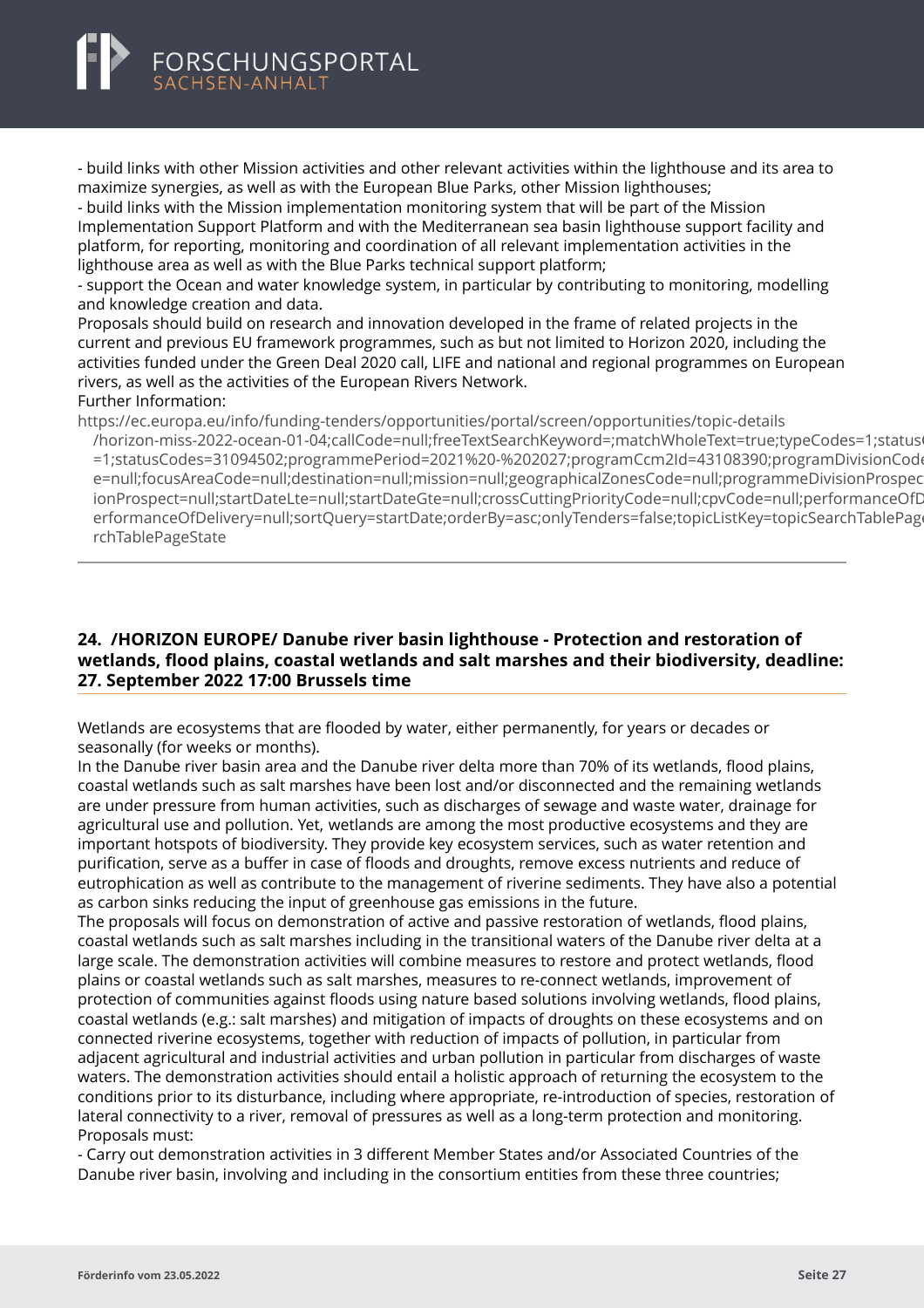<span id="page-30-0"></span>- Identify areas and locations where the solutions are replicable and draw up an action plan and roadmap to replicate and scale up the ecosystem and biodiversity restoration solutions and actions.

The projects will include monitoring of carbon sequestration capacity of the wetlands, coastal wetlands such as salt marshes covered by the projects and of the impacts of changes in the climate system on this capacity as well as assessment of the impact of different ecosystem management methods and human activities in these ecosystems on their carbon sequestration capacity. The projects will also include monitoring of the resilience of the habitats targeted (e.g.: extreme events such as floods, droughts, storms) and improved delivery of a range of ecosystem services.

To address the impact-driven approach of the Mission and the nature of Innovation Actions, proposals are expected to work with and engage at least 5 'associated regions' to showcase the feasibility, replicability and scale up of the solutions developed within the projects in other areas. 'Associated regions' are understood as areas with ecosystems that can benefit from the demonstration activities (e.g. neighboring regions and/or regions in a different sea basin) and/or less-developed regions, with the need to build capacity to implement the innovative solutions to restore freshwater ecosystems. The proposals should ensure that the associated regions are located in Member States/Associated countries other than those that are part of the project consortium. An "associated region" shall benefit from the Financial Support to Third Parties provided under this topic only once. The involvement of "associated regions" that have not yet participated in Mission projects is encouraged. The partners will proactively reach out to the associated regions to enable them to follow closely the project and its demonstration activities. The projects should continuously share their outcomes and knowledge with those 'associated regions' and provide them with technical assistance to build capacity and to implement wetlands, flood plains coastal wetlands such as salt marshes restoration and protection solutions in their territory that contribute to achieving the Mission objectives.

The technical assistance to the 'associated regions' should include the provision of technical advisory services necessary to the prepare roadmaps, plans and projects to restore and protect wetlands, flood plains and/or coastal wetlands such as salt marshes, including a reduction of human pressures on these ecosystems and pollution in the associated regions restoring the continuity, natural free-flow and hydro morphology of the river by addressing possible barriers and showing the feasibility of implementing innovative solutions. The projects should support data and knowledge sharing through and as well benefit from the Ocean and Water Knowledge System to foster cross-regions, pan-European approaches. The maximum amount of Financial Support to Third Parties is EUR 100,000 per 'associated region' for the entire duration of the action. Proposals should outline the selection process of the third parties to which financial support would be granted based on principles of transparency, objectivity and fairness. The proposals are expected to integrate actions to support the social and economic transitions towards sustainable, inclusive and long-term management of the restored and protected ecosystems, including natural, social, economic and cultural elements and business models for generating revenue from the restored and protected ecosystems and involve for that purpose local business communities, in particular SMEs, investors and other business stakeholders.

Training and communication activities towards stakeholders, including regional and local authorities from the 'associated regions' should be included in each proposal. Local actors, including where appropriate, the European Volunteer Corps and Mission Citizen Assemblies, should be involved in the demonstration of ecosystem restoration and protection activities and any actions for social and economic transitions towards sustainable inclusive and long-term management of the restored ecosystems, like citizen science. Further Information:

https://ec.europa.eu/info/funding-tenders/opportunities/portal/screen/opportunities/topic-details

[/horizon-miss-2022-ocean-01-02;callCode=null;freeTextSearchKeyword=;matchWholeText=true;typeCode](https://ec.europa.eu/info/funding-tenders/opportunities/portal/screen/opportunities/topic-details/horizon-miss-2022-ocean-01-02;callCode=null;freeTextSearchKeyword=;matchWholeText=true;typeCodes=1;statusCodes=31094502;programmePeriod=2021%20-%202027;programCcm2Id=43108390;programDivisionCode=null;focusAreaCode=null;destination=null;mission=null;geographicalZonesCode=null;programmeDivisionProspect=null;startDateLte=null;startDateGte=null;crossCuttingPriorityCode=null;cpvCode=null;performanceOfDelivery=null;sortQuery=startDate;orderBy=asc;onlyTenders=false;topicListKey=topicSearchTablePageState)s=1;status =1;statusCodes=31094502;programmePeriod=2021%20-%202027;programCcm2Id=43108390;programDivisionCode e=null:focusAreaCode=null:destination=null:mission=null:geographicalZonesCode=null:programmeDivisionProspec ionProspect=null;startDateLte=null;startDateGte=null;crossCuttingPriorityCode=null;cpvCode=null;performanceOfD erformanceOfDelivery=null;sortOuery=startDate;orderBy=asc;onlyTenders=false;topicListKey=topicSearchTablePage rchTablePageState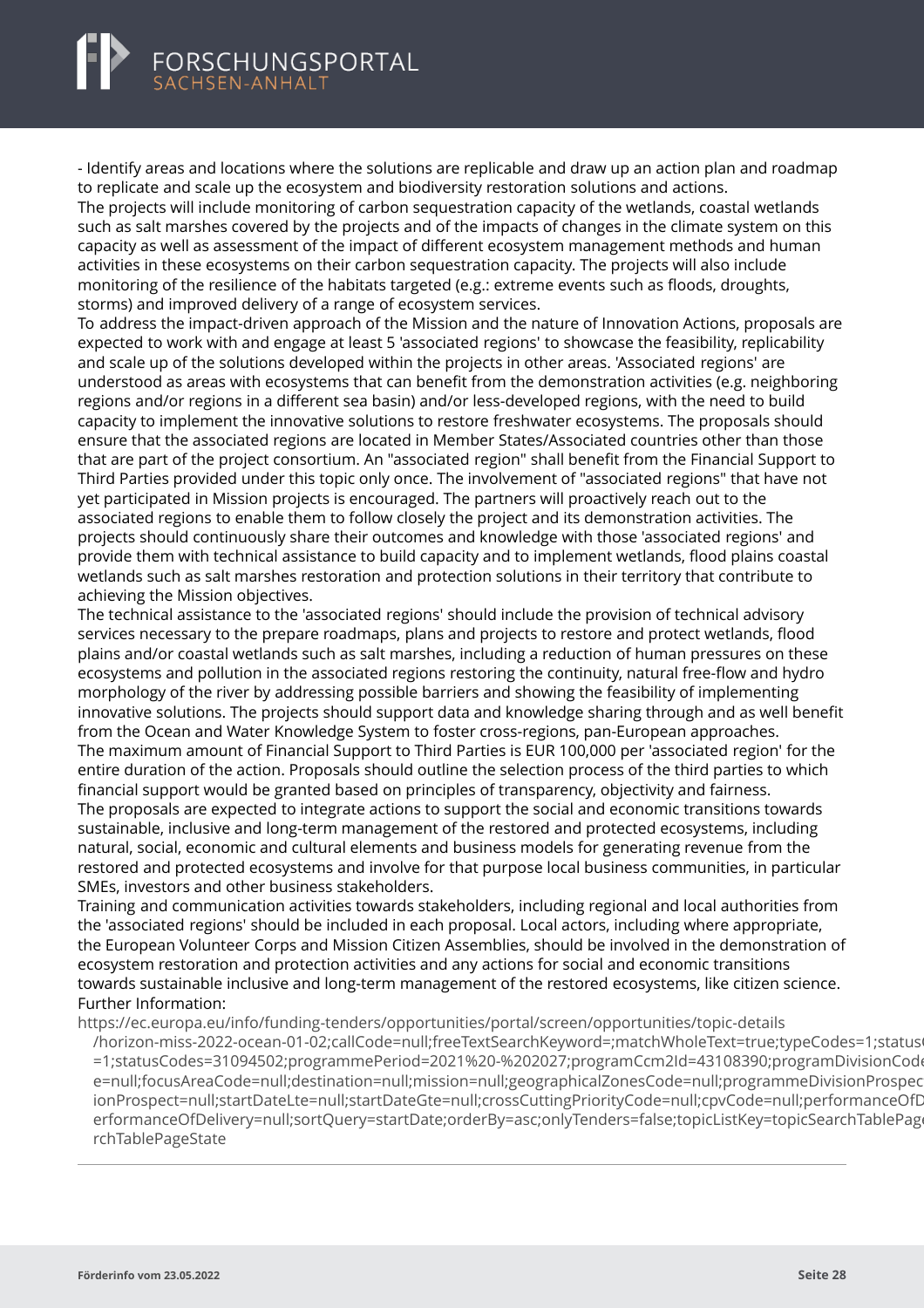### <span id="page-31-0"></span>**25. /HORIZON EUROPE/ Marine litter and pollution - Smart and low environmental impact fishing gears, deadline: 27. September 2022 17:00 Brussels time**

Proposals under this topic are expected to identify a set of suitable innovative smart and sustainable solutions to be tested, validated and demonstrated in real conditions, to address negative impacts of fishing gears on marine life and habitats and promote long-term sustainability in our ocean and seas. Interdisciplinary approaches and close cooperation between researchers, fishing industry, fisheries managers and other stakeholders will be fundamental to the development, introduction and acceptance of innovative, smart and sustainable fishing technologies.

Proposals are expected to address one of the following issues:

- Circular aspects: design cost-effective and sustainable fishing gears applying a life-cycle approach, using environmentally-friendly materials (e.g. recycled, recyclable, biodegradable, durable, upgradable) and including recycling and reusing opportunities of end-of-life gears and recovered ghost gears;

- Environmental impacts: reducing harmful impacts of fishing gears on marine fauna, habitats and seabed: e.g. minimizing pollution including from hazardous chemicals and microplastics; reducing negative effects on sensitive and endangered species by reducing bycatches and ghost fishing and through improving mapping, tracking and recovery of abandoned, lost or otherwise discarded fishing gears. All proposals should also take into account selectivity requirements of the fishing gears. In addition, all proposals should address emission reduction objectives, including energy efficiency and resources consumption in gear manufacturing process and in fishing operations.

Each project will test in real conditions at least three sustainable, cost-effective and innovative solutions developed under EU, national, regional programmes or privately funded, for sustainable and low-impact fishing gears (e.g.: Horizon Europe and Horizon 2020; LIFE, the EU Maritime, Fishery and Aquaculture Fund - EMFAF and its predecessor) as well as outcomes of EU funded projects (e.g.: NetTag; Oceanets, Bluenet, marGnet, Biogeras). These three solutions will either address environmental impacts of fishing gears or the circular aspects of fishing gears and use of sustainable materials.

Awareness raising actions should be included to provide users of fishing gear containing plastic proper information about, for example, the availability of re-usable alternatives and re-use systems, appropriate waste management options available and best practices, as well as about the plastic content in fishing gear.

The projects funded under this topic will address all following issues:

- build links with other Mission activities and other relevant activities within the lighthouse and its area to maximize synergies, as well as with the European Blue Parks, other Mission lighthouses;

- build links with the Mission implementation monitoring system that will be part of the Mission Implementation Support Platform and with the sea and river basin lighthouse support facilities and platforms, for reporting, monitoring and coordination of all relevant implementation activities in the lighthouse area as well as with the Blue Parks technical support platform;

- support the Ocean and water knowledge system, in particular by contributing to monitoring, modelling and knowledge creation and data.

SMEs, early-stage business and scale-ups involved in Mission projects entailing innovative, scalable and sustainable business ventures from traditional and emerging blue economy sectors are invited to join the BlueInvest community and benefit from the BlueInvest Fund. Further Information: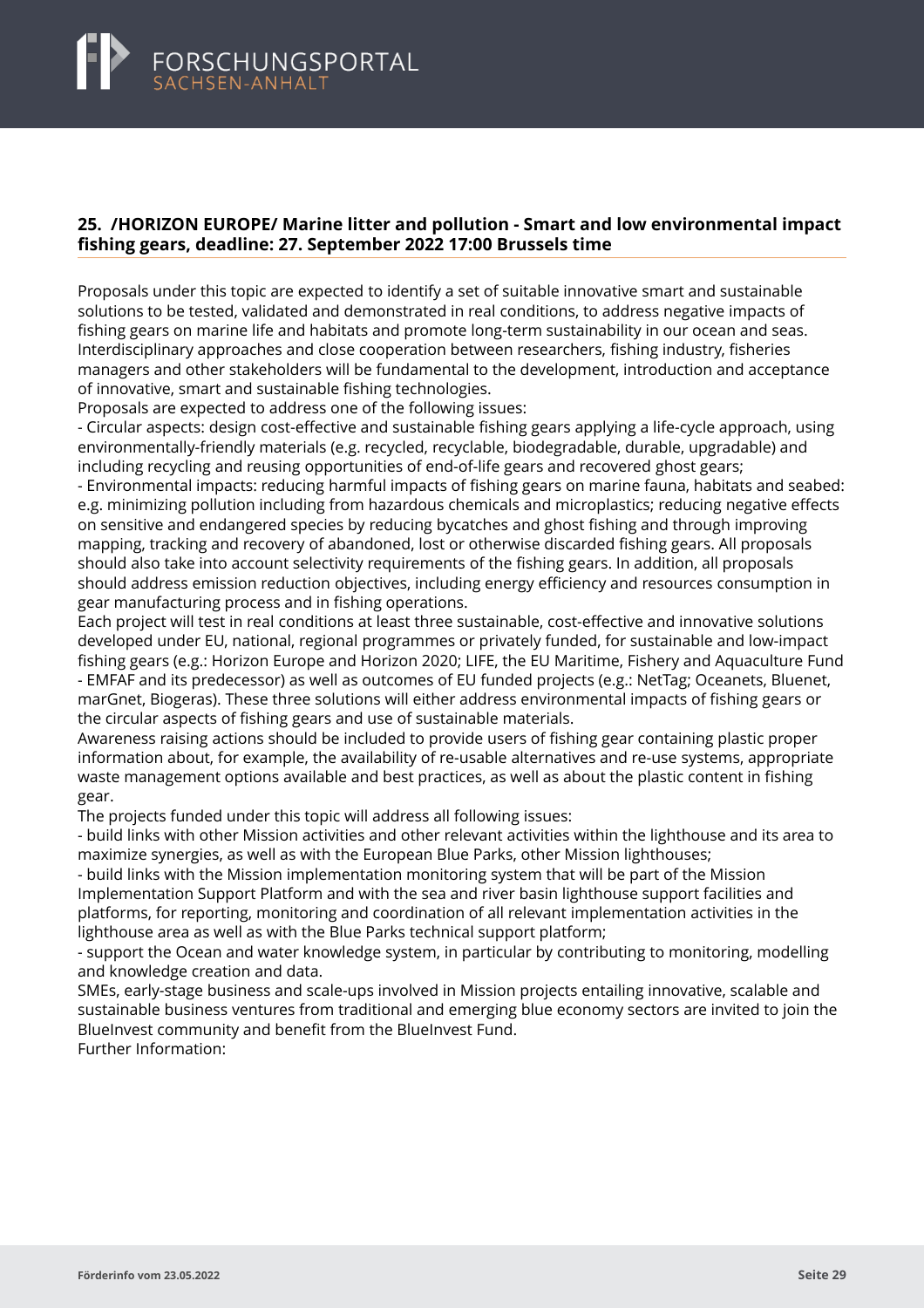

https://ec.europa.eu/info/funding-tenders/opportunities/portal/screen/opportunities/topic-details

[/horizon-miss-2022-ocean-01-05;callCode=null;freeTextSearchKeyword=;matchWholeText=true;typeCode](https://ec.europa.eu/info/funding-tenders/opportunities/portal/screen/opportunities/topic-details/horizon-miss-2022-ocean-01-05;callCode=null;freeTextSearchKeyword=;matchWholeText=true;typeCodes=1;statusCodes=31094502;programmePeriod=2021%20-%202027;programCcm2Id=43108390;programDivisionCode=null;focusAreaCode=null;destination=null;mission=null;geographicalZonesCode=null;programmeDivisionProspect=null;startDateLte=null;startDateGte=null;crossCuttingPriorityCode=null;cpvCode=null;performanceOfDelivery=null;sortQuery=startDate;orderBy=asc;onlyTenders=false;topicListKey=topicSearchTablePageState)s=1;status =1;statusCodes=31094502;programmePeriod=2021%20-%202027;programCcm2Id=43108390;programDivisionCod e=null:focusAreaCode=null:destination=null;mission=null;geographicalZonesCode=null;programmeDivisionProspec ionProspect=null;startDateLte=null;startDateGte=null;crossCuttingPriorityCode=null;cpvCode=null;performanceOfD erformanceOfDelivery=null;sortQuery=startDate;orderBy=asc;onlyTenders=false;topicListKey=topicSearchTablePage rchTablePageState

#### **26. /HORIZON EUROPE/ Testing and demonstrating transformative solutions on climate resilience, mainstreaming nature based solutions in the systemic transformation, deadline: 27. September 2022 17:00 Brussels time**

This topic relates to the Mission's second objective, aiming to mobilise at least 150 regions in testing the solutions most locally needed to build climate resilience.

The proposal should develop and test innovative solutions, combining technological and social innovation, leading to an increase of the resilience and adaptation capacity to climate change in the involved regions and communities, assuring that nature based solutions are explored as priority and at the very heart of the development whenever possible.

In line with the Mission Implementation Plan and also with the new EU Climate Adaptation Strategy, implementing nature-based solutions on a larger scale would increase climate resilience. Blue-green (as opposed to grey) infrastructures represent multipurpose, "no regret" solutions, which simultaneously provide environmental, social and economic benefits and help build climate resilience. The Strategy also underlines that to improve their uptake, their benefits need to be better quantified and communicated. Their essential role for sustaining healthy water, oceans and soils was recognised, together with their potential to reduce costs, provide climate-resilient services, and improve compliance with Water Framework Directive requirement for good ecological status, if they were to play a bigger role in land-use management and infrastructure planning.

As climate impacts, adaptive capacities and disaster risk reduction capabilities differ greatly across regions, the proposed scientific development and innovation should address specific needs identified at regional and local scale with tailor-made responses and measures, fully acknowledging place-based governance, socio-economic and identity characteristics and other place-based data.

In line with the Mission objective to build systemic climate resilience, the proposal should address the multi-risks locally identified as climate vulnerability, addressing in a systemic approach one or more of the systems identified as key for climate resilience building in the Mission Implementation Plan Mission. For example, the proposed systemic solution could include one or more of the following:

- restoration of ecosystems and the establishment of ecological corridors, taking into account also the benefits and trade-offs for biodiversity, in particular in relation to soil and coastal erosion;

- solutions to better manage water scarcity and mitigate the impacts of droughts or to better manage water flooding, such as greening of infrastructures, tree planting, increasing of permeable green surfaces, or river deculverting in cities, peatland, wetland and floodplain restoration;

- solutions for a more climate resilient agriculture, fisheries, aquaculture and forestry as well as climate resilient food systems, such as culture rotation, silvo-pasture and other agroecology approaches in farmland, in particular in relation to droughts and water multi-usage and management;

- solutions for building and/or managing new critical infrastructure and/or upgrading existing ones through green/blue/hybrid infrastructure, in particular in relation to climate-proofing it towards extreme events;

- climate-proofing the development of incentive schemes fostering efficient use and allocation of water and solutions to reduce the vulnerability to water-related risks;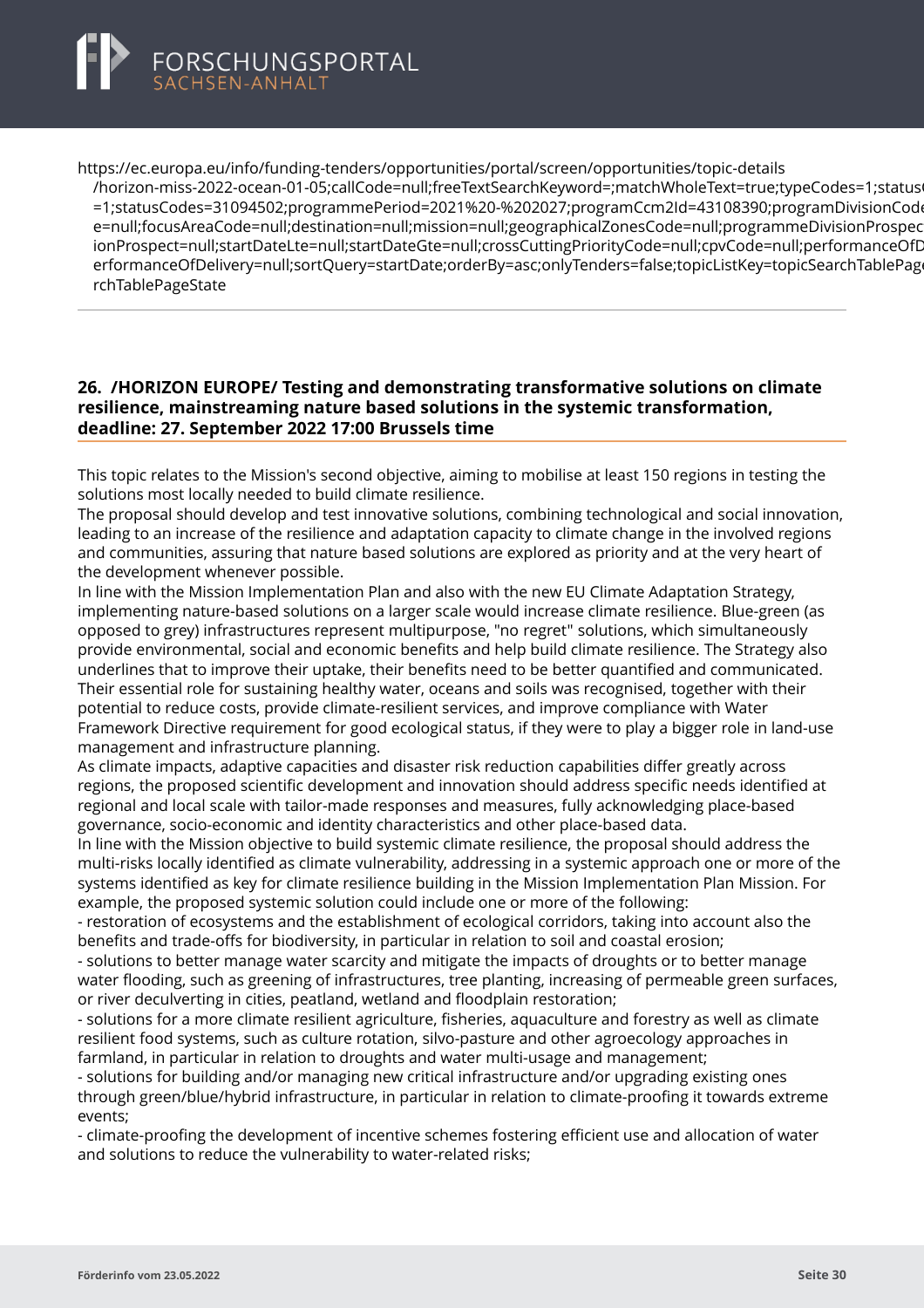<span id="page-33-0"></span>- regeneration of public spaces to create climate resilient neighbourhoods, in particular in relation to heat-waves and flooding events and their potential risks for human health and well-being;

- inclusion of digital solutions and services to better predict, monitor and report on climate events, in particular towards vulnerable and marginalised populations;

- economic analysis and business models to support decisions making, in particular in relation on investments balance between reducing risks through building climate resilience and improving climate risk preparedness and climate emergency management.

Under the Mission approach, collaborations to develop and test effective solutions between regions/communities facing similar challenges are highly encouraged. To this purpose, the proposals should include at least 5 regions/communities, collaborating in addressing the common climate change related to the challenges identified, creating a common place to test and deploy the most suitable solutions and to exchange best practices. These 5 minimum regions must be located in at least 3 different EU Member States or Horizon Europe associated countries, with at least 1 of the proposed demonstrations taking place in region covered under the EU Cohesion Programme.

The proposals should clearly identify the biogeographical area, as defined by the EEA, for which the proposed solution is relevant and should explore possible reapplication to other regions, starting from those located in the same biogeographical areas. To support a large impact, the proposed solutions should be widely re-applicable. To this purpose, identification and inclusion of at least three "replicating" regions/communities, interested in reapplying the lessons learnt in their territories is strongly encouraged, including the consortium providing support for the technical exchanges and the knowledge uptake in the "replicating" regions.

In addition to the local/regional authorities owning the climate challenge, the consortium may include other type of partners, such as private or public research organisations and enterprises, to ensure that all needed capabilities are available to develop and implement real life actions.

In line with the overall principles of the Mission, proposals should take in full consideration the local dimension of climate change and climate adaptation strategies, clarify how they would ensure a meaningful engagement with local communities as well as stakeholders to ensure, among others, the mobilization of local knowledge, and outline how they would contribute to achieving a just transition to climate resilience.

Proposals should build (when relevant) upon previous developed or existing knowledge and adaptation solutions, designed and developed from previous projects, including from beyond EU, addressing climate change adaptation and funded by European and National programmes, in particular the European Union Framework programmes for Research and Innovation (such as Horizon 2020 and Horizon Europe under their different pillars and clusters), as well as the LIFE programme. Moreover, proposals should look into opportunities to scale up the solutions demonstrated and to foster their broad deployment across in Europe through the LIFE programme, and its integrtaed projects in particular, and through the ERDF programmes, also leveraging the opportunities provided by the Seal of Excellence labeling. Proposals should include a mechanism and the resources to establish operational links with the Climate-ADAPT platform (run by the European Environment Agency (EEA) together with DG CLIMA) that will act as a central element for the monitoring, support and visualisation of the Mission progress in European Regions. To this purpose, projects will feed their results to the Climate-ADAPT and EEA assessments.

Projects funded under this topic are strongly encouraged to participate in networking and joint activities with other projects funded under other topics in the Mission Climate Adaptation as well as in other relevant Missions, as appropriate. These networking and joint activities could, for example, involve the participation in joint workshops, the exchange of knowledge, the development and adoption of best practices, or joint communication activities. To this extent, proposals should provide for dedicated activities and earmark appropriate resources.

The European Commission intends to establish a network and coordination activities amongst all the projects funded for the implementation of the Climate adaptation Mission, under the Horizon 2020 European Green Deal call and under Horizon Europe, and that will be coordinated by the soon to be established Mission Implementation Platform. The projects under this topic will be requested to contribute to this effort. Applicants should acknowledge this request and already account for these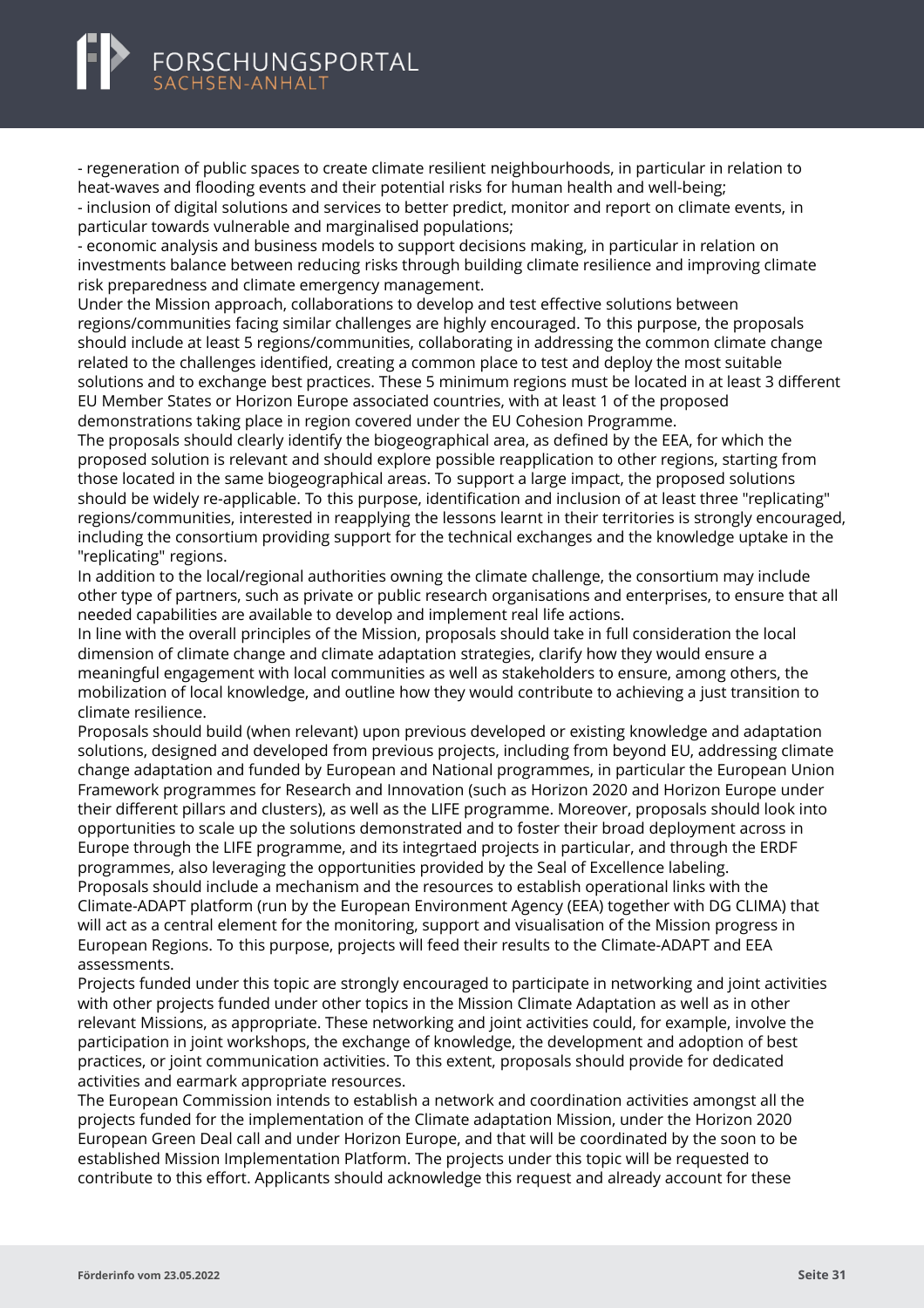<span id="page-34-0"></span>obligations in their proposal, making adequate provisions in terms of resources and budget to engage and collaborate with the Mission governance.

To ensure a balanced portfolio covering the different climate risks as identified in the Mission Implementation Plan and to maximize the footprint across all the different biogeographical areas, grants will be awarded to applications not only in order of ranking but selecting the highest ranked proposals for each biogeographical area, provided that the applications attain all thresholds. To this purpose, the biogeographical area focus of each of proposal should also be specified in the free keywords section of the proposal.

#### Further Information:

https://ec.europa.eu/info/funding-tenders/opportunities/portal/screen/opportunities/topic-details

[/horizon-miss-2022-clima-01-06;callCode=null;freeTextSearchKeyword=;matchWholeText=true;typeCodes](https://ec.europa.eu/info/funding-tenders/opportunities/portal/screen/opportunities/topic-details/horizon-miss-2022-clima-01-06;callCode=null;freeTextSearchKeyword=;matchWholeText=true;typeCodes=1;statusCodes=31094502;programmePeriod=2021%20-%202027;programCcm2Id=43108390;programDivisionCode=null;focusAreaCode=null;destination=null;mission=null;geographicalZonesCode=null;programmeDivisionProspect=null;startDateLte=null;startDateGte=null;crossCuttingPriorityCode=null;cpvCode=null;performanceOfDelivery=null;sortQuery=startDate;orderBy=asc;onlyTenders=false;topicListKey=topicSearchTablePageState)=1;statusCodes=31094502;programmePeriod=2021%20-%202027;programCcm2Id=43108390;programDivisionCod =1;statusCodes=31094502;programmePeriod=2021%20-%202027;programCcm2Id=43108390;programDivisionCode e=null:focusAreaCode=null:destination=null:mission=null:geographicalZonesCode=null:programmeDivisionProspec ionProspect=null;startDateLte=null;startDateGte=null;crossCuttingPriorityCode=null;cpvCode=null;performanceOfD erformanceOfDelivery=null;sortQuery=startDate;orderBy=asc;onlyTenders=false;topicListKey=topicSearchTablePage rchTablePageState

# **27. /HORIZON EUROPE/ A European Social Innovation Catalyst Fund to Advance EU Mission Objectives by Replicating and Scaling-up Existing, Demonstrably Successful Social Innovations, deadline: 21. September 2022 17:00 Brussels time**

Social innovation concerns the development of new products, methods, and services for and with society involving not only citizens, but also public authorities, business and industry, and academia--i.e., the four constituencies of the "Quadruple Helix"--in their design, development, and execution. Social innovation engages and empowers citizens, enhances the resilience of communities, increases the relevance, acceptance and uptake of innovation, and helps foster lasting changes in social practices, therefore acting as a system changer. It thus helps answering societal and environmental challenges, connecting society with innovation.

EU Framework Programmes for Research and Innovation provide many examples of existing, demonstrably successful social innovations in very diverse thematic areas. Quantitative and/or qualitative indicators demonstrating success may include, e.g., reductions in energy costs expressed in EUR, Joules, or kWh, reductions in greenhouse gas emissions or increases in greenhouse gas capture in t(CO2eq), adoption of climate-related emergency plans or climate-resilient cropping systems, or number of jobs secured by a reskilling programme in areas traditionally depending on fossil fuel exploitation for employment; increases in fish population/school sizes, reductions in counts of microplastic particulates in water samples, area of coral reef restored in square kilometers, number of clean-up campaigns and cleaned-up areas in square kilometers; number of fatal cancers prevented, additional years of quality life or reduction in disability-adjusted life year (DALYs) in years; number of users switching to carbon-neutral modes of transportation or number of climate-neutral buildings; surfaces of rehabilitated soils in hectares, or increases in counts of species/individual of a given fungus, plant, animal, etc. species. Yet, the development of synergies with other public or private funding schemes may lead to the selection of social innovations elaborated independently.

#### The call targets

- for the consortium that will manage the project, a diverse assemblages of actors of social innovation, i.e., public authorities, academia, business, citizens and citizens' organizations;

- for the creation of the fund, national research and innovation funding agencies, philanthropists, and other public or private investors; and

- for the replication of social innovations, as beneficiaries of third party financing through open calls, social innovators, social enterprises, companies working for reaching social impact and/or with a specific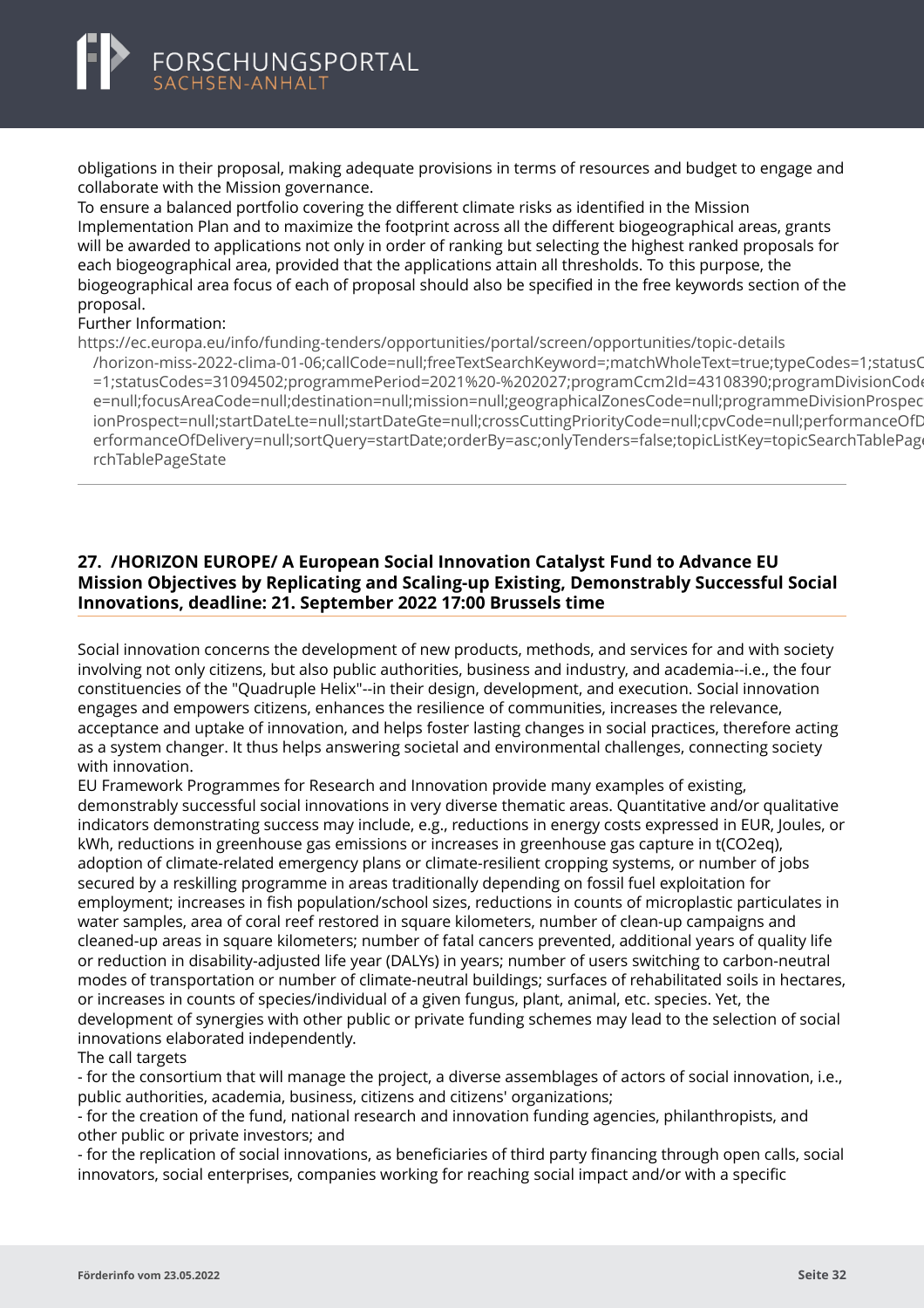#### <span id="page-35-0"></span>consideration of social impact, etc. Further Information:

https://ec.europa.eu/info/funding-tenders/opportunities/portal/screen/opportunities/topic-details [/horizon-miss-2022-socialcat-01-01;callCode=null;freeTextSearchKeyword=;matchWholeText=true;typeCo](https://ec.europa.eu/info/funding-tenders/opportunities/portal/screen/opportunities/topic-details/horizon-miss-2022-socialcat-01-01;callCode=null;freeTextSearchKeyword=;matchWholeText=true;typeCodes=1;statusCodes=31094502;programmePeriod=2021%20-%202027;programCcm2Id=43108390;programDivisionCode=null;focusAreaCode=null;destination=null;mission=null;geographicalZonesCode=null;programmeDivisionProspect=null;startDateLte=null;startDateGte=null;crossCuttingPriorityCode=null;cpvCode=null;performanceOfDelivery=null;sortQuery=startDate;orderBy=asc;onlyTenders=false;topicListKey=topicSearchTablePageState)des=1;statusCodes=31094502;programmePeriod=2021%20-%202027;programCcm2Id=43108390;programDivisio odes=1;statusCodes=31094502;programmePeriod=2021%20-%202027;programCcm2ld=43108390;programDivisior nCode=null:focusAreaCode=null:destination=null:mission=null:geographicalZonesCode=null:programmeDivisionPro ivisionProspect=null;startDateLte=null;startDateGte=null;crossCuttingPriorityCode=null;cpvCode=null;performance ll;performanceOfDelivery=null;sortQuery=startDate;orderBy=asc;onlyTenders=false;topicListKey=topicSearchTableF cSearchTablePageState

# **28. /HORIZON EUROPE/ Building the mission's knowledge repository and advancing the European Soil Observatory, deadline: 27. September 2022 17:00 Brussels time**

Data and knowledge on soils are widely distributed and generally not sufficiently structured, which hampers their discovery and usability. A particular difficulty is the integration of outputs and results from research projects that would support a holistic understanding of soil health challenges and potential solutions or allow for the re-use of available knowledge and data for various purposes (e.g. follow-up research, practical applications).

To address this bottleneck, proposals should:

- Develop a strategy, standardised methods and recommendations for the collection, processing, visualisation and exploitation of soil data and knowledge resulting in particular from R&I projects. Data and information gathered should take into account representation from all types of soils, geographic regions and land uses in Europe. Attention should be given to issues of compatibility and interoperability with relevant existing databases and knowledge repositories (e.g. including data from long-term experiments, modelling and monitoring) as well as with services from digital infrastructures, platforms and services.

- Develop and test a prototype for a long-term knowledge and data repository, taking due account of the requirements emerging from the evolvement of the EUSO. The repository developed under the project should be open-access, user-friendly and allow to integrate knowledge from research projects and harmonised scientific data from different sources and technologies including in-situ and remote measurements (e.g. from earth observation). The repository is expected to become later part of the EUSO. - Explore and take advantage of the potential of artificial intelligence (AI) and machine learning to process and use information and data while enhancing their FAIRness (findability, accessibility, interoperability and re-usability) and turning them into relevant, open and accessible knowledge to support potential users. - Provide examples for practice-oriented "user cases" to show how potential users (e.g. researchers, land managers, businesses or public authorities, decision-makers) can capitalise on and re-use existing information and data from the knowledge repository.

Activities should be implemented in close cooperation with the European Commission's Joint Research Centre (JRC) and the EUSO, also in view of ensuring the longevity, sustainability and interoperability of data, knowledge and services. The proposals shall include dedicated tasks and allocate appropriate resources for this coordination.

Proposals should take due account of on-going developments with regard to knowledge, information and data management in areas relevant to the Soil Deal mission. This includes EU R&I Horizon Europe tools for data collection and storage, Open Science and FAIR principles, IPR and data ownership issues as well as the INSPIRE GEO portal and the EU Destination Earth (DestinE) initiative and its data lake concept. To this end, proposals should set out a clear plan on how to collaborate with other relevant projects and initiatives.

Further Information: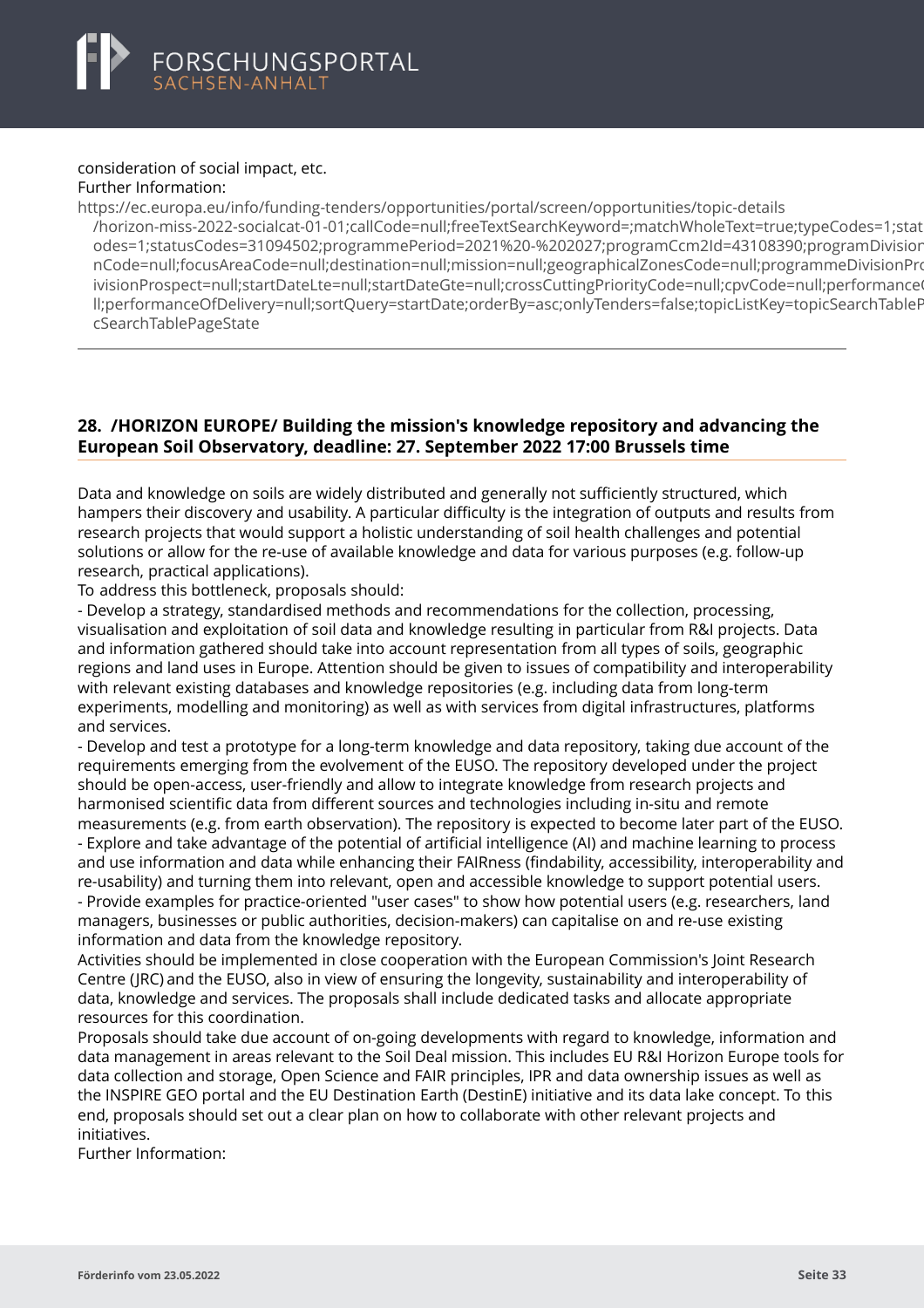<span id="page-36-0"></span>

https://ec.europa.eu/info/funding-tenders/opportunities/portal/screen/opportunities/topic-details [/horizon-miss-2022-soil-01-01;callCode=null;freeTextSearchKeyword=;matchWholeText=true;typeCodes=1](https://ec.europa.eu/info/funding-tenders/opportunities/portal/screen/opportunities/topic-details/horizon-miss-2022-soil-01-01;callCode=null;freeTextSearchKeyword=;matchWholeText=true;typeCodes=1;statusCodes=31094502;programmePeriod=2021%20-%202027;programCcm2Id=43108390;programDivisionCode=null;focusAreaCode=null;destination=null;mission=null;geographicalZonesCode=null;programmeDivisionProspect=null;startDateLte=null;startDateGte=null;crossCuttingPriorityCode=null;cpvCode=null;performanceOfDelivery=null;sortQuery=startDate;orderBy=asc;onlyTenders=false;topicListKey=topicSearchTablePageState);statusCo 1;statusCodes=31094502;programmePeriod=2021%20-%202027;programCcm2ld=43108390;programDivisionCode =null:focusAreaCode=null:destination=null:mission=null:geographicalZonesCode=null:programmeDivisionProspect onProspect=null;startDateLte=null;startDateGte=null;crossCuttingPriorityCode=null;cpvCode=null;performanceOfD rformanceOfDelivery=null;sortQuery=startDate;orderBy=asc;onlyTenders=false;topicListKey=topicSearchTablePage chTablePageState

# **29. /HORIZON EUROPE/ Monitoring, reporting and verification of soil carbon and greenhouse gases balance, deadline: 27. September 2022 17:00 Brussels time**

The success of carbon farming in Europe will be judged on the quantity and longevity of the sequestration of carbon in plants and soils (by enhancing carbon capture and/or reducing the release of carbon to the atmosphere). To upscale carbon farming successfully, and to establish long-term business perspectives, it will be essential to standardise methodologies and rules for monitoring, reporting and verifying (MRV) the gains or losses in the carbon sequestered. Currently, private schemes apply very different benchmarks and rules to the carbon credits placed on the voluntary markets. Without a high degree of transparency, environmental integrity, and methodology standardisation buyers will be hesitant about the quality of the offered carbon farming credits. Furthermore, land managers will find it difficult to estimate their potential revenues and policy makers will be reluctant to allow the use of such credits for compliance in the regulatory framework. In consequence, it will be challenging to develop a successful market. Carbon accumulation and storage in soil and biomass is the result of the interaction of several biotic and abiotic factors. The development and use of biogeochemical models permits a better scientific

understanding of soil response to specific or alternative management decisions, together with the impact of climatic variations.

It would be important to carry out complete balances of greenhouse gases (GHG), not only CO2, to verify that the increase in carbon storage or the decrease in CO2 emissions are not offset by an increase in emissions of other GHG (N2O for example). Interdependence of biogeochemical cycles should be considered, at minimum the coupling of C and N cycles.

Proposals should address various (as many as possible) types of the following land cover or land uses, particularly agricultural lands, in the EU and Associated Countries: agricultural croplands (both conventional and organic), grasslands and pasture land (both intensive, organic and semi-natural/low inputs rangelands), agroforestry and regenerative managed land, and paludiculture; forest lands (including afforested and deforested land); historical (drained, exploited) peatlands; managed wetlands; peri-urban areas subject to conversion.

Proposals should therefore look to a range (as wide as possible) of climatic/biogeographical regions in the EU and Associated Countries. Proposals should favour a landscape approach to their framing and analysis. In addition, proposals should address the largest geographical area possible. Proposed activities should:

- Refine and develop procedures for, and execute, direct on-field measurements and estimation of carbon and GHG accumulation and fluxes exchange in soil and biomass, reflecting the specificities of the different ecosystems, climates and land uses. Special attention should be drawn to the integration of existing databases, the application of digital technologies (including Artificial Intelligence) and the combination of remote sensing with in-situ monitoring. Links to the EU Soil Observatory (by incorporating the data from on-field measurements), the LUCAS Soil module and the European-wide Integrated Carbon Observation System (ICOS) GHG standardised data should be considered.

- Develop (biogeochemical) process models incorporating new and diverse data streams (e.g. on nutrient cycles, from earth observation systems, drones and precision agriculture) to provide higher temporal and spatial resolution on the biological, chemical and physical drivers of fluxes, accumulation and storage of soil organic carbon and matter.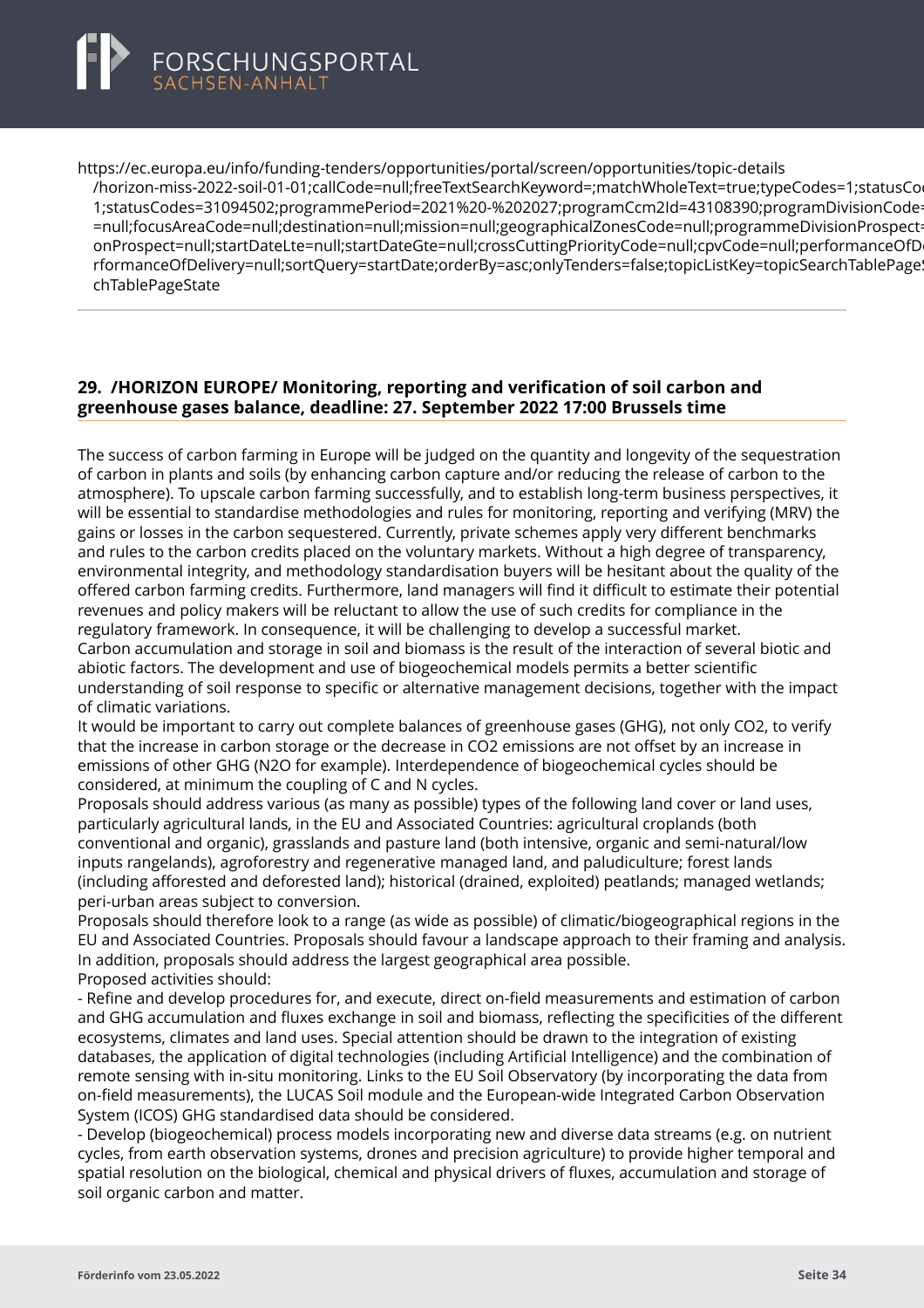<span id="page-37-0"></span>

- At a landscape level, assess the effect of, and the soil's capacity for, the implementation of different carbon-capture practices on land (e.g. subsoil carbon storage). Results should be geographically explicit (at sub-landscape, e.g. farm holding level), for example, on (short-term) carbon accumulation, as well as on its vulnerability related to natural and human disturbances, for the landscape object (land use or land cover) subject to the research work.

- Develop, standardise and demonstrate methodologies and rules for cost-effective monitoring, reporting and verifying the gains or losses in carbon sequestered in soil and through carbon farming at sub-landscape (e.g., farm holding level). Indicators should include soil carbon stability and permanence considerations.

- Assess the economic and social impacts of carbon farming on the local (landscape level) rural economy. Identify effective means for ensuring access to financial support (incl. small-scale and remote farmers, gender considerations, etc.). Provide information on which management options are economically viable and have optimal potential for soil organic carbon formation. Results could lead to decision-supporting tools for policy makers and land managers, to support participative policy design and impact for carbon accumulation as well as to better quantify the effects of climate change on soil organic carbon (and possibly on soil fertility).

All activities should include or take into account the impacts of climate change, whenever relevant. Further Information:

https://ec.europa.eu/info/funding-tenders/opportunities/portal/screen/opportunities/topic-details [/horizon-miss-2022-soil-01-05;callCode=null;freeTextSearchKeyword=;matchWholeText=true;typeCodes=1](https://ec.europa.eu/info/funding-tenders/opportunities/portal/screen/opportunities/topic-details/horizon-miss-2022-soil-01-05;callCode=null;freeTextSearchKeyword=;matchWholeText=true;typeCodes=1;statusCodes=31094502;programmePeriod=2021%20-%202027;programCcm2Id=43108390;programDivisionCode=null;focusAreaCode=null;destination=null;mission=null;geographicalZonesCode=null;programmeDivisionProspect=null;startDateLte=null;startDateGte=null;crossCuttingPriorityCode=null;cpvCode=null;performanceOfDelivery=null;sortQuery=startDate;orderBy=asc;onlyTenders=false;topicListKey=topicSearchTablePageState);statusCodes=31094502;programmePeriod=2021%20-%202027;programCcm2Id=43108390;programDivisionCode 1;statusCodes=31094502;programmePeriod=2021%20-%202027;programCcm2ld=43108390;programDivisionCode =null:focusAreaCode=null:destination=null:mission=null:geographicalZonesCode=null:programmeDivisionProspect onProspect=null;startDateLte=null;startDateGte=null;crossCuttingPriorityCode=null;cpvCode=null;performanceOfD rformanceOfDelivery=null;sortQuery=startDate;orderBy=asc;onlyTenders=false;topicListKey=topicSearchTablePage chTablePageState

### **30. /HORIZON EUROPE/ Network on carbon farming for agricultural and forest soils, deadline: 27. September 2022 17:00 Brussels time**

The success of carbon farming in Europe will be judged on the quantity and longevity of the sequestration of carbon in plants and soils (by enhancing carbon capture and/or reducing the release of carbon to the atmosphere). To upscale carbon farming successfully and to establish long-term business perspectives, it will be essential to standardise the methodologies and rules for monitoring, reporting and verifying (MRV) the gains or losses in carbon sequestered. Currently, private schemes apply very different benchmarks and rules to the carbon credits placed on the voluntary markets. Without a high degree of transparency, environmental integrity, and methodology standardisation, buyers will be hesitant about the quality of the offered carbon farming credits. Land managers will also find it difficult to estimate their potential revenues and policy makers will be reluctant to allow the use of such credits for compliance into the regulatory framework. Thus it will be challenging to develop a successful market. Proposed activities should:

- Build and coordinate a network of key stakeholders drawn from European research facilities, systems developers, solution providers, land advisors and managers and others, involved in soil and biomass programmes linked to carbon sequestration, in particular at the landscape scale level.

- Develop a platform for knowledge sharing, exchange of experiences, mutual learning, best practices and support facilitating the development (design, implementation and evaluation) of result-based carbon farming schemes.

- Underpin the establishment of data collection networks (such as carbon flux measurements stations, ground sampling campaigns, etc.), promoting the practice of data sharing and standardisation, retrieval and aggregation of information.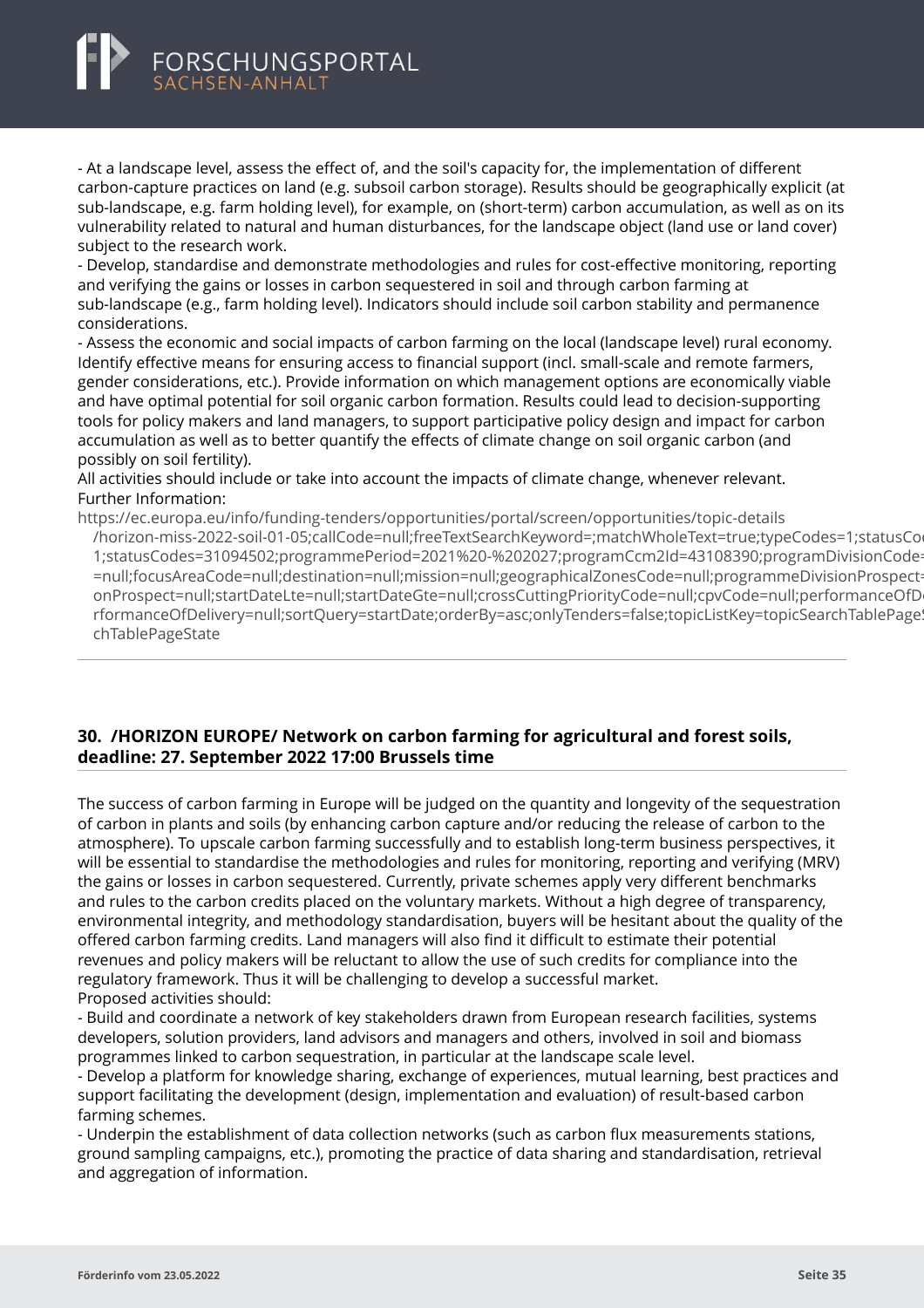<span id="page-38-0"></span>

- Identify gaps and opportunities at the landscape level in ecosystem monitoring and soil carbon flux mitigation practices, leveraging EU level geographically-explicit monitoring systems and solutions. A substantial part of the resources of the project should be dedicated to co-creating solutions, enhance communication and engage with stakeholders, thereby ensuring co-ownership of solutions and supporting the interest, knowledge and uptake of carbon farming.

Special attention should be given to the promotion and integration of existing databases and datasets, the application of digital technologies, and the combination of Earth observation techniques (drones, airborne, satellite based) with in-situ monitoring for the enhancement of robustness and provision of timely, accurate estimates.

#### Further Information:

https://ec.europa.eu/info/funding-tenders/opportunities/portal/screen/opportunities/topic-details

[/horizon-miss-2022-soil-01-06;callCode=null;freeTextSearchKeyword=;matchWholeText=true;typeCodes=1](https://ec.europa.eu/info/funding-tenders/opportunities/portal/screen/opportunities/topic-details/horizon-miss-2022-soil-01-06;callCode=null;freeTextSearchKeyword=;matchWholeText=true;typeCodes=1;statusCodes=31094502;programmePeriod=2021%20-%202027;programCcm2Id=43108390;programDivisionCode=null;focusAreaCode=null;destination=null;mission=null;geographicalZonesCode=null;programmeDivisionProspect=null;startDateLte=null;startDateGte=null;crossCuttingPriorityCode=null;cpvCode=null;performanceOfDelivery=null;sortQuery=startDate;orderBy=asc;onlyTenders=false;topicListKey=topicSearchTablePageState);statusCo 1:statusCodes=31094502:programmePeriod=2021%20-%202027:programCcm2ld=43108390:programDivisionCode =null;focusAreaCode=null;destination=null;mission=null;geographicalZonesCode=null;programmeDivisionProspect onProspect=null;startDateLte=null;startDateGte=null;crossCuttingPriorityCode=null;cpvCode=null;performanceOfD rformanceOfDelivery=null;sortQuery=startDate;orderBy=asc;onlyTenders=false;topicListKey=topicSearchTablePage! chTablePageState

# **31. /HORIZON EUROPE/ Foster soil education across society, deadline: 27. September 2022 17:00 Brussels time**

As highlighted in the EU Soil Strategy for 2030 and in the implementation plan of Mission 'A Soil Deal for Europe', soil is a scarce and non-renewable resource which is vital to ensure life on Earth. However, the value of soil is not fully recognised in society. Individuals are often unaware of the relevance of soil in their daily lives and of the pressures that human activities pose on soil health. To improve society's understanding of soils and incentivise behavioural change, there is a need to embed soil related subjects more firmly into the various levels of education and link enhanced information on soils with people's values. Activities under this topic will foster soil education in schools, universities and professional education in EU Member States and Associated Countries.

Projects are expected to:

- Provide an overview of the current level of soil related knowledge (including on soils' vital functions) and the educational needs amongst pupils (primary and secondary levels), students (tertiary level), and society overall across the EU and Associated Countries.

- Develop courses/modules for soil education in primary and secondary schools as well as in universities (building particularly on EJP Soil relevant results) and in professional/technical training by developing and testing pedagogical techniques for effective knowledge flows. Work should make use a variety of learning tools (including e-learning content) and carry-out activities targeted at different age groups and types of learning.

- Identify, further develop, and demonstrate/pilot exemplary sustainable practices on soil related educational settings (e.g. vegetable gardens, composting activities, etc.), in rural, peri-urban and urban areas. Examples identified should be geographically balanced and draw on experiences from a wide number of EU Member States and Associated Countries, ideally targeting at least half the number of EU Member States.

- Disseminate and make widely available educational and training material gathered and developed throughout the project. Information and material shall be oriented to different target groups and available in numerous European languages, making use of advanced tools, channels and network for education and communication (e.g. School Education Gateway, EU Academy, Education for Climate platform). In addition, communication campaigns should be implemented to give visibility to the project, the Mission objectives and the importance of soil and its manifold functions.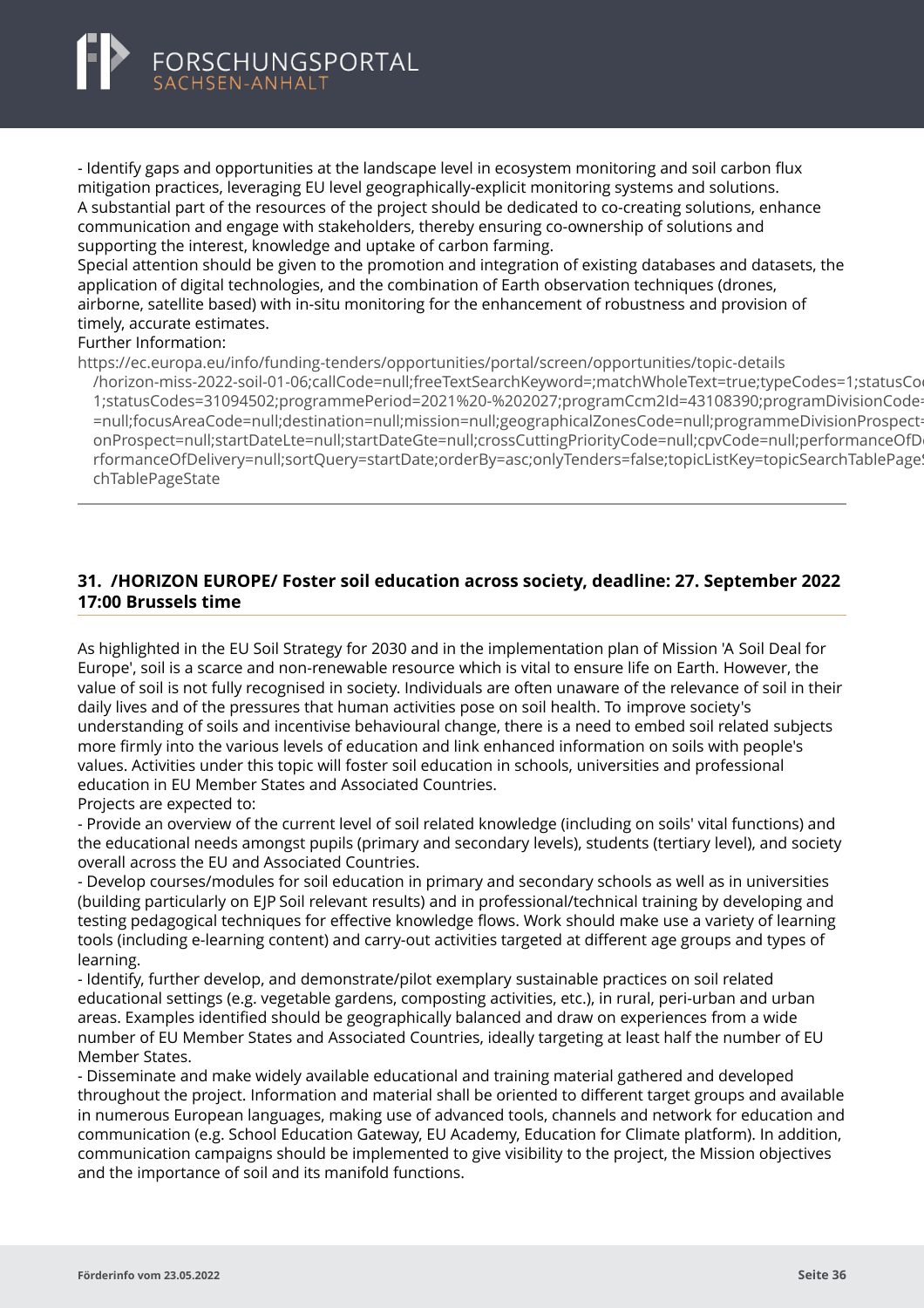<span id="page-39-0"></span>- Enhance knowledge exchange and peer-to-peer learning amongst the different target groups (e.g. school pupils and university students including beneficiaries of relevant Marie Sk?odowska-Curie Actions, teachers, professors, trainers, and organisations) through existing networks (e.g. EIT graduates) and empower them to act on fostering strong links with the Education for Climate Coalition to co-create concrete education solutions;

- Engage with public authorities and institutions responsible for primary, secondary and tertiary education on the findings resulting from the work undertaken in view of promoting their uptake. This should include the preparation of targeted recommendations for policy makers and the organisation of events such as a conference at EU level and a series of national conferences to exchange on the results.

Proposals should apply a multi-actor approach where soil experts, behavioural scientists, specialists in pedagogy, in education, and in communication are working closely together with teachers, professors and students in synergy with the Education for Climate Coalition and relevant initiatives of National Coalitions. In addition, consortia should tap into the expertise of organisations and institutions with experience in citizen science and in running science shops.

Potentially, the project financed under this topic could also cooperate with Living Labs and lighthouses that will be created in future calls under the Mission 'A Soil Deal for Europe'. Further Information:

https://ec.europa.eu/info/funding-tenders/opportunities/portal/screen/opportunities/topic-details

[/horizon-miss-2022-soil-01-07;callCode=null;freeTextSearchKeyword=;matchWholeText=true;typeCodes=1](https://ec.europa.eu/info/funding-tenders/opportunities/portal/screen/opportunities/topic-details/horizon-miss-2022-soil-01-07;callCode=null;freeTextSearchKeyword=;matchWholeText=true;typeCodes=1;statusCodes=31094502;programmePeriod=2021%20-%202027;programCcm2Id=43108390;programDivisionCode=null;focusAreaCode=null;destination=null;mission=null;geographicalZonesCode=null;programmeDivisionProspect=null;startDateLte=null;startDateGte=null;crossCuttingPriorityCode=null;cpvCode=null;performanceOfDelivery=null;sortQuery=startDate;orderBy=asc;onlyTenders=false;topicListKey=topicSearchTablePageState);statusCo 1;statusCodes=31094502;programmePeriod=2021%20-%202027;programCcm2ld=43108390;programDivisionCode =null;focusAreaCode=null;destination=null;mission=null;geographicalZonesCode=null;programmeDivisionProspect onProspect=null;startDateLte=null;startDateGte=null;crossCuttingPriorityCode=null;cpvCode=null;performanceOfD rformanceOfDelivery=null;sortQuery=startDate;orderBy=asc;onlyTenders=false;topicListKey=topicSearchTablePage chTablePageState

### **32. /HORIZON EUROPE/ Mediterranean sea basin lighthouse - Actions to prevent, minimise and remediate chemical pollution, deadline: 27. September 2022 17:00 Brussels time**

In line with the EU Zero Pollution Action Plan for Air, Water and Soil, proposals should demonstrate scalable breakthrough innovations (technological, business, social and governance) to prevent and minimize marine and freshwater pollution from chemical pollutants. Following the zero pollution hierarchy, proposals should focus on demonstrating replicable solutions to prevent and minimise pollution in the Mediterranean Sea including its major river catchment areas and taking into consideration land-sea interactions through measures, such as:

- Upstream prevention of pollution from chemicals;

- Substitutes or alternative less polluting substances and materials for the most prevalent chemical pollutants found in freshwater and at sea.

Proposed solutions for pollution prevention, elimination and remediation should not increase the level of anthropogenic underwater noise and air emissions.

Proposed solutions should be in line with the EU taxonomy regulation and delegated acts. Proposals must:

- Carry out demonstration activities in 3 different Member States and/or Associated Countries of the Mediterranean sea basin, involving and including in the consortium entities from these three countries;

- Identify areas and locations where the solutions are replicable and draw up an action plan and roadmap to replicate and scale up the pollution solutions and actions.

To address the impact-driven approach of the Mission and the nature of Innovation Actions, proposals are expected to work with and engage at least 5 'associated regions' to showcase the feasibility, replicability and scale up of the solutions developed within the projects in other areas. 'Associated regions' are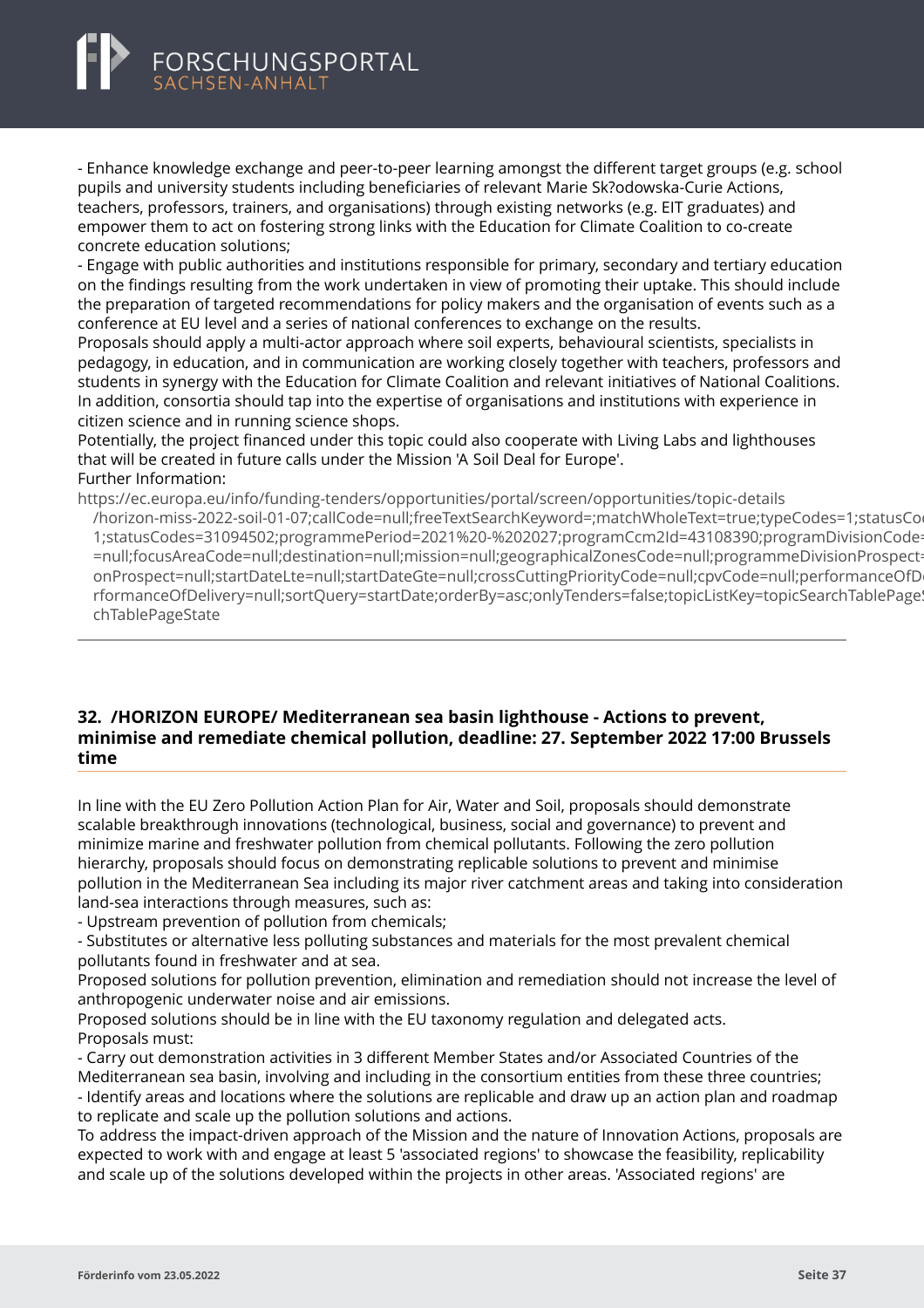understood as areas with ecosystems that can benefit from the demonstration activities (e.g. neighbouring regions and/or regions in a different sea basin) and/or less-developed regions, with the need to build capacity to implement the innovative solutions to prevent, eliminate and remediate pollution to prevent, eliminate and remediate pollution in the associated regions addressing possible barriers and showing the feasibility of implementing innovative solutions.

The proposals should ensure that the associated regions are located in Member States/Associated countries other than those that are part of the project consortium. An "associated region" shall benefit from the Financial Support to Third Parties provided under this topic only once. The involvement of "associated regions" that have not yet participated in Mission projects is encouraged. The partners will proactively reach out to the associated regions to enable them to follow closely the project and its demonstration activities. The projects should continuously share their outcomes and knowledge with those 'associated regions' and provide them with technical assistance to build capacity and to implement in their territory that contribute to achieving the Mission objectives. The technical assistance to the 'associated regions' should include the provision of technical advisory services necessary to the prepare roadmaps, plans and projects to prevent, eliminate and remediate pollution from chemicals in the associated regions addressing possible barriers and showing the feasibility of implementing innovative solutions.

The maximum amount of Financial Support to Third Parties is EUR 100,000 per 'associated region' for the entire duration of the action. Proposals should outline the selection process of third parties to which financial support would be granted based on principles of transparency, objectivity and fairness. Proposals should build on research and innovation developed in the frame of related projects in the current and previous EU framework programmes, such as but not limited to Horizon 2020, including the activities funded under the Green Deal 2020 call, LIFE and national and regional programmes in the Mediterranean sea basin as well as on the future focus and activities of the Sustainable Blue Economy Partnership, the sea basin initiative WestMed and the macroregional strategy EUSAIR, with thematic networks, the implementation of the Union for the Mediterranean Ministerial Declaration on Sustainable Blue Economy as well as projects and actions funded under the PRIMA Partnership. Further Information:

https://ec.europa.eu/info/funding-tenders/opportunities/portal/screen/opportunities/topic-details

[/horizon-miss-2022-ocean-01-03;callCode=null;freeTextSearchKeyword=;matchWholeText=true;typeCode](https://ec.europa.eu/info/funding-tenders/opportunities/portal/screen/opportunities/topic-details/horizon-miss-2022-ocean-01-03;callCode=null;freeTextSearchKeyword=;matchWholeText=true;typeCodes=1;statusCodes=31094502;programmePeriod=2021%20-%202027;programCcm2Id=43108390;programDivisionCode=null;focusAreaCode=null;destination=null;mission=null;geographicalZonesCode=null;programmeDivisionProspect=null;startDateLte=null;startDateGte=null;crossCuttingPriorityCode=null;cpvCode=null;performanceOfDelivery=null;sortQuery=startDate;orderBy=asc;onlyTenders=false;topicListKey=topicSearchTablePageState)s=1;status =1;statusCodes=31094502;programmePeriod=2021%20-%202027;programCcm2Id=43108390;programDivisionCode e=null;focusAreaCode=null;destination=null;mission=null;geographicalZonesCode=null;programmeDivisionProspec ionProspect=null;startDateLte=null;startDateGte=null;crossCuttingPriorityCode=null;cpvCode=null;performanceOfD erformanceOfDelivery=null;sortQuery=startDate;orderBy=asc;onlyTenders=false;topicListKey=topicSearchTablePage rchTablePageState

### **33. /HORIZON EUROPE/ Mission Climate adaptation and Mission Ocean and waters - Joint demonstration for coastal resilience in the Arctic and Atlantic sea basin, deadline: 27. September 2022 17:00 Brussels time**

This topic relates to the Adaptation to Climate Change Mission's third objective, aiming to support at least 75 full scale deep demonstrations of climate resilience and to Mission Ocean, and waters' objective 1 aiming at protection and restoration of marine and freshwater ecosystems and biodiversity. It also contributes to the objectives of the Marine Strategy Framework Directive (MSFD) and the Water Framework Directive (WFD) - including in terms of Good Environmental Status and restoration of aquatic ecosystems - and the Marine Spatial Planning Directive (MSPD).

Proposals should demonstrate solutions to build resilience to climate change in coastal areas in the Atlantic and Arctic sea basin, through the deployment of nature-based solutions, including nature-based infrastructures. Thus, proposals under this joint Missions topic should identify and demonstrate solutions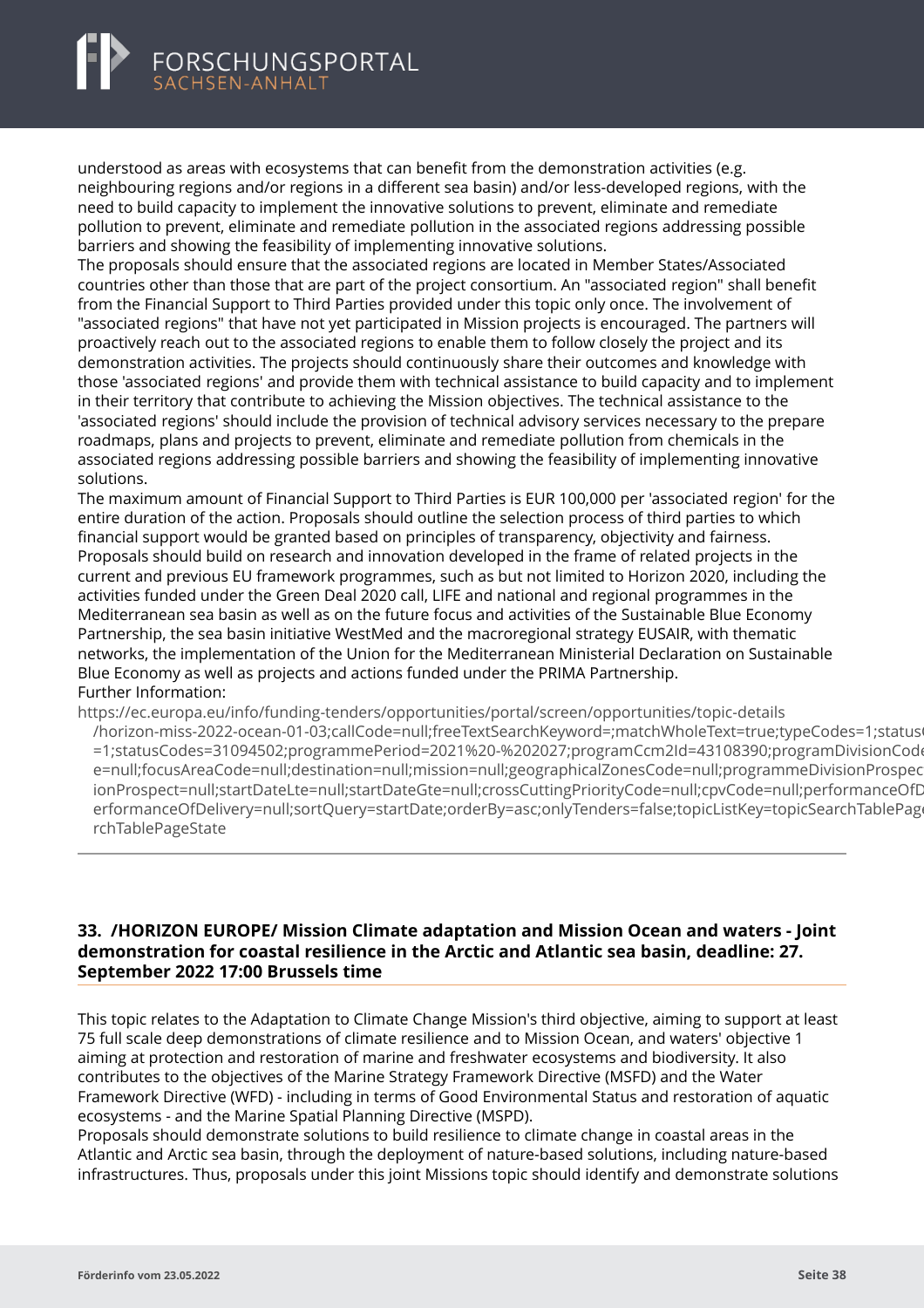<span id="page-41-0"></span>that contribute to the objectives of both Missions at once.

Proposals under this topic must deploy full-scale demonstrations of innovative solutions with concrete measurable impacts leading to a measurable increase of the resilience and adaptation capacity of the regions involved, whilst contributing to climate change mitigation and biodiversity conservation. Proposals should focus on demonstration activities for the restoration of marine and coastal ecosystems through nature-based solutions/infrastructures that boost coastal resilience, such as oyster reefs, kelp forests, seagrass, coastal wetlands and salt marshes. The proposals should also explore different pressures and climate change adaptation needs in a systemic way, such as the soil erosion and its impact on coastal areas resulting in marine ecosystem pressures. Combination of nature-based measures with hybrid solutions and relevant Blue-Green engineering may be considered, provided these combined solutions are sustainable and integrated in coastal resilience planning and decision-making processes and provide adequate social and environmental safeguards.

Citizen engagement is a key concept for the Missions. The proposals should involve local actors, communities and citizens in actively shaping solutions for marine ecosystem restoration and protection and holistic socio-ecological management of restored and valuable ecosystems, including where appropriate European volunteer/solidarity corps and citizens science activities in the restoration activities. As the regions and communities need to undergo significant transformation to become climate-proof, measures need to be co-owned and respond to local needs and shared sustainability visions. The involvement of local authorities and local communities, including indigenous peoples, is required in order to ensure that the solutions designed are best suited, co-created and with the necessary ownership. Activities should, therefore, promote the involvement of local communities in order to hear from them the impact of intended actions, and to co-create measures that meet the Missions' aims while taking local communities' needs and values on board.

Proposals may involve coastal communities particularly vulnerable to the risks of extreme weather events, sea level rise, permafrost and/or ice melting. Islands and the EU Outermost Regions urgently needing restoration measures to adapt to climate change thus ensuring their population safety and climate-proof and weather resilient infrastructure may be covered by proposals. Proposals should:

- Carry out demonstration activities in 5 different regions belonging to the Atlantic and/or Arctic sea basin, involving and including in the consortium entities from these three countries;

- Involve at least 10 'associated regions as third parties to showcase the feasibility, replicability and scale up of the solutions developed. The consortium will proactively reach out to the "associated regions" to enable them to follow closely the project and its demonstration activities, proving knowledge transfer to them and with technical assistance to build capacity and to implement coastal resilience solutions in their territories;

- Identify further areas and locations where the solutions are replicable and draw up an action plan and roadmap to replicate and scale up the ecosystem and biodiversity restoration solutions and actions. As a mechanism to provide knowledge transfer and technical assistance to the "associated regions", the selected projects will be able to provide support to third parties in the form of grants. The maximum amount of the envisaged Financial Support to Third Parties is EUR 100,000 per third party for the entire duration of the action. Proposals should outline the selection process of the third parties to which financial support would be granted based on principles of transparency, objectivity and fairness. Proposals should (when relevant) build upon existing knowledge and solutions and support the upscaling of successful pilots, including from beyond the EU, designed and developed in the frame of projects funded by current and previous European and national programmes, in particular the European Union framework programmes for Research and Innovation (such as Horizon 2020, and the All-Atlantic Ocean Research Alliance), as well as the LIFE programme, Erasmus+, the national and regional programmes in the Atlantic/Arctic basins, such as INTERREG and European Maritime and Fisheries Fund, as well as the activities of the Sustainable Blue Economy Partnership and the Atlantic Action Plan 2.0. Further Information: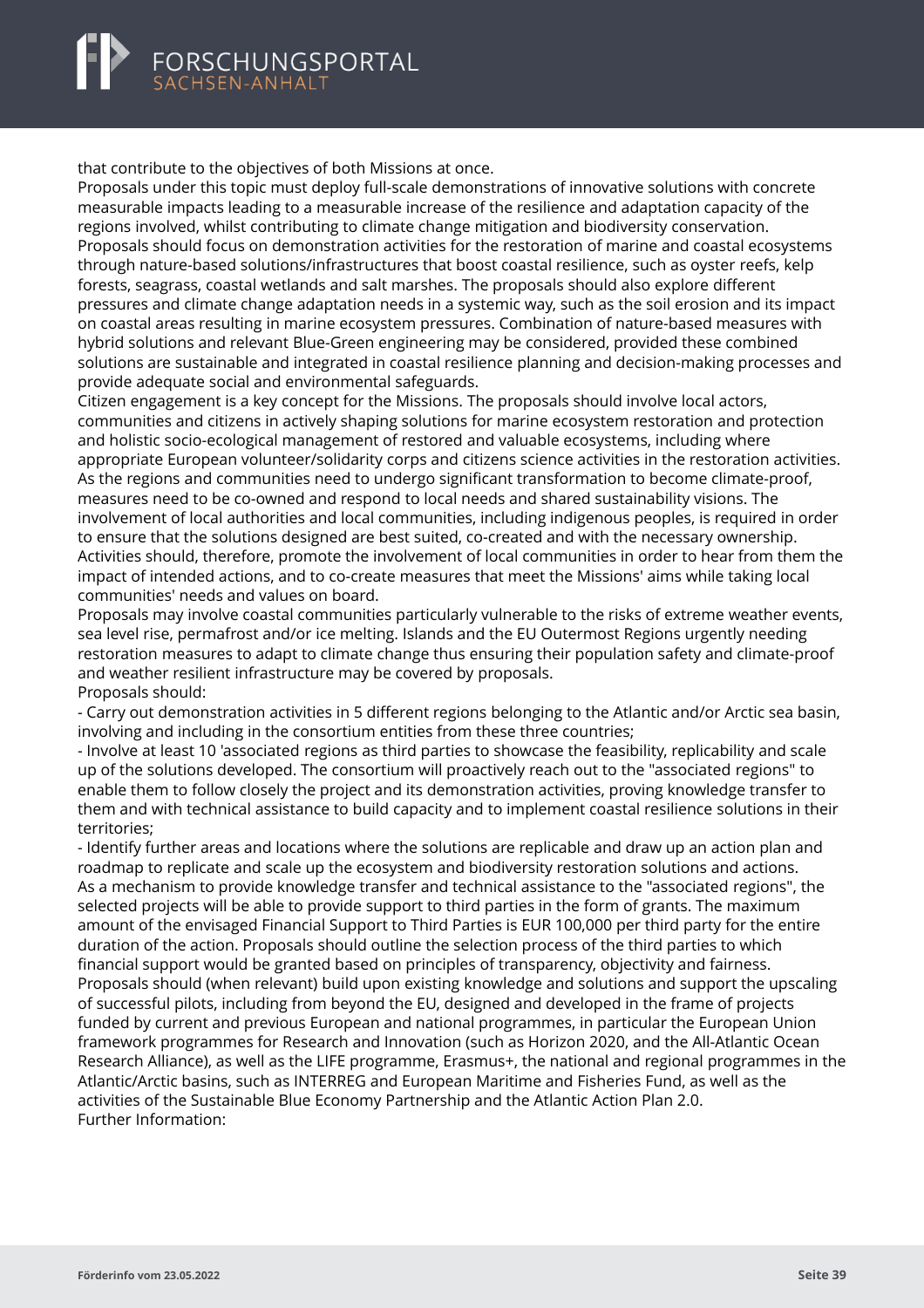<span id="page-42-0"></span>

https://ec.europa.eu/info/funding-tenders/opportunities/portal/screen/opportunities/topic-details [/horizon-miss-2022-oceanclima-01-01;callCode=null;freeTextSearchKeyword=;matchWholeText=true;type](https://ec.europa.eu/info/funding-tenders/opportunities/portal/screen/opportunities/topic-details/horizon-miss-2022-oceanclima-01-01;callCode=null;freeTextSearchKeyword=;matchWholeText=true;typeCodes=1;statusCodes=31094502;programmePeriod=2021%20-%202027;programCcm2Id=43108390;programDivisionCode=null;focusAreaCode=null;destination=null;mission=null;geographicalZonesCode=null;programmeDivisionProspect=null;startDateLte=null;startDateGte=null;crossCuttingPriorityCode=null;cpvCode=null;performanceOfDelivery=null;sortQuery=startDate;orderBy=asc;onlyTenders=false;topicListKey=topicSearchTablePageState)Codes=1;statusCodes=31094502;programmePeriod=2021%20-%202027;programCcm2Id=43108390;programDivisi Codes=1;statusCodes=31094502;programmePeriod=2021%20-%202027;programCcm2ld=43108390;programDivisio onCode=null;focusAreaCode=null;destination=null;mission=null;geographicalZonesCode=null;programmeDivisionP DivisionProspect=null;startDateLte=null;startDateGte=null;crossCuttingPriorityCode=null;cpvCode=null;performanc ull:performanceOfDelivery=null:sortOuery=startDate:orderBy=asc:onlyTenders=false:topicListKey=topicSearchTable icSearchTablePageState

### **34. /HORIZON EUROPE/ Best practices on and piloting insurance solutions for climate adaptation in EU regions and communities, deadline: 27. September 2022 17:00 Brussels time**

This topic relates to all three objectives of the strategy, and is part of the key enabling conditions described in the Mission Implementation Plan, to test novel insurance solutions, insurance products and risk-transfer mechanisms. The applied research and the experimentation with innovative solutions as further outlined below under points 1 and 2 should be at the centre of the project.

Insurance is a key tool to compensate for losses after extreme climate events, yet its use in the climate adaptation domain is limited at the moment for a variety of reasons. Recent studies show that between 1980-2019, direct economic losses in EU-27 from climate-related events totalled at least EUR 419 billion. Only 35% of these losses were insured on average across the EU.

Proposals should address both the following aspects:

1. Best practices and filling the gaps on insurance coverage for climate adaptation

The proposal should address barriers to the use of insurance for climate adaptation, and improve the insurance cover in regions and communities.

Therefore, proposals should:

- Prepare a collection of weather and climate risk insurance products and best practices that could be included to existing products or replicated as new products in EU regions and communities

- Develop and implement mechanisms to collect and share comprehensive and harmonized data on

climate-related risk and losses. Such mechanisms and data should be integrated with the Risk Data Hub - Develop guidance capturing best practice on insurance pricing encouraging users to invest in adaptation and ensuring affordable insurance cover

- Feed into the deliberations of the Climate Resilience dialogue making available draft deliverables, as relevant.

- Provide direct support to at least three regions by:

- Sharing relevant state-of-the-art knowledge, best practices and emerging innovations on insurance solutions,

- Presenting advice on insurance gaps to be addresses by public budgets in the regions, and

- Providing guidance and support regarding the type of insurance product that would best address the climate risks the region or community is and will face; look for actual products for these regions.

2. Trialing and experimentation of insurance solutions in EU regions and communities

As climate impacts become more severe and frequent European regions and communities need to lead by example by procuring insurance solutions to transfer risks and compensate for loses. The proposal should build on the guidance developed under the first element and start piloting insurance solutions that can increase Europe's resilience and preparedness to face unavoidable consequences of climate change. The proposals should:

- Develop a pilot of innovative insurance solutions in at least three regions or communities (vulnerable to different climate risks and located in different geographical areas) to address their climate risks. Such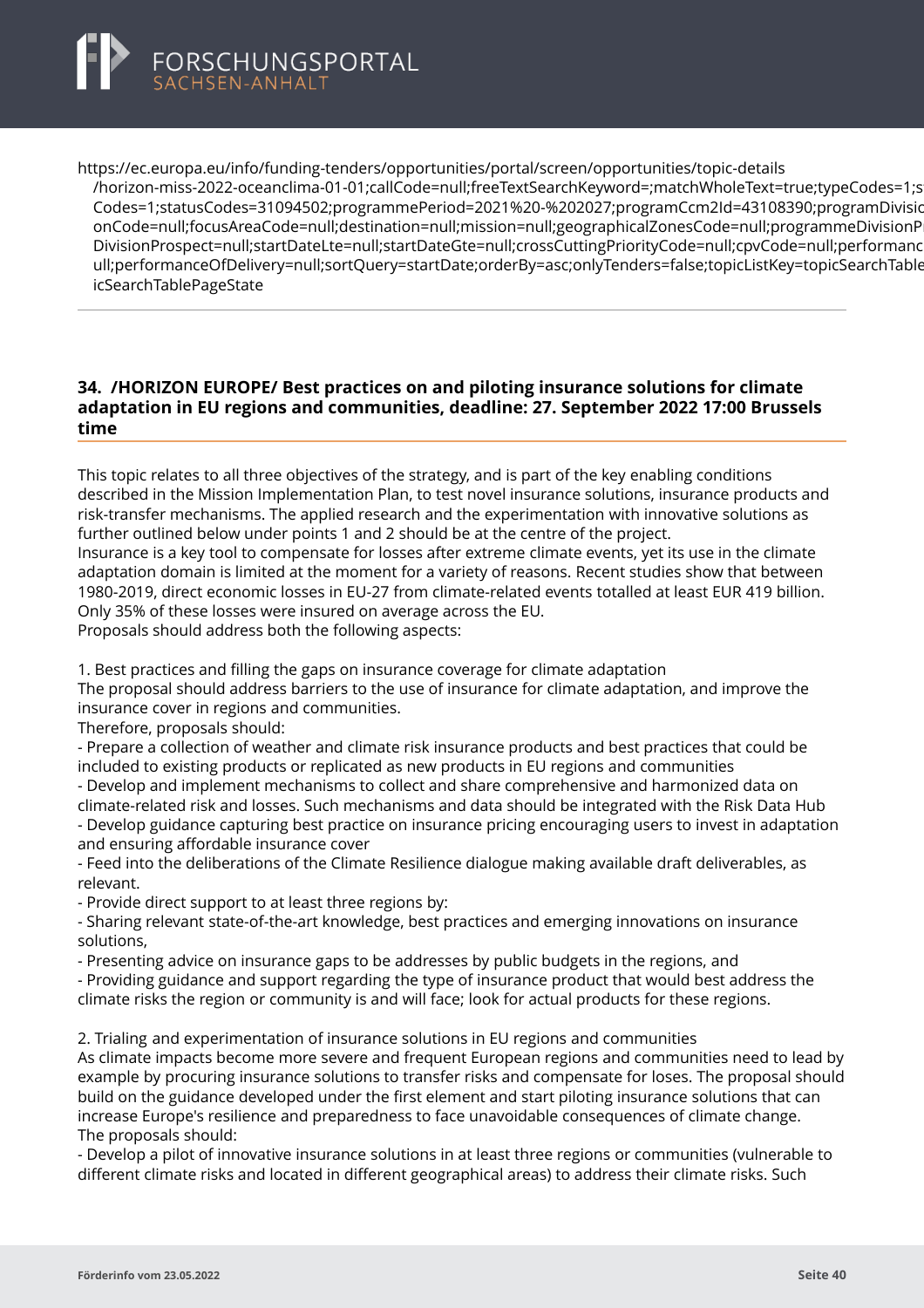<span id="page-43-0"></span>solutions could be new ones or from improving existing ones.

- Inform their plans with the guidance and recommendations from the deliverables under point 1.

- Demonstrate sustainability of the solutions piloted beyond the life of the project.

The project should work closely and establish synergies with other projects within the Mission and other relevant initiatives in the domain of climate adaptation insurance, such as the Climate Resilience dialogue, work being done by the European Insurance and Occupational Pensions Authority (EIOPA), relevant Horizon 2020 projects.

The consortia should include as associated partners at least one insurance and/or re-insurance company in order to pilot the proposed actions. Furthermore, this topic requires the effective contribution of SSH disciplines and the involvement of SSH experts, institutions as well as the inclusion of relevant SSH expertise, in order to produce meaningful and significant effects enhancing the societal impact of the related research activities.

In line with the overall principles of the Mission, proposals should take in full consideration the local dimension of climate change and climate adaptation strategies, clarify how they would ensure a meaningful engagement with local communities as well as stakeholders to ensure, among others, the mobilization of local knowledge, and outline how they would contribute to achieving a just transition to climate resilience.

#### Further Information:

https://ec.europa.eu/info/funding-tenders/opportunities/portal/screen/opportunities/topic-details

[/horizon-miss-2022-clima-01-03;callCode=null;freeTextSearchKeyword=;matchWholeText=true;typeCodes](https://ec.europa.eu/info/funding-tenders/opportunities/portal/screen/opportunities/topic-details/horizon-miss-2022-clima-01-03;callCode=null;freeTextSearchKeyword=;matchWholeText=true;typeCodes=1;statusCodes=31094502;programmePeriod=2021%20-%202027;programCcm2Id=43108390;programDivisionCode=null;focusAreaCode=null;destination=null;mission=null;geographicalZonesCode=null;programmeDivisionProspect=null;startDateLte=null;startDateGte=null;crossCuttingPriorityCode=null;cpvCode=null;performanceOfDelivery=null;sortQuery=startDate;orderBy=asc;onlyTenders=false;topicListKey=topicSearchTablePageState)=1;statusCodes=31094502;programmePeriod=2021%20-%202027;programCcm2Id=43108390;programDivisionCod =1;statusCodes=31094502;programmePeriod=2021%20-%202027;programCcm2Id=43108390;programDivisionCode e=null:focusAreaCode=null:destination=null:mission=null:geographicalZonesCode=null:programmeDivisionProspec ionProspect=null;startDateLte=null;startDateGte=null;crossCuttingPriorityCode=null;cpvCode=null;performanceOfD erformanceOfDelivery=null;sortQuery=startDate;orderBy=asc;onlyTenders=false;topicListKey=topicSearchTablePag rchTablePageState

### **35. /HORIZON EUROPE/ Lighthouse in the Baltic and the North Sea basins - bringing sustainable algae-based products and solutions to the market, deadline: 27. September 2022 17:00 Brussels time**

Proposals are expected to show the way for innovative and sustainable algae-based solutions and products for uses such as human consumption, animal feed, pharmaceutical applications, waste water treatment, innovative, circular and sustainable textiles applications or applications for agriculture to the market. Algae-based products and solutions for energy applications are excluded from the scope of the topic.

The projects will address all following issues:

- Develop and demonstrate innovative and sustainable algae-based applications and assess their sustainability and circularity along the whole value chain;

- Identify technological, regulatory, economic and other barriers to bring algae-based products or solutions into the market and propose measures to overcome them, including where suitable through the use of regulatory sandboxes;

- Develop and test commercialisation strategy for algae-based innovative products or solutions for applications for human consumption, animal feed, pharmaceutical applications, water treatment, innovative, circular and sustainable textiles applications and for agriculture;

- Address cost-efficiency and cost reduction for algae transformation and processing;

- Bring together relevant actors and fora to establish an integrated, dynamic and circular industrial ecosystem around innovative algae-based products or solutions, involving when relevant, cluster organisations of industrial clusters/ecosystems and/or smart specialisation regions.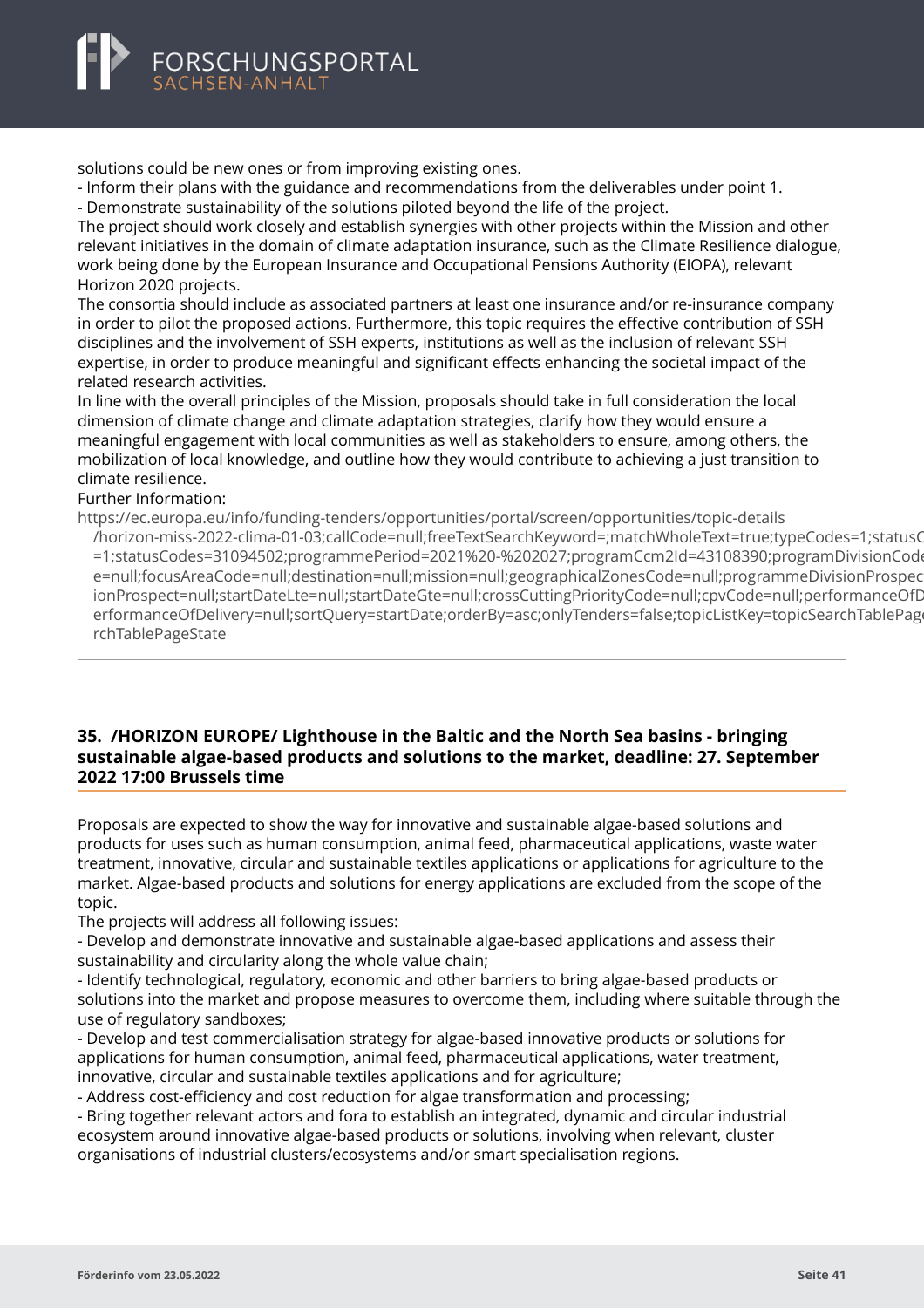Interdisciplinary approaches and close cooperation between researchers, academia, algae aquaculture industry, and industries developing innovative and sustainable algae-based solutions and products, as well with users and consumers of those products and solutions will be fundamental to the development, introduction and acceptance of these products in the market.

Proposals should build on research and innovation projects' results in the current and previous EU framework programmes, such as but not limited to Horizon 2020, LIFE, EMFF and its continuation the European Maritime, Fisheries and Aquaculture Fund, the Knowledge Innovation Community on food, and other EU funding streams as well as national, regional and cross-border programmes in the Baltic and North sea basins and the activities of the Sustainable Blue Economy Partnership.

Proposals need to build in capacity to reach local/regional and national systems of multi-stakeholders and to enhance their interconnections at basin scale. Multi stakeholder engagements will require active participation from academia to research performing organisations, from citizens to civil society, from young innovators to start-ups, SMEs and other businesses.

Projects funded under this topic will:

o build links with other Mission activities and other relevant activities within the lighthouse and its area to maximize synergies, as well as with the other Mission lighthouses;

o build links with the Mission implementation monitoring system that will be part of the Mission Implementation Support Platform and with the Baltic and North sea basin lighthouse support facility and platform, for reporting, monitoring and coordination of all relevant implementation activities in the lighthouse area;

o support the Ocean and water knowledge system, in particular by contributing to monitoring, modelling and knowledge creation and data

A strong communication component and an active involvement of stakeholders, including from the aquaculture and algae industry, relevant business organisations, consumers and users and NGOs, in a co-creation approach is essential for the uptake of the produced outputs. Training and education activities should be included. Market analysis and commercialisation strategies (customer identification, distribution, branding etc.) will be essential.

Further Information:

https://ec.europa.eu/info/funding-tenders/opportunities/portal/screen/opportunities/topic-details

[/horizon-miss-2022-ocean-01-06;callCode=null;freeTextSearchKeyword=;matchWholeText=true;typeCode](https://ec.europa.eu/info/funding-tenders/opportunities/portal/screen/opportunities/topic-details/horizon-miss-2022-ocean-01-06;callCode=null;freeTextSearchKeyword=;matchWholeText=true;typeCodes=1;statusCodes=31094502;programmePeriod=2021%20-%202027;programCcm2Id=43108390;programDivisionCode=null;focusAreaCode=null;destination=null;mission=null;geographicalZonesCode=null;programmeDivisionProspect=null;startDateLte=null;startDateGte=null;crossCuttingPriorityCode=null;cpvCode=null;performanceOfDelivery=null;sortQuery=startDate;orderBy=asc;onlyTenders=false;topicListKey=topicSearchTablePageState)s=1;status =1;statusCodes=31094502;programmePeriod=2021%20-%202027;programCcm2Id=43108390;programDivisionCode e=null;focusAreaCode=null;destination=null;mission=null;geographicalZonesCode=null;programmeDivisionProspec ionProspect=null;startDateLte=null;startDateGte=null;crossCuttingPriorityCode=null;cpvCode=null;performanceOfD erformanceOfDelivery=null;sortQuery=startDate;orderBy=asc;onlyTenders=false;topicListKey=topicSearchTablePage rchTablePageState

# **36. /HORIZON EUROPE/ Student and school activities for the promotion of education on 'blue' sustainability and the protection of marine and freshwater ecosystems, deadline: 27. September 2022 17:00 Brussels time**

Previous studies and pilot projects indicate that youth and school mobilisation and engagement and ocean and water literacy activities need to be linked with clearly defined goals and be focused on concrete actions and projects. Mission "Restore our ocean and waters by 2030" offers the opportunity to develop and implement projects by the students themselves, with the support and contribution of their schools, teachers and wider community, based on the established principles and practices of ocean literacy and the general framework on education for sustainability. These projects are expected to contribute, beyond being a pre-requisite for accreditation under the Network of European Blue Schools, to the implementation of Mission objectives.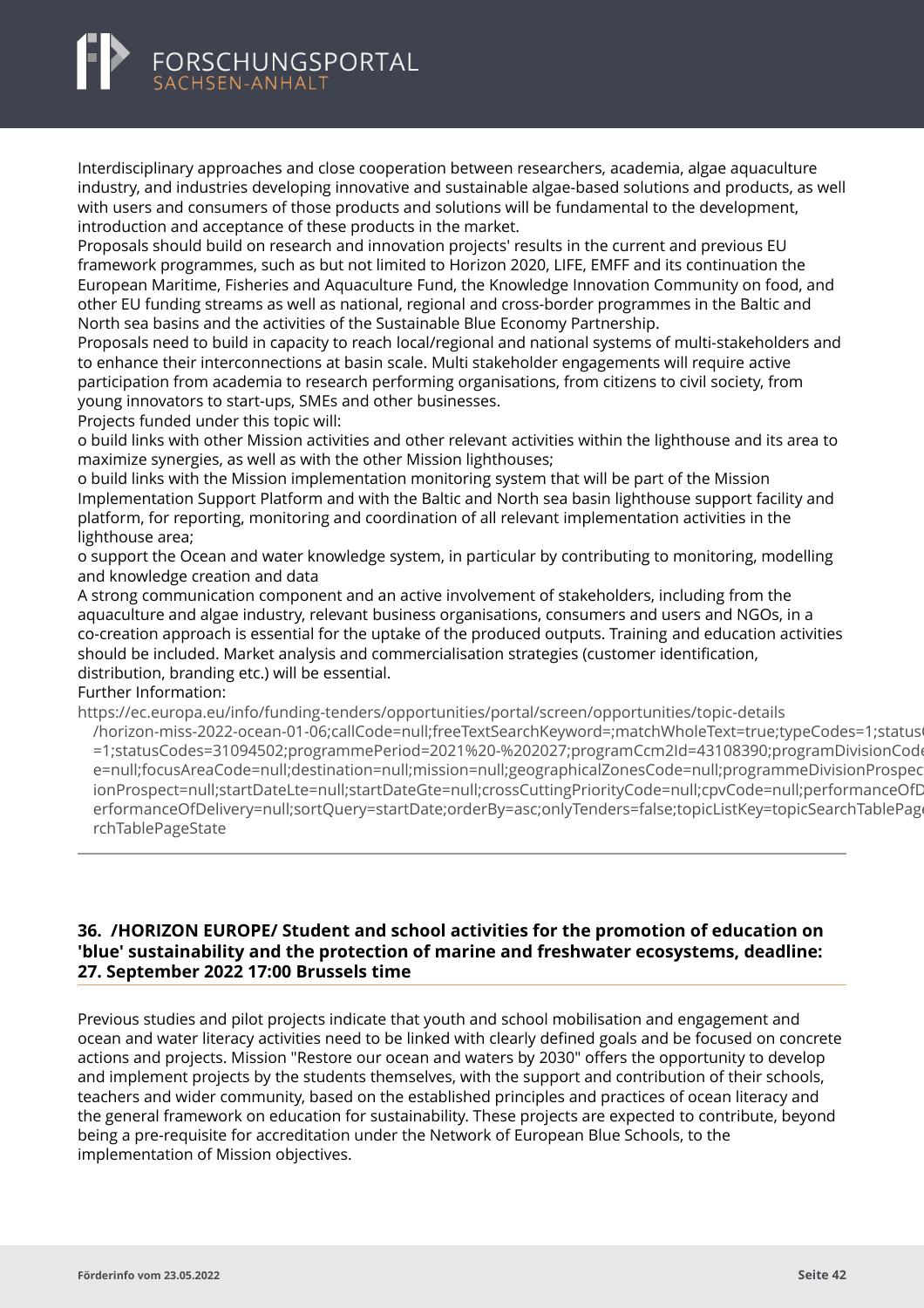<span id="page-45-0"></span>

Proposals under this topic will address the following:

- In cooperation with the Network of European Blue Schools established under the EU4Ocean coalition, expand and broaden the ocean and water literacy programmes for primary and secondary schools within the European Union and in the Associated Countries to allow them to become agents for change and sustainability of the ocean, seas and waters;

- Expand the Network of European Blue Schools further to all European Union Member States and to any Associated Countries, coastal or landlocked, and increase links between the established Blue Schools and other primary and secondary schools invite other primary and secondary schools aspiring to become accredited members of the European Network of Blue Schools through the development of common activities (i.e.: twinning projects, etc.) and through the sharing of their experiences;

- Promote the Mission, its objectives and activities in primary and secondary schools in the European Union and Associated Countries; promote methodologies of Open Schooling, engaging with the community and communication of project results, as important aspects of citizens participation and promotion of Mission objectives;

- Develop a pipeline of student and school projects implementing the Mission objectives and engaging and mobilising students, teachers and schools for the Mission and monitoring the progress of their implementation;

- Provide technical assistance and expertise for the proposed projects implementing the Mission objectives and expand ocean and water literacy and education for ocean and water sustainability; - Highlight the contribution of student and school projects to achieving the Mission objectives through dissemination campaigns;

To address the impact-driven approach of the Mission, should include at least three calls for students and school projects, which will be supported through grants to third parties under this topic. The selection process for these student and school projects will be based on principles of transparency, fairness and objectivity, and will take into account the processes and requirements for schools accreditation as members of the Network of European Blue Schools.The student and school projects that should benefit from the financial support to third parties under this topic will demonstrate and cover the following elements:

- Demonstrably and measurably contribute to the implementation of the Mission objectives and targets set out in the Mission Implementation Plan, among others through development and implementation of innovative solutions and products contributing to those objectives;

- Entail strong and innovative ocean and water literacy activities aimed at students, teachers and parents of the school(s) concerned and promote methodologies of Open Schooling, engaging with the community and communication of project results;

- Be accredited members of the European network of Blue schools at the time of application for the financial support for third parties under this topic or demonstrate how they intend to meet the pre-requisites to become accredited members of the Network of European Blue Schools in order to receive the European Blue School accreditation by the time of the completion of the project with respect to which they are applying for a financial support to third parties under this topic.

- Entail a proposal for cooperation and/or twinning with other schools, in particular with the Network of European Blue Schools and those aspiring to become accredited members of the Network of European Blue School;

- Entail commitment to a Climate Pact Pledge leading to decarbonisation or at least carbon neutrality of the project and of the proposed school activities.

#### Further Information:

https://ec.europa.eu/info/funding-tenders/opportunities/portal/screen/opportunities/topic-details

[/horizon-miss-2022-ocean-01-08;callCode=null;freeTextSearchKeyword=;matchWholeText=true;typeCode](https://ec.europa.eu/info/funding-tenders/opportunities/portal/screen/opportunities/topic-details/horizon-miss-2022-ocean-01-08;callCode=null;freeTextSearchKeyword=;matchWholeText=true;typeCodes=1;statusCodes=31094502;programmePeriod=2021%20-%202027;programCcm2Id=43108390;programDivisionCode=null;focusAreaCode=null;destination=null;mission=null;geographicalZonesCode=null;programmeDivisionProspect=null;startDateLte=null;startDateGte=null;crossCuttingPriorityCode=null;cpvCode=null;performanceOfDelivery=null;sortQuery=startDate;orderBy=asc;onlyTenders=false;topicListKey=topicSearchTablePageState)s=1;status =1;statusCodes=31094502;programmePeriod=2021%20-%202027;programCcm2ld=43108390;programDivisionCod e=null;focusAreaCode=null;destination=null;mission=null;geographicalZonesCode=null;programmeDivisionProspec ionProspect=null;startDateLte=null;startDateGte=null;crossCuttingPriorityCode=null;cpyCode=null;performanceOfD erformanceOfDelivery=null;sortQuery=startDate;orderBy=asc;onlyTenders=false;topicListKey=topicSearchTablePage rchTablePageState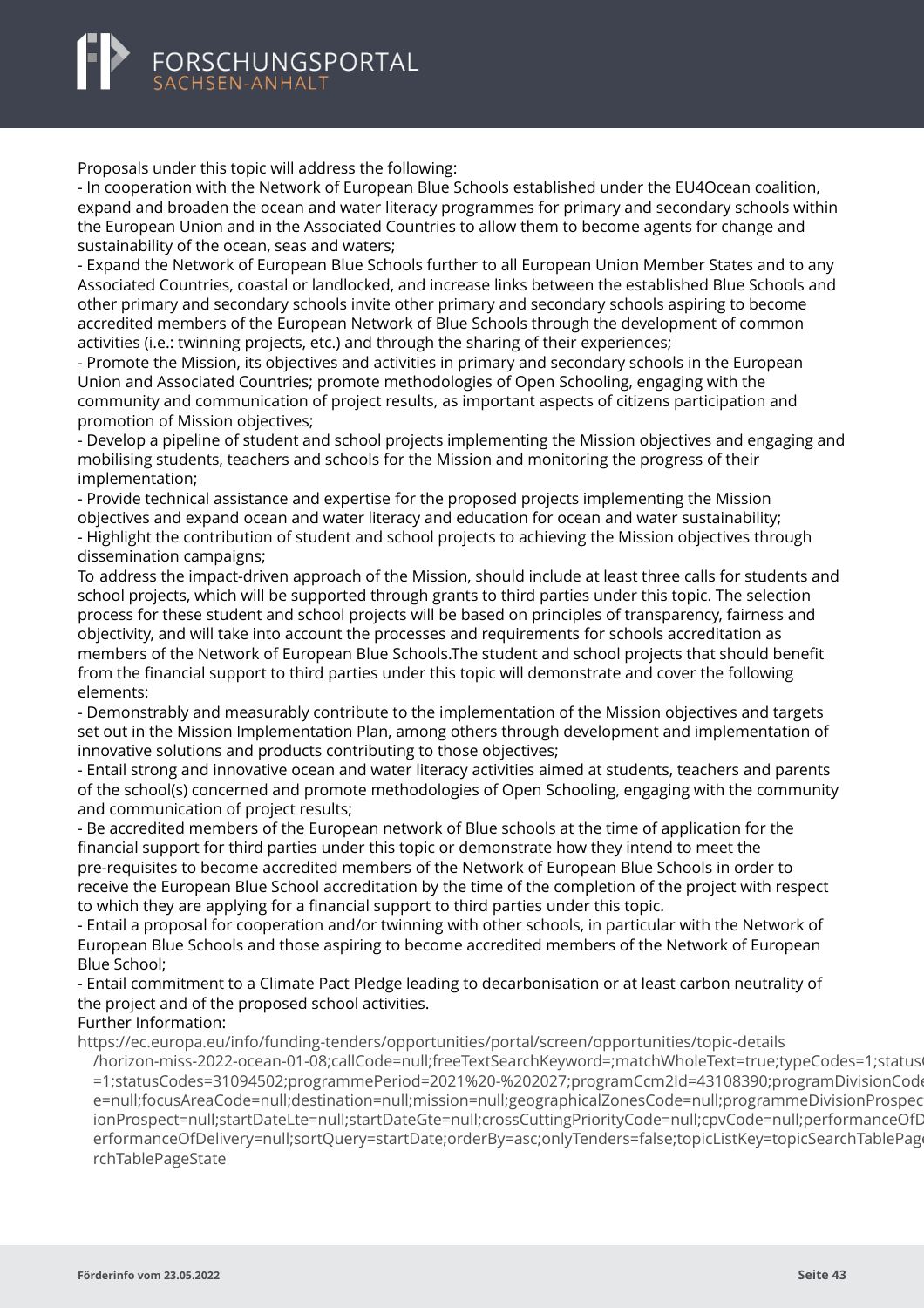### <span id="page-46-0"></span>**37. /HORIZON EUROPE/ Towards local community-driven business models: regenerative ocean farming, deadline: 27. September 2022 17:00 Brussels time**

This topic aims at supporting the development of sustainable locally-led initiatives for regenerative ocean farming, accelerating their uptake, anticipating and planning necessary future investments. Activities will focus on assessing the technical and operational feasibility as well as the economic viability of site-specific community-driven regenerative ocean farming initiatives.

The "community-driven" approach under this topic puts strong emphasis on skills and capacity of coastal communities and relevant actors to manage the natural resources they depend upon in a sustainable way, as well as on the establishment of partnerships and cooperation to build local expertise and enhance knowledge that will support the community. This, in turn, will contribute to preserve and protect marine and coastal habitats, build climate change resilience, develop livelihood opportunities and stimulate investments.

Activities under this topic will, therefore, contribute to the achievement of Mission Objective 3 "Making the blue economy sustainable, carbon neutral and circular" by fostering technological, socio-economic and human-centric transformations in "blue" sectors in Europe whilst protecting and preserving blue natural capital (Mission Objective 1).

Regenerative ocean farming is a form of mariculture that involves restoration and regeneration of seaweed forest habitats and/or other marine habitats in nearshore or offshore ocean environment, following sustainable mariculture principles such as marine permaculture, with zero feeds and fertilisers inputs in the system, with the effect of sequestration of carbon and nutrients and restoration of coastal and marine ecosystems.

Regenerative ocean farming may include seaweed and/or combinations of seaweed, shellfish and/or other low trophic organisms.

Proposals will address all key issues concerning the technical, organisational, financial, environmental and socio-economic feasibility of new community-driven regenerative ocean farming initiatives in at least three sites, each located in a different Mission sea basin and will:

- demonstrate the technical and operational feasibility of site-specific regenerative ocean farming, with a focus on innovation and on sustainable and low impact harvesting methods and technologies;

- demonstrate the social and economic viability and relevance of regenerative ocean farming for related local communities;

- identify challenges and barriers, including legislative, regulatory and standard related issues, to the implementation of regenerative ocean farming and propose possible solutions;

- assess the site-specific socio-economic impact of community-driven regenerative ocean farming;
- assess market potential along the value chain and identify possible end-users/applications;

- assess the capacity of related ecosystem services to generate socio-economic value;

- develop and implement training and skill development actions involving local communities. In addition to environmental and climate-related impact, sustainability issues (e.g.: resources and energy use) should be integrated in the plans of the regenerative ocean farming initiatives. The integration of the gender dimension is to be considered.

Projects should actively involve local stakeholders along the value chain, such as fishermen, SMEs and start-ups and relevant commercial actors, marine planners, coastal area inhabitants, local governments, indigenous groups, NGOs. Close cooperation with research organisations and academia is expected to provide sound scientific evidence as well as the implementation of open innovation approaches. Further Information: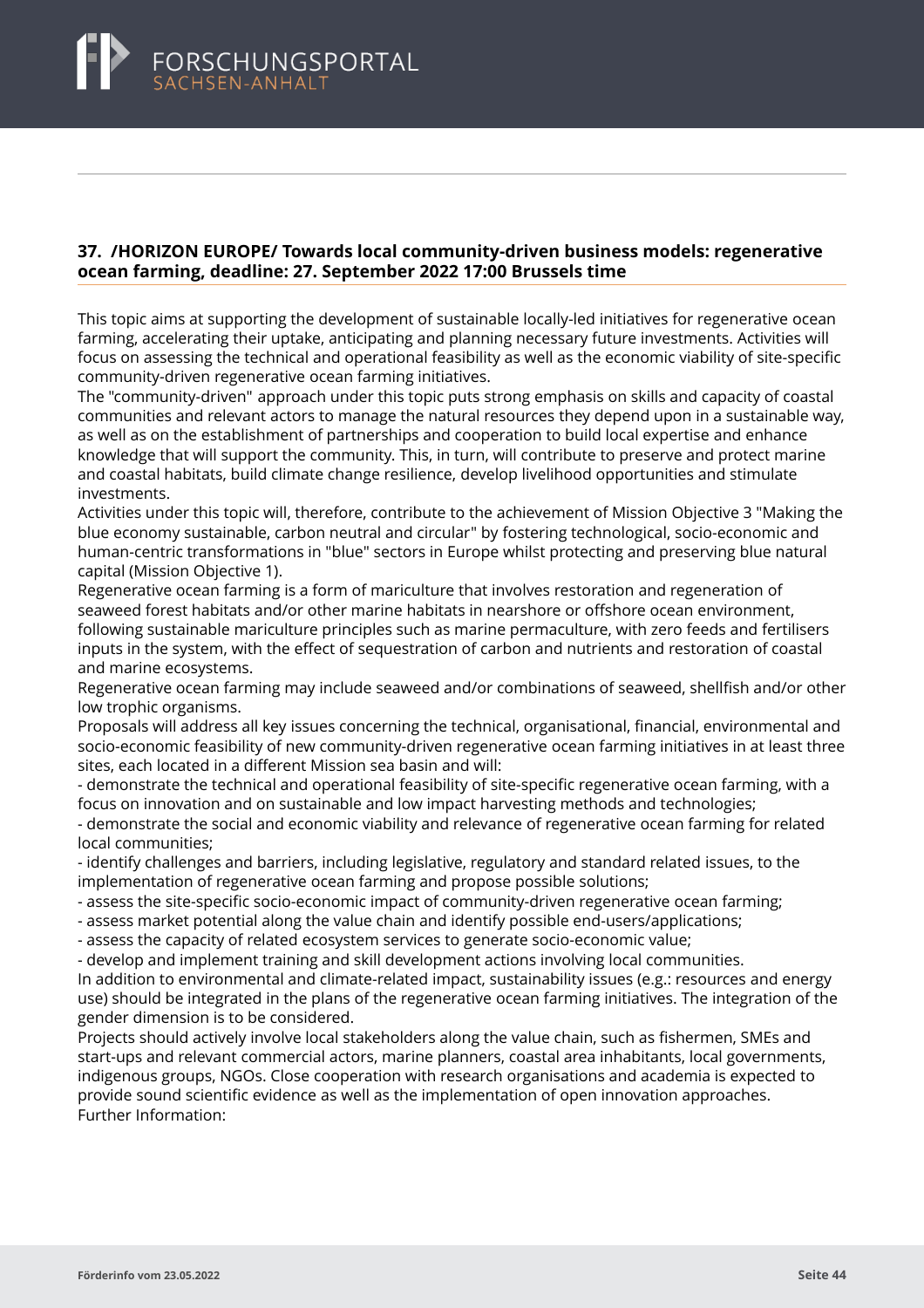<span id="page-47-0"></span>

https://ec.europa.eu/info/funding-tenders/opportunities/portal/screen/opportunities/topic-details

[/horizon-miss-2022-ocean-01-10;callCode=null;freeTextSearchKeyword=;matchWholeText=true;typeCode](https://ec.europa.eu/info/funding-tenders/opportunities/portal/screen/opportunities/topic-details/horizon-miss-2022-ocean-01-10;callCode=null;freeTextSearchKeyword=;matchWholeText=true;typeCodes=1;statusCodes=31094502;programmePeriod=2021%20-%202027;programCcm2Id=43108390;programDivisionCode=null;focusAreaCode=null;destination=null;mission=null;geographicalZonesCode=null;programmeDivisionProspect=null;startDateLte=null;startDateGte=null;crossCuttingPriorityCode=null;cpvCode=null;performanceOfDelivery=null;sortQuery=startDate;orderBy=asc;onlyTenders=false;topicListKey=topicSearchTablePageState)s=1;status =1;statusCodes=31094502;programmePeriod=2021%20-%202027;programCcm2Id=43108390;programDivisionCod e=null:focusAreaCode=null:destination=null;mission=null;geographicalZonesCode=null;programmeDivisionProspec ionProspect=null;startDateLte=null;startDateGte=null;crossCuttingPriorityCode=null;cpvCode=null;performanceOfD erformanceOfDelivery=null;sortQuery=startDate;orderBy=asc;onlyTenders=false;topicListKey=topicSearchTablePage rchTablePageState

### **38. /HORIZON EUROPE/ Citizen science for soil health, deadline: 27. September 2022 17:00 Brussels time**

Citizen science is an important vehicle in bringing science to the people and promoting the goal of universal and equal access to scientific data and information. For example, there is a tremendous potential to foster education and learning opportunities through the involvement of students in real world issues. Citizen science also engages society at large in key policy developments through direct participation to assess impacts. Crowdsourced data is being used, for example, by UN agencies for humanitarian activities and citizen scientists are providing data relevant to monitoring the sustainable development goals (SDGs).

Citizen science projects amplify scientific research and support scientists to accomplish their research objectives. Citizen science data are used extensively in a range of environmental studies such as in the areas of above-ground biodiversity and water pollution. In relation to soils however, citizen science has received less attention. Yet, it has huge potential to raise awareness on the importance of soils, gather a wide range of site-specific data and thereby complement "formal" soil sampling programmes and existing data sets.

The engagement of citizens, including land managers in soil mapping and soil monitoring provides novel opportunities, also through the use of digital technologies. Main challenges however remain the integration of data from citizen science with data from professional observations due to issues of quality control, methodologies and potential observer bias.

Proposed activities should:

- Develop a strategy for the standardised collection, processing and visualisation of soil health data that are submitted by citizens directly from the field. Attention should be given to issues of location, characterisation and harmonisation of measurements and observations as well as the quality, compatibility and interoperability of data from citizens with related established databases (e.g. national monitoring programmes, earth observation systems and long-term experiments). Consideration should be

given to potential privacy aspects.

- Formulate recommendations, guidelines, protocols and field guides to gather data and observations by the public in a more systematic way.

- Demonstrate and test user-friendly tools for the assessment of soil health related issues by soil users and the wider community (i.e. considering physical, chemical and biological properties) considering the language diversity of the EU.

- Propose and test methods for quality control of citizen science data as well as for the integration of heterogeneous data from citizen science activities.

- Run citizen science initiatives, ideally concurrently in all Member States, contributing to enhanced soil sampling, mapping, reporting and the understanding of pressures affecting soil health. Initiatives should address as a minimum the areas of soil biodiversity and soil pollution. Activities should encourage broad participation of citizen groups across Europe, especially young people, with a genuine interest in environmental issues, soil and land management.

- Create a prototype for a long-term repository of data resulting from the citizen science initiatives implemented under the project. The repository should display information in all official EU languages and take due account of the requirements emerging from the evolvement of the European Soil Observatory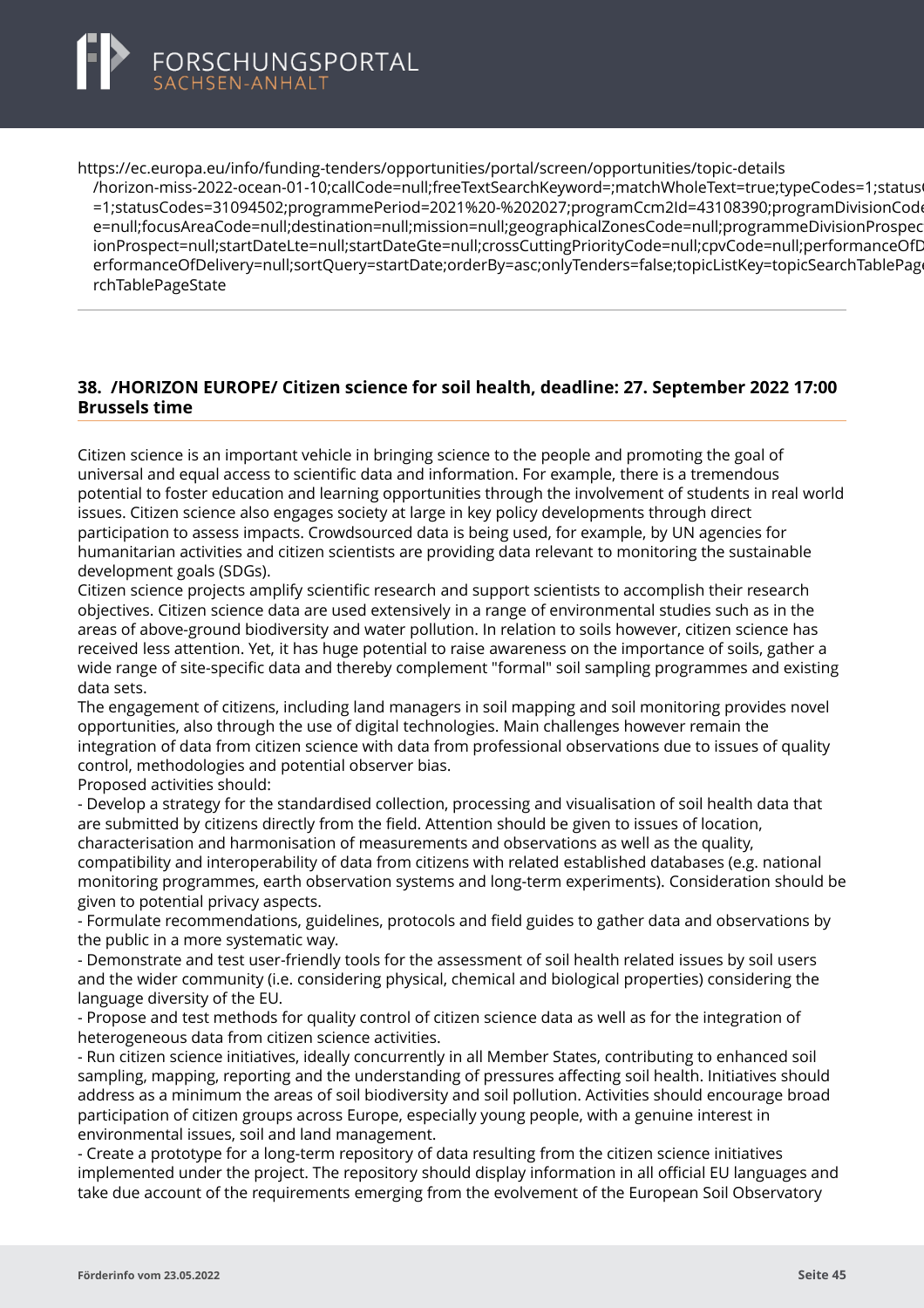<span id="page-48-0"></span>

(EUSO) as an eventual host of the repository. The repository should be user-friendly and be capable of integrating data from different in-situ sources and technologies. Tools should be put in place to ensure quality control and assess possible systematic discrepancies during the collection of the data It should support the findability, accessibility, interoperability and re-usability of data while turning them into relevant, open and accessible knowledge for potential users including decision makers. Data uploaded to repository should be supported by metadata.

- Develop case studies demonstrating how the collected data can be used e.g. by farmers, other land managers, scientists, businesses, educators or institutions responsible for soil management.

- Provide training and build capacities for soil related citizen science initiatives.

#### Further Information:

https://ec.europa.eu/info/funding-tenders/opportunities/portal/screen/opportunities/topic-details

[/horizon-miss-2022-soil-01-09;callCode=null;freeTextSearchKeyword=;matchWholeText=true;typeCodes=1](https://ec.europa.eu/info/funding-tenders/opportunities/portal/screen/opportunities/topic-details/horizon-miss-2022-soil-01-09;callCode=null;freeTextSearchKeyword=;matchWholeText=true;typeCodes=1;statusCodes=31094502;programmePeriod=2021%20-%202027;programCcm2Id=43108390;programDivisionCode=null;focusAreaCode=null;destination=null;mission=null;geographicalZonesCode=null;programmeDivisionProspect=null;startDateLte=null;startDateGte=null;crossCuttingPriorityCode=null;cpvCode=null;performanceOfDelivery=null;sortQuery=startDate;orderBy=asc;onlyTenders=false;topicListKey=topicSearchTablePageState);statusCo 1:statusCodes=31094502:programmePeriod=2021%20-%202027:programCcm2ld=43108390:programDivisionCode =null;focusAreaCode=null;destination=null;mission=null;geographicalZonesCode=null;programmeDivisionProspect onProspect=null;startDateLte=null;startDateGte=null;crossCuttingPriorityCode=null;cpvCode=null;performanceOfD rformanceOfDelivery=null;sortQuery=startDate;orderBy=asc;onlyTenders=false;topicListKey=topicSearchTablePage! chTablePageState

# **39. /HORIZON EUROPE/ MSCA Doctoral Networks 2022, deadline: 15. November 2022 17:00 Brussels time**

MSCA Doctoral Networks will implement doctoral programmes, by partnerships of universities, research institutions and research infrastructures, businesses including SMEs, and other socio-economic actors from different countries across Europe and beyond. MSCA Doctoral Networks are indeed open to the participation of organisations from third countries, in view of fostering strategic international partnerships for the training and exchange of researchers.

These doctoral programmes will respond to well-identified needs in various R&I areas, expose the researchers to the academic and non-academic sectors, and offer training in research-related, as well as transferable skills and competences relevant for innovation and long-term employability (e.g. entrepreneurship, commercialisation of results, Intellectual Property Rights, communication). Proposals for doctoral networks can reflect existing or planned research partnerships among the participating organisations.

The selection procedure for doctoral candidates must be open, transparent and merit-based, in line with the Code of Conduct for the Recruitment of Researchers. The vacancy notice (to be widely advertised internationally, including on the EURAXESS website) must include the gross salary (not including employer's social contributions) offered to the researcher.

MSCA Doctoral Networks are encouraged to lead to Industrial or Joint Doctorates. Industrial Doctorates:

Through Industrial Doctorates, doctoral candidates will step outside academia and develop skills in industry and business by being jointly supervised by academic and non-academic organisations, both of which can be established in the same EU Member State or Horizon Europe Associated Country. Joint Doctorates:

Joint Doctorates represent a highly integrated type of international, inter-sectoral and multi/interdisciplinary collaboration in doctoral training. They lead to the delivery of joint, double or multiple doctoral degrees recognised in at least two EU Member States or Horizon Europe Associated Countries.

Supervisory Board:

Each MSCA Doctoral Network should have a clearly identified supervisory board co-ordinating network-wide training, research and in particular supervision activities in line with the MSCA Guidelines for supervision, while establishing continuous communication and exchange of best practice among the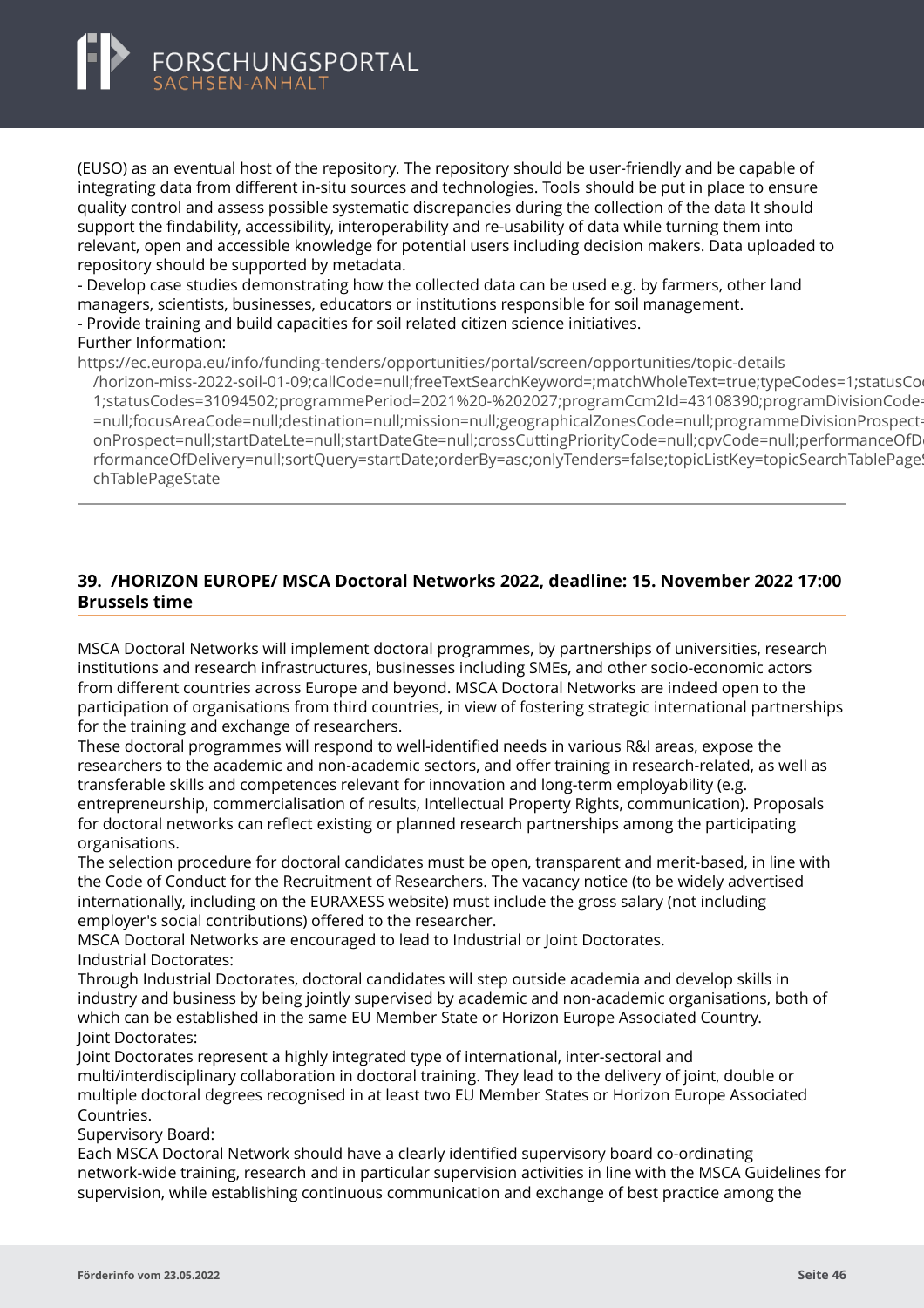<span id="page-49-0"></span>

participating organisations to maximise the benefits of the partnership. Training activities:

MSCA Doctoral Networks should exploit complementarities between participating organisations and foster sharing of knowledge and networking activities for example through the organisation of workshops and conferences. Proposed training activities should respond to well identified needs in various R&I areas, with appropriate references to inter- and multidisciplinary fields and follow the EU Principles for Innovative Doctoral Training. They should be primarily focused on developing new scientific knowledge through original research on personalised projects.

Inter-sectoral secondments of researchers to other participating organisations, including in third countries, are encouraged when relevant, feasible and beneficial for the researchers and in line with the project objectives. This will increase the employability of the researchers outside academia. Doctoral Networks should develop substantial training modules, including digital ones, addressing key transferable skills and competences common to all fields and fostering the culture of Open Science, innovation and entrepreneurship. In particular, Doctoral Networks should adequately prepare doctoral candidates for increased research collaboration and information-sharing made possible by new (digital) technologies (e.g. collaborative tools, opening access to publications and to research data, FAIR data management, public engagement and citizen science, etc.). Supervision:

Particular attention is paid to the quality of supervision and mentoring arrangements as well as career guidance. Joint supervision of the researchers is mandatory for Industrial and Joint Doctorates. Career Development Plan:

A Career Development Plan must be established jointly by the supervisor and each recruited doctoral candidate. In case of joint supervision, such a plan should be established involving all supervisors. In addition to research objectives, this plan comprises the researcher's training and career needs, including training on transferable skills, teaching, planning for publications and participation in conferences and events aiming at opening science and research to citizens. The plan, established at the beginning of the recruitment, should be revised (and updated where needed) within 18 months. Further Information:

https://ec.europa.eu/info/funding-tenders/opportunities/portal/screen/opportunities/topic-details [/horizon-msca-2022-dn-01-01;callCode=null;freeTextSearchKeyword=;matchWholeText=true;typeCodes=1](https://ec.europa.eu/info/funding-tenders/opportunities/portal/screen/opportunities/topic-details/horizon-msca-2022-dn-01-01;callCode=null;freeTextSearchKeyword=;matchWholeText=true;typeCodes=1;statusCodes=31094502;programmePeriod=2021%20-%202027;programCcm2Id=43108390;programDivisionCode=null;focusAreaCode=null;destination=null;mission=null;geographicalZonesCode=null;programmeDivisionProspect=null;startDateLte=null;startDateGte=null;crossCuttingPriorityCode=null;cpvCode=null;performanceOfDelivery=null;sortQuery=startDate;orderBy=asc;onlyTenders=false;topicListKey=topicSearchTablePageState);statusCodes=31094502;programmePeriod=2021%20-%202027;programCcm2Id=43108390;programDivisionCode=n statusCodes=31094502;programmePeriod=2021%20-%202027;programCcm2Id=43108390;programDivisionCode=r ull;focusAreaCode=null;destination=null;mission=null;geographicalZonesCode=null;programmeDivisionProspect=ni Prospect=null;startDateLte=null;startDateGte=null;crossCuttingPriorityCode=null;cpvCode=null;performanceOfDeli ormanceOfDelivery=null;sortQuery=startDate;orderBy=asc;onlyTenders=false;topicListKey=topicSearchTablePageState **TablePageState** 

### **40. /HORIZON EUROPE/ Towards a European e-DNA library of marine and freshwater species, deadline: 27. September 2022 17:00 Brussels time**

Genomic techniques represent a major source of innovation in marine monitoring techniques. They offer the potential to provide accurate, real time and cost-efficient monitoring and observation of the marine environment and its biological diversity that can be used for policy making and policy implementation, such as in the case of status assessment requirements.

This topic aims at coordinating and networking ongoing activities at EU level, assessing the needs and requirements for establishing an EU e-DNA repository/library of marine and freshwater species and developing plans for its efficient data curation and storage to ensure the provision of accurate time series, data standards and harmonisation for marine biodiversity monitoring and observation.

Interdisciplinary by nature, proposals should integrate in the consortium relevant scientific expertise (e.g.: in marine monitoring and observation, genomics, blue biotechnology, marine biology and ecology, big data analysis, machine learning methods) as well as European Research Infrastructures and relevant end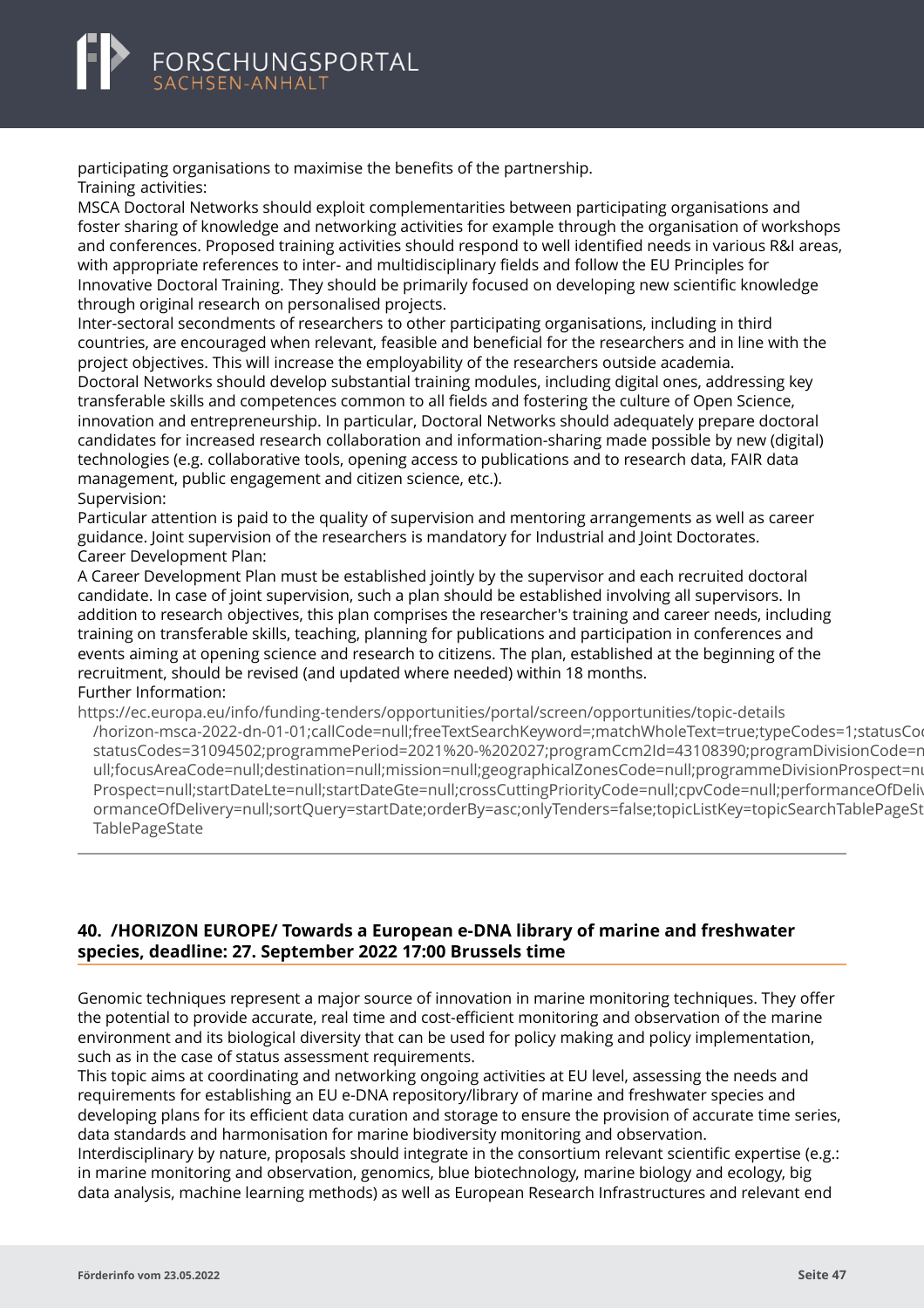<span id="page-50-0"></span>

users, such as environmental agencies, regional convention programmes, institutes in charge of the implementation of the Marine Strategy Framework Directive, national and regional authorities. Use cases are expected to demonstrate the value of establishing an e-DNA library of marine and freshwater species at EU level and their contribution to EU biodiversity strategies.

Proposals are expected to link with the Digital Ocean and Water Knowledge System (Digital Twin ocean) to address how to digitally record and manage EU e-DNA data and meta-data through appropriate standards, formats, data policy that facilitate open data and knowledge sharing for further use for biodiversity monitoring and modelling. Cooperation, networking and exchange of information is also expected with projects funded under Cluster 6 topic HORIZON-CL6-2021-BIODIV-01-03 (Understanding and valuing coastal and marine biodiversity and ecosystems services), in particular its workstream on genomics and taxonomic technologies for the inventory and fast identification of marine species, topic HORIZON-CL6-2021-BIODIV-01-01 (European participation in global biodiversity genomics endeavours aimed at identifying all biodiversity on Earth) as well as any other relevant projects focusing in this area. Further Information:

https://ec.europa.eu/info/funding-tenders/opportunities/portal/screen/opportunities/topic-details

[/horizon-miss-2022-ocean-01-09;callCode=null;freeTextSearchKeyword=;matchWholeText=true;typeCode](https://ec.europa.eu/info/funding-tenders/opportunities/portal/screen/opportunities/topic-details/horizon-miss-2022-ocean-01-09;callCode=null;freeTextSearchKeyword=;matchWholeText=true;typeCodes=1;statusCodes=31094502;programmePeriod=2021%20-%202027;programCcm2Id=43108390;programDivisionCode=null;focusAreaCode=null;destination=null;mission=null;geographicalZonesCode=null;programmeDivisionProspect=null;startDateLte=null;startDateGte=null;crossCuttingPriorityCode=null;cpvCode=null;performanceOfDelivery=null;sortQuery=startDate;orderBy=asc;onlyTenders=false;topicListKey=topicSearchTablePageState)s=1;status =1;statusCodes=31094502;programmePeriod=2021%20-%202027;programCcm2Id=43108390;programDivisionCode e=null;focusAreaCode=null;destination=null;mission=null;geographicalZonesCode=null;programmeDivisionProspec ionProspect=null;startDateLte=null;startDateGte=null;crossCuttingPriorityCode=null;cpvCode=null;performanceOfD erformanceOfDelivery=null;sortQuery=startDate;orderBy=asc;onlyTenders=false;topicListKey=topicSearchTablePage rchTablePageState

# **41. /HORIZON EUROPE/ Improving food systems sustainability and soil health with food processing residues, deadline: 27. September 2022 17:00 Brussels time**

The predominantly linear economic models of food production are unstainable and heavily rely on finite and scarce resources, such as phosphorus and water. In spite of recent achievements in resource efficiency gain, the food production and processing industry still requires large volumes of clean water; while also contributing to the discharge of nutrients and organic matter into publicly owned streams and waterbodies. Those nutrients and organic matter can be valorised and used as soil improvers, nstead of being wasted. Food systems actors need to recognise that the re-use of water and food by-products is key to achieve circularity in the industry and contribute to soil health.

Circularity is a key component of the European Green Deal, especially the Circular Economy Action Plan, the Farm to Fork and the Bioeconomy strategies, and the supporting FOOD 2030 research and innovation policy. Circularity will allow to reverse the trends of unsustainability and provides opportunities to transform by-products into valuable resources for soils, while taking into account the current legislation on animal by-products and fertilizers. An untapped opportunity lies in the valorisation of food waste streams containing nutrients and organic matter that can contribute to soil health, fertility and restoration while considering the food waste hierarchy. The food waste hierarchy focuses on prevention actions, followed by reuse and recycling pathways, and should guide the development of strategies that tackle food processing residues for soil improvement, when those residues cannot be used for other higher value uses (e.g., re-use for animal feed or use as by-products). Proposed activities should:

- Develop high quality standardized processes and strategies for the re-use of food processing residues streams for soil improvers production, which would be in compliance with EU regulatory requirements. - Assess existing best practices (e.g., from H2020 projects and EIT Food initiatives such as Regenerative Agriculture) identifying key economic, environmental and social factors that enable/hinder the replicability/scalability of using food waste streams as soil improvers (e.g., food by-products collection and treatment, bio-waste composting) and addresses the challenge of soil health in a holistic way, from farm to fork, involving multiple stakeholders (e.g., farmers, food industries) as well as by engaging ordinary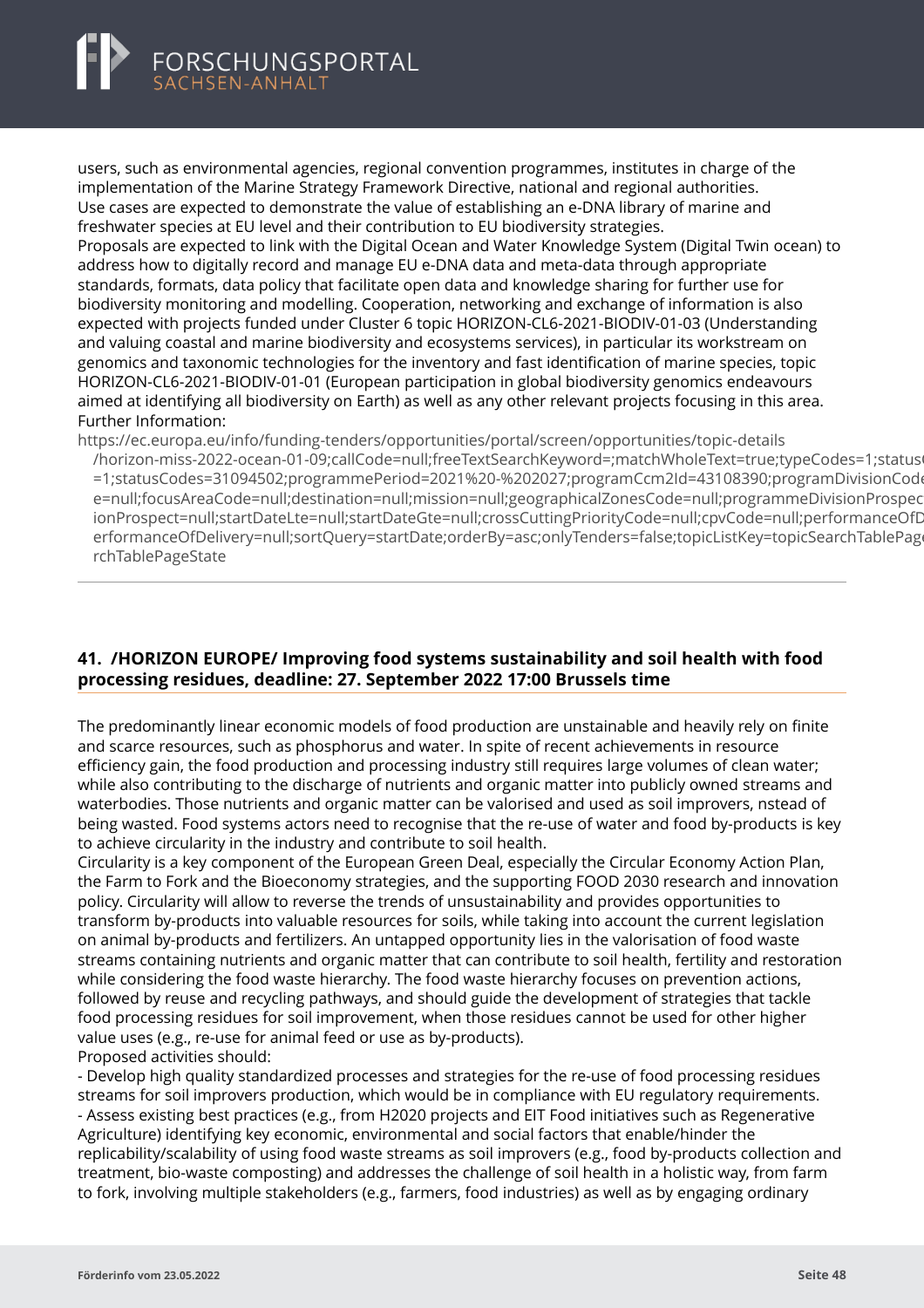<span id="page-51-0"></span>

citizens in defining their matters of concerns and co-creating solutions.

- Elaborate a list of actions and priorities to overcome efficiently potential challenges and trade-offs (e.g., potential biological or chemical risks, storage, transport, lack of awareness of circular potential), and outline innovative techniques by which food waste can be transformed into a safe valuable input for soil amelioration, while reducing the loss of nutrients in nature.

- While taking into account current EU regulatory frameworks and the role of different actors, set up an evaluation framework for the design, implementation and monitoring of the performance of actions and strategies that will lead to an optimised use of food processing waste streams, including the best way for applying each type of these residues into the soil.

- Identify public and private funding streams that can be used to support circular bioeconomy projects and initiatives that boost nutrient use for soil health.

- Create societal awareness by bringing together public authorities, the private sector, educators, researchers, media, NGO and citizens to foster circularity of the food system to develop activities targeted to different actors.

- Implement a participatory and multi-actor approach by engaging a wide range of food system actors to co-create research and improve co-ownership of results.

The proposed activities should take into account animal health legislation in order to prevent animal and public health risks.

Proposals should demonstrate a route towards open access, longevity, sustainability and interoperability of knowledge and outputs through close collaboration with the EU Soil Observatory and other projects to be funded under the mission.

# Further Information:

https://ec.europa.eu/info/funding-tenders/opportunities/portal/screen/opportunities/topic-details

[/horizon-miss-2022-soil-01-02;callCode=null;freeTextSearchKeyword=;matchWholeText=true;typeCodes=1](https://ec.europa.eu/info/funding-tenders/opportunities/portal/screen/opportunities/topic-details/horizon-miss-2022-soil-01-02;callCode=null;freeTextSearchKeyword=;matchWholeText=true;typeCodes=1;statusCodes=31094502;programmePeriod=2021%20-%202027;programCcm2Id=43108390;programDivisionCode=null;focusAreaCode=null;destination=null;mission=null;geographicalZonesCode=null;programmeDivisionProspect=null;startDateLte=null;startDateGte=null;crossCuttingPriorityCode=null;cpvCode=null;performanceOfDelivery=null;sortQuery=startDate;orderBy=asc;onlyTenders=false;topicListKey=topicSearchTablePageState):statusCo 1;statusCodes=31094502;programmePeriod=2021%20-%202027;programCcm2Id=43108390;programDivisionCode =null;focusAreaCode=null;destination=null;mission=null;geographicalZonesCode=null;programmeDivisionProspect onProspect=null;startDateLte=null;startDateGte=null;crossCuttingPriorityCode=null;cpvCode=null;performanceOfD rformanceOfDelivery=null;sortQuery=startDate;orderBy=asc;onlyTenders=false;topicListKey=topicSearchTablePage! chTablePageState

# **42. /HORIZON EUROPE/ Soil biodiversity and its contribution to ecosystem services, deadline: 27. September 2022 17:00 Brussels time**

Soils underpin the delivery of a range of ecosystem services which are essential for the environmental, social and economic wellbeing of people. Many of these services such as the production of biomass for food and other uses, removal of pollutants, support of above-ground biodiversity (e.g. farmland birds), provision of soil structure, nutrient cycling and carbon storage depend on the activities of a fascinating and complex network of soil organisms such as insects, invertebrates, bacterial and fungal organisms. While our knowledge about individual components of soil biodiversity has significantly increased, the links between soil biodiversity, the multifunctionality of soils and the delivery of ecosystem services needs to be further explored. Furthermore, there is still a need to better understand the overall organisation of soil organisms (e.g. in terms of abundance, species richness, relationships of interdependence, evolution through time and community structure) and how pressures and drivers (including their interactions) resulting from different forms of land use and climate change affect the composition, functions, resilience and adaptation capacities of soil biota and their capacity to support multiple ecosystem services (ES). Proposed activities should:

- Provide a comprehensive view of the composition, functions, and dynamics of the network of soil-living communities (e.g. species distribution, abundance, ecological interactions and belowground-aboveground relationship) under different types and intensities of land use in agricultural, forest, (semi-) natural and urban areas.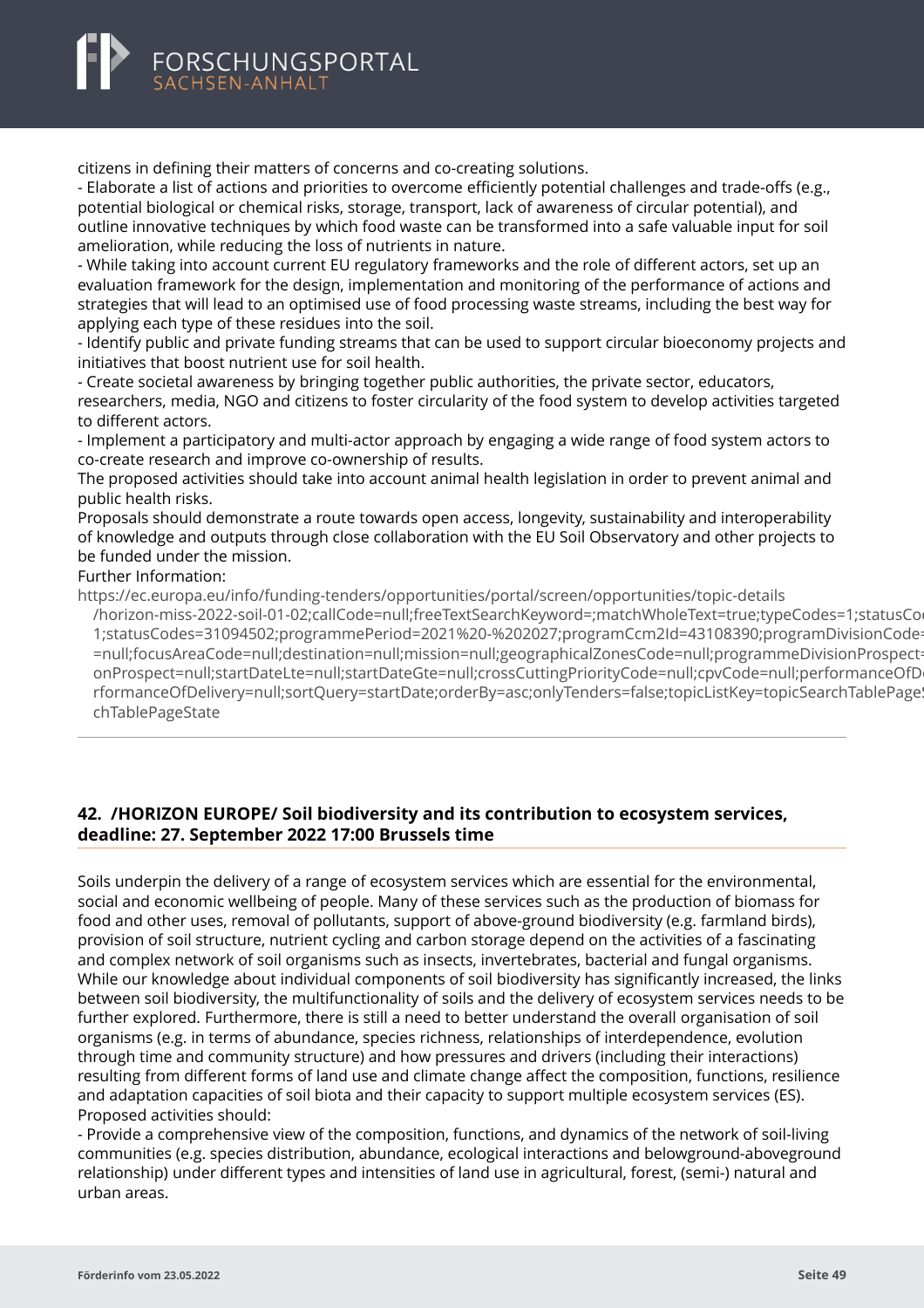- Establish the links between soil biodiversity, soil functions and ecosystem services taking into account potential trade-offs between different ES.

- Propose indicators for capturing and measuring soil biodiversity (beyond red list species) and the provision of ES and demonstrate practical approaches for the use of these indicators by land managers and policy-decision makers.

- Identify drivers and pressures (including their interactions) of soil biodiversity in different types of land use and explore their effects on soil community composition and functioning and how ES provision is altered and hampered as a consequence of these pressures. Due attention should be given to under-studied pressures and drivers, as justified by proposals.

- Provide a framework to assess and value the contribution of soil biodiversity to ES in economic terms, building on existing work including the one undertaken under the initiative "Mapping and Assessment of Ecosystem Services" (MAES).

- Translate the knowledge created into practical applications for land managers and policy-decision makers to increase the uptake of practices that promote soil biodiversity and optimise its contribution to soil functions ES.

In carrying out activities, proposals should consider various land uses such as urban, agriculture, forest, (semi)-natural, wetlands, drylands, industrial and mining, and highlight those types of soils where previous research has shown significant knowledge gaps. With regard to agriculture, work should draw on sustainable practices, applied across a range of farming systems and benefit both conventional and organic farming. Activities should be carried across a range of climatic/biogeographical regions in the EU and Associated Countries and take into account different spatial scales (e.g. field, landscape). Transdisciplinary approaches should be applied and include social sciences and humanities. The project should follow a multi-actor approach.

Activities should be undertaken in close cooperation with the European Commission's Joint Research Centre (JRC) and the European Environment Agency (EEA). The cooperation with the JRC is particularly relevant in view of further developing the LUCAS Soil survey and the Soil Health Dashboard under the European Soil Observatory (EUSO). Proposals should demonstrate a route towards open access, longevity, sustainability and interoperability of knowledge and outputs through close collaboration with the EUSO and other projects to be funded under the Soil Deal mission.

Projects funded under this topic should also take into account major R&I initiatives such as the European Joint Programme EJP Soil, the European Biodiversity Partnership Biodiversa+, the Global Soil Partnership, the Global Soil Biodiversity Initiative SoilBON, EuropaBON and other projects working on soil biodiversity. To this end proposals should foresee dedicated tasks and allocate appropriate resources. Further Information:

https://ec.europa.eu/info/funding-tenders/opportunities/portal/screen/opportunities/topic-details

[/horizon-miss-2022-soil-01-03;callCode=null;freeTextSearchKeyword=;matchWholeText=true;typeCodes=1](https://ec.europa.eu/info/funding-tenders/opportunities/portal/screen/opportunities/topic-details/horizon-miss-2022-soil-01-03;callCode=null;freeTextSearchKeyword=;matchWholeText=true;typeCodes=1;statusCodes=31094502;programmePeriod=2021%20-%202027;programCcm2Id=43108390;programDivisionCode=null;focusAreaCode=null;destination=null;mission=null;geographicalZonesCode=null;programmeDivisionProspect=null;startDateLte=null;startDateGte=null;crossCuttingPriorityCode=null;cpvCode=null;performanceOfDelivery=null;sortQuery=startDate;orderBy=asc;onlyTenders=false;topicListKey=topicSearchTablePageState);statusCo 1:statusCodes=31094502;programmePeriod=2021%20-%202027;programCcm2Id=43108390;programDivisionCode =null;focusAreaCode=null;destination=null;mission=null;geographicalZonesCode=null;programmeDivisionProspect onProspect=null;startDateLte=null;startDateGte=null;crossCuttingPriorityCode=null;cpvCode=null;performanceOfD rformanceOfDelivery=null;sortQuery=startDate;orderBy=asc;onlyTenders=false;topicListKey=topicSearchTablePage chTablePageState

### **43. /HORIZON EUROPE/ Boost the sponge function of landscape as a way to improve climate-resilience to water management challenges, deadline: 27. September 2022 17:00 Brussels time**

This topic contributes to the second objective of the Mission on Adaptation to Climate Change (as well as the Mission 'Restore our Ocean and Waters by 2030' as well as the Mission 'A soil deal for Europe') and corresponds to one of the thematic research areas described in the Climate Adaptation Mission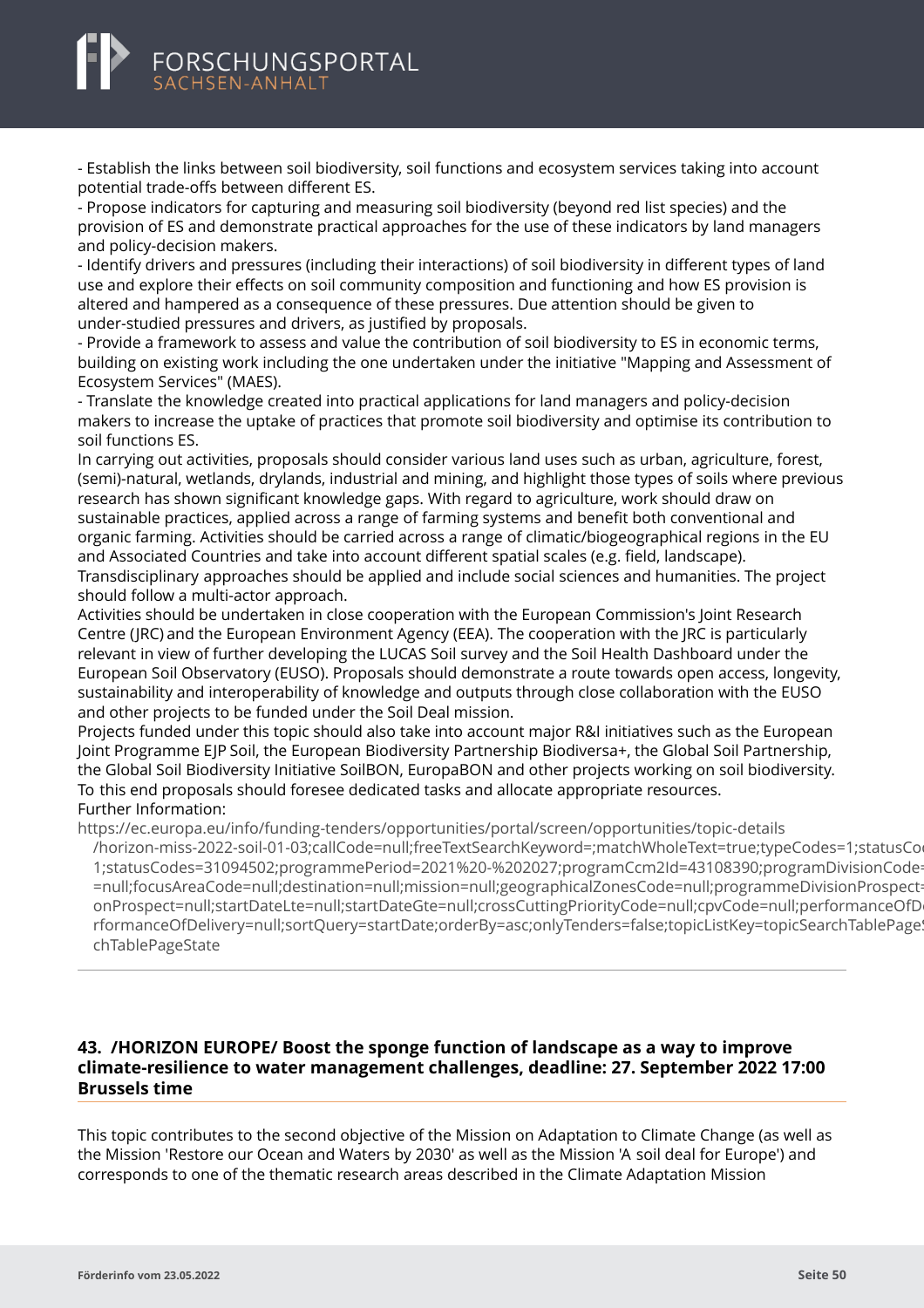<span id="page-53-0"></span>Implementation Plan. It is to support knowledge dissemination amongst regions and communities and to test solutions that help the management of areas (both land-use, soil, ground water and surface water), in particular in facing present and future extreme weather events, through developing integrated approach to increase the sponge functioning of areas by the restoration of natural retention functions of the soil, ground water and small tributaries of surface water systems in river basins, with special attention to the potential of natural and semi-natural habitats restoration and enlargement.

When the natural sponge function of an area is efficient, water falling down as precipitation will have the opportunity to infiltrate the soil, where it is stored and filtered at the same time. It can either percolate to the deeper ground water, slowly released to the surrounding small streams and/or serve as a source for the vegetation at that location. The whole system of soil, water and vegetation (ecosystem) will buffer the release of water during intensive rainfall on one hand and will serve as a source of fresh, clean water in times of drought. Both soil, water and air quality as well as biodiversity will benefit from it. Providing better water and soil management will be beneficial for both rural and urban areas, and many sectors depending on enough clean surface and ground water such as drinking water production, agriculture, forestry, transport, tourism and leisure, etcetera.

Changes in the way land is managed can address interconnected issues like flooding, drought, wildfires, human health, and regional temperature shifts, all aspects related to building climate resilience. Effectively increasing or restoring the natural water retention function of the landscape, both through improving the way soil, ground water, surface water and ecosystems are managed, will generate many ecosystem services for a relative low price, bringing benefits to a whole array of different functions. This adding up of services by restoration of the natural retention function of the landscape, brings a benefit which is (much) larger than the costs of restoration in combination with the cost of coping with the present and future damages caused by extreme climate events such as extreme droughts and intensive rainfall, either long term or through cloud-bursts. Investing in restoration of the sponge function of the landscape can save farmers, municipalities, insurers, and tax payers substantial amounts of money, while reducing risk, and providing multiple benefits (such as flood and drought resilience, reduced erosion, increase biodiversity, moderation of local temperatures, while also improving availability of clean water and improve local economies).

The proposals should address all the following aspects:

- To collect the best available knowledge, including local knowledge, and where appropriate 'traditional knowledge', and define the best approaches on possible ways, positive impacts and challenges, strengths and weaknesses, in improving the sponge functioning of landscape as a way to improve its ability to contribute to water management, in particular in facing extreme events. The review of existing knowledge should also include experiences matured in different parts of Europe and from Horizon 2020 projects. - To undertake research and test innovative solutions using the activities ongoing in the regions and communities as case studies, to better understand their success factors and to explore and experiment new innovative ways of improving water retention capacity through nature-based solutions, in comparison to alternative solutions, such as those including gray infrastructure. Opportunities offered by passive management of land as low-cost approach should be also considered and included.

- To ensure synergies between the Adaptation Mission and other relevant programmes and initiatives, in supporting building climate resilience to cope with extreme weather events at local, regional, national, and European level and to share relevant knowledge and experience developed in the Mission more broadly. The European Commission intends to establish a network and coordination activities amongst all the projects funded for the implementation of the Climate adaptation Mission, under the Horizon 2020 European Green Deal call and under Horizon Europe relevant for adaptation, and that will be coordinated by the soon to be established Mission Implementation Platform. Projects funded under this topic are strongly encouraged to participate in networking and joint activities with other projects funded under other topics in the Mission Climate Adaptation as well as in other Missions, namely the Soil Mission and Ocean and Waters Mission, as appropriate. These networking and joint activities could, for example, involve the participation in joint workshops, the exchange of knowledge, the development and adoption of best practices, or joint communication activities. To this extent, proposals should provide for dedicated activities and earmark appropriate resources.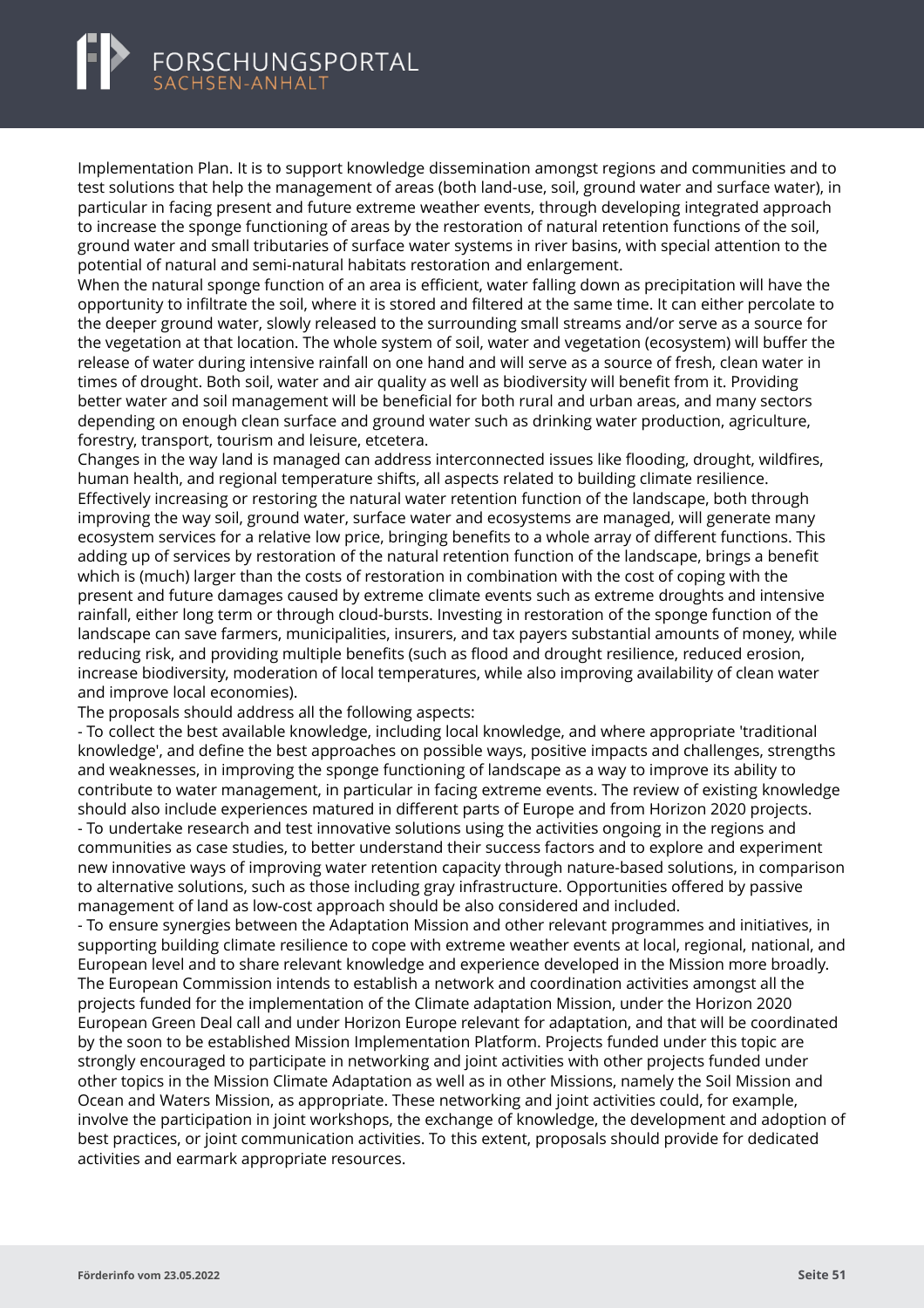#### Further Information:

https://ec.europa.eu/info/funding-tenders/opportunities/portal/screen/opportunities/topic-details

[/horizon-miss-2022-clima-01-05;callCode=null;freeTextSearchKeyword=;matchWholeText=true;typeCodes](https://ec.europa.eu/info/funding-tenders/opportunities/portal/screen/opportunities/topic-details/horizon-miss-2022-clima-01-05;callCode=null;freeTextSearchKeyword=;matchWholeText=true;typeCodes=1;statusCodes=31094502;programmePeriod=2021%20-%202027;programCcm2Id=43108390;programDivisionCode=null;focusAreaCode=null;destination=null;mission=null;geographicalZonesCode=null;programmeDivisionProspect=null;startDateLte=null;startDateGte=null;crossCuttingPriorityCode=null;cpvCode=null;performanceOfDelivery=null;sortQuery=startDate;orderBy=asc;onlyTenders=false;topicListKey=topicSearchTablePageState)=1;statusCodes=31094502;programmePeriod=2021%20-%202027;programCcm2Id=43108390;programDivisionCod =1:statusCodes=31094502:programmePeriod=2021%20-%202027:programCcm2ld=43108390:programDivisionCod e=null;focusAreaCode=null;destination=null;mission=null;geographicalZonesCode=null;programmeDivisionProspec ionProspect=null;startDateLte=null;startDateGte=null;crossCuttingPriorityCode=null;cpyCode=null;performanceOfD erformanceOfDelivery=null;sortQuery=startDate;orderBy=asc;onlyTenders=false;topicListKey=topicSearchTablePage rchTablePageState

# **44. /HORIZON EUROPE/ Integration of biodiversity monitoring data into the Digital Twin Ocean, deadline: 27. September 2022 17:00 Brussels time**

Proposals should expand the collection of ocean datasets related to biodiversity (species, habitats, ecological interactions, human activities, and their impacts), possibly using the cascading grant scheme, putting in place agreements with owners of previously inaccessible or neglected data including biodiversity, fisheries, international programmes (e.g.: ICOS, OBIS, MBON, ARGOS, (marine GEO BON), Nature Directives and MSFD reports, citizen science, national monitoring programmes, as well as ocean weather data, observations related to blue carbon, etc. Proposals should collect, process or reformat as necessary, and feed existing ocean and future datasets into the DTO infrastructure.

Proposals should address all activities and tasks as described below, in cooperation and complementarity with the linked actions and other relevant actions.

1. Increasing flow of relevant biodiversity data based on literature, evaluations of EU regulations and results of relevant EU projects and studies and data collected by industry for regulatory purposes (Environmental Impact Assessment Directives):

- Identify existing, but restricted or hard to access, data on marine biodiversity and pressures;

- List and assess efforts to define biodiversity monitoring priorities, their effectiveness and their follow-up; - Assess the impact of missing data on the ability of digital solutions (biodiversity / ecosystem models and applications) to represent reality and forecast future scenarios ;

- Unlock existing identified barriers and opportunities to ensure a sustained access to new sources of biodiversity data and its further integration and use specially in the mission and EU policies implementation;

- Assess innovative cost-effective technologies (e.g. High-throughput DNA sequencing), automatic recognition of electromagnetic or acoustic images) for large scale monitoring of biodiversity changes in key habitats. This is not aiming in developing new technologies or testing sensors, but assessing the potential of cost-effective technologies to provide large scale monitoring, by test casing them and achieving substantial data contributions.

2. Development of the biodiversity digital component and its integration in the DTO architecture: - Consolidate data standards, near-real time data quality control procedures, communication protocols between data centres for instant data access, create new standards if necessary;

- Place agreements with data owners to Integrate more biodiversity data sources into the DTO architecture and environment with focus on data that presently are not available under FAIR principles identified in point 1.

- Extract and harmonise those data to feed the DTO data repository and allowing the flow of data to continue and remain sustained after the end of the project;

- Develop to the extent possible data models to facilitate their future automatic integration/assimilation,

allowing the flow of data to continue and remain sustained after the end of the project;

- Develop and improve the data ingestion and assimilation mechanisms to feed into biodiversity/ecosystem models.

3. Case-studies: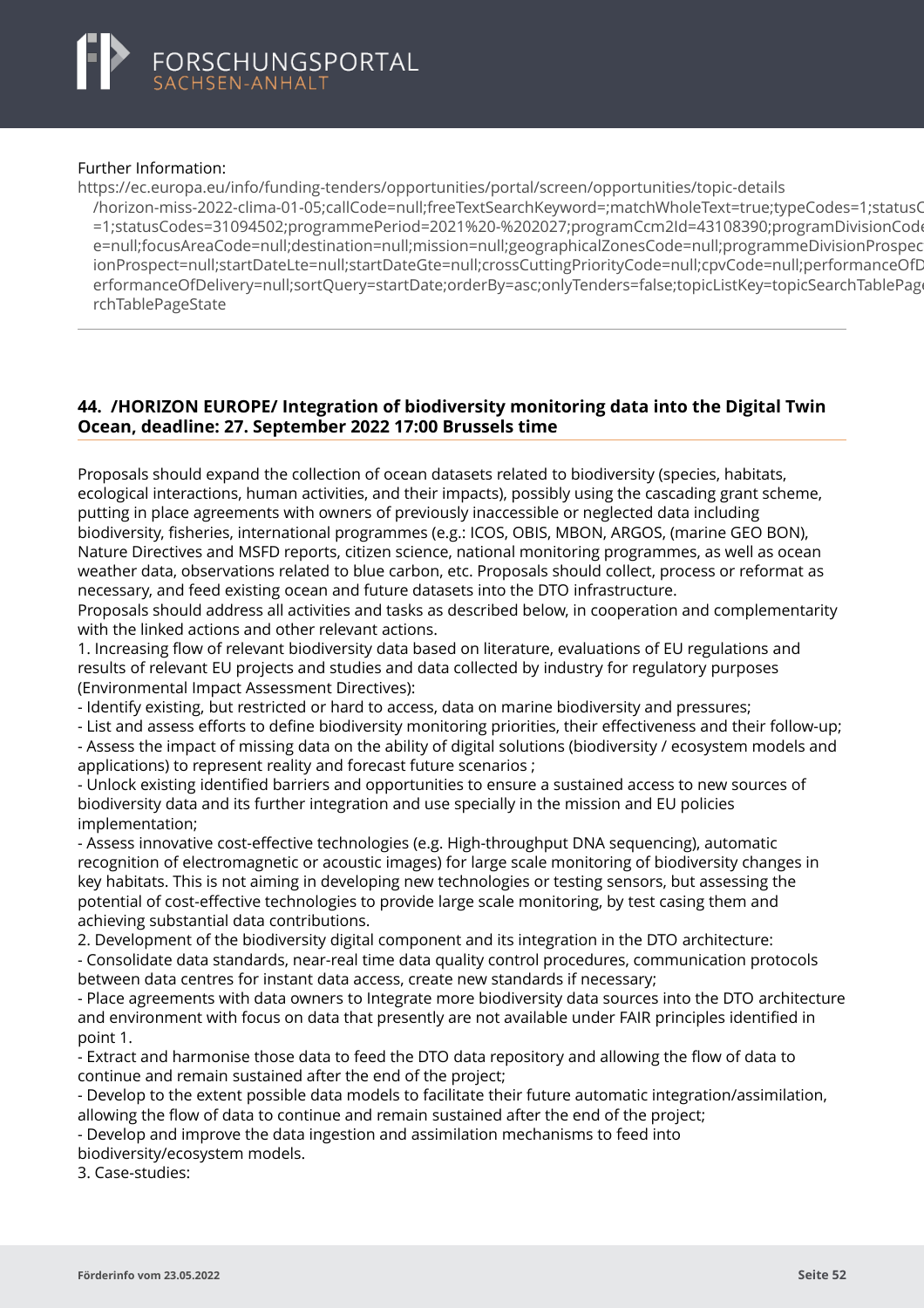<span id="page-55-0"></span>

- Demonstrate the end-to-end approach for biodiversity monitoring based on the digital environment provided by the DTO and the proposed biodiversity data sources by:

- Integrating and assimilating new data sources into existing models and artificial intelligence algorithms, assessing the outcomes, and implementing required quality control. It should help assess the overall easiness, identify levels of improvement, etc. and map the additional biodiversity data needs to be prioritised. The end-to-end approach could address fishing practices to reduce by-catches or habitat damage, adaptation to climate change, species migrations, impact of human activities (e.g.: tourism, transportation, renewable energy, etc.), development and monitoring of marine protected areas, adapting human activities to migrations of cetaceans and birds, etc.

- Develop digital tools and services (e.g. through AI, socio-ecological modelling, etc.) to support policy-making and to be integrated in DTO environment.

- Open calls (cascading grants to data holders (international networks, citizen science networks, universities -under specific conditions- favouring providers from data-poor regions, covering important data gaps) to facilitate sustained and long-term ingestion of locked data (indicate conditions). 4. Define performance indicators to measure the success of the project and define achievable targets regarding increasing biodiversity data flows into the DTO by 2030. Further Information:

https://ec.europa.eu/info/funding-tenders/opportunities/portal/screen/opportunities/topic-details [/horizon-miss-2022-ocean-01-07;callCode=null;freeTextSearchKeyword=;matchWholeText=true;typeCode](https://ec.europa.eu/info/funding-tenders/opportunities/portal/screen/opportunities/topic-details/horizon-miss-2022-ocean-01-07;callCode=null;freeTextSearchKeyword=;matchWholeText=true;typeCodes=1;statusCodes=31094502;programmePeriod=2021%20-%202027;programCcm2Id=43108390;programDivisionCode=null;focusAreaCode=null;destination=null;mission=null;geographicalZonesCode=null;programmeDivisionProspect=null;startDateLte=null;startDateGte=null;crossCuttingPriorityCode=null;cpvCode=null;performanceOfDelivery=null;sortQuery=startDate;orderBy=asc;onlyTenders=false;topicListKey=topicSearchTablePageState)s=1;status =1;statusCodes=31094502;programmePeriod=2021%20-%202027;programCcm2ld=43108390;programDivisionCod e=null;focusAreaCode=null;destination=null;mission=null;geographicalZonesCode=null;programmeDivisionProspec ionProspect=null;startDateLte=null;startDateGte=null;crossCuttingPriorityCode=null;cpyCode=null;performanceOfD erformanceOfDelivery=null;sortQuery=startDate;orderBy=asc;onlyTenders=false;topicListKey=topicSearchTablePage rchTablePageState

# **45. /HORIZON EUROPE/ Transformation of regional economic systems for climate resilience and sustainability, deadline: 27. September 2022 17:00 Brussels time**

This topic contributes to the three objective of the Mission and correspond to one of the thematic research areas described in the Mission Implementation Plan[1]. It is to support regions and communities participating in the Mission in all steps of their transformational journey to climate resilience with finding, innovating, and testing solutions that help their economic systems to become sustainable and climate resilient. The applied research and the experimentation with innovative solutions as further outlined below should be at the centre of the project.

Climate change affects macroeconomic outcomes, financial markets and institutions primarily through physical risks (gradual warming and extreme events) and transition risks. Possible channels of impact of climate change on the European economy include, for example, decline in agricultural productivity and yields, lower labour productivity due to extreme heatwaves and lower human capital accumulation due to increased health issues and mortality, new or increased occupational health and safety risks to workers, disruption to transport and production chains, or changes in sectoral composition of labour markets leading to higher structural unemployment.[2]

The transformation of economic systems towards climate resilience will have to find pathways to climate resilience and sustainability for all relevant sectors that are affected by climate change, including climate-resilient business models, value chains, up-skilling and re-skilling dynamics, and always considering at the heart of the debate the acceptance of the innovations to be implemented by the society. These pathways should be aligned with the regions' smart specialisation strategies and integrated in the overall climate adaptation strategy of regions.

The support that the projects are to provide the regions and communities should include the following main aspects (further detailed below):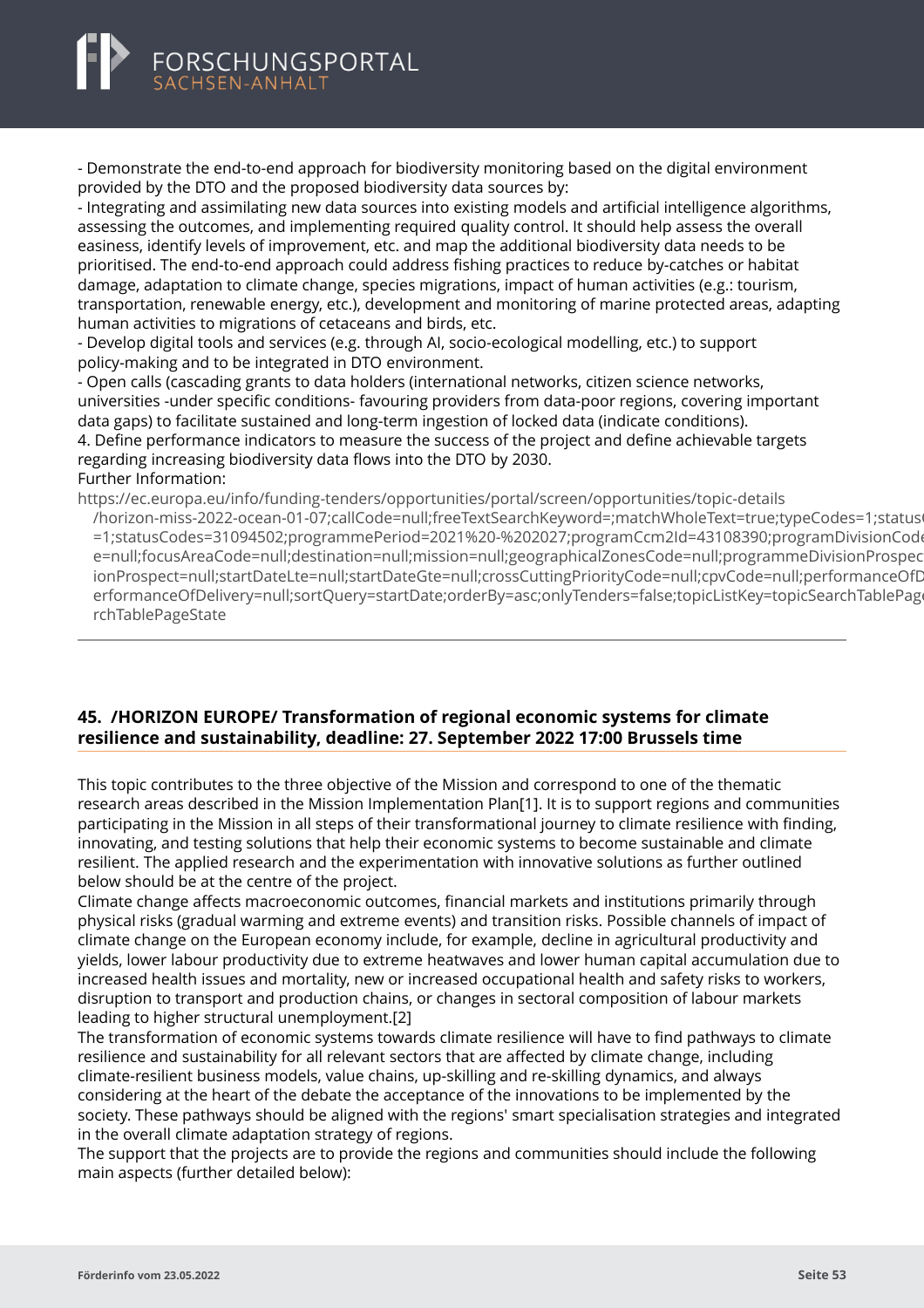<span id="page-56-0"></span>- To provide direct support to the regions and communities sharing relevant state-of-the-art knowledge, best practices and emerging innovations and solutions relevant to the transformation of all regional economic systems that are affected by climate change in the regional economic systems to become climate resilient.

- To undertake research and test innovative solutions, not only technically but also socially feasible, using the activities ongoing in the regions and communities as case studies to better understand their success factors and to explore and experiment with new innovative ways of preparing regional economic systems and their industries to become climate resilient and sustainable, building strengths on consumer protection and to feed this information back to all regions and communities.

- While undertaking the above, ensure synergies between the Mission and other relevant programmes and initiatives supporting transformations of economic systems to sustainability and resilience at local, national, and European level and to share relevant knowledge and experience made in the Mission more broadly.

Regarding the provision of direct support to the regions and communities, the proposal should cover a broad range of approaches, mechanisms and initiatives to prepare the economic systems across the production and consumption to become climate resilience, including but not limited to:

- support at least 20 regions or communities in the development of pathways for the transformation of all relevant sectors of their economic system that are affected by climate change;

- support to building public-private cooperation in the relevant industry helping them to transition to become at the same time resilient to climate change and compliant with the Sustainable Finance Taxonomy;

- improve skills intelligence to ensure up-to-date information on the skills needed to support the transformation to climate resilience, e.g. by developing a skills forecasting system, and fostering skills strategies aligning efforts across employment, consumption, education, research, industry and regional development policies;

- inform about alternative ways to more resilient regional and local economies, such as the approach of community wealth building that emphasise more democratic ownership of the economy at local level, e.g., by developing local industrial strategies which stimulate co-operatives and social businesses or the creation of regional investment vehicles and holding companies;

Regarding the undertaking of research and test innovative solutions, the proposal should consider as test beds the opportunities offered by regions and communities already engaged in the Mission's endeavour and expand from there to address activities related to the transformation of economic systems across the Mission's geographical scope as case-studies to:

- understand how best to employ the various approaches and mechanisms in different cultural, social, political, economic and environmental contexts;

- test and experiment with innovative approaches encouraging place-based industrial innovation and experimentation allowing at least 20 regions or communities to develop and test new solutions (including with SMEs and consumers where relevant), drawing on their local characteristics, strengths and specialisms;

- establish a continuous monitoring and data gathering on what goes well and what goes wrong, which local initiatives are not successful and how to re-orient them;

- improve measurement, modelling and policy tools to capture synergies between the circular economy and climate change adaptation;

- design and test short courses to reskill workers and master courses to train experts towards emerging jobs and new skills requirements related to the transition to climate resilience;

Regarding the synergies between the Mission and other relevant initiatives supporting transformations of economic systems to sustainability and resilience at local, national, and European level the proposal should describe:

- how it would bring to bear the different elements of the various other relevant programmes and initiatives within the context of the Mission, e.g., cohesion policy, regional smart specialisation strategies and ERDF funds, the New Industrial Strategy, the New Skills Agenda and ESF+ funds, the Circular Economy Action Plan, the Farm to Fork Strategy and the EU taxonomy for sustainable activities;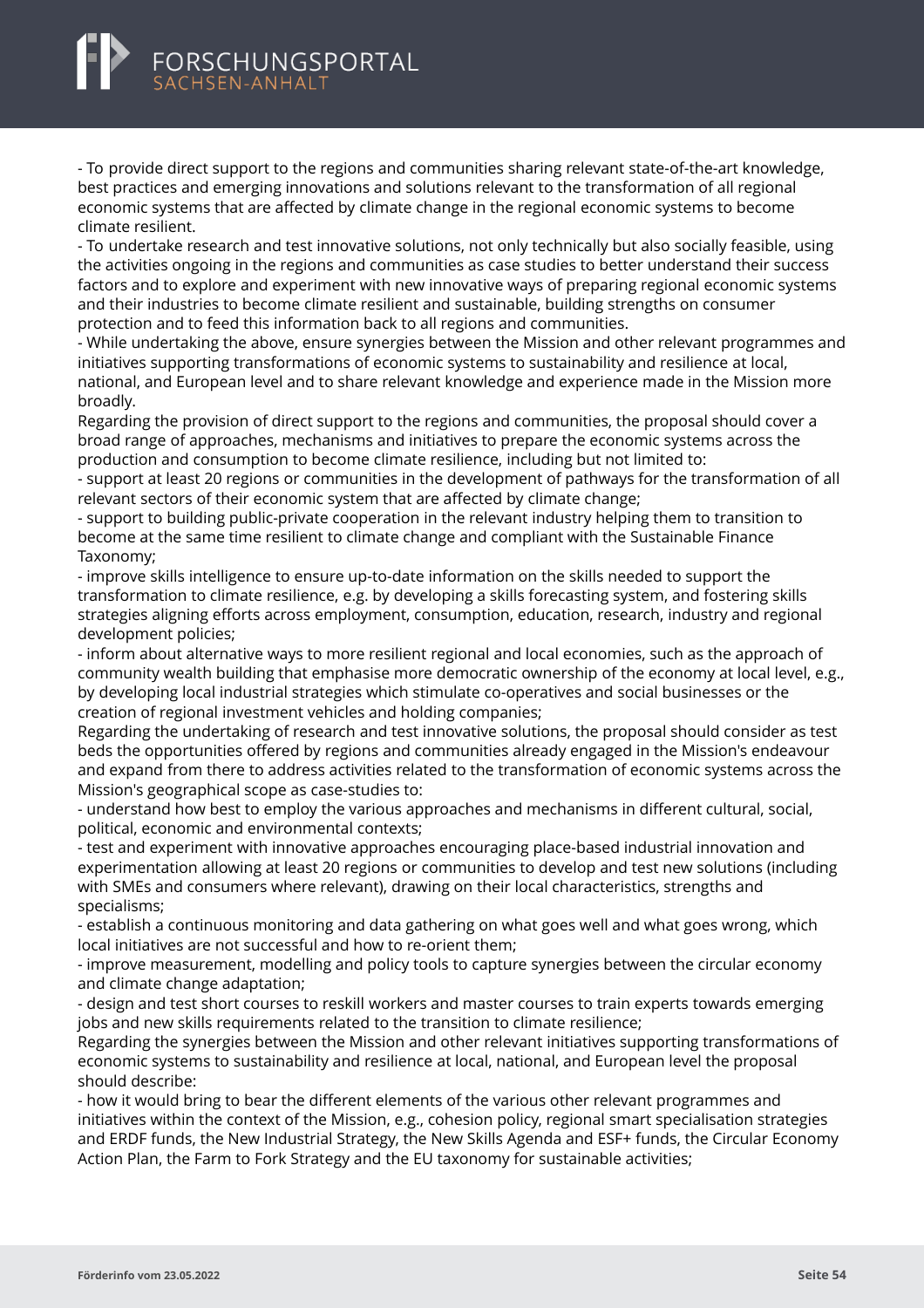<span id="page-57-0"></span>

- how it would feed back the experience and lessons learnt within the Mission back to the other relevant programmes and initiatives.

Proposals should include a process and criteria to identify the regions and communities most relevant to become test beds for the proposed solutions, starting from those where Mission relevant activities are already ongoing. Priority should be given to regions or communities with high vulnerability, limited resources and/or low adaptive capacity to climate change impacts. Proposals should present the process and criteria to target regions and communities selected. These criteria will ensure that a variety of locations are represented, in as many countries as possible, reflecting the diversity in climatic risks in Europe, as well as differences in socio-economic and demographic conditions, and in approaches to mitigating such risks. Such criteria should also take into account the characteristics of the populations concerned and the vulnerability of the locations, as well as the priority attributed by the national and regional governments. Consultation of national and/or regional governments in selecting the regions and communities is recommended (for example, by providing a letter of support by the relevant authorities as an annex to the proposal).

#### Further Information:

https://ec.europa.eu/info/funding-tenders/opportunities/portal/screen/opportunities/topic-details

[/horizon-miss-2022-clima-01-04;callCode=null;freeTextSearchKeyword=;matchWholeText=true;typeCodes](https://ec.europa.eu/info/funding-tenders/opportunities/portal/screen/opportunities/topic-details/horizon-miss-2022-clima-01-04;callCode=null;freeTextSearchKeyword=;matchWholeText=true;typeCodes=1;statusCodes=31094502;programmePeriod=2021%20-%202027;programCcm2Id=43108390;programDivisionCode=null;focusAreaCode=null;destination=null;mission=null;geographicalZonesCode=null;programmeDivisionProspect=null;startDateLte=null;startDateGte=null;crossCuttingPriorityCode=null;cpvCode=null;performanceOfDelivery=null;sortQuery=startDate;orderBy=asc;onlyTenders=false;topicListKey=topicSearchTablePageState)=1;statusC =1;statusCodes=31094502;programmePeriod=2021%20-%202027;programCcm2Id=43108390;programDivisionCode e=null;focusAreaCode=null;destination=null;mission=null;geographicalZonesCode=null;programmeDivisionProspec ionProspect=null;startDateLte=null;startDateGte=null;crossCuttingPriorityCode=null;cpvCode=null;performanceOfD erformanceOfDelivery=null;sortQuery=startDate;orderBy=asc;onlyTenders=false;topicListKey=topicSearchTablePage rchTablePageState

### **46. /HORIZON EUROPE/ Remediation strategies, methods and financial models for decontamination and reuse of land in urban and rural areas, deadline: 27. September 2022 17:00 Brussels time**

Soil contamination is widely acknowledged as a severe hazard to humans as well as to soil health, affecting the ability of soils to provide ecosystem services including the provision of safe and sufficient food, clean water or habitats for biodiversity. There is a need to better understand the precise sources (both point source and diffuse pollution) and the status of soil pollution as well as its effects on soil health, the environment, and its socio-economy consequences as a basis for more effective and wide-spread remediation of soils. Given the diversity of situations regarding the type and severity of pollution as well as an incomplete view on the scale of polluted soils, effective strategies need to be in place that allow to prioritise investments, identify the most appropriate methods and financial strategies for decontamination and prepare the ground for concrete actions. Proposed activities should:

- Provide an overview of the state-of-play of the various types of soil pollution in Europe across the different land uses in urban and rural areas. Work should build on publicly available national contamination maps (e.g. in GIS format) to develop interactive, combined soil pollution maps that allow amongst others the identification of particular pollution hotspots.

- Identify, quantify and characterise sources, pathways, receptors and risks of soil pollution in urban and rural areas.

- Develop comprehensive strategies for soil restoration targeting various types of soil contamination and land uses. These strategies shall consider main areas of pollution (hotspots) and propose priorities for actions based on a site-specific risk-based approach.

- Identify and further develop methods, tools and approaches for the monitoring and remediation of polluted soils, giving due consideration to Nature Based Solutions (NBS) and bioremediation techniques (including biotechnologies) while considering their level of development (TRL) and cost-effectiveness.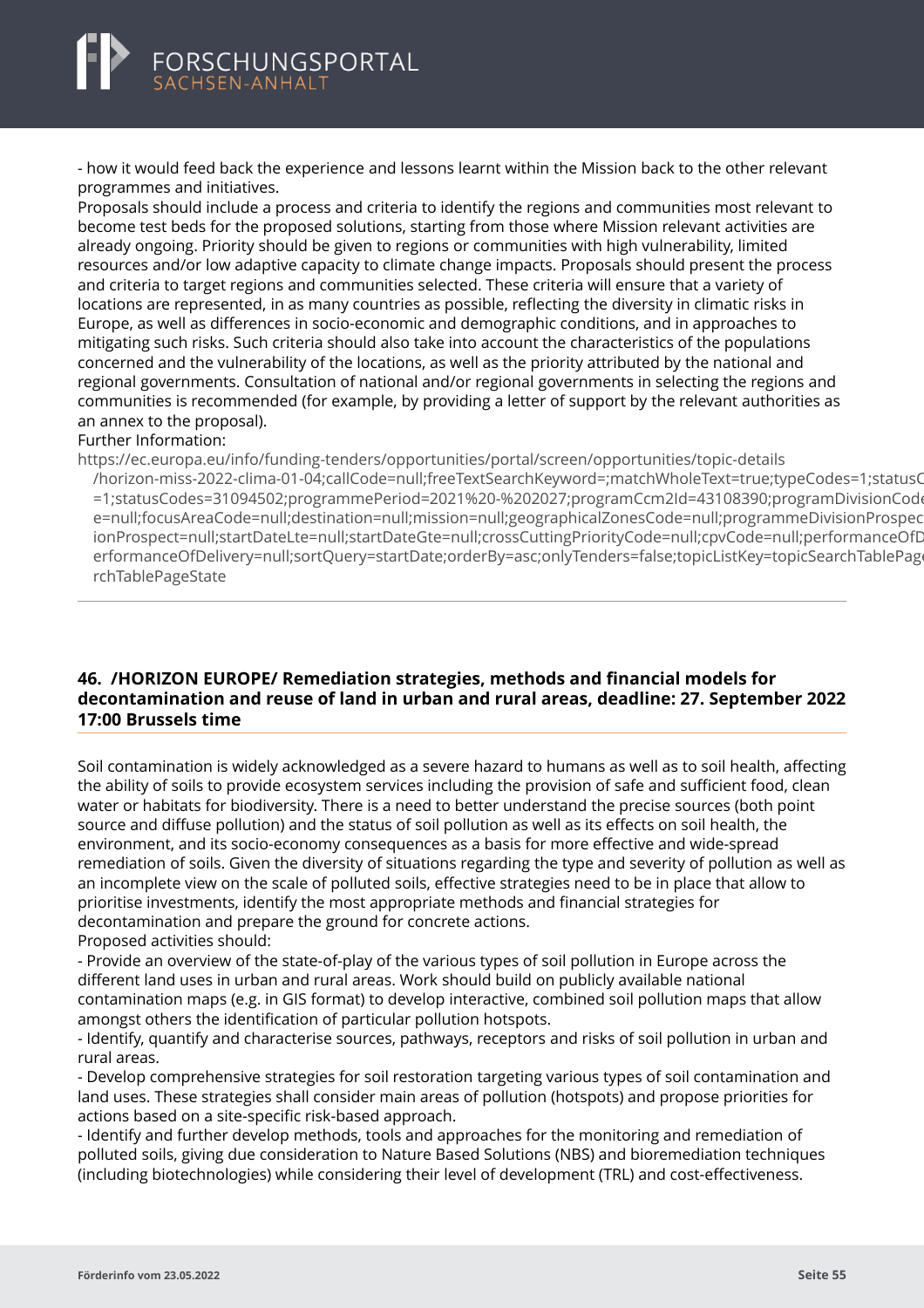

- Develop financial and spatial planning models (taking into account social criteria) which promote the reuse of land and support the private and public sector in their decision-making for soil restoration and decontamination, in particular in areas with high investment needs.

- Enhance the capacity for outlook and foresight reporting on soil pollution and the development of an EU priority list for contaminants of major and/or emerging concern that pose significant risks for European soil quality, and for which vigilance and priority action at European and national level is needed.

- Explore the potential for decontamination and reuse of former mining sites to support the regions most negatively affected by the green transition through synergies with the polluter pays' principle and the Just Transition Fund (JTF).

In implementing the work, due account should be taken of soil contamination in urban, peri-urban and rural areas.

Proposals should demonstrate a route towards open access, longevity, sustainability and interoperability of knowledge and outputs through close collaboration with the JRC's EU Soil Observatory.

Proposals should include dedicated tasks and appropriate resources for coordination measures and joint activities with other relevant projects funded under Horizon 2020, Horizon Europe and the Research Fund for Coal and Steel, and in particular with other projects funded under this topic. Potentially, projects financed under this topic could cooperate with future Living Labs created under the Mission 'A Soil Deal for Europe' and working in the area of soil remediation.

#### Further Information:

https://ec.europa.eu/info/funding-tenders/opportunities/portal/screen/opportunities/topic-details [/horizon-miss-2022-soil-01-04;callCode=null;freeTextSearchKeyword=;matchWholeText=true;typeCodes=1](https://ec.europa.eu/info/funding-tenders/opportunities/portal/screen/opportunities/topic-details/horizon-miss-2022-soil-01-04;callCode=null;freeTextSearchKeyword=;matchWholeText=true;typeCodes=1;statusCodes=31094502;programmePeriod=2021%20-%202027;programCcm2Id=43108390;programDivisionCode=null;focusAreaCode=null;destination=null;mission=null;geographicalZonesCode=null;programmeDivisionProspect=null;startDateLte=null;startDateGte=null;crossCuttingPriorityCode=null;cpvCode=null;performanceOfDelivery=null;sortQuery=startDate;orderBy=asc;onlyTenders=false;topicListKey=topicSearchTablePageState);statusCo 1:statusCodes=31094502:programmePeriod=2021%20-%202027:programCcm2ld=43108390:programDivisionCode =null;focusAreaCode=null;destination=null;mission=null;geographicalZonesCode=null;programmeDivisionProspect onProspect=null;startDateLte=null;startDateGte=null;crossCuttingPriorityCode=null;cpvCode=null;performanceOfD rformanceOfDelivery=null;sortQuery=startDate;orderBy=asc;onlyTenders=false;topicListKey=topicSearchTablePage chTablePageState

# **47. /HORIZON EUROPE/ Innovations for soil improvement from bio-waste, deadline: 27. September 2022 17:00 Brussels time**

Bio-waste is a potential valuable resource to improve soil fertility. Fostering the production of soil improvers and optimizing bio-waste recycling can help maximise the uptake of circular innovations for sustainable soil products and services, in line with the new Circular Economy Action Plan and Waste Framework Directive. As a result, new business opportunities will be created, while increasing the availability in the market of soil improvers derived from circular production systems. Projects should support the achievement of the sustainable development goals (SDGs), in particular SDG 11 'Sustainable Cities and Communities', whenever relevant.

Proposed activities should:

- Develop and pilot innovations to support large-scale product validation and market replication of soil improvers from bio-waste that allow a major step increase in technological maturity of products and or services (Technology Readiness Levels 7-8).

- Develop and pilot appropriate business models that consider different market outlets and marketing strategies for the proposed innovations while significantly decreasing bio-waste incinerated or destined for landfills.

- Demonstrate the safety of soil improvers, and their production phase, in accordance with relevant EU regulatory frameworks related to their placing on the market and generate data to support improved social and environmental performance.

- Analyse vulnerabilities, dependencies, and need for critical infrastructure that may hinder the upscaling of production and marketing of soil improvers from bio-waste.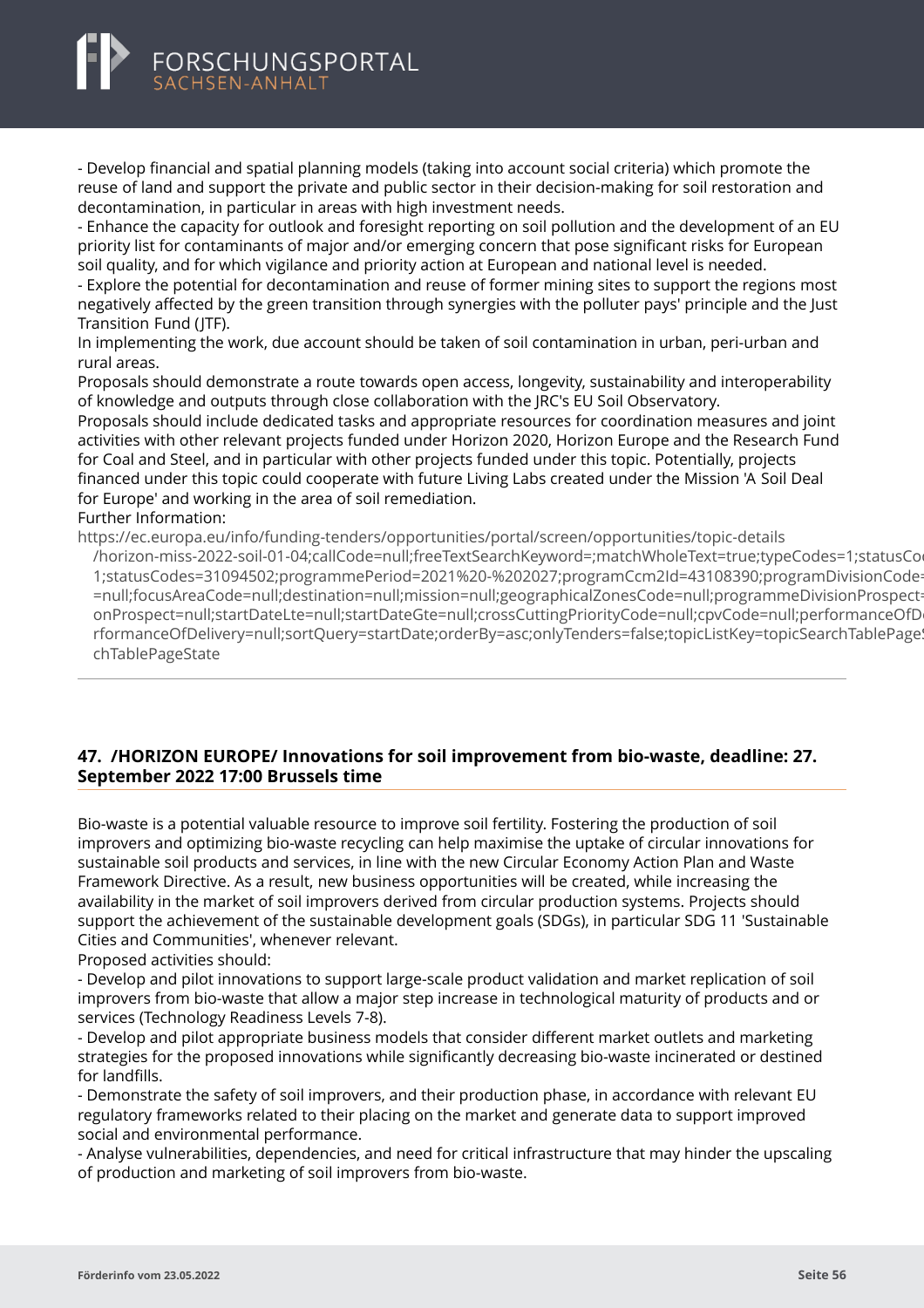<span id="page-59-0"></span>

- Monitor the pre-market processes (i.e., design, production, testing, etc.) to demonstrate upscaling feasibility and economic profit.

- Implement a multi-actor approach by involving a large number of stakeholders (e.g., SMEs, city councils, research centres, civil society) to improve upscaling capacity.

Proposal should consider the bio-waste hierarchy - a priority order in waste prevention and management legislation and policy, which starts with prevention actions, followed by reuse and recycling pathways. This hierarchy should guide the development of strategies that tackle bio-waste for soil improvement. Proposals should demonstrate a route towards open access, longevity, sustainability and interoperability of knowledge and outputs through close collaboration with the EUSO and other projects and initiatives to be funded under the mission.

#### Further Information:

https://ec.europa.eu/info/funding-tenders/opportunities/portal/screen/opportunities/topic-details

[/horizon-miss-2022-soil-01-10;callCode=null;freeTextSearchKeyword=;matchWholeText=true;typeCodes=1](https://ec.europa.eu/info/funding-tenders/opportunities/portal/screen/opportunities/topic-details/horizon-miss-2022-soil-01-10;callCode=null;freeTextSearchKeyword=;matchWholeText=true;typeCodes=1;statusCodes=31094502;programmePeriod=2021%20-%202027;programCcm2Id=43108390;programDivisionCode=null;focusAreaCode=null;destination=null;mission=null;geographicalZonesCode=null;programmeDivisionProspect=null;startDateLte=null;startDateGte=null;crossCuttingPriorityCode=null;cpvCode=null;performanceOfDelivery=null;sortQuery=startDate;orderBy=asc;onlyTenders=false;topicListKey=topicSearchTablePageState);statusCodes=31094502;programmePeriod=2021%20-%202027;programCcm2Id=43108390;programDivisionCode 1;statusCodes=31094502;programmePeriod=2021%20-%202027;programCcm2Id=43108390;programDivisionCode =null;focusAreaCode=null;destination=null;mission=null;geographicalZonesCode=null;programmeDivisionProspect onProspect=null;startDateLte=null;startDateGte=null;crossCuttingPriorityCode=null;cpvCode=null;performanceOfD rformanceOfDelivery=null;sortQuery=startDate;orderBy=asc;onlyTenders=false;topicListKey=topicSearchTablePage! chTablePageState

### **48. /HORIZON EUROPE/ MSCA Postdoctoral Fellowship 2022, deadline: 14. September 2022 17:00 Brussels time**

Fellowships will be provided to excellent researchers, undertaking international mobility either to or between EU Member States or Horizon Europe Associated Countries, as well as to non-associated Third Countries. Applications will be made jointly by the researcher and a beneficiary in the academic or non-academic sector.

Postdoctoral Fellowships either can take place in Europe (i.e. in an EU Member State or a Horizon Europe Associated Country) or in a Third Country not associated to Horizon Europe:

- European Postdoctoral Fellowships are open to researchers of any nationality who wish to engage in R&I projects by either coming to Europe from any country in the world or moving within Europe. The standard duration of these fellowships must be between 12 and 24 months.

- Global Postdoctoral Fellowships are open to European nationals or long-term residents[1] who wish to engage in R&I projects with organisations outside EU Member States and Horizon Europe Associated Countries. These fellowships require an outgoing phase of minimum 12 and maximum 24 months in a non-associated Third Country, and a mandatory 12-month return phase to a host organisation based in an EU Member State or a Horizon Europe Associated Country.

Specific eligibility conditions apply to MSCA Postdoctoral Fellowships in the research areas covered by the Euratom Research and Training Programme 2021-2025.

Secondments:

Researchers receiving a Postdoctoral Fellowship may opt to include a secondment phase, within the overall duration of their fellowship in any country worldwide. The secondment phase can be a single period or be divided into shorter mobility periods.

For European Postdoctoral Fellowships, secondments cannot exceed one third of the requested duration of the action (excluding from the duration of the action any additional period for a non-academic placement) and should be in line with the project objectives, adding significant value and impact to the fellowship.

For Global Postdoctoral Fellowships, optional secondments are permitted for up to one third of the outgoing phase. A maximum of three months can be spent at the start of the project at the beneficiary (or associated partners linked to the beneficiary), allowing the researcher to spend time there before going to the associated partner in the Third Country. This period of maximum three months will be considered as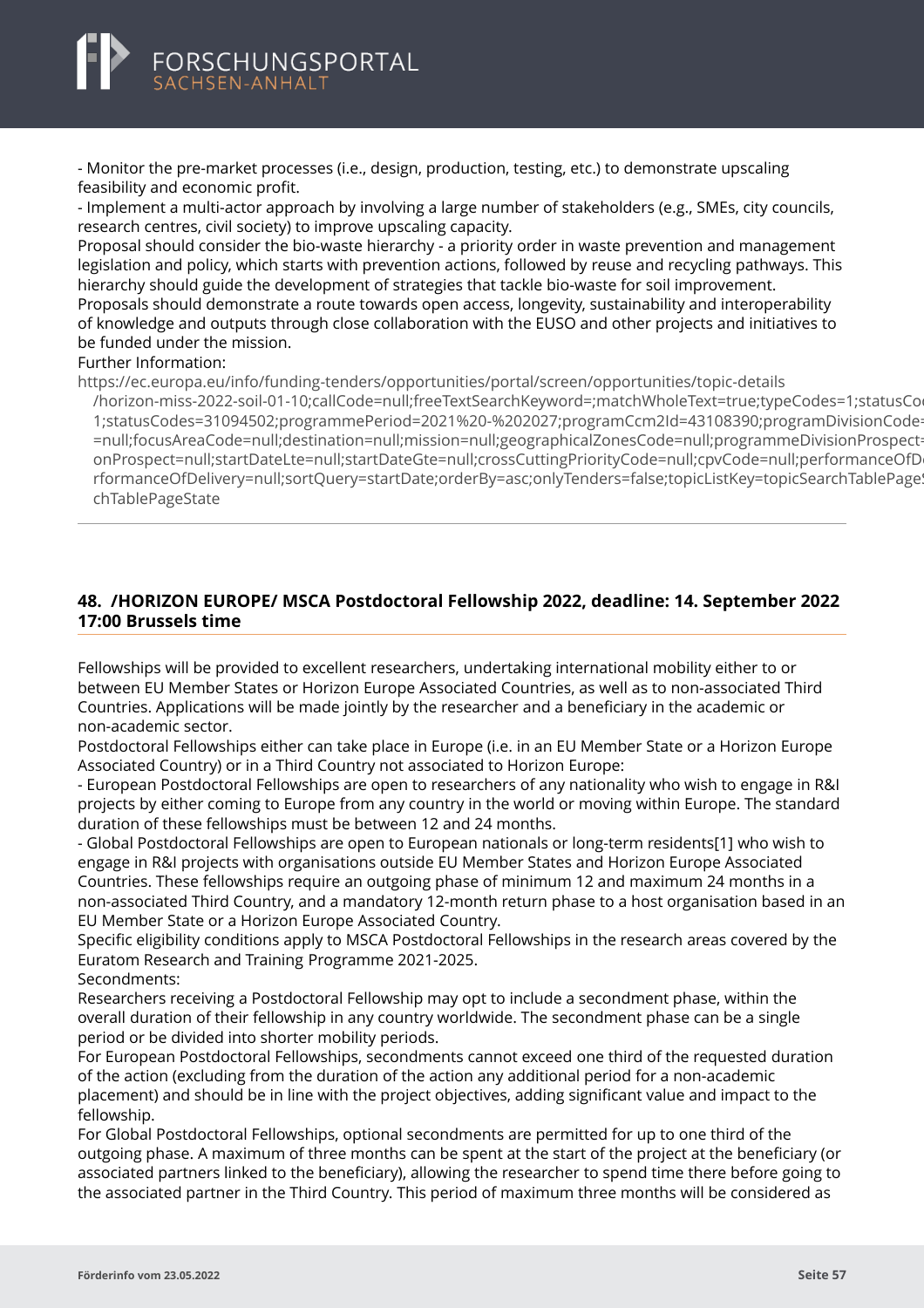<span id="page-60-0"></span>part of the outgoing phase.

Secondments cannot take place during the mandatory twelve-month return period to the host organisation in an EU Member State or Horizon Europe Associated Country.

Placements in the non-academic sector:

Postdoctoral Fellowships can provide an additional period of up to six months to support researchers seeking a placement at the end of the project to work on R&I projects in an organisation from the non-academic sector established in an EU Member State or Horizon Europe Associated Country. While this possibility is also available to fellows recruited in the non-academic sector, such a placement must be implemented at a different non-academic host organisation established in an EU Member State or Horizon Europe Associated Country. The request for such a placement must be an integral part of the proposal, explaining the added-value for the project and for the career development of the researcher, and will be subject to evaluation. It must be substantiated by a letter of commitment from the European non-academic organisation where the placement takes place. This incentive aims at promoting career moves between sectors and organisations and thereby stimulate innovation and knowledge transfer while expanding career opportunities for researchers.

If the placement does not meet the requirements (missing letter of commitment or taking place in an academic organisation or in a Third Country), the proposal will be evaluated without taking into account the placement. This might affect the final score.

Training activities:

The training activities implemented under the Postdoctoral Fellowships should include training for key transferable skills, foster innovation and entrepreneurship, (e.g. commercialisation of results, Intellectual Property Rights, communication, public engagement and citizen science) and promote Open Science practices (open access to publications and to research data, FAIR data management, etc.). Career Development Plan:

In order to equip MSCA postdoctoral fellows with skills that enhance and expand their career opportunities inside and outside academia, a Career Development Plan should be established jointly by the supervisor(s) and the researcher. In addition to research objectives, this plan should comprise the researcher's training and career needs, including training on transferable skills, teaching, planning for publications and participation in conferences and events aiming at opening science and research to citizens. The Plan will have to be submitted as a project deliverable at the beginning of the action and can be updated when needed.

#### Euratom:

Aiming to enhance nuclear expertise and excellence as well as synergies between Programmes, organisations active in nuclear research established in one of EU Member States or countries associated to the Euratom Research and Training programme 2021-2025, are eligible to participate. MSCA Postdoctoral Fellowships in this area of research will be supported by the Euratom Research and Training Programme 2021-2025 through an indicative annual financial contribution of EUR 1 million to the MSCA Postdoctoral Fellowships call.

#### ERA Fellowships:

The ERA Fellowships implemented through Work Programme Annex 11, Widening Participation and Strengthening the European Research Area, provide specific support to researchers to undertake their fellowship in a widening country.

#### Further Information:

https://ec.europa.eu/info/funding-tenders/opportunities/portal/screen/opportunities/topic-details [/horizon-msca-2022-pf-01-01;callCode=null;freeTextSearchKeyword=;matchWholeText=true;typeCodes=1](https://ec.europa.eu/info/funding-tenders/opportunities/portal/screen/opportunities/topic-details/horizon-msca-2022-pf-01-01;callCode=null;freeTextSearchKeyword=;matchWholeText=true;typeCodes=1;statusCodes=31094502;programmePeriod=2021%20-%202027;programCcm2Id=43108390;programDivisionCode=null;focusAreaCode=null;destination=null;mission=null;geographicalZonesCode=null;programmeDivisionProspect=null;startDateLte=null;startDateGte=null;crossCuttingPriorityCode=null;cpvCode=null;performanceOfDelivery=null;sortQuery=startDate;orderBy=asc;onlyTenders=false;topicListKey=topicSearchTablePageState);statusCod statusCodes=31094502;programmePeriod=2021%20-%202027;programCcm2Id=43108390;programDivisionCode=r ull;focusAreaCode=null;destination=null;mission=null;geographicalZonesCode=null;programmeDivisionProspect=nu Prospect=null;startDateLte=null;startDateGte=null;crossCuttingPriorityCode=null;cpvCode=null;performanceOfDeli ormanceOfDelivery=null;sortQuery=startDate;orderBy=asc;onlyTenders=false;topicListKey=topicSearchTablePageSt TablePageState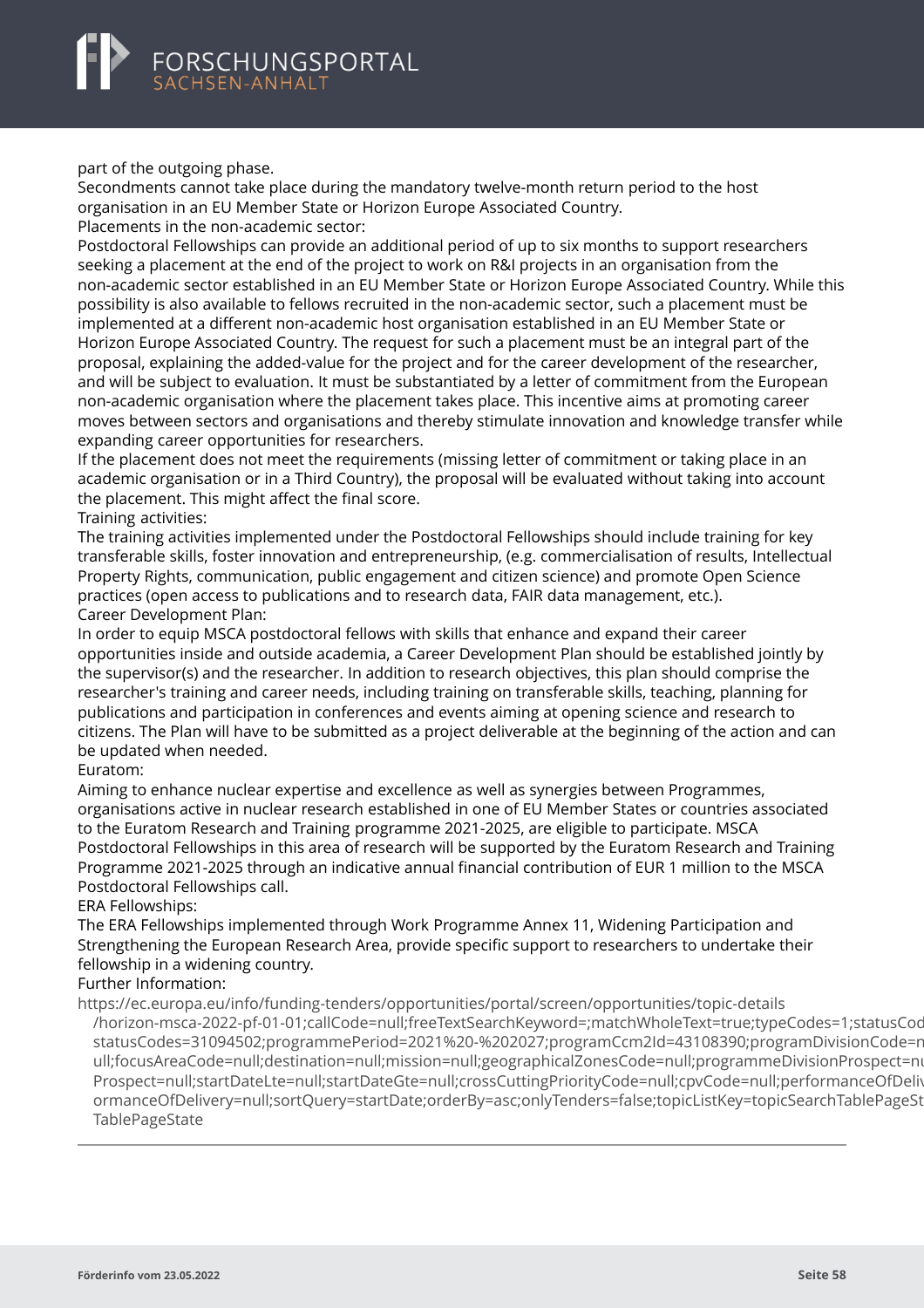# <span id="page-61-0"></span>**49. /AvH/ Humboldt-Forschungsstipendium für Postdocs und erfahrene Wissenschaftler\* innen**

Das Humboldt-Forschungsstipendium für Forschende aller Nationen und Fachgebiete: Wir unterstützen Sie - Postdoktorand\*innen sowie erfahrene Wissenschaftler\*innen - bei Ihren Forschungsvorhaben in Deutschland.

Mit dem Humboldt-Forschungsstipendium fördert die Alexander von Humboldt-Stiftung überdurchschnittlich qualifizierte Forschende aus der ganzen Welt. Profitieren Sie als Stipendiat\*in von der individuellen Betreuung durch die Humboldt-Stiftung und unseren vielfältigen Förderleistungen. Für die kommenden Auswahlsitzungen erwarten wir eine Erfolgsrate von ca. 20-25%.

Das Humboldt-Forschungsstipendium ermöglicht es Ihnen in verschiedenen Stadien Ihrer Laufbahn, Ihr persönliches Forschungsvorhaben durchzuführen - in Kooperation mit Gastgeber\*innen einer Forschungseinrichtung Ihrer Wahl in Deutschland. Die Gastgeber\*innen können einen Forschungskostenzuschuss beantragen.

Nutzen Sie für den erfolgreichen Einstieg in Ihre wissenschaftliche Laufbahn die Forschungsförderung in Deutschland. Mit dem Humboldt-Forschungsstipendium für Postdoktorand\*innen können Sie Ihr Forschungsvorhaben in Deutschland verwirklichen. Das monatliche Stipendium beträgt 2.670 Euro. Es kann für eine Dauer zwischen 6 und 24 Monaten beantragt werden.

Auch wenn Sie in Ihrer wissenschaftlichen Karriere bereits weiter fortgeschritten sind, steht Ihnen die Forschungsförderung in Deutschland offen. Mit dem Humboldt-Forschungsstipendium für erfahrene Wissenschaftler\*innen können Sie Ihr Forschungsvorhaben in Deutschland verwirklichen. Das monatliche Stipendium beträgt 3.170 Euro. Es kann für eine Dauer zwischen 6 und 18 Monaten beantragt und auf bis zu drei Aufenthalte innerhalb von drei Jahren aufgeteilt werden.

Neben dem Stipendienbetrag erhalten Sie während Ihrer Förderung eine persönliche Betreuung. Den Beginn Ihres Stipendiums bestimmen Sie dann ganz flexibel selbst. Schon im Vorfeld Ihres Forschungsstipendiums können Sie - und auch Ihr\*e Ehepartner\*in - einen Intensivsprachkurs besuchen. Weitere finanzielle Unterstützung - Familienzulagen für Kinder und Ehepartner\*in, Beihilfen zu einer Krankenvollversicherung, Reisekostenzuschüsse etc. - ist möglich.

Weitere Informationen:

[https://www.humboldt-foundation.de/bewerben/foerderprogramme/humboldt-forschungsstipendium](https://www.humboldt-foundation.de/bewerben/foerderprogramme/humboldt-forschungsstipendium#h1268) #h1268

# **50. /JSPS/ Postdoctoral Fellowships for Research in Japan - Short-term Program, deadline: 30. September 2022**

The program provides PhD students or PhD researchers in the Europe and North America with opportunities to conduct collaborative research under the guidance of their hosts in universities and other Japanese institutions for a relatively short period of time. A person who has never engaged in research at universities etc. in Japan would be most preferable.

Fields of Research: All fields of the humanities, social sciences and natural sciences.

Duration of fellowships: 1 to 12 months

Candidate (Invited Overseas Researcher) Eligibility:

- Be a citizen or permanent resident of an eligible country stipulated in the below (\*). Also eligible are persons who have been engaged in research continuously for a period of at least three years at a university or research institution in an eligible country. Such persons must be from a country that has diplomatic relations with Japan or from Taiwan or Palestine, have conducted research continuously for three or more years before the time their application was submitted, and must possess an excellent research record. (\*) Eligible countries are the US, Canada, European Union countries, UK, Switzerland,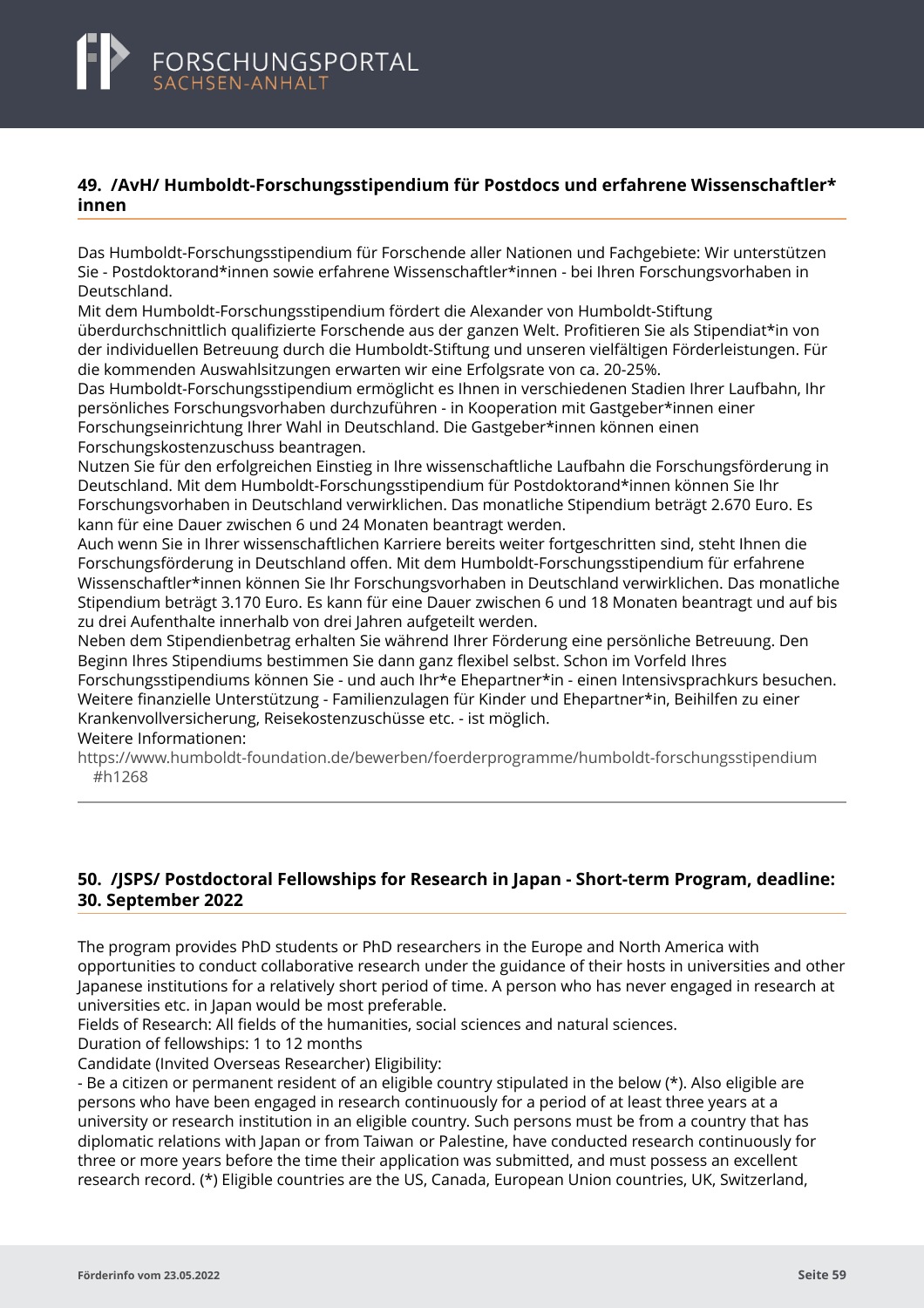

Norway and Russia.

- Candidates must have obtained their doctoral degree at a university outside Japan within six years of the date the fellowship goes into effect, or must be currently enrolled in a doctoral course at a university outside Japan, and scheduled to receive a Ph.D. within two years from the time that their research starts in Japan.

Applicant (Host Resarcher) Eligibility:

The applicant (host researcher) must, in principle, be a researcher who is employed full-time at a university or research institution as specified in Article 2\* of the Procedure for the Handling of Grants-in-Aid for Scientific Research (Kakenhi), issued by the Ministry of Education, Culture, Sports, Science and Technology (MEXT). Such persons must be eligible to apply for a KAKENHI grant-in-aid. However, there are cases when a researcher not employed in a full-time position may be eligible. Such persons must be eligible to apply for a KAKENHI grant-in-aid and his/her affiliated institution must judge them able to implement the project and to provide an appropriate research environment (e.g., laboratory, space, facilities and personnel) for it.

Each applicant (host researcher) can submit up to three applications. If more than one candidate (invited overseas researcher) applies as candidates for the fellowship, priorities should be given to them.

\*Eligible host institutions specified under the above MEXT Procedure are as follows:

- Universities and inter-university research institutes
- MEXT-affiliated institutions engaged in research

- Colleges of technology

- Institutions designated by the Minister of MEXT

Term of Award:

- Airfare: A round-trip air ticket (based on JSPS's regulations. See the "Program Guidelines".)

- Maintenance Allowance:

- For PhD holders: ¥362,000 per month

- For non-PhD holders at the time research starts in Japan: ¥200,000 per month

- Miscellaneous: A settling-in allowance of ¥200,000 (only applicable for Fellows with 3 or more months of tenure), Overseas travel insurance, etc.

Further Information:

<https://www.jsps.go.jp/english/e-oubei-s/index.html>

# **51. /DAAD/ JSPS Forschungskurzstipendien für Doktoranden und Postdoktoranden nach Japan, Frist: 31. Juli 2022**

Ziel des Programms ist es, in Zusammenarbeit mit der Japan Society for the Promotion of Science (JSPS) hochqualifizierten promovierten deutschen Nachwuchswissenschaftlerinnen und -wissenschaftlern sowie Promovierenden einen kurzfristigen Forschungsaufenthalt an Universitäten und ausgewählten Forschungseinrichtungen in Japan zu ermöglichen.

Bewerben können sich Postdoktorandinnen und -doktoranden sowie Promovierende aller Fachrichtungen.

Gefördert werden Forschungsvorhaben an Universitäten und ausgewählten Forschungseinrichtungen in Japan

Nicht gefördert werden Aufenthalte zur Verbesserung der Sprachkenntnisse oder zur Durchführung landeskundlicher Studien.

Dieses Stipendium hat eine Dauer von

- 1 bis 12 Monaten für Promovierende

- 1 bis 6 Monaten für Postdoktorandinnen und -doktoranden

Das Stipendium ist nicht verlängerbar.

Das Stipendium der JSPS umfasst folgende Leistungen

- Hin- und Rückflugticket